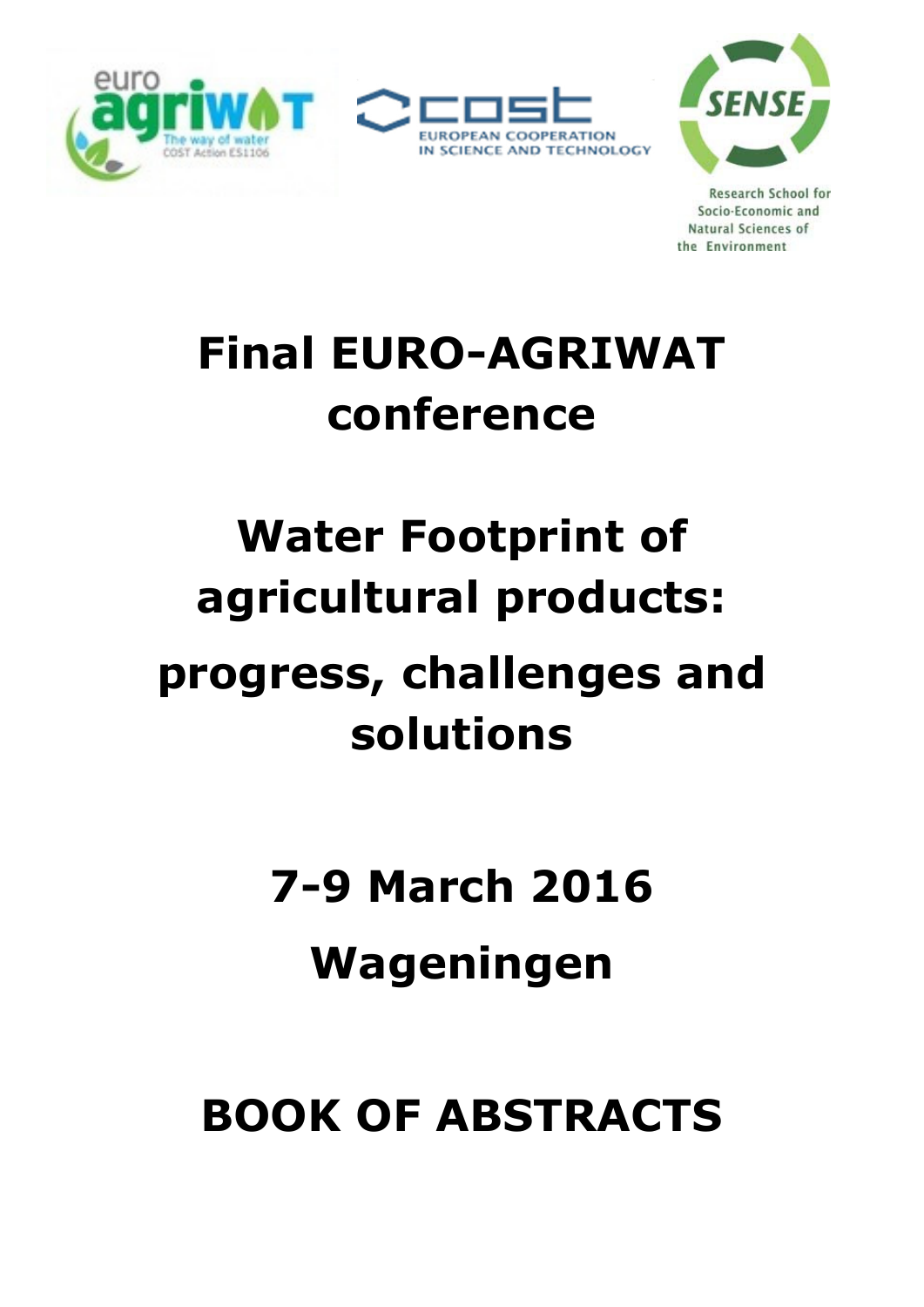The Final EURO-AGRIWAT conference was hosted by

## **Wageningen University and Research**



and supported by the

# **SENSE Research School for Socio-Economic and Natural Sciences of the Environment**



**Research School for** Socio-Economic and Natural Sciences of the Environment

## **Local organising committee**

- Joop Kroes *(Alterra, Wageningen University and Research)*
- Pytrik Reidsma *(Plant Production Systems, Wageningen University and Research)*
- Marius Heinen *(Alterra, Wageningen University and Research)*
- Pieter van Oel *(Water Resources Management, Wageningen University and Research)*
- Johan Feenstra *(Wageningen University and Research, and SENSE Research School for Socio-Economic and Natural Sciences of the Environment)*
- Marjolijn Dannenburg *(Wageningen University and Research, and SENSE Research School for Socio-Economic and Natural Sciences of the Environment)*
- Ann-Marie Ryan *(Wageningen University and Research)*

# **Scientific committee**

- Filiberto Altobelli *(Council for Agricultural Research and Economics CREA)*
- Bosko Blagojevic *(Faculty of Agriculture, University of Novi Sad)*
- Anna Dalla Marta *(Department of Agrifood Production and Environmental Sciences University of Florence)*
- Josef Eitzinger *(Institute of Meteorology, Universität für Bodenkultur Wien)*
- Anne Gobin *(VITO, Vlaamse Instelling voor Technologisch Onderzoek)*
- Marius Heinen *(Alterra, Wageningen University and Research)*
- Petra Hellegers *(Water Resources Management, Wageningen University and Research)*
- Christian Kersebaum *(Leibniz-Zentrum für Agrarlandschaftsforschung)*
- Joop Kroes *(Alterra, Wageningen University and Research)*
- Ingo Leusbrock *(Environmental Technology, Wageningen University and Research)*
- Eddy Moors *(Alterra, Wageningen University and Research; VU University Amsterdam)*
- Pavol Nejedlik *(Slovak Hydro-meteorological Institute)*
- Pieter van Oel *(Water Resources Management, Wageningen University and Research)*
- Pytrik Reidsma *(Plant Production Systems, Wageningen University and Research)*
- Huub Rijnaarts *(Environmental Technology, Wageningen University and Research)*
- Leonidas Toulios *(National Agricultural Research Foundation, Larissa)*
- Hong Yang *(Eawag, Swiss Federal Institute for Aquatic Science and Technology)*
- Sjoerd van der Zee *(Soil Physics and Land Management Group, Wageningen University and Research)*
- Christos Zoumides *(The Cyprus Institute)*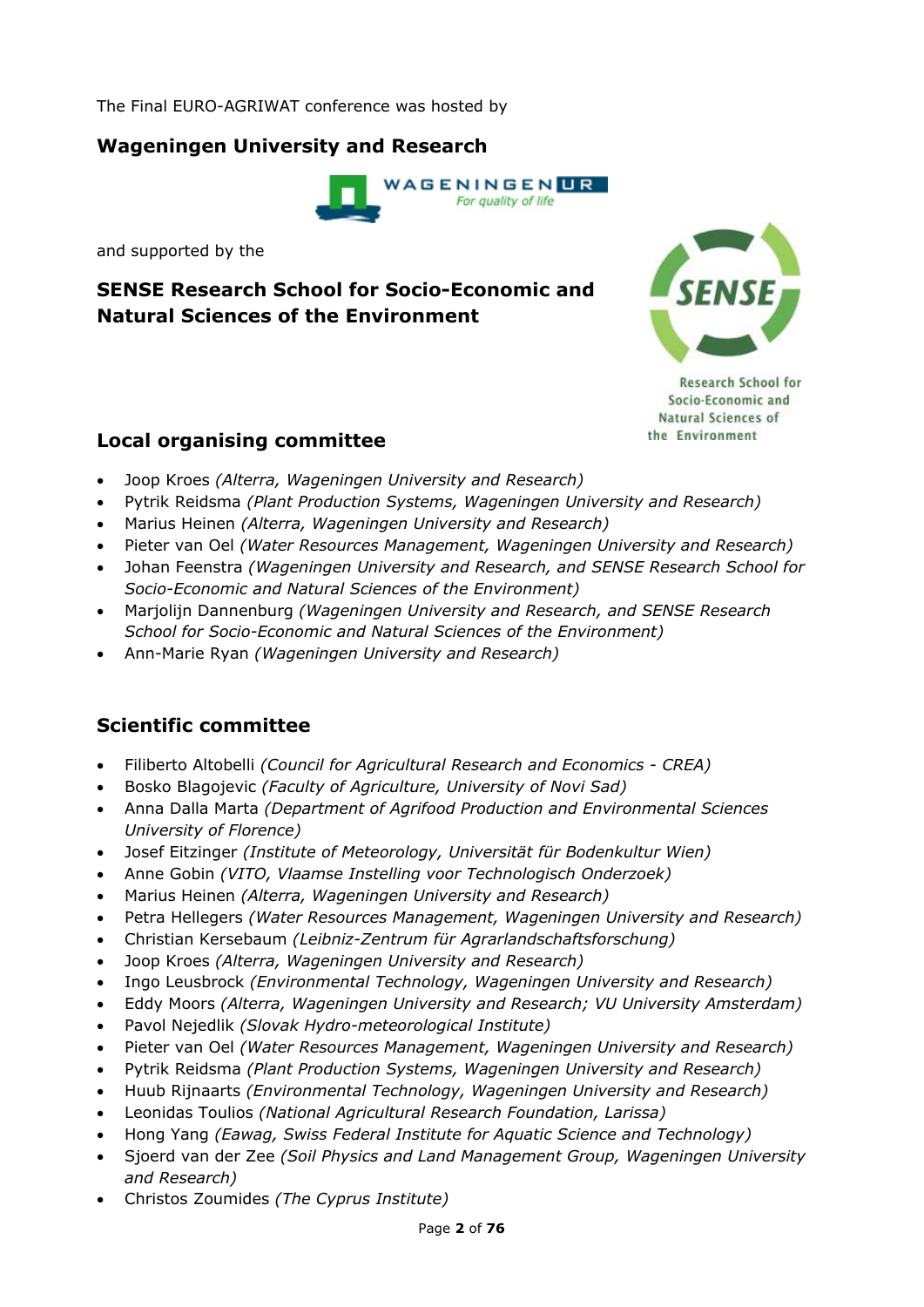# **The final Conference of COST - ES1106**

On March 7, 8 and 9, 2016, the AgriWat Conference was held as a closure of the COSTaction ES1106 about Water footprints (WF). The conference was organized in collaboration with the Research School for Socio-Economic and Natural Sciences of the Environment (SENSE).

The COST Action ES1106 EURO-AGRIWAT focuses on the assessment of water footprint (WF) and virtual water trade (VWT) of key food and no-food agricultural products, including their uncertainties, as well as scenarios concerning WF and VWT under future climatic conditions. The use of advanced tools and data such as remote sensing, updated climatic databases, climatic projections/scenarios and agrometeorological models represents the base of the activity. The use of such instruments will allow a detailed analysis of interactions between crops, climate and management that will be taken into account in the WF assessment. An important component of the Action will be the preparation and dissemination of recommendations and guidelines for enabling a more efficient water resource management in relation with agricultural activities under climate change and variability. The framework of a COST Action represents the most suitable way for facing the outstanding and multi-faceted problem of sustainable water use, being characterized by a non-competitive and interdisciplinary environment of high scientific level. These features will allow a collaboration between scientists and stakeholders and the development of common strategies to broaden the available research expertise.

The Conference was held in Wageningen on the Campus of Wageningen University and Research. There were about hundred participants from a broad public, ranging from research to medium and large private companies.

During the first day the focus of presentations was on concepts and critics of WF. During the second day the focus was on solutions to WF-concepts and inefficient unsustainable water use.

On the last day, March 9, 2016, excursions were organised. For more details about the programme see annex A.

The next chapters give an overview of the content of the presentations.

More information about the final conference, including the PDFs of the presentations, can be found at the conference web site: www.agriwatconference.org.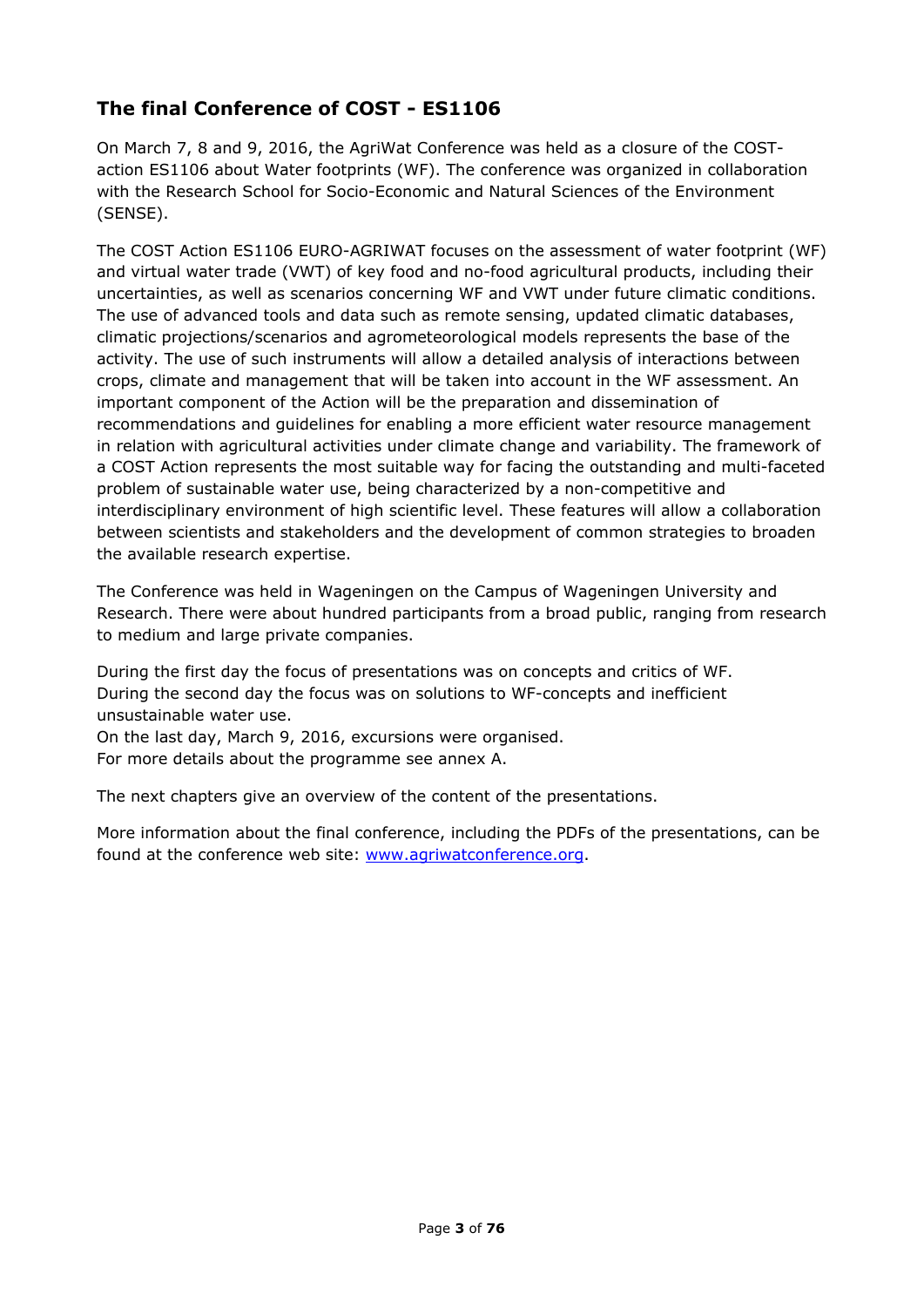# **Synthesis AgriWat Conference 'Water Footprint of agricultural products: progress, challenges and solutions'**

# **Wageningen, 7-9 March 2016**

This introduction provides a synthesis of progress, challenges and solutions discussed during the conference, with a summary of the plenary sessions. More information about presentations in different sessions can be found in the remainder of this Book of Abstracts.

#### **Plenary sessions**

During a first plenary session) the scene was set by Anna Dalla Marta (Chair of COST ES1106 EURO-AGRIWAT) who provided an overview of the COST Action. Then Arjen Hoekstra presented the progress made since he introduced the water footprint concept in 2002. Hoekstra's overview was followed by reflections of Elías Fereres, who highlighted the main complexities in the relation between water and food production.

From this session we learned that Water Footprint Assessment (WFA) serves well as a communication tool, and may therefore support solutions towards sustainability, efficiency, equitability and resource security (this was supported by many of the presentations in the sub-sessions). Since 2002, the range of products and processes and geographical areas that have been subject to WFA has widened considerably and links have been established with other fields including Life Cycle Analyses (LCA). Criticism on WFA includes that on definitions of the grey water footprint and a lack of contextual relativism. Fereres pointed out that progress could be found in better applying the physiologic basics from agronomy and that detailed field observations and experiments are a necessity to estimate evapotranspiration (ET) and calibrate simulation models. In many studies presented in the sub-sessions models were used to evaluate WF, including effects of projected climate change (challenge: this requires proper calibration e.g. using data from FACE experiments). Next to emphasising the need for reducing consumptive water use of crops, more attention needs to be devoted to increasing yields to reduce WF.

In a following plenary session the main findings of four working groups of the COST action were presented. WF estimations (using different models) for major cereal crops showed significant variation. An important reason for the differences is the use of Evapotranspiration or Transpiration only. Similar to crop models, the uncertainty of estimates derived from remote sensing techniques is still high, and needs to be improved. It was stated that when virtual water trade is assessed for specific case studies, the level of detail allows for suggestions to improve water policies and management. However, some aspects of sustainability have been neglected in WFA so far.

On the second day a plenary session shed some light on possible pathways to improving WFA by discussing solutions. Martin van Ittersum presented the approach used for the Global Yield Gap Atlas. He showed that actual yields are often much lower than the potential yield that can be obtained. Although important findings on increasing water productivity have been done, protocols are needed to make local assessments useful at larger scales. Huub Rijnaarts followed up by highlighting the potential of improving water cycles and increasing the recycling of water and water-use efficiency, mostly in an urban context. Then, Jay Lund presented how California is quite resilient to droughts. Although much less water was used, economic losses remained limited. He also stressed that portfolio management (rather than focussing on single strategies) is needed to tackle problems effectively.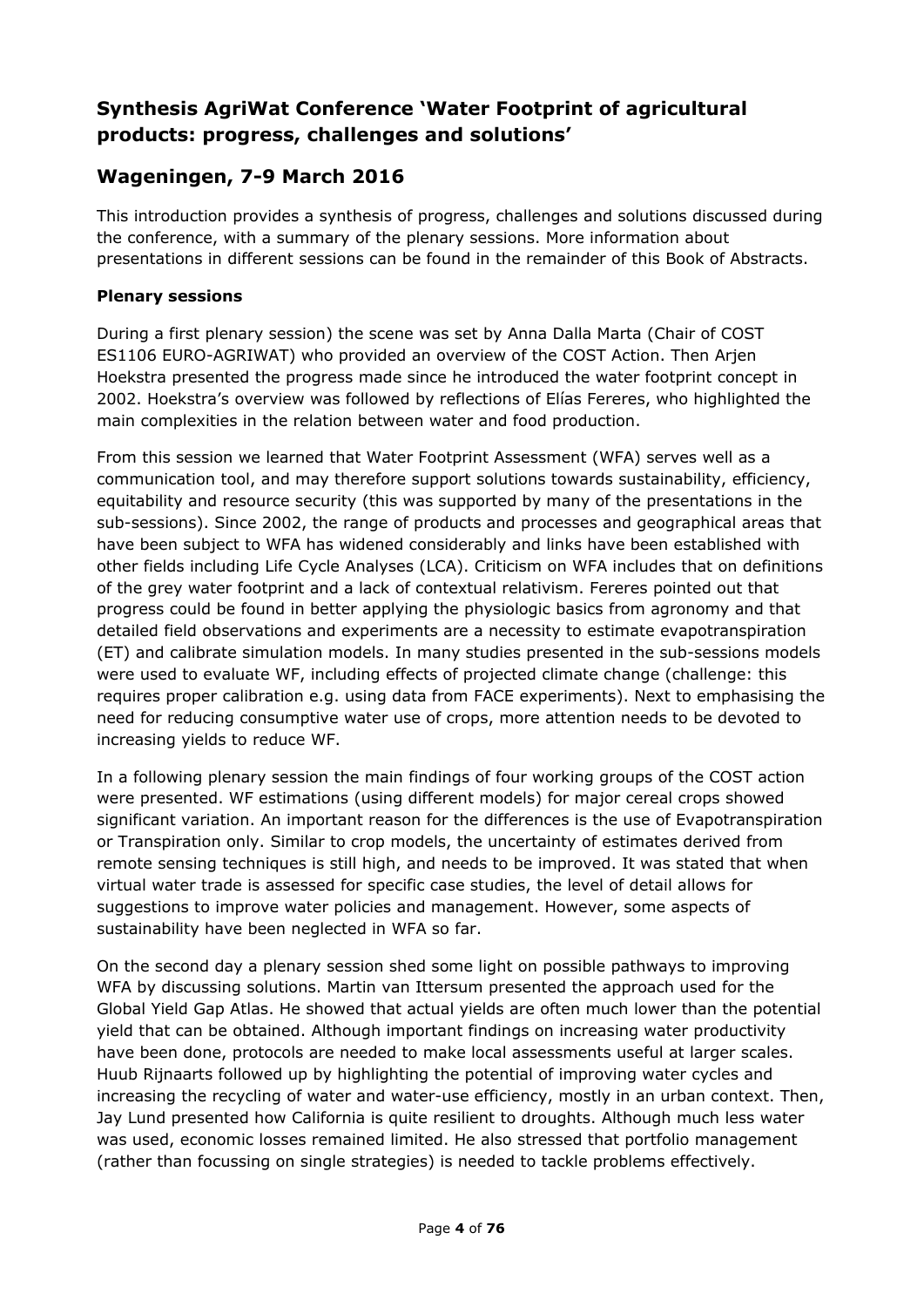In a closing plenary session the strengths and weaknesses of WFA were highlighted by Ruth Matthews (of the Water Footprint Network) and Gerardo van Halsema. Matthews stressed the value of WFA as a communication tool that serves as an eye-opener to companies that now increasingly aim at improving the water-use efficiency along the entire supply-chain. For WFA to be useful it should include a response strategy formulation. Matthews explained that a lot remains to be done to improve grey WF assessment. Critical remarks were made by Gerardo van Halsema, who pointed out that different yield levels may result in the same water productivity (WP; inversely proportional to WF), as this relation is a linear one. Van Halsema also showed how inadequate interpretations of remotely-sensed data for WF assessments may lead to unjust conclusions, especially when combining data (for yields) representing different spatiotemporal scales.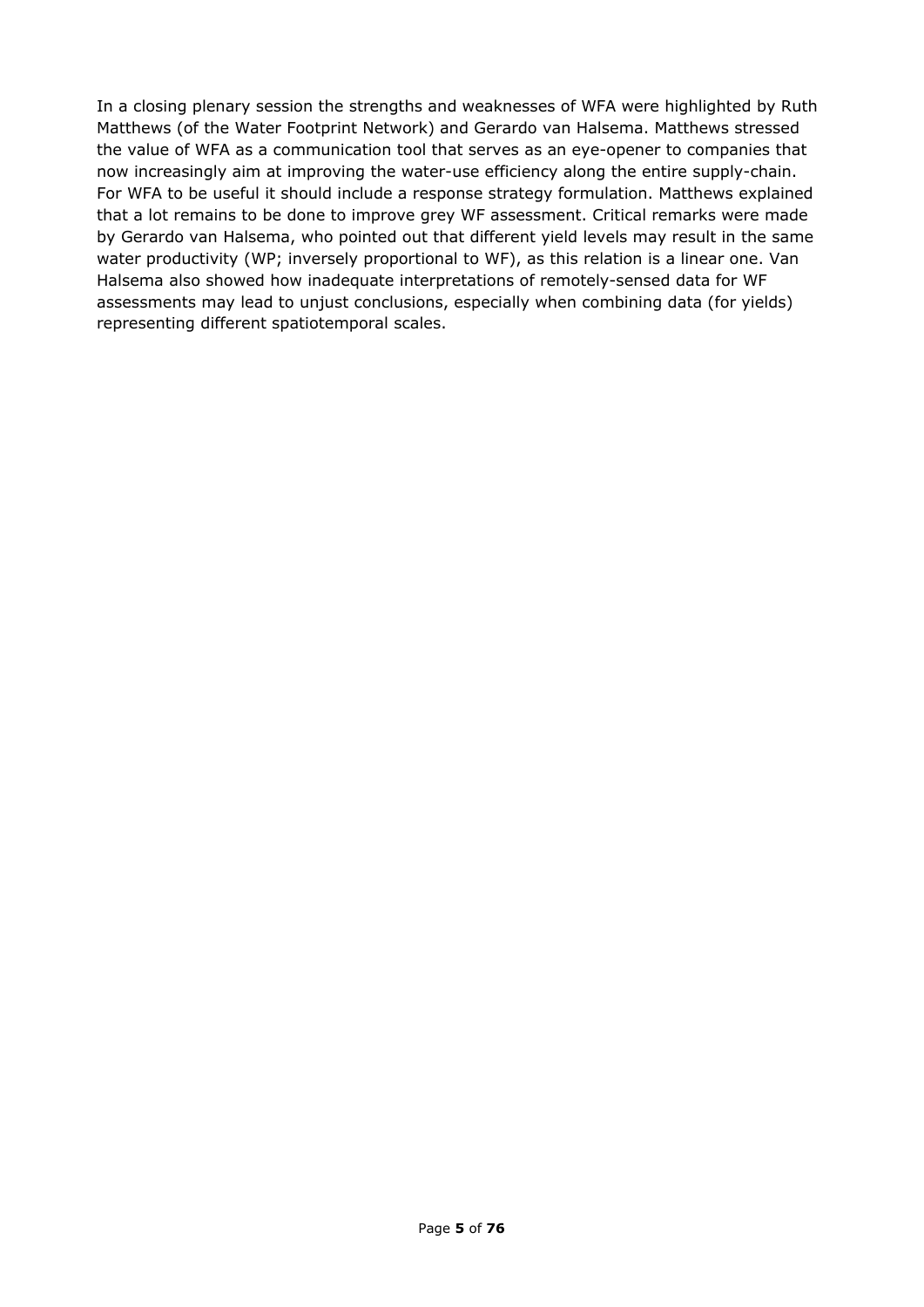# **Table of Contents**

| Synthesis AgriWat Conference 'Water Footprint of agricultural products: progress, challenges and                    |
|---------------------------------------------------------------------------------------------------------------------|
|                                                                                                                     |
|                                                                                                                     |
|                                                                                                                     |
| Anna Dalla Marta: Objectives and conclusions Assessment of EUROpean AGRIculture WATer use and                       |
|                                                                                                                     |
| Elías Fereres : Addressing the complexities in the relation between water and food production:                      |
|                                                                                                                     |
| Christian Kersebaum: Assessing the uncertainty of model based water footprint estimation using an                   |
| Christos Zoumides: Virtual water trade: an overview of applications and implications 14                             |
| Filiberto Altobelli: Sustainability of agriculture water footprint: a multidisciplinary issue 15                    |
|                                                                                                                     |
| Session I - Assessment of crop water footprints under present and future climatic conditions, 7 <sup>th</sup> March |
| Anne Gobin: Variability in the water footprint of arable crop production across European regions 17                 |
| Pavol Nejedlik: Water use efficiency and water footprint of selected crops A case study - Slovakia 18               |
| Alejandro Blas: Comparison of water footprints of Mediterranean and American diets 19                               |
|                                                                                                                     |
| Session II - Water footprints, sustainability and virtual water trade, 7 <sup>th</sup> March 2016, 14.00-15.30  21  |
|                                                                                                                     |
| Pirjo Peltonen-Sainio: Water-smart-agriculture to cope with changing climate at high latitudes  22                  |
|                                                                                                                     |
| Bosko Blagojevic: Defining land suitability for irrigation based on water use efficiency: A case study              |
| Session III - Remote sensing of Agricultural Water Footprint, 7 <sup>th</sup> March 2016, 14.00-15.30  25           |
| Marios Spiliotopoulos: The use of earth observation methods for estimating regional crop                            |
| Oscar Hartogensis: New development in scintillometry: Direct measurement of evapotranspiration at                   |
| Piotr Struzik: Limitation of water availability for crops, monitored by satellite products during 2015              |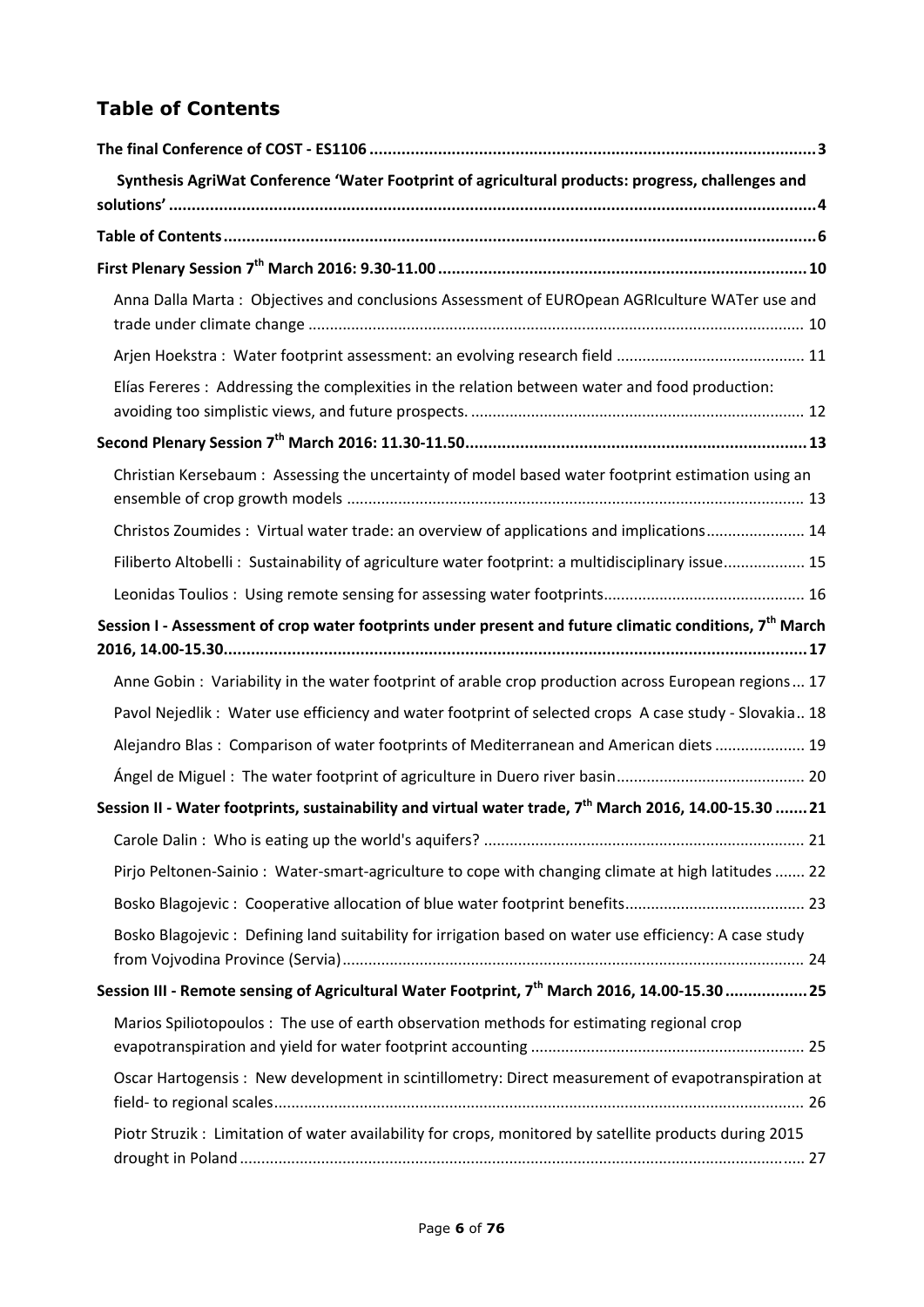| Session I - Assessment of crop water footprints under present and future climatic conditions, 7 <sup>th</sup> March |
|---------------------------------------------------------------------------------------------------------------------|
| Domenico Ventrella: Green and blue water footprint of winter wheat cultivation at regional scale in                 |
| Rick Hogeboom: Modelling water footprints of crop production on an annual basis using AquaCrop:                     |
| Muhammad Anjum Iqbal: Assessment of green water footprints for winter wheat production under                        |
|                                                                                                                     |
| Session II - Water Footprints, Sustainability and Virtual Water Trade, , 7 <sup>th</sup> March 2016, 16.00-17.3032  |
| Petra Hellegers: The need for a global perspective to address increasing demands for water and food                 |
| Jeroen Vos : From universal to contextualized water footprint conceptualizations  33                                |
| Frank Niele: Water-related business risk assessment in the oil & gas industry 34                                    |
| Ayse Özge Demir: The importance of the water footprint of animal fibers production in Turkey 35                     |
| Session III - Remote Sensing of Agricultural Water Footprint, 7 <sup>th</sup> March 2016, 16.00-17.3036             |
| Filiberto Altobelli: Assessment of the long-term variability of green water footprint with EO-based                 |
| Marios Spiliotopoulos: Crop coefficients assessment using METRIC model and relationships with                       |
| Gheorghe Stancalie: Satellite based vegetation indices and biophysical parameters for the assessment                |
|                                                                                                                     |
|                                                                                                                     |
| Johannes Deelstra: Agriculture and the grey water footprint; a case study for Norway 40                             |
| Abebe Demissie Chukalla: Effect of fertilizer strategies on the grey water footprint of irrigated crop              |
| Lutz Breuer: Determination of grey water footprints for salinity control with a model inter-                        |
| Ana M. Tarquis: Agronomic concepts of grey water footprint. A case study in a fertirrigated melon                   |
|                                                                                                                     |
| Martin van Ittersum : Mapping opportunities for sustainable intensification: the global yield gap and               |
|                                                                                                                     |
| Jay Lund: Water resources and environmental system engineering - Agriculture and drought in                         |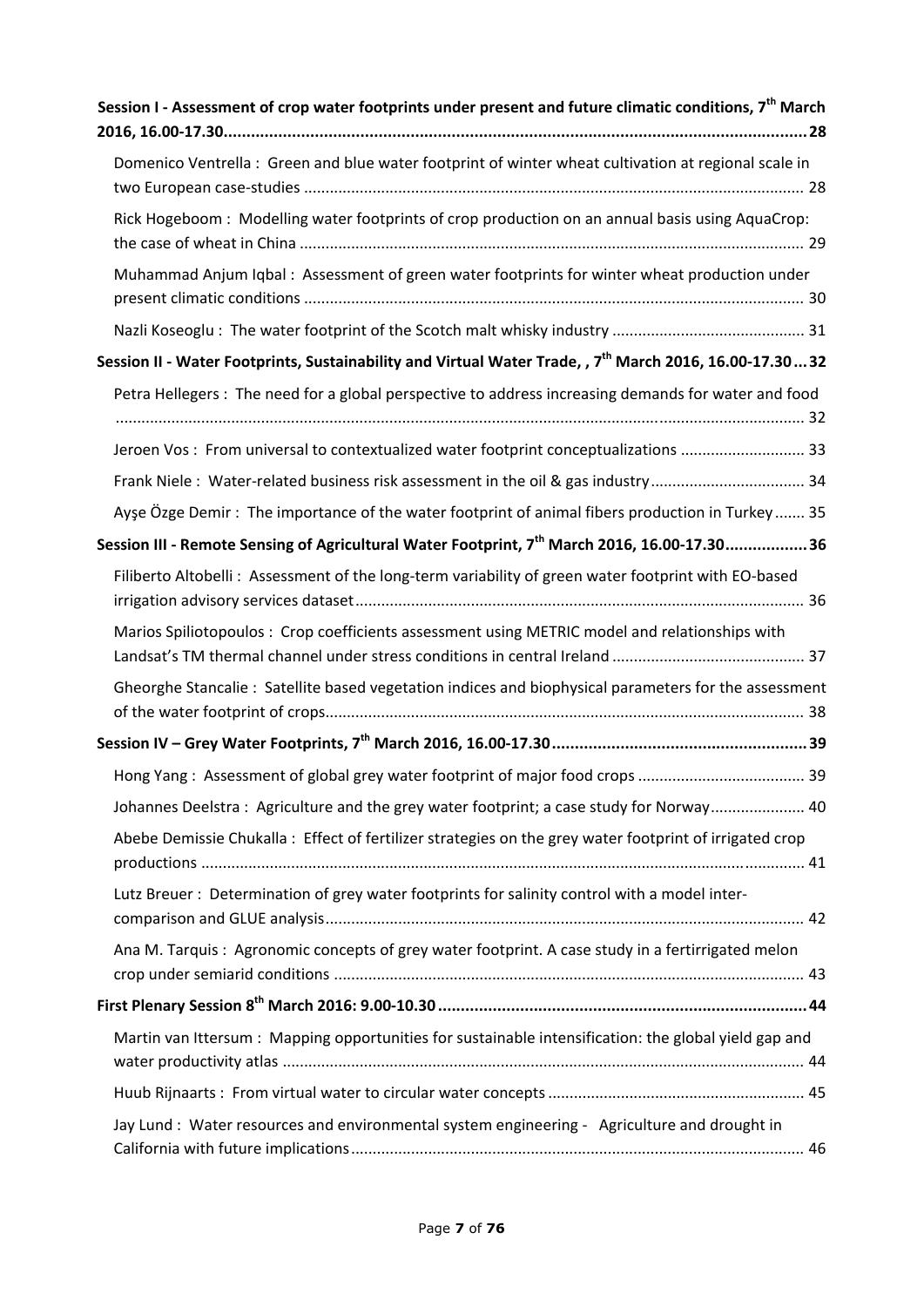| Session I - Assessment of crop water footprints under present and future climatic conditions, 8 <sup>th</sup> March |
|---------------------------------------------------------------------------------------------------------------------|
| Josef Eitzinger: Crop water footprints under complex climatological conditions - case study Austria 47              |
| Jüri Kadaja: Potential green and blue water footprints of potato in Estonian conditions 48                          |
| Laura Miguel Ayala: Impact of soybean expansion on water footprint in the Amazon under climate                      |
|                                                                                                                     |
| Session II - Water footprints, sustainability and Virtual Water Trade, 8 <sup>th</sup> March 2016, 11.00-12.30  51  |
| Davy Vanham : Does the water footprint concept provide relevant information to address the water-                   |
|                                                                                                                     |
| Ayse Özge Demir: An evaluation on water footprint of small ruminants in Turkey 53                                   |
| Ridha Ibidhi: Water, land and carbon footprints of lamb and chicken meat raised in Tunisia under                    |
| Session III - Solutions to improve Water Footprints, 8 <sup>th</sup> March 2016, 11.00-12.3055                      |
| Pieter van Oel : How to use proposed water footprint and water productivity benchmarks for crop                     |
| Mats Lannerstad: A new approach to consistently assess and compare water use across the global                      |
| Ylva Ran: Producing food for humans - from crops or animals? Tackling competition for freshwater                    |
| Sebastian Multsch: Optimisation of desalinated seawater use in irrigation agriculture by a coupled                  |
| Session I - Assessment Of Crop Water Footprints Under Present and Future Climatic Conditions, 8 <sup>th</sup>       |
| Christo Tsadilas : Industrial tomato cultivation water footprint in pinios river basin. Soil properties             |
| Roel Helmes : Life cycle water demands of four horticultural crops in the context of zeolite based                  |
| Anna Dalla Marta: Assessment of water footprint of urban agriculture in Rome, Italy  61                             |
| Ruzica Stricevic: Assessing the water footprint of apple orchards in Serbia to identify sustainable                 |
| Session II - Optimising water footprints of Catchments, 8 <sup>th</sup> March 2016, 13.30-15.00  63                 |
|                                                                                                                     |
| Claudia Brauer: Simulating the effect of surface water management on soil moisture and vegetation                   |
| Jasna Grabić: Water footprint of supporting structures on agricultural land in the Vojvodina Province,              |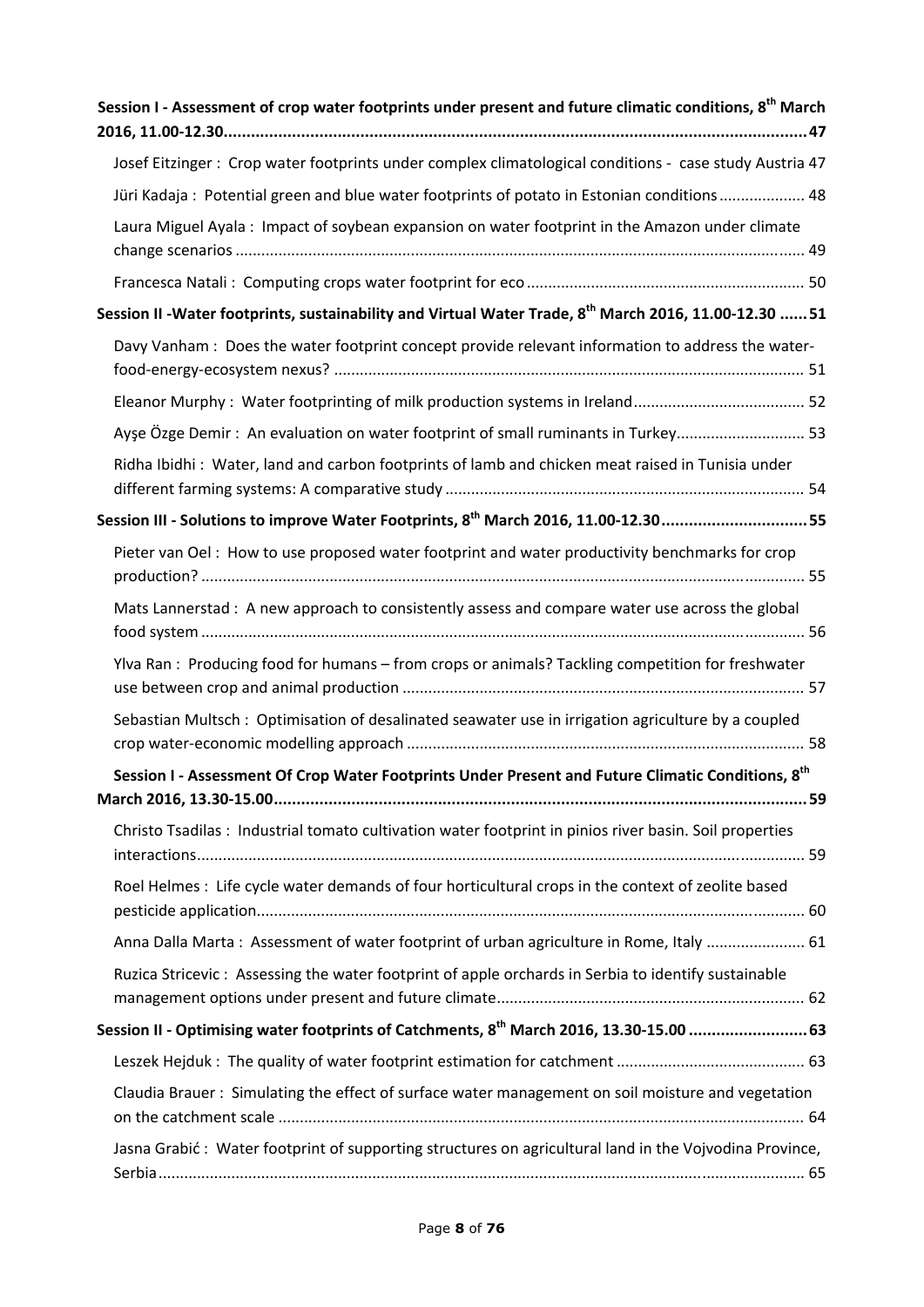| Bojan Srdjevic: Impact of surface reservoir control in hazard conditions on computing water footprint |
|-------------------------------------------------------------------------------------------------------|
| Session III - Solutions to Improve Water Footprints, 8 <sup>th</sup> March 2016, 13.30-15.00 67       |
| Sebastian Multsch: Determination of crop productivity curves in relation to salinity stress  67       |
| Eric Rendón Schneir: The water footprint of Peruvian bananas in the Chira watershed: indicator of     |
| Andres Verzijl: Water Footprint's feet of clay? Peruvian smallholder irrigation realities in times of |
| Davy Vanham : Cities as hotspots of indirect water consumption: the case study of Hong Kong 70        |
|                                                                                                       |
| Ruth Matthews: Achieving water sustainability in business and beyond through water footprint          |
| Gerardo van Halsema: The need for a global perspective to address increasing demands for water        |
|                                                                                                       |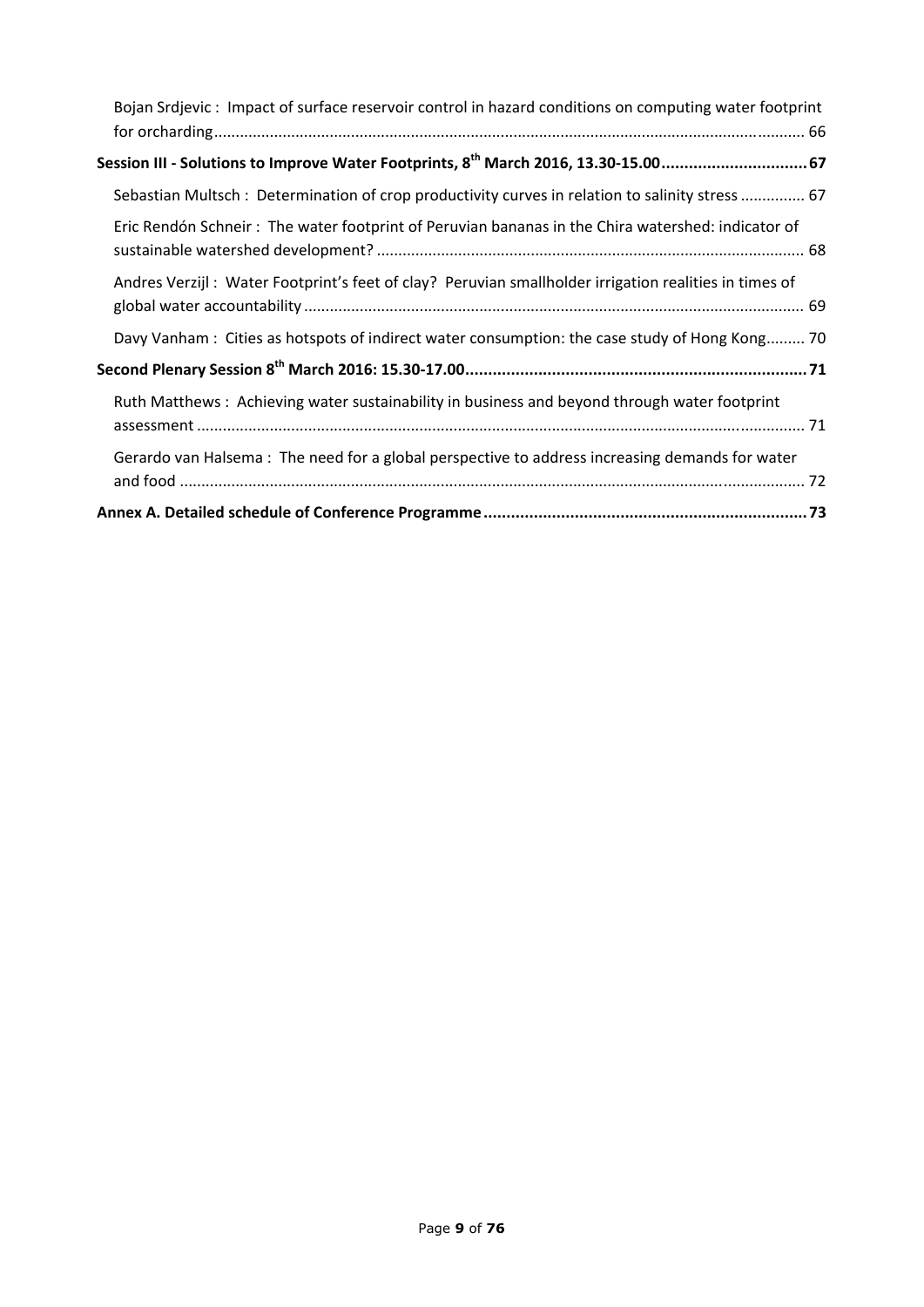#### **Convener: Pytrik Reidsma**

## **First Plenary Session 7th March 2016: 9.30-11.00**

#### **Anna Dalla Marta :**

#### **Objectives and conclusions Assessment of EUROpean AGRIculture WATer use and trade under climate change**

Anna Dalla Marta<sup>1</sup>, Pavol Nejedlik<sup>2</sup> <sup>1</sup>University of Firenze – DISPAA,  $^2$  Earth Science Institute of Slovak Academy of Science anna.dallamarta@unifi.it

Water is a resource and water management is one of the hot topics globally and will continue to be so in Europe particularly under climate change.

In particular, increasing world population, changes in standard of living and the consequent increasing need for food, feed and bio-energy will require more efficient agricultural management practices, i.e. sustainable intensification of cropping systems. This concerns in particular irrigation. In fact, under climate change, water scarcity is likely to impose limits not only to irrigation enlargement but also to the already existing systems in many European countries. In this respect, the concept of water footprint acquired a global recognition. The WF, as a quantitative indicator communicating simple and effective information on water consumption along food chains, has gained a strategic role in rising awareness on the importance of water and its indirect consumption. The concept of WF is now part of the common language and it has been applied in the meantime in many studies. However, a coordinated activity systematically addressing all phases of the water footprint assessment at the European scale, under present and future climatic conditions, was still missing. In this context, the idea of a dedicated COST Action took form, thanks to the collaboration among an international group of scientists working on agriculture, agrometeorology, crop modelling, water resource management, hydrology, and socio-economy.

The main aim of Action ES1106, EURO-AGRIWAT, was to bring together the expertise of those different European research groups for an inter-disciplinary cooperation to provide recommendations and guidelines to enable a more efficient water resource management in relation with agricultural activities. Specific objectives of the Action were:

- 1) To assess the water footprint of the main food and no-food crops cultivated in Europe for both irrigated and rain-fed systems
- 2) To investigate the concept of virtual water trade with the regards to national and regional water efficiency use in agriculture in Europe
- 3) To evaluate tools (e.g. agrometeorological and crop models) for assessing climate change impacts (including elevated CO2) on the local/regional WF
- 4) To tackle the question of how data assimilation (including agrometeorological, climatic and remote sensing information) can contribute to assess the WF under various agroclimatic conditions in Europe.

The planned activity was carried on thanks to the scientific collaboration of 4 Working Groups focusing on WF, virtual water trade, sustainability and on the effective use of remote sensing in WF related studies. The activities last for 4 years and significant results have been achieved, among which, peer-reviewed scientific publications, international workshops, training schools, and reports.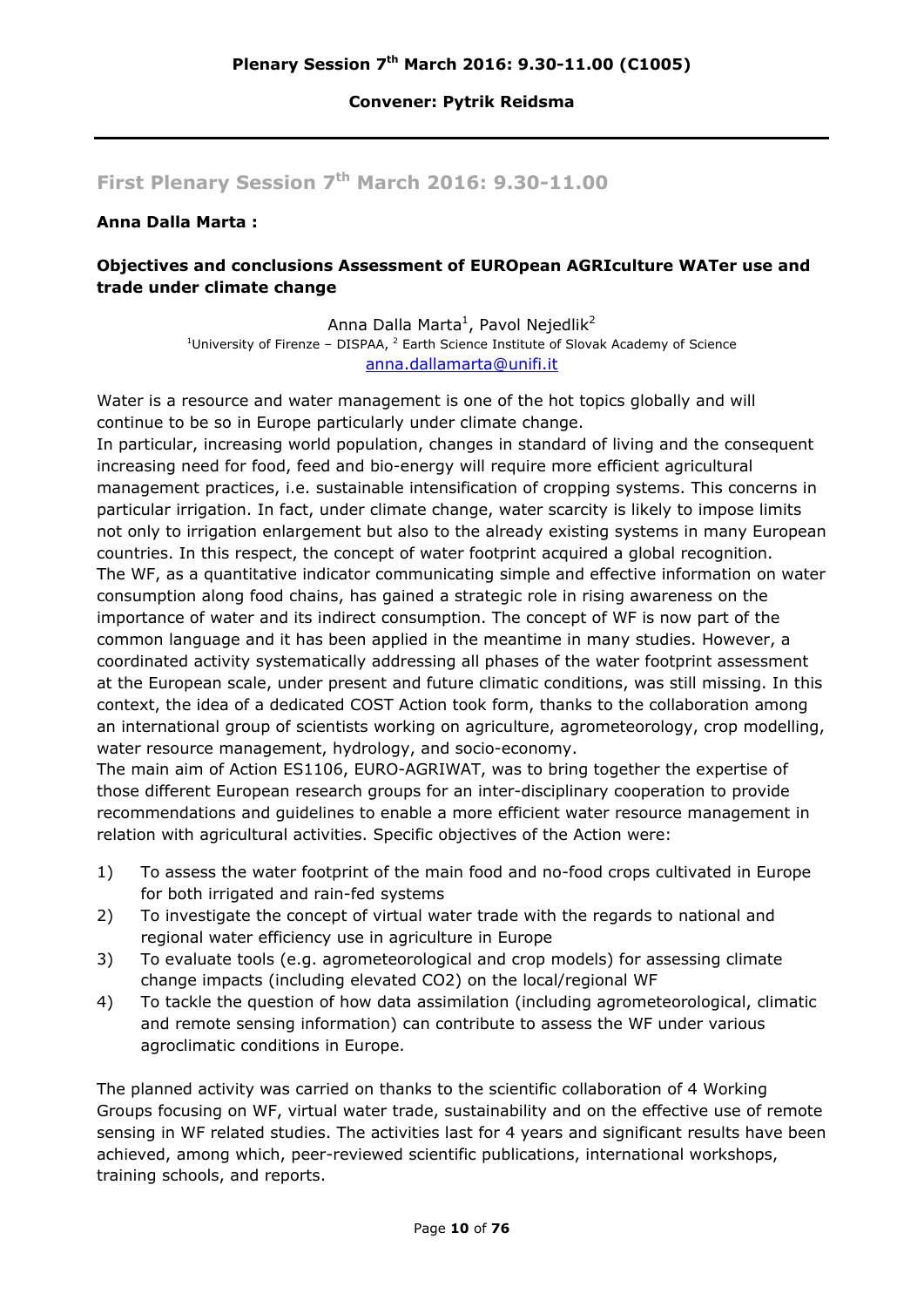#### **Convener: Pytrik Reidsma**

#### **Arjen Hoekstra :**

#### **Water footprint assessment: an evolving research field**

Arjen Y. Hoekstra Water Engineering & Management, University of Twente a.y.hoekstra@utwente.nl

While many regions on earth are blessed with plenty of water to provide for life and growth, recent research shows that 4 billion people face severe water scarcity for at least one month per year. Regional climate conditions are obviously a key factor for water scarcity – and climate change may cause even more water security challenges in the future – but in order to understand the complex economy of water consumption, water shortages and pollution, the problem needs to be considered from a global perspective. Many countries have significantly externalised their water footprint, importing water-intensive goods from elsewhere. This puts pressure on the water resources in the exporting regions, where too often mechanisms for wise water governance and conservation are lacking. Many water problems are thus closely tied to the structure of the global economy. Fair allocation of limited water resources over competing demands is one of the great challenges of the coming century. Consumers, governments, companies and investors are all essential players to move in a direct of more sustainable use of our most precious resource.

Water Footprint Assessment has emerged as a new interdisciplinary field of research, focussing on the analysis of water use and scarcity in relation to production, consumption and trade patterns, and the study of the role of governments, companies, investors and civil society in addressing the problem of unsustainable, inefficient and inequitable water footprints. The field typically analyses water use in relation to demand for food, energy and other needs and analyses how goals regarding sustainable water use can be translated into coherent agricultural, energy, tax and trade policies. Topics that will be hot topics for future research include the study of water footprint caps per river basin (to ensure that water consumption and pollution remain within maximum sustainable levels, accounting for environmental flow requirements), the development of water footprint benchmarks for water-using processes and products (based on best available technology and practices), the use of remote sensing to estimate water footprints, water availability and water scarcity real-time and at a very high spatial resolution, the development of coherent low-carbon / low-water food and energy scenarios, and the integration of the different footprints into a coherent set of environmental footprint indicators.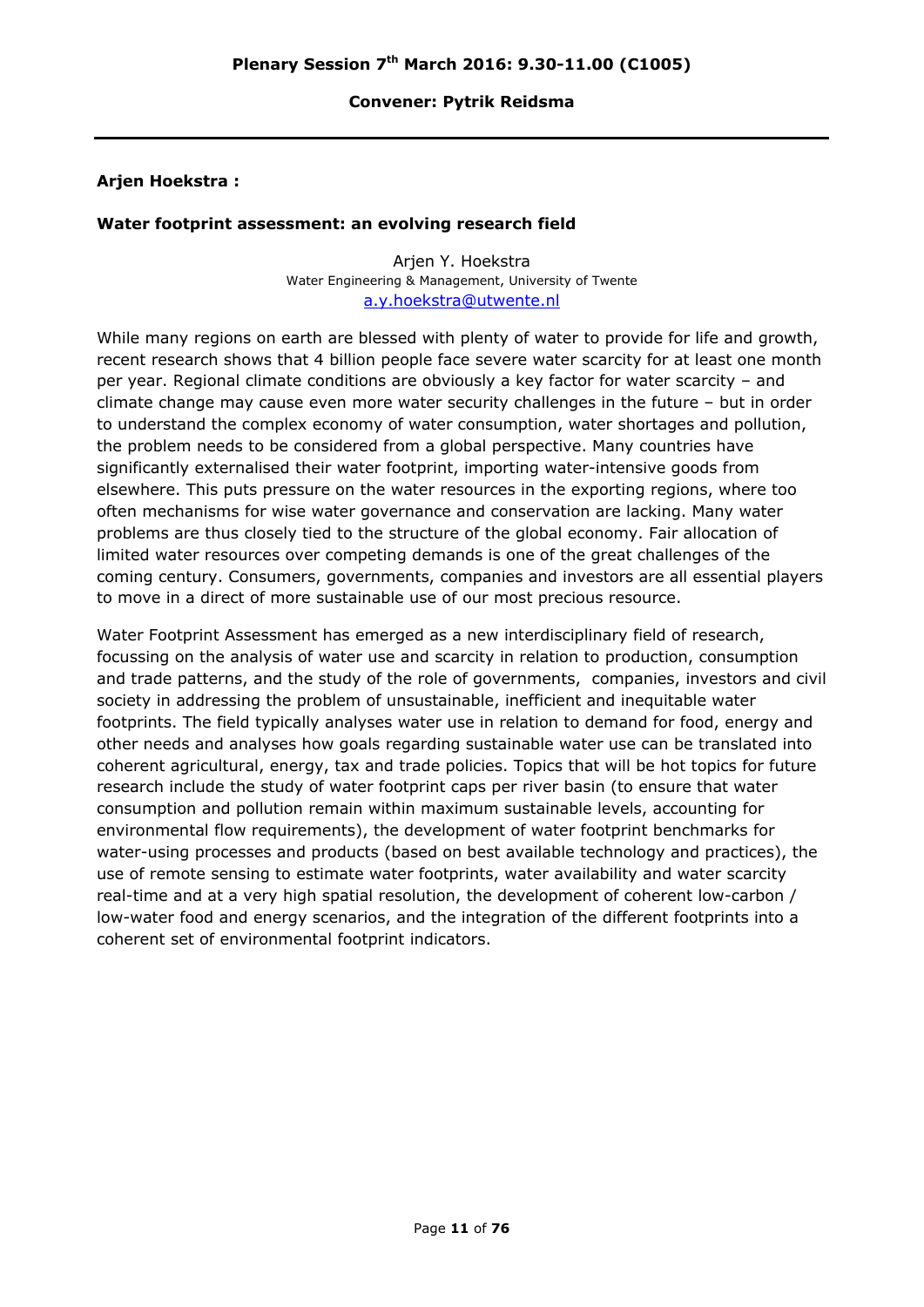#### **Convener: Pytrik Reidsma**

#### **Elías Fereres :**

#### **Addressing the complexities in the relation between water and food production: avoiding too simplistic views, and future prospects.**

#### **Physiological and agronomic determinants of crop yield response to water**

Elías Fereres Institute for Sustainable Agriculture (CSIC) and University of Cordoba, Spain ag1fecae@uco.es

Crops consume large amounts of water as determined largely by the environments in which they are grown. The introduction of the water footprint concept should have conveyed this reality to the general public; nevertheless, urbanites are often surprised by the magnitude of crop consumptive use, as exemplified by the barrage of media articles criticizing the excessive consumption of almonds in the recent California drought. Pressures from other sectors of society and water scarcity due to periodic droughts will force farmers to optimize the use of water in crop production.

All optimization approaches must be based on knowledge on the yield response to water and, in turn, on the physiological and agronomic factors determining such response. The ultimate goal is to be able to accurately assess the economic returns of using different amounts of irrigation water and to evaluate the risks/rewards of seeking/acquiring additional supplies in the event of a drought. The presentation will review the state of the art in predicting crop yield response to water using empirical and mechanistic approaches, and will analyze the role of key physiological and agronomic processes in improving the efficiency of water use in crop production in the future.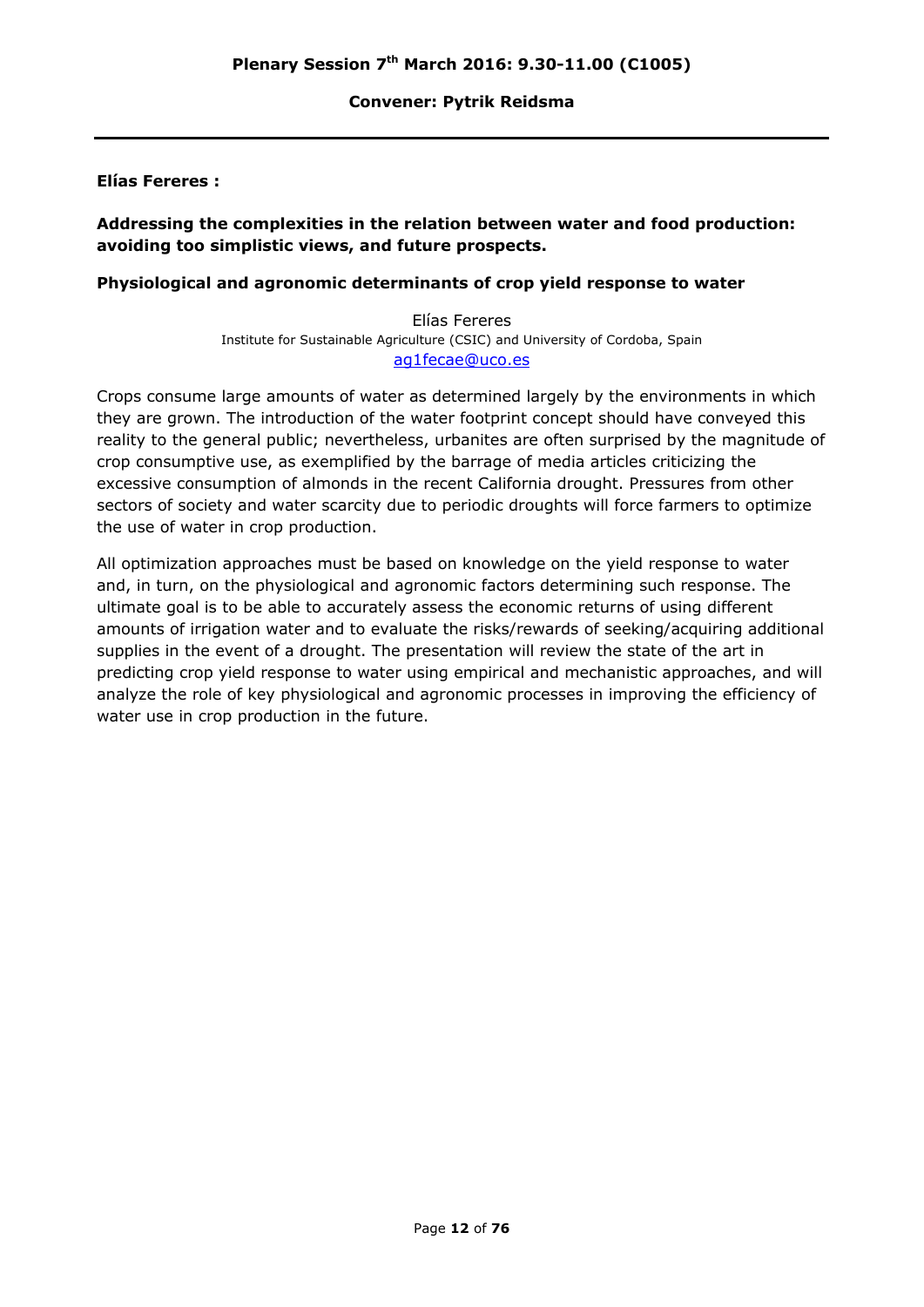### **Second Plenary Session 7th March 2016: 11.30-11.50**

#### **Christian Kersebaum :**

#### **Assessing the uncertainty of model based water footprint estimation using an ensemble of crop growth models**

K.C. Kersebaum\*, J. Kroes, A. Gobin, J. Takac, P. Hlavinka, M. Trnka, D. Ventrella, R. Ferrise, M. Moriondo, Q. Luo, J. Eitzinger, H.-J. Weigel, R. Manderscheid \*Leibniz Centre for Agricultural Landscape Research, Müncheberg ckersebaum@zalf.de

*Keywords: Water footprint, crop model, climate change, ensemble modelling* 

The Water Footprint (WF) of a crop is defined as the volume of water consumed for its production, where green and blue WF stand for rainfed and irrigation water usage, respectively. Crop productivity and water consumption together form the basis to calculate the water footprint of a specific crop. While under current climate conditions calculated evapotranspiration is related to observed crop yields to calculate WF, the assessment of WF under future climate conditions requires the simulation of crop yields as well, which may add further uncertainty. Climate change including increasing  $CO<sub>2</sub>$  concentration of the atmosphere will affect crop growth as well as soil water dynamics. Agricultural production systems are very vulnerable to a potential decrease in water availability. The impacts of climate change (increasing temperatures, shifts of seasonal precipitation and decreasing summer rainfall) could cause water limitations in many areas of Europe. A change of currently estimated water footprint values is expected under climate change. However, it is not clear, how far the above mentioned negative impacts of a changing climate can be compensated by the positive effects of increasing  $[CO<sub>2</sub>]$ .

To assess the uncertainty of model based assessments of WF an ensemble of different crop models was applied to field data sets from 5 locations from across Europe. Only limited data were made available to allow only a rough calibration, which corresponds to a typical situation for regional assessments, where data availability is limited. Up to 8 models were applied depending on the data set. In the comparison we focussed on cereal crops, mainly winter wheat.

The coefficient of variability for the simulated actual evapotranspiration (ETa) between models was in the range of 13-19 %, which was higher than the inter-annual variability. However, simulated grain yields showed a higher variability between models in the range of 16-24 %. Models responded differently to elevated CO2 for experimental data from a FACE experiment, especially regarding the reduction of water consumption due to lower stomatal conductance under elevated CO2. Overall, the variability of calculated WF between models was in the range of 26-36%. Uncertainty of yield predictions contributes more to this variance than the estimation of water consumption.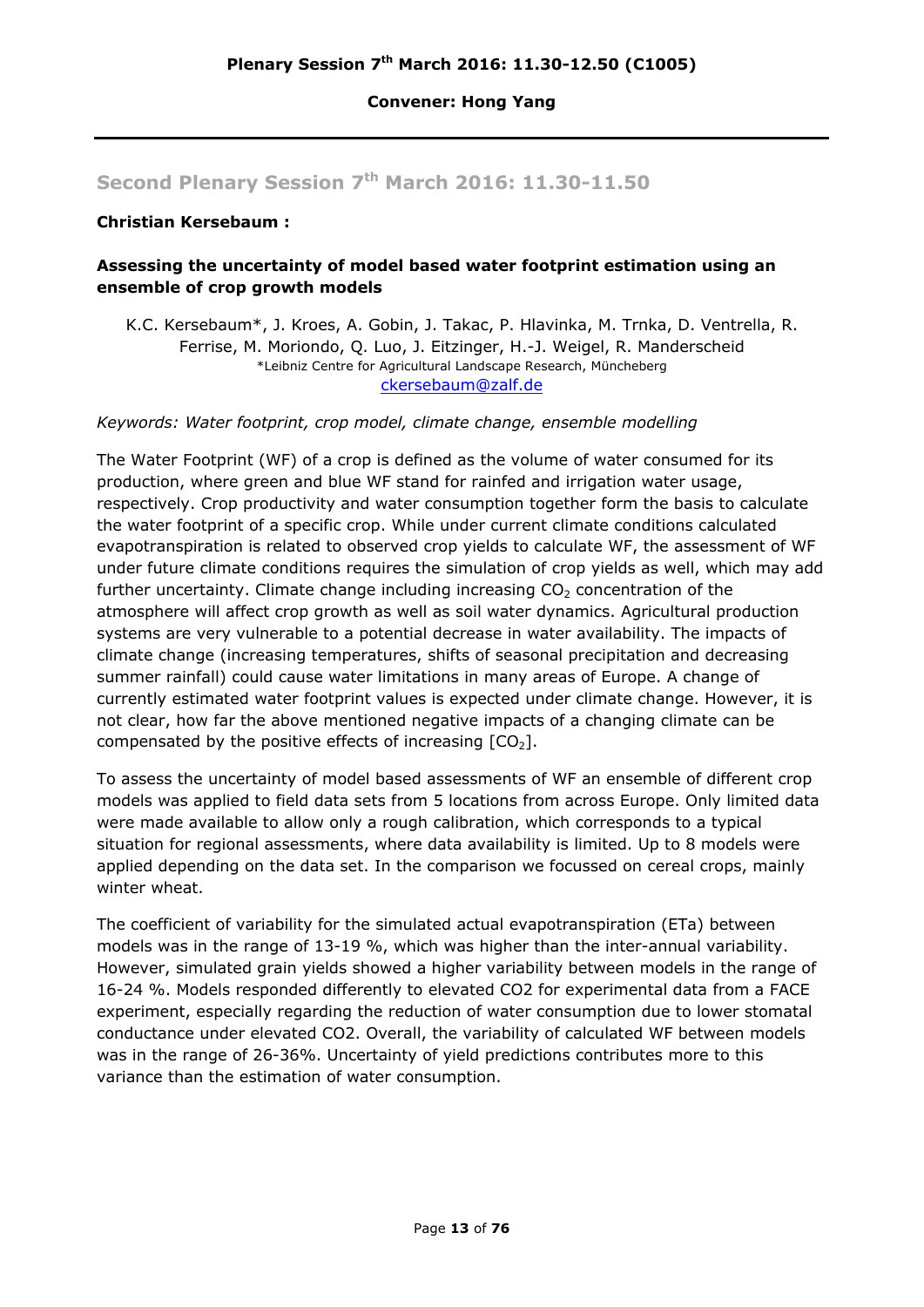#### **Christos Zoumides :**

#### **Virtual water trade: an overview of applications and implications**

Christos Zoumides Energy, Environment and Water Research Center, The Cyprus Institute christos.zoumides@cut.ac.cy

Virtual water trade refers to the hidden or embedded flow of water when commodities are traded from one location to another. The concept of virtual water trade was introduced by Prof. Tony Alan in the mid-1990s. Initially, the discussion on virtual water trade focused on water-scarce countries, which – as suggested by the notion - could achieve water security by importing water-intensive products instead of producing all water-demanding products domestically. Ever since the concept has evolved and gained overwhelming attention, both in the scientific community and in water policy debates. As a scientific and analytical concept, virtual water trade represents a tool to quantify, describe and assess the relationship between global trade and water use, especially as regards food commodities. Typically, the international food trade is translated into a corresponding virtual water trade using water footprint values per commodity and country in a given period of time. The analysis of virtual water trade fluxes reveals countries which import virtual water to sustain their population and countries which are net exporters of virtual water, i.e. those that produce more than the domestic demand. In this respect, the virtual water concept provides a novel framework to quantify and study the use of water in agriculture and the water exchanges embedded in food trade. Many scientific contributions at the global and national level have highlighted the enormous volumes of water needed for the production and trade of food products, using different methodological and analytical approaches. This presentation provides a brief overview of virtual water applications, with reference to key studies and their findings.

Besides the quantification interest, the virtual water trade concept became part of water policy and management debates, on whether the concept can be practically implemented to induce the synergies between trade strategies and water use efficiency from the local to the global level. Thus, the presentation will outline the main arguments as an opening to the discussion that will follow in the virtual water trade session, which aims to address the following questions:

- Does the virtual water trade practically contribute to improved water governance, food and water security?
- Does the virtual water trade concept contribute to awareness-raising and water savings through diets modification?
- What structures are required to enable sustainable and equitable virtual water trade?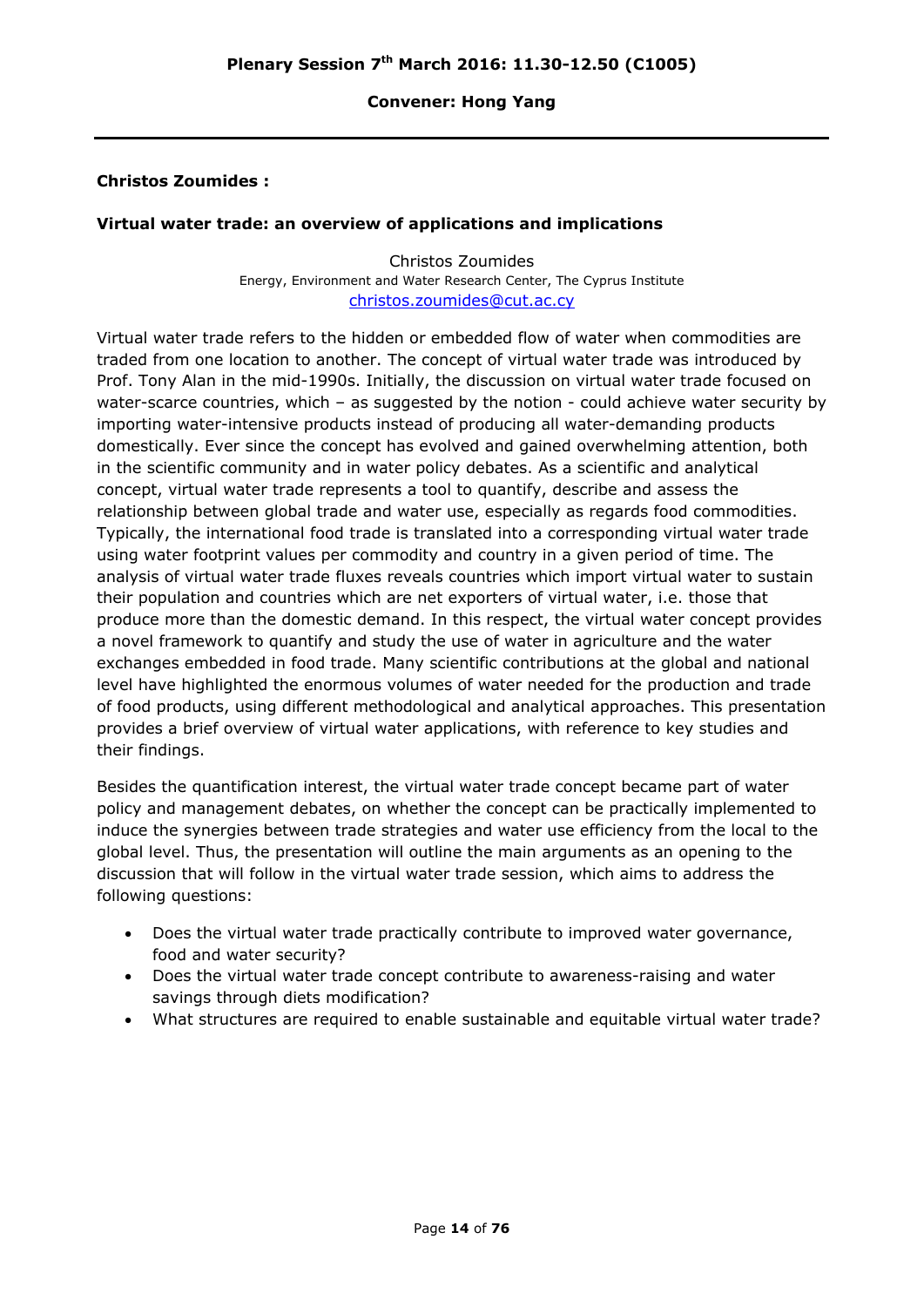#### **Filiberto Altobelli :**

#### **Sustainability of agriculture water footprint: a multidisciplinary issue**

Filiberto Altobelli Center for Policy and Bioeconomy - Council for Agricultural Research and Economics (CREA), Rome, Italy altobelli@inea.it

The concept of sustainable development was born in the early 80s on the basis of considerations relating to the relationship between society and environment. Today this concept is rooted in the political dialogue in the world with increasing understanding of the interactions between social systems and environmental systems. The report of the Brundtland Commission defines sustainable development as development that meets the needs of the present without compromising the ability of future generations to meet their own needs. Economic development, therefore, is assessed not in absolute terms but in relation to the ability to contribute to the wellbeing for future generations.

Starting from the recognition of the role of natural capital in sustainable development, in recent years a new economic concept of Green Economy has been introduced by the UNEP (2011), defined as the economy that determines the growth of wellbeing and social equity, reducing environmental risks and ecological scarcities.

Europe is one of the major users of fresh water in the world when referenced using the indicator of water footprint for its estimation. Furthermore, it is one of the largest importers of virtual water in the world. Therefore, the sustainability of water resources in Europe cannot be separated from an afterthought of agricultural development, which is well known coming into play in the use of water resources. Responsibilities must be investigated among all the actors, whether institutional or private consumers.

The adoption of the indicator of the water footprint could be very useful in the future, having spread and having an easy understanding of both institutional actors and consumers. But yet, there are many aspects that are still little considered, as that of estimating an indicator of sustainability, able to integrate economic, environmental and social aspects.

Working group 3 addressed this issue through the adoption of a decision-making conceptual framework for the assessment of a sustainability index, and the development of a methodology for assessing and comparing different agricultural productions and farming systems in terms of economic and social outcomes for a given volume of water.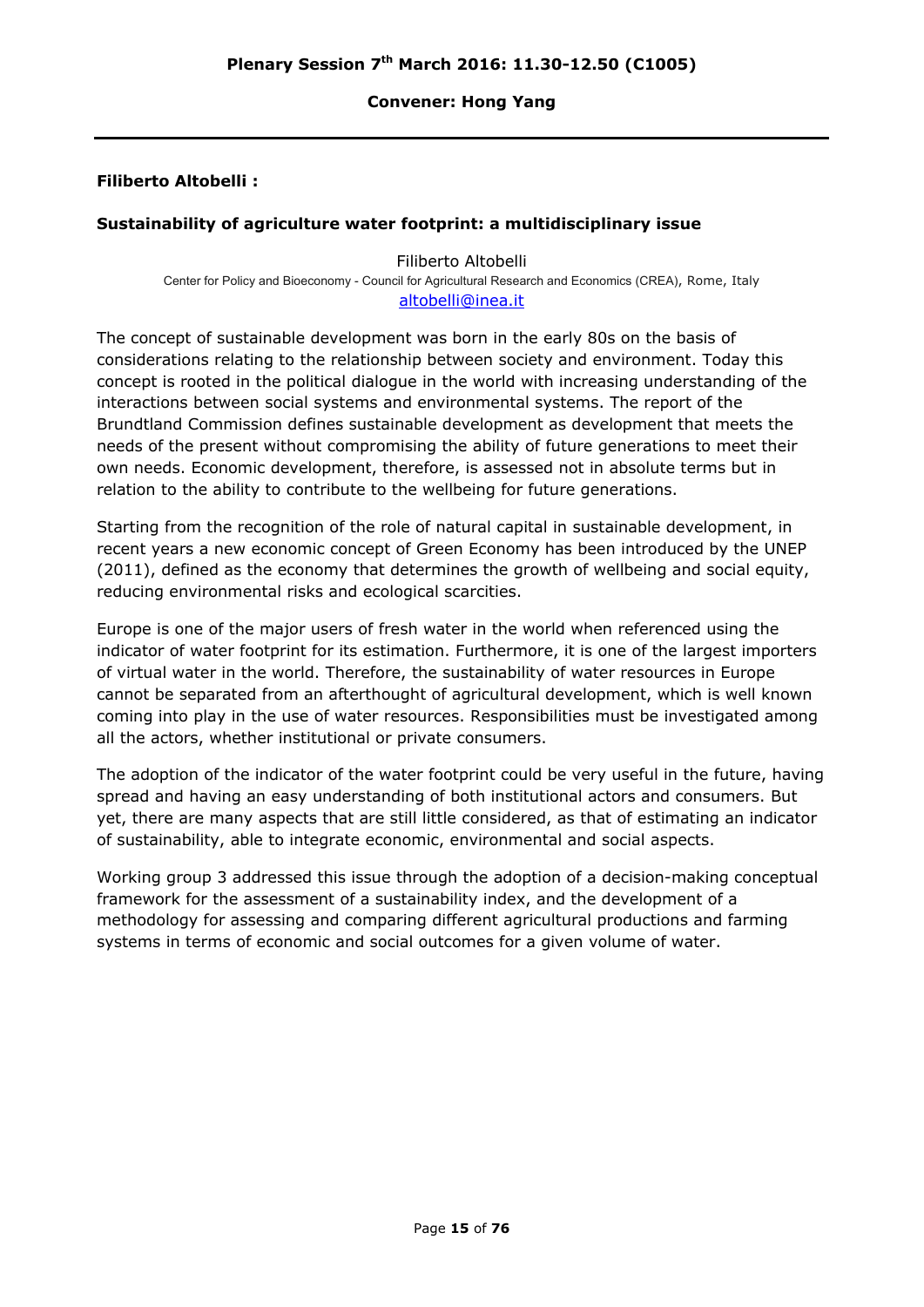#### **Leonidas Toulios :**

#### **Using remote sensing for assessing water footprints**

Leonidas Toulios Hellenic Agricultural Organization 'DEMETER' (NAGREF); Industrial and Fodder Crops Institute, Larissa, Greece ltoulios@nagref.gr

Remote sensing has long been a useful tool in global applications, since it provides physically-based, worldwide and consistent spatial information over space and time. Nowadays, a new era in earth observation has been dawned and series of very high spatial, spectral and temporal resolution remote sensing data are now available, based on new satellite sensors and satellite constellations. Such satellite-derived raw data and ready products in connection with the increased computing power, positioning precision and communication advances are now identified and selected for detailed analyses.

Recent papers initiated the study of the potential of using these data obtained from remote sensing, in the field of water cycle and water management, for Water Footprint studies and green and blue water assessment.

In the frame of COST action ES 1106, the analysis of the role of satellite data in the suitable models and indices related to WF assessment was among the main aims. Several tasks were initiated and integrated focusing on the investigation of the potential of remote sensing data in WF assessment. An overview of the agricultural WF estimation on related regional studies including remote sensing, in the COST ES1106 member countries was initially reported. Furthermore, with these studies, the main inputs for green and blue WF estimation were identified, the computational remote sensing methodologies were reviewed and described, as well the main characteristics of the spectral data and the main vegetation indices were drawn up. The assessment of the required spatial, spectral and temporal resolution of satellite data for the analysis of WF and the assessment of the most appropriate set of vegetation indices and biophysical variables in the context of a cost-effective solution to monitor agricultural water, using satellite data, were among the main tasks too.

Based on the above reports it is concluded that existing methods have calculated the WF using data from national statistics, reports and climatic databases. Monitoring crops in an appropriate space and time scale may provide better estimates of blue and green water use. Several aspects have been identified which may be estimated and show improvement with the use of remote sensing techniques on different scales: retrieval of actual evapotranspiration, determining irrigated areas, quantification of precipitation, mapping of land use and vegetation characteristics, estimation of surface runoff, and quantification of water storage. The combination of the different spectral inputs provides limitations, since the data differ in terms of spatial coverage, spatial and temporal resolution and availability and consistency between data.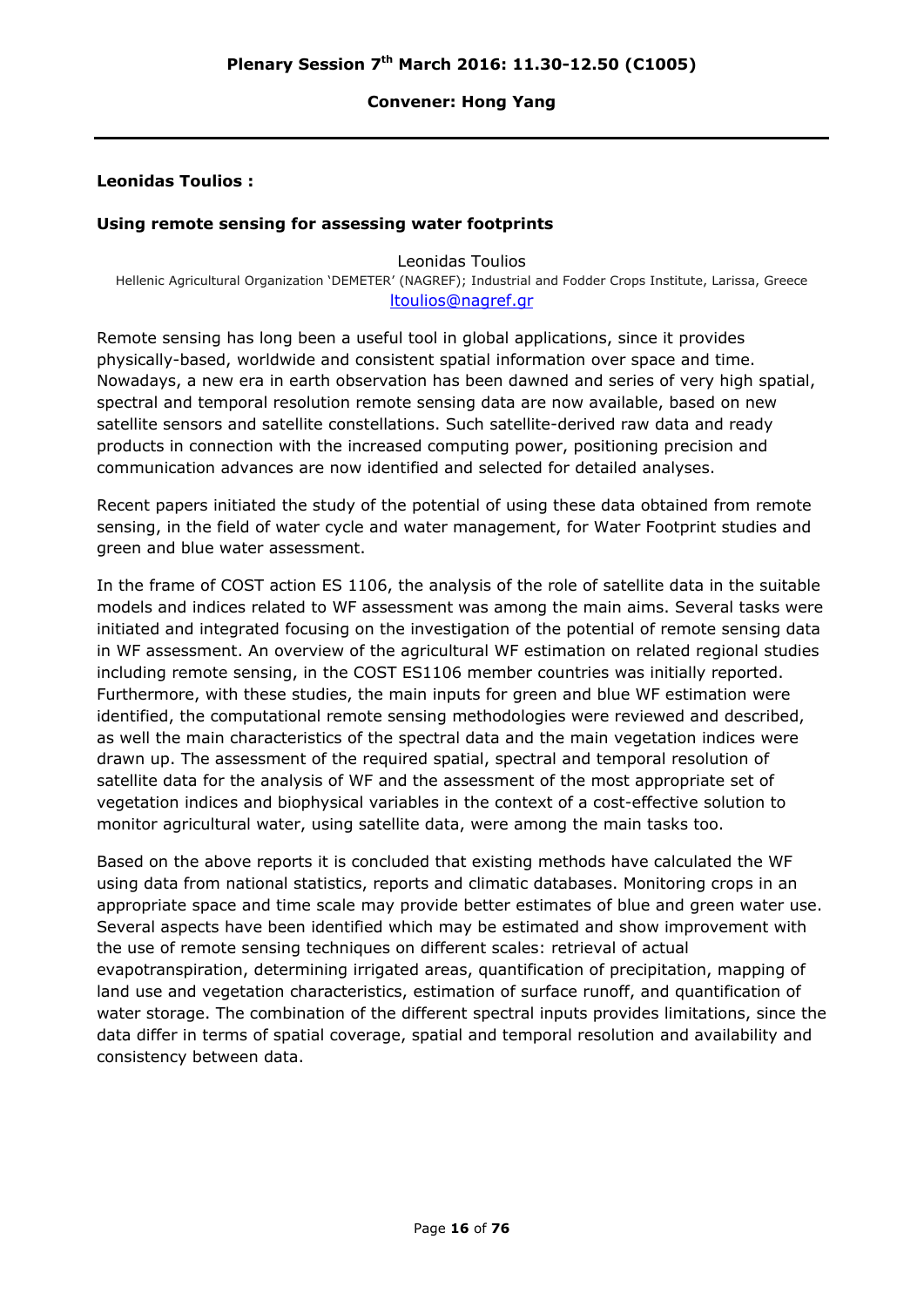#### **Parallel Sessions 7th March 2016: 14.00-15.30**

#### **Session I - Assessment of crop water footprints under present and future climatic conditions (C3015)**

**Convener: Christian Kersebaum** 

**Session I - Assessment of crop water footprints under present and future climatic conditions, 7th March 2016, 14.00-15.30** 

#### **Anne Gobin :**

#### **Variability in the water footprint of arable crop production across European regions**

A. Gobin\*, K. C. Kersebaum, J. Eitzinger, M. Trnka, P. Hlavinka, J. Kroes, J. Takac, D. Ventrella, F. Natali, A. Dallamarta, S. Orlandini, A. Rajala, P. Sainio-Peltonen, T. Saue, L. Saylan, V. Vucetic, C. Zoumides, A. Tarquis, P. Nejedlik \*VITO, Vlaamse Instelling voor Technologisch Onderzoek anne.gobin@vito.be

#### *Keywords: water footprint, variability, arable crop production, European regions*

The water footprint concept has created great awareness of sustainable water use and consumption. Applied to crop production, the green water footprint (WF) relates to rain water consumed, the blue WF to irrigation water consumed and the grey WF to water required for diluting agri-chemicals. We focussed on the green and blue WF and its variability for major arable crops in Europe.

Crop growth and yield are affected by water availability and water stress during the season. Crop evapotranspiration and dry matter yield were modelled using FAO's water balance model Aquacrop with reference evapotranspiration based on the assumptions by Allen. Weather input was collected for around 50 meteorological stations for the period 1992-2012. Soil, crop characteristics and field management for experimental fields enabled model calibration. Calibrated model runs were subsequently conducted for wheat, barley, grain maize, potato and sugar beet where applicable, and on the dominant soils for a particular region. The green and blue water footprints were calculated by dividing the total volume of green and blue water use during the growing season by the quantity of the production, respectively.

The results demonstrated that the WF of cereals is larger than the WF of tuber and root crops, and that within each crop group there is a difference between different crops. This difference depends largely on the proportion of marketable produce to biomass produced per surface area. The calculated WF compared favourably with internationally available values, but is also subject to a large variability owing to both crop water use and yield differences between years, soils, and even more so between regions across Europe. In general, the drier the year, soil or region, the larger the water footprint. The WF for wheat, for example, can be up to five times larger for dry regions in southern Europe as compared to high yielding north-western European regions.

Despite the demonstrated large variability, the water footprint is a policy-relevant concept and measurable indicator that supports European water governance.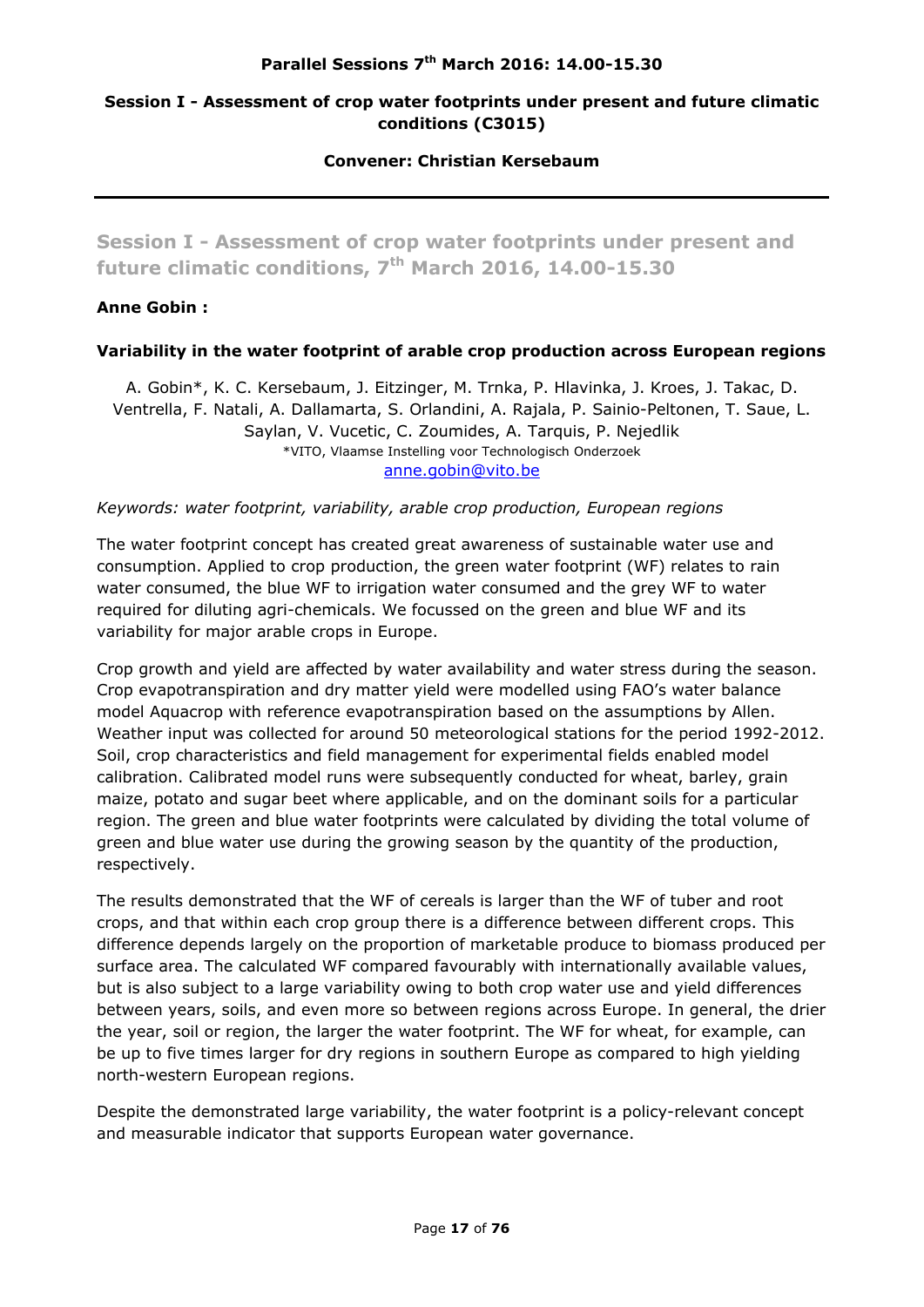#### **Session I - Assessment of crop water footprints under present and future climatic conditions (C3015)**

**Convener: Christian Kersebaum** 

**Pavol Nejedlik :** 

#### **Water use efficiency and water footprint of selected crops A case study - Slovakia**

Jozef Takac, Pavol Nejedlik\*, Bernard Siska \*Earth Science Institute of Slovak Academy of Science nejedlik@yahoo.com

*Keywords: yields, rainfed production, water use efficiency, water footprint* 

To study water use efficiency and to calculate the water footprint a region with the most intensive agricultural production in the country was selected and three main crops were investigated. Generally, area under cultivation in Slovakia occupies about 1.9 millions of hectares and is shrinking as well as the irrigated area which went down from about 350 thousands hectares to one 100 thousands hectares. The production of the main crops relies mostly on rainfed production which balances from year to year in the range +/- 60% in district averages.

Spring barley, winter wheat and corn were investigated during the period 1997-2012. There are more data about both the real yields and meteorological data available but due to the change in the political districts in middle nineties the statistics of the seeded area and yields couldn`t be prolonged back before 1996. The investigated area is located in south west Slovakia and covers about ten thousand square kilometers. All the area belongs to the northern part of Danubian lowland and is flat with the elevation range about 115 - 190 m a.s.l.

Daisy model and the data from four meteorological stations from the area were used to model the yields of above mentioned crops in in the period of 1997-2012 and these were compared to the observed yields available at the county and districts level. The simulation was done for five different soil data representing the soils which are most frequent in the area (haplic chernozems, endofluvic chernozems, haplic phaeozems, haplic fluvisols, fluvisols siltic and clayic). Further to that the yields also for the period 1961-1996 were simulated. Based on this database the water use efficiency and the water footprint were calculated.

The results showed higher level of the water footprint with the real yields of the crops than with simulated yields. Water use efficiency at rainfed crops was naturally higher than at irrigated while it was opposite with water footprint at all three crops.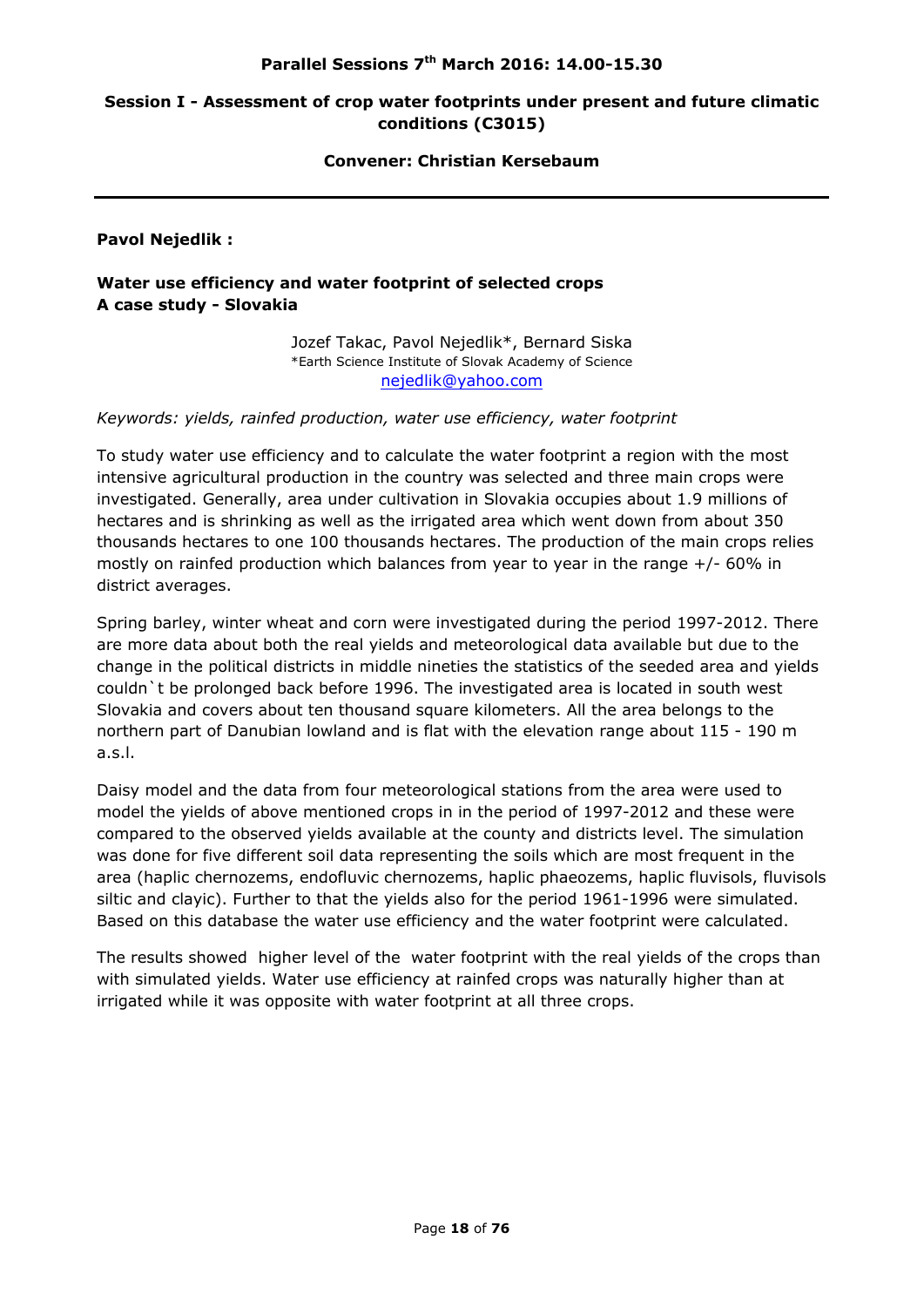#### **Session I - Assessment of crop water footprints under present and future climatic conditions (C3015)**

**Convener: Christian Kersebaum** 

**Alejandro Blas :** 

#### **Comparison of water footprints of Mediterranean and American diets**

Alejandro Blas\*, Alberto Garrido, Maite M. Aldaya \*Universidad Politécnica of Madrid a.blas@upm.es,

*Keywords: Water footprint, Diets, Food production sustainability* 

Food production sustainability has gained huge importance in recent years, and food consumption trends and patterns are nowadays a key to improve overall sustainability. Therefore, one of the main challenges of this century will be the consumption of healthier and sustainable diets. The issue can only be addressed through a combination of improvements and integration of agricultural production and food consumption, while respecting the carrying capacity of natural ecosystems. This requires considering the entire products lifecycle, from their production to consumption, and that is why, in terms of water management, concepts as water footprint and virtual water provide the opportunity to link the use of water resources to food production and consumption patterns.

The present study analyses the consumption and water pollution linked to each product of a two weeks menu representative of Mediterranean and American (recommended by the USDA) diets. A study and quantification of the blue, green and grey water footprint, have been done for each product included in these diets. The objective is therefore to obtain preliminary results for comparing the two water footprints of the recommended diets and to identify the products that require more water to be produced. The results showed that the Mediterranean diet has lower water footprint than the recommended American one; 5620 litres less of water per person (401 l/person per day less), equivalent to the capacity of 22 conventional bathtubs. In terms of total fresh water consumption, measured as green and blue water footprint, the Mediterranean diet requires 4150 litres more water per person.

But due to the higher grey water footprint of the American diet (more polluting in terms of nitrogen applied in agriculture because of the assimilation by the environment mostly related to the legume production), requiring 9770 litres of water more per person than the Mediterranean diet, the total water footprint is higher in the American one. Results indicated also that Mediterranean summer menu, with season fruits and vegetables, is the one with less water footprint (35.6 m3 / person / week). Also, the green water footprint is the main footprint of both diets, (75% for the Mediterranean and 69% in the case of the American). In terms of products, olive oil is the ingredient that contributes most to the total water footprint in the Mediterranean diet (nearly 21%), while in the American diet corresponds to beef meat (14%).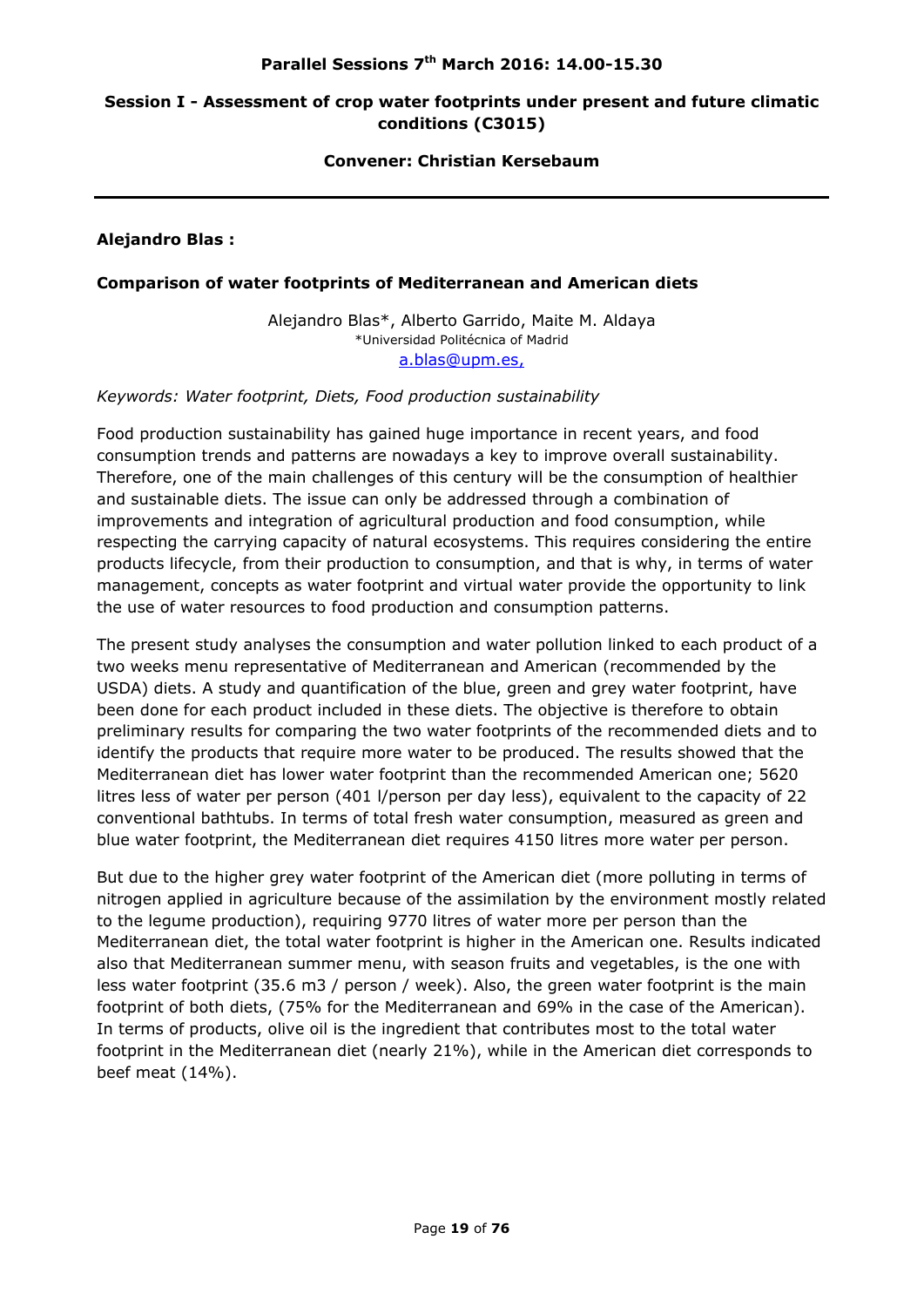#### **Session I - Assessment of crop water footprints under present and future climatic conditions (C3015)**

#### **Convener: Christian Kersebaum**

#### **Ángel de Miguel :**

#### **The water footprint of agriculture in Duero river basin**

Ángel de Miguel\*, Eloy García-Calvo \*Alterra, Wageningen University and Research angel.demiguelgarcia@wur.nl

#### *Keywords: water footprint, nitrogen leaching, crop evapotranspitration, sustainability assesment*

The aim of this study is to evaluate the green, blue and grey water footprint (WF) of crops in the Duero river basin. For this purpose a spatial-explicit model, CWUModel, was developed. CWUModel is able to estimate the green and blue water consumed by crops and the water needed to assimilate the nitrogen leaching of fertilizer application. Thanks to the spatial analysis, blue water footprint has also been compared with the monthly water availability in the river basin, identifying the actual and future water stress level in different areas. By incorporating economic criteria in the water footprint assessment, the water and land apparent productivity in agriculture was also estimated. A sensitivity analysis was developed to evaluate the effect of the uncertainty in the sources of information used on the predictions of the model.

The total WF of cereals in the Spanish Duero river basin was simulated in 9,473 Mm3/y (59% green, 19% blue and 21% grey). Cultivation of crops in rainfed lands is responsible of 5,548 Mm3/y of WF (86% green and 14% grey), whereas irrigated WF is established in 3,924 Mm3/y (20% green, 47% blue and 33% grey). Barley is the crop with the higher WF, with almost 37% of total, followed by wheat (17%). Although maize makes up 16% of the total WF of the basin, the blue and grey components reach the 36% of the total blue and grey WF of the basin.

Green water is also essential for irrigated crops such as long-cycle cereals, accounting for more than 45% of their total water consumption. Nonetheless, blue water is a key component in the productivity of agriculture. The sustainability assessment shows that the blue WF of agriculture is responsible for water stress in 2-5 months of the year in the river basin. The presumable expansion of irrigation in the next years could hamper the water management, despite being a relatively humid basin.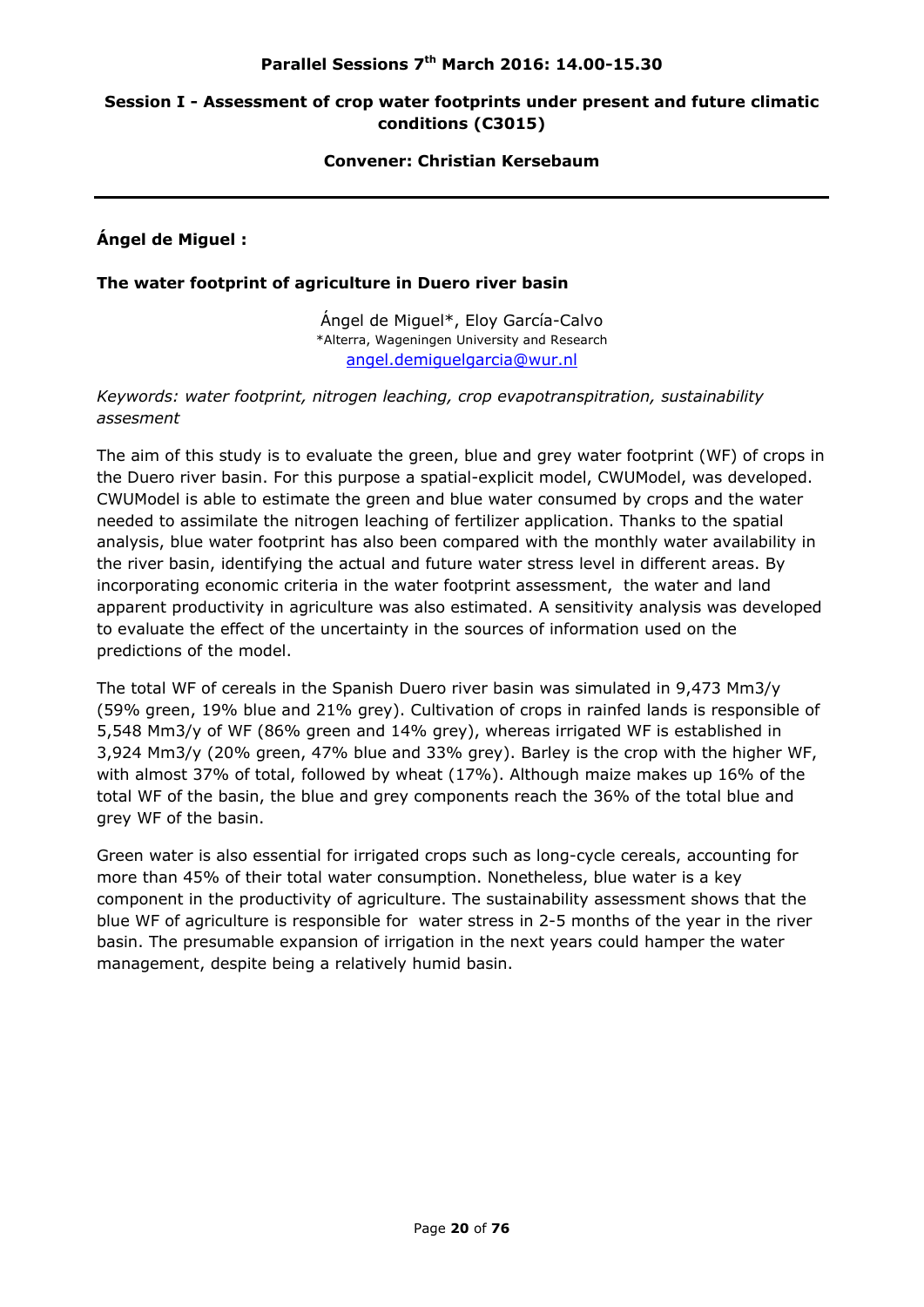#### **Convener: Christos Zoumides**

**Session II - Water footprints, sustainability and virtual water trade, 7th March 2016, 14.00-15.30** 

#### **Carole Dalin :**

#### **Who is eating up the world's aquifers?**

Carole Dalin\*, Michael Puma, T. Kastner, Yoshihide Wada \*Grantham Research Institute, London School of Economics c.a.dalin@lse.ac.uk

#### *Keywords: food security; agricultural sustainability; groundwater depletion; water footprint; food trade*

Water resources, essential to sustain human life, livelihoods and ecosystems, are under increasing pressure from population growth, socio-economic development and global climate change. As the largest freshwater resource on Earth, groundwater is key for human development and food security. Yet, excessive abstraction of groundwater for irrigation, driven by an increasing demand for food in recent decades, is leading to fast exhaustion of groundwater reserves in major agricultural areas of the world. Some of the highest depletion rates are observed in Pakistan, India, California Central Valley and the North China Plain aquifers. In addition, the growing economy and population of several countries, such as India and China, makes prospects of future available water and food worrisome. In this context, it is becoming particularly challenging to sustainably feed the world population, without exhausting our water resources.

Besides, food production and consumption across the globe have become increasingly interconnected, with many areas' agricultural production destined to remote consumers. In this globalisation era, trade is crucial to the world's food system. As a transfer of waterintensive goods, across regions with varying levels of water productivity, food trade can save significant volumes of water resources globally.

This situation makes it essential to address the issue of groundwater overuse for global food supply, accounting for international food trade. To do so, we quantify the current use of nonrenewable groundwater for all major crops, in all countries of the world, accounting for various water productivity and for trade flows. This will highlight areas requiring quickest attention, exposing major exporters and importers of non-renewable groundwater, and thus help explore solutions to improve the sustainability of global food supply.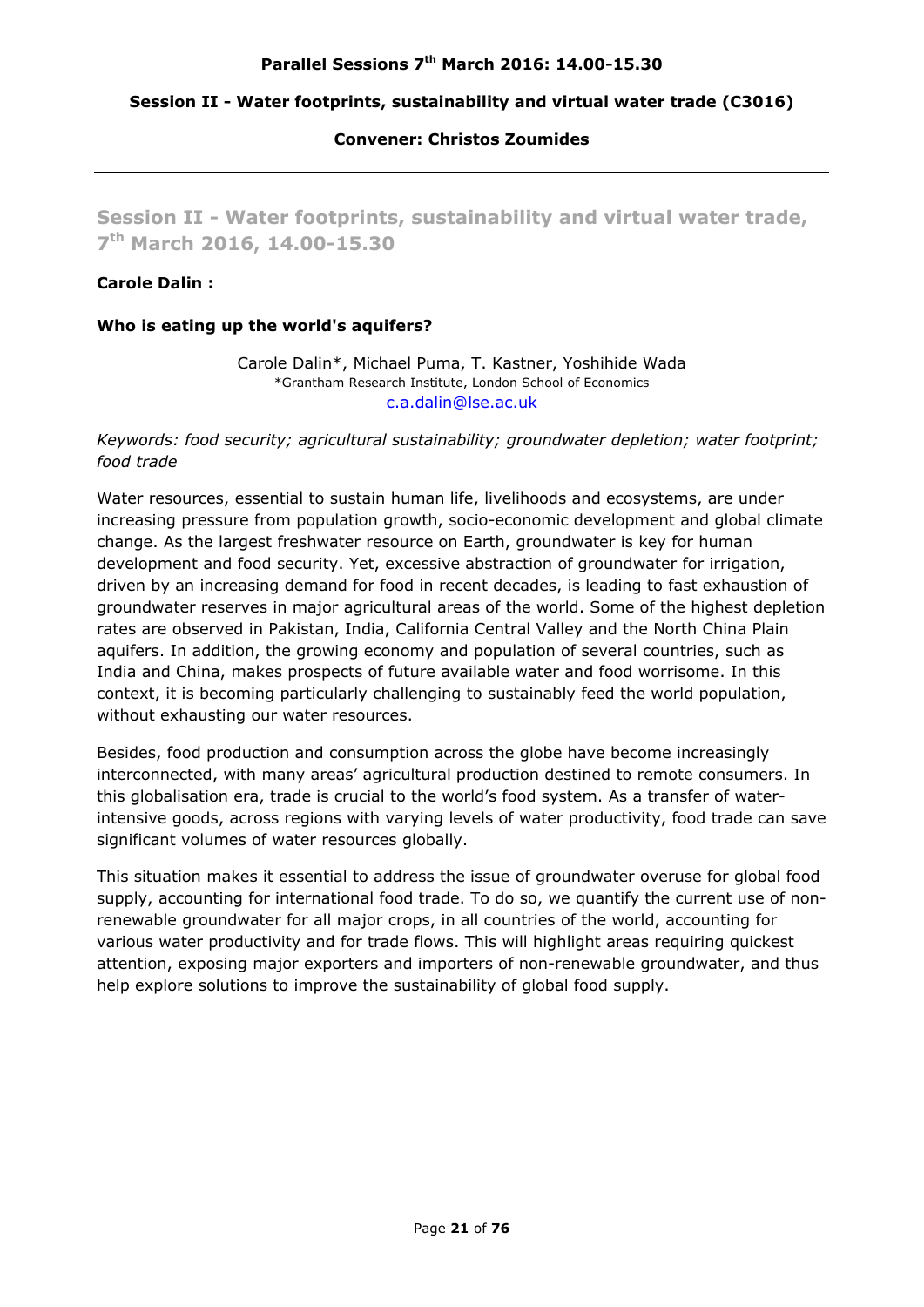#### **Convener: Christos Zoumides**

#### **Pirjo Peltonen-Sainio :**

#### **Water-smart-agriculture to cope with changing climate at high latitudes**

Pirjo Peltonen-Sainio<sup>1</sup>, Laura Alakukku<sup>2</sup> <sup>1</sup>Natural Resources Institute Finland (Luke), <sup>2</sup>University of Helsinki pirjo.peltonen-sainio@luke.fi

#### *Keywords: Rainfed production, precipitation, climate change, water management systems*

Finland has exceptional, good-quality freshwater resources. However, Finnish agriculture is rainfed though water deficit is common in these high latitude temperate regions with high between season and within season spatial and temporal variations in water availability. Only 3% of arable land is currently irrigated, almost exclusively for horticultural production. Climate change could, however, increase the frequency of episodes with drought and elevated temperature in the future and initiate a call for development of irrigation systems.

On the other hand, not only irrigation systems as such, but more comprehensive year round water management systems in crop production are likely needed as both autumn and winter time precipitation are projected to increase substantially. Potential to improve the adaptive capacity of agriculture to cope with the harmful impacts of climate change in the future does not only originate from Finland being in general a water-rich country. Even one third of our fields are located next to the shorelines of inland waterways, which is a national-cultural heritage that prehistoric ancestors provided when they settled the current regions of Finland and organized agrarian societies close to waterways.

However, the development of agricultural water management systems will differ depending on region and further steps to be taken along with technological developments call for thorough considerations of water sufficiency and availability for large-scale irrigation needed for a relatively short time period. Also socio-economic obstacles, like farmers' inexperience in irrigation in field crop production and the diffuse farm structure, and thereby the potential reluctance to invest, needs to be taken into consideration. To support long-term decisionmaking processes as well as adaptation to climate change calls for comprehensive strategies of water-smart-agriculture that also considers virtual water trade to Finland from increasingly water scarce countries.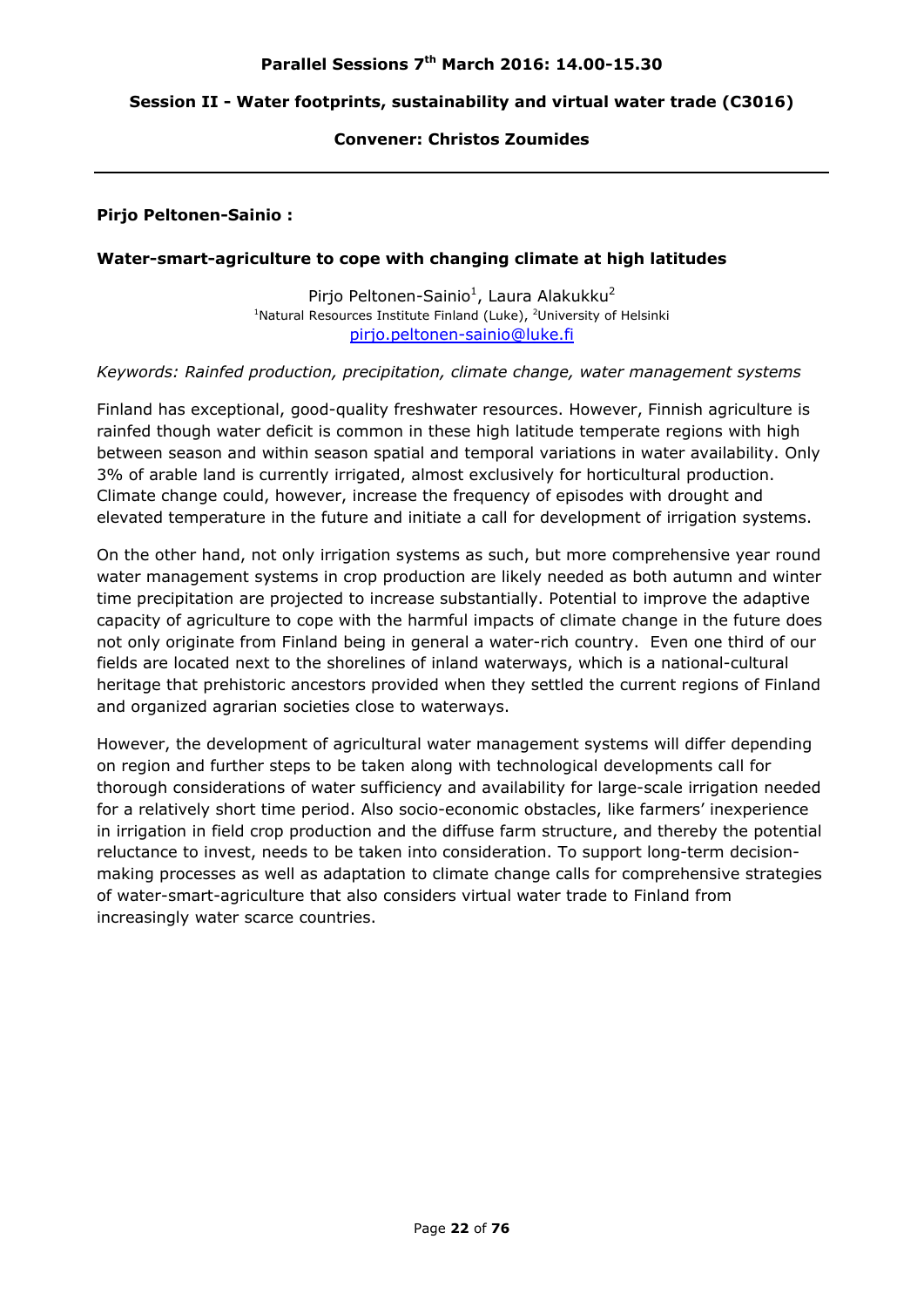#### **Convener: Christos Zoumides**

#### **Bosko Blagojevic :**

#### **Cooperative allocation of blue water footprint benefits**

Bosko Blagojevic, Zorica Srdjevic, Bojan Srdjevic, Atila Bezdan, Milica Vranesevic, Pavel Benka Faculty of Agriculture, Department of Water Management, University of Novi Sad, Serbia blagojevicb@polj.uns.ac.rs

#### *Keywords: water allocation, river basin models, cooperative game theory*

Surface reservoirs serve as major controllers of water storage, distribution and water allocation within multipurpose water resources systems. In water scarcity environment, main problem is how to share water among users. There are two general approaches to water allocation management. One is the top-down approach, where water management planers have domination. The other is the bottom-up approach, with active participation of interested stakeholders.

In top-down approach water management planers commonly use computerized river basin models such as MODSIM, HEC-ResSIM, or WEAP to maximize benefits derived by proper operation of water resources system located in given river basin or connected basins. By using any of these models the utility of the system (expectedly) can be maximized. However, in their optimization parts (mostly standard LP) models are generally 'blind', in a sense that they cannot recognize to whom to deliver water if two or more users share the same priority and/or their demands are significantly different in both time and space instances. Also, an issue of defining priorities in water allocation is a challenge for the planners because it is hard to implement water allocation plan if involved water users (stakeholders) do not regard it as being fair. This is especially true if model output shows that one or more stakeholders do not get any water in favour of benefit achieved for the entire system. On the other hand, water allocation simulated with the same model, but merely based on bottom-up approach, usually do not generate output which indicates efficient use of water for the whole system, simply because each stakeholder intends to maximize only his own benefit.

In this paper we present an illustrative example which describes a framework for fair and efficient allocation of incremental benefits within multiple purposes system with surface reservoirs. Our approach is based on the cooperative game theory (CGT) and is aimed at determining fair and efficient utility share of the beneficiaries within the system. CGT solution method considers the gains of each stakeholder which corresponds to respecting the bottom-up approach, and indicates gains obtained through the water planner's solution, which corresponds to the top-down approach. By using such analysis framework benefit of the whole system will be at maximum (the same as obtained by the optimization model), but allocation of benefits will be fair and stakeholders will be motivated to cooperate.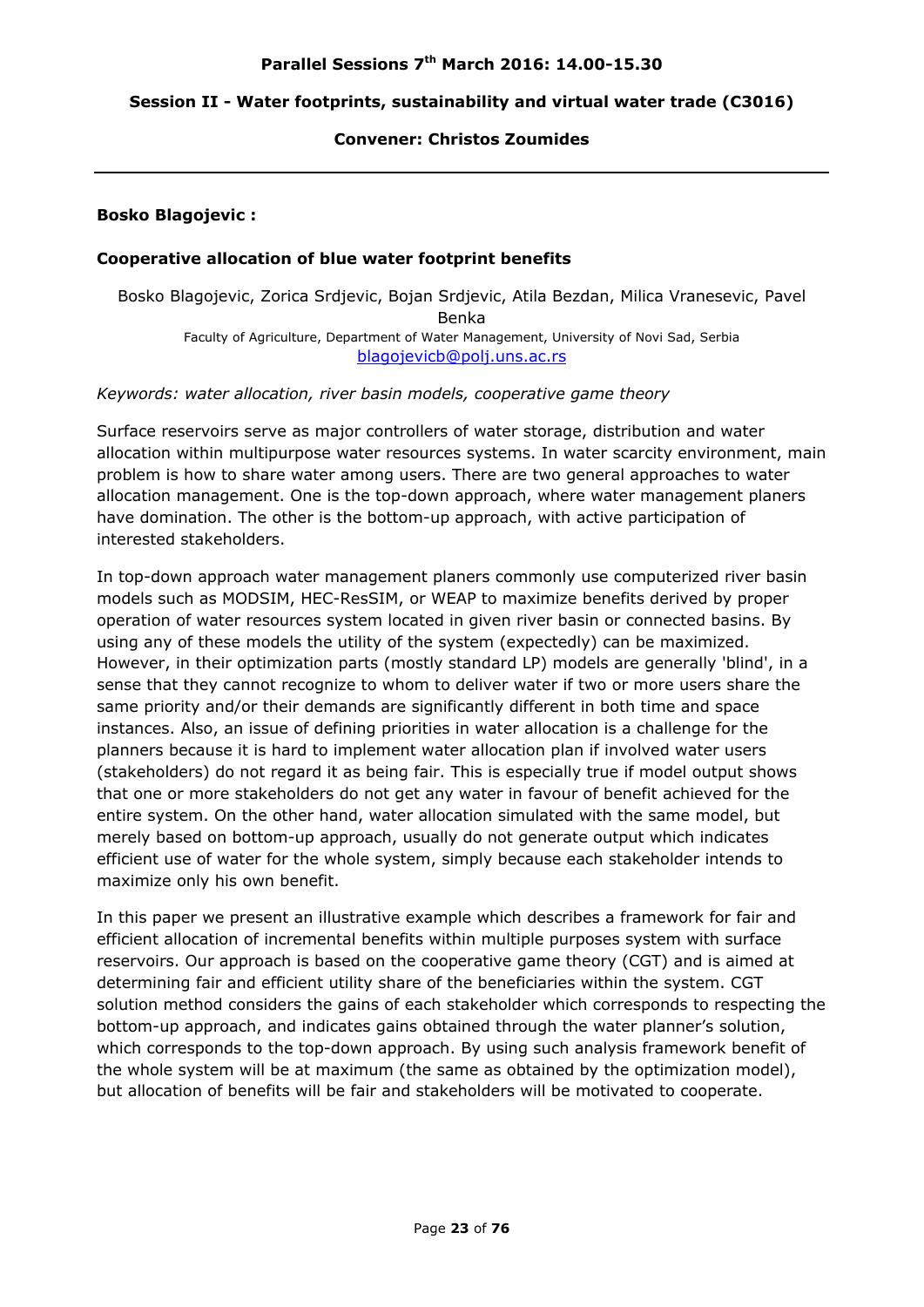#### **Convener: Christos Zoumides**

#### **Bosko Blagojevic :**

#### **Defining land suitability for irrigation based on water use efficiency: A case study from Vojvodina Province (Servia)**

Atila Bezdan, Boško Blagojević, Zorica Srđević, Milica Vranešević, Pavel Benka Faculty of Agriculture, Department of Water Management, University of Novi Sad, Serbia blagojevicb@polj.uns.ac.rs

#### *Keywords: water use efficiency in irrigation, GIS, AHP*

Irrigation in Europe is developing continuously, including within many countries that only recently became members of the EU, a trend that will probably continue. Serbia is a candidate country with a predominantly agriculture-based economy. Its Northern Province of Vojvodina is the main agricultural region, 75% of which is arable land; however, out of the total province area (21,506 km2) only 3% is irrigated.

This paper presents a spatially-based multi-criteria evaluation of land suitability for irrigation in the Vojvodina Province, Serbia based on water use efficiency (due to future climate changes). In first step all area within first two classes of soil suitability for irrigation (Class 5 - no limitation for sustained use under irrigation and Class 4 - slight soil limitation for sustained use under irrigation) are extracted in GIS environment. After that, in step two, four criteria related to water use efficiency were selected to define suitability (priority) of the land for irrigation development: the total available water in the root zone, water deficit, drought and distance from water bodies. Since criteria for land suitability for irrigation are of heterogeneous types (qualitative and/or quantitative), different forms (continuous or discrete) and different domains of measurement, it is crucial to standardize all sub-criteria by bringing them into a common domain of measurement.

Therefore, to each cell in the four criteria layers is assigned a different ratings (values) on a scale from 1 (low priority for irrigation) to 5 (very high priority) according to experts' experience and domestic and international references. Weights of spatial criteria and subcriteria were derived in third step with the Analytic hierarchy process (AHP) by group of experts in the subject area. Aggregation of weighted criteria into the final irrigation suitability map is performed in the GIS environment, by multiplying the cell values in each of the criterion layers by the corresponding final weight of the criterion. The final result is map which represents spatial priorities in irrigation development, when goal is to optimize water use efficiency.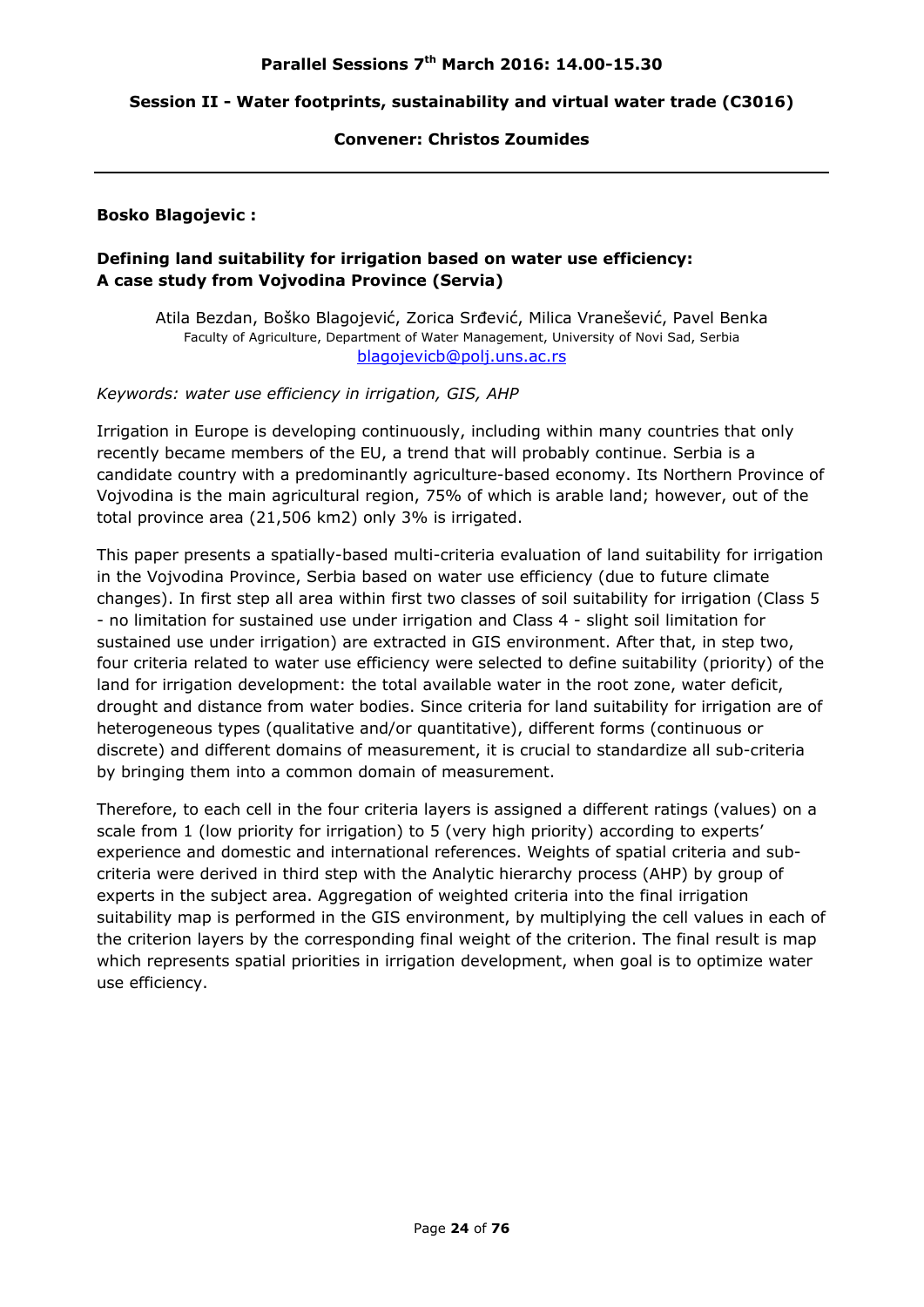#### **Session III - Remote sensing of Agricultural Water Footprint (C3020)**

#### **Convener: Leonidas Toulios**

**Session III - Remote sensing of Agricultural Water Footprint, 7th March 2016, 14.00-15.30** 

#### **Marios Spiliotopoulos :**

#### **The use of earth observation methods for estimating regional crop evapotranspiration and yield for water footprint accounting**

George Papadavid<sup>1</sup>, Leonidas Toulios<sup>2</sup>, Marios Spiliotopoulos<sup>3</sup> <sup>1</sup>Agricultural Research Institute of Cyprus, Nicosia; <sup>2</sup>Hellenic Agricultural Organisation 'DEMETER' (NAGREF), Industrial and Fodder Crops Institute, Larissa, Greece; <sup>3</sup>Department of Civil Engineeringk, University of Thessaly, Volos, Greece

#### spilioto@uth.gr

Remote Sensing techniques have become the trend in estimating actual crop evapotranspiration and hence crop water requirements, the last decades due to the advantages they offer to users. Low cost, regional data and maps instead of point measurements and of course time saving are included in the advantages. The use of earth observation data supports models' accuracy in the procedure for accounting water footprints (WFP), since no average values are used but instead users have the real values of the specific parameters. The study provides two examples of how remote sensing techniques are used essentially for providing crop evapotranspiration along with crop yield, two basic parameters, for accounting WFP. The methodology proposed refers to the Mediterranean's' region conditions and can be applied after inferring the necessary field data of each crop.

In this study, Surface Energy Balance Algorithm for Land (SEBAL) was adopted, under the essential adaptations for local soil and meteorological conditions for estimating groundnuts water requirements. Landsat-5 TM and 7 ETM+ images were used to retrieve the needed spectral data enhanced with empirical equations regarding crop canopy factors, in order to increase crop evapotranspiration accuracy. Maps of Crop Evapotranspiration (ETc) were created using the SEBAL modified model for the area of interest. The results have been compared to the measurements from an evaporation pan (which was used as a reference). The statistical comparison has shown that the modified SEBAL can predict ETc in a very effective and accurate way and provide WFP modelers with high level crop water data.

Yield prediction plays a vital role in calculating the WFP. Having real values than taking reference (or averaged) values from FAO is an advantage that Earth Observation means can provide. This is very important in econometric or any other predicting models used for estimating WFP because it reduces their accuracy when using average data. In this context, crop and soil parameters along with remotely sensed data can be used. Crop and soil parameters along with NDVI have been correlated to examine if crop yield can be predicted. Statistical and remote sensing techniques were then applied to derive and map a crop yield model. The algorithm developed indicates that remote sensing observations can predict crop yields effectively and accurately. Using the statistical student's T test, it has been found that the predicted values and real values of the crop yield do not have any statistically significant difference.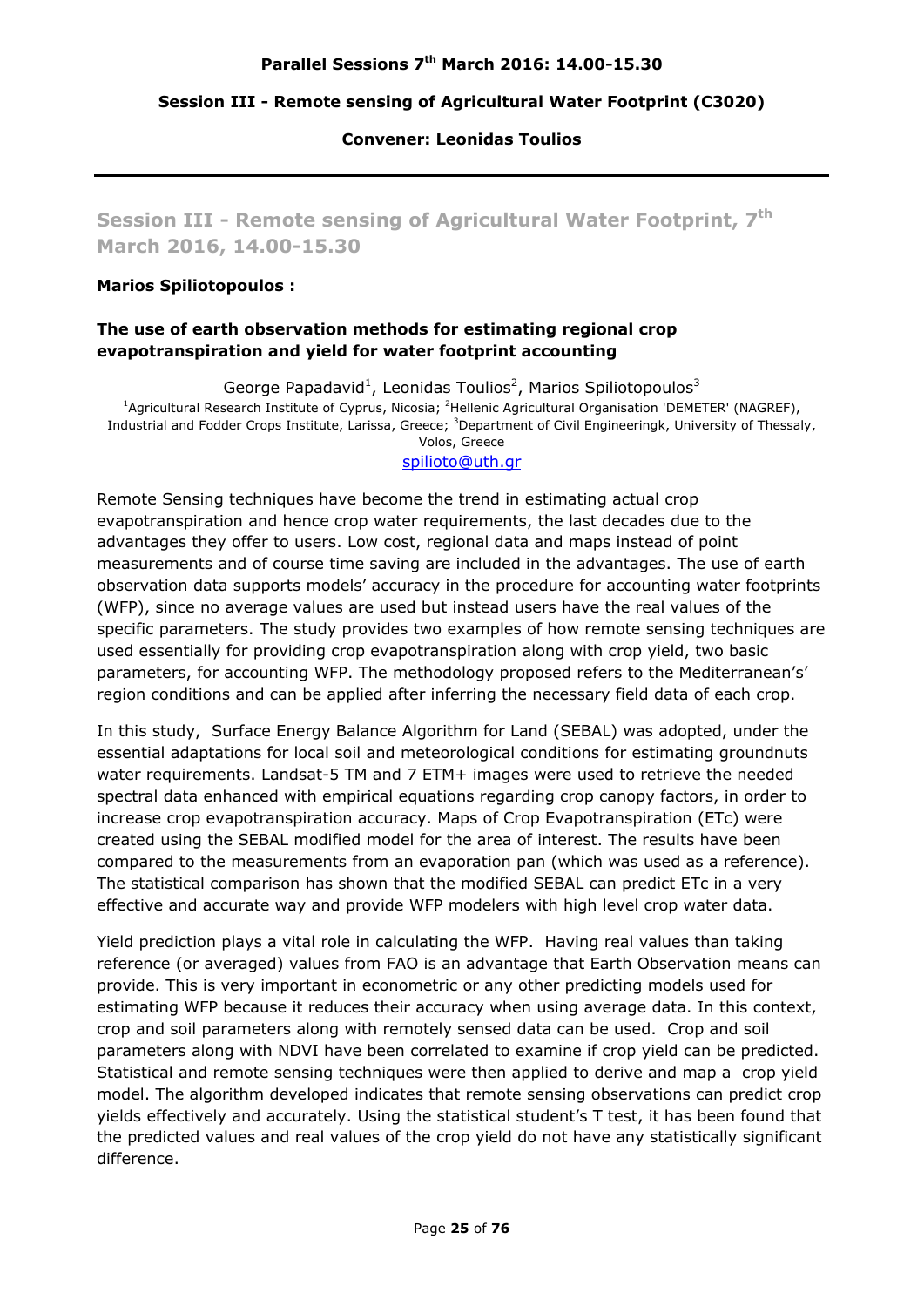#### **Session III - Remote sensing of Agricultural Water Footprint (C3020)**

#### **Convener: Leonidas Toulios**

#### **Oscar Hartogensis :**

#### **New development in scintillometry: Direct measurement of evapotranspiration at field- to regional scales**

O.K. Hartogensis\*, B. van Kesteren, H. Czekala, M. Philipp, T. Rose, C. Watts, J. Cesar Rodriguez \*Meteorology and Air Quality Group, Wageningen University and Research oscar.hartogensis@wur.nl

#### *Keywords: evapotranspiration,scintillometer,microwave,remote-sensing*

Scintillometry has become a generally accepted technique to obtain area-averaged turbulent fluxes at the  $0.1$  – 10 km scale. Optical scintillometers that yield the sensible heat flux (H) have been tested under a wide range of circumstances and are commercially available. To go to evapotranspiration (ET) estimates, typically an energy balance approach is used. In this contribution we will report on two novel developments to retrieve area-averaged ET more directly with the scintillometer technique.

The first one is on the development of a micro-wave scintillometer (MWS) with which, in combination with an existing large aperture optical scintillometer (LAS), ET can be determined on a scale of 1-10km. To this end our team developed a 160GHz micro-wave scintillometer in cooperation with RPG (Radiometer Physics GmbH, Meckenheim, Germany). Use is made of the fact that scintillations detected at a distance of a radio-wave source are mainly due to water vapour fluctuations, whereas temperature fluctuations are causing primarily scintillations in the optical wavelength region.

The second one is based on a laser scintillometer technique that allows to determine the turbulent H2O and CO2 fluxes with a faster statistical convergence than the classical eddycovariance method. This enables determining turbulent fluxes during strongly non-stationary conditions, e.g. in the intermittent stable boundary layer or rapidly changing cloud-cover. In our new method, we suggest a hybrid setup that combines a point-sensor for scalar H2O and CO2 with a dual-beam laser scintillometer (DBLS). With the DBLS installed in homogeneous areas, turbulence is averaged both in time and space, allowing short averaging flux intervals down to a couple of seconds. This allows us to broaden our understanding of the ET process, such as its response to rapid changes in solar radiation.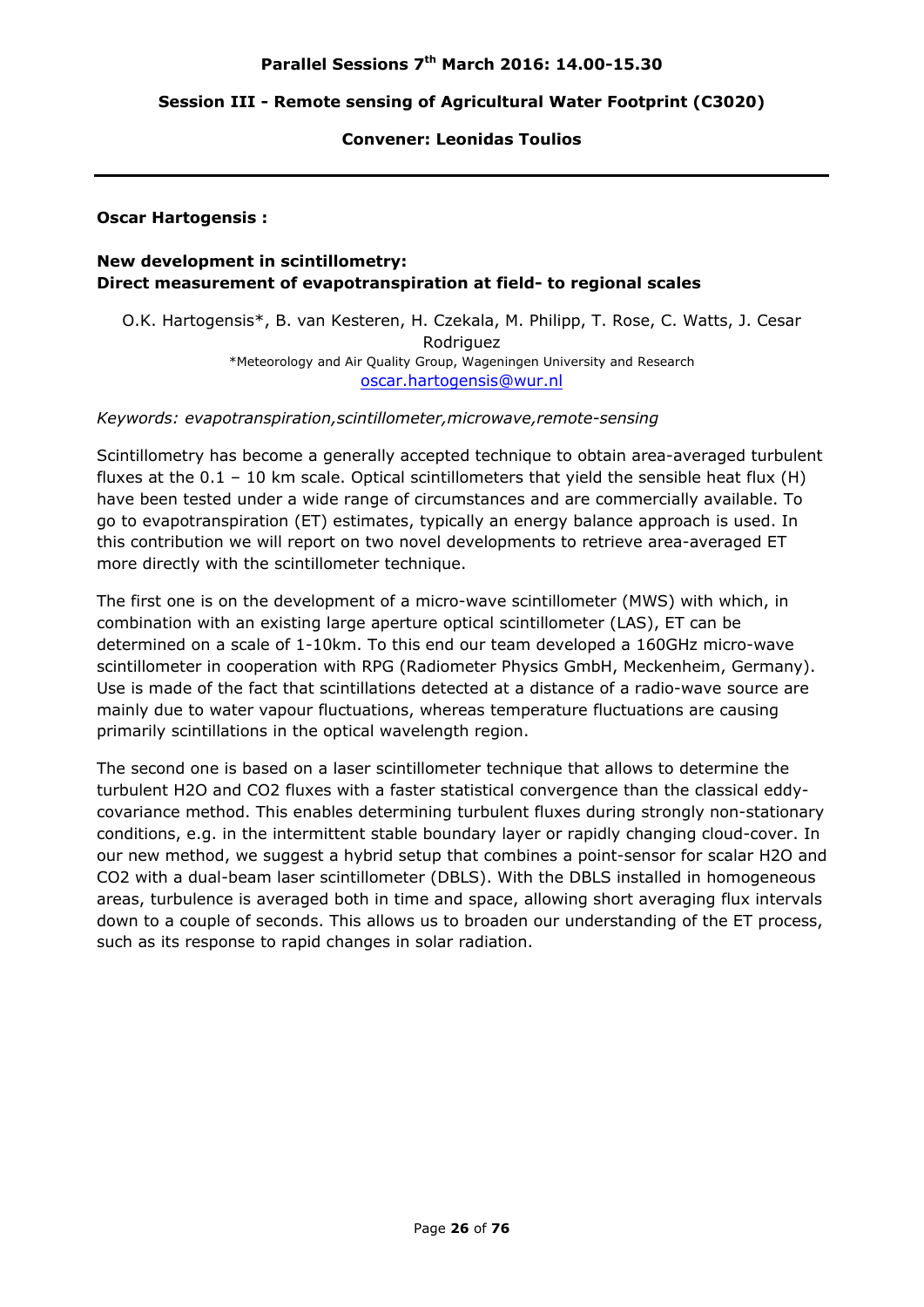#### **Parallel Sessions 7th March 2016: 14.00-15.30**

#### **Session III - Remote sensing of Agricultural Water Footprint (C3020)**

#### **Convener: Leonidas Toulios**

#### **Piotr Struzik :**

#### **Limitation of water availability for crops, monitored by satellite products during 2015 drought in Poland**

Piotr Struzik<sup>1</sup>, Malgorzata Kepinska-Kasprzak<sup>2</sup> <sup>1</sup>Satellite Remote Sensing Department, Kraków; <sup>2</sup>Centre for Meteorological Protection of Poland, Poznań piotr.struzik@imgw.pl

#### *Keywords: drought, remote sensing, evapotranspiration, soil moisture*

In the year 2015, most part of Central-Eastern Europe suffered catastrophic drought, classified as meteorological, agriculture and hydrological. In the part of Poland, it was a reason of substantial decrease or even complete loss of yield for 14 types of crops. Identified financial losses are above 240 M€. Low flows in the rivers caused problems with ship traffic. Also combined low flow and high temperature of water, was reason of problems for power plants cooling systems.

Both satellite products and indices calculated from ground observations were used for monitoring of affected areas. Satellite products related to the water cycle monitoring operationally used in IMWM service were found as very useful for drought monitoring. The areas affected by drought were identified by soil moisture and actual evapotranspiration products. The Hydrological SAF product concerning Soil Wetness Index (SWI) in four layers of soil, shown very deep drought development, up to 1 m of depth. In the areas affected by very low SWI, significant decrease of actual evapotranspiration determined by Land SAF "evapotranspiration" (ET) product were observed. Very good coincidence between SWI and ET was observed. Also typical vegetation indices like VCI, VHI were analysed.

Ground based observations used for calculation of Climatic Water Balance (CWG) and reference evapotranspiration shown good correlation with processes observed by satellite products. High negative values of CWG and high values of reference ET were found at the same areas as low values of SWI and actual ET. Also thermal conditions of this year were unusual. Calculated length of thermal summer season in 2015 was much longer than 30 years average.

Common use of remote sensing products and indices retrieved from ground measurement for deep drought monitoring was presented.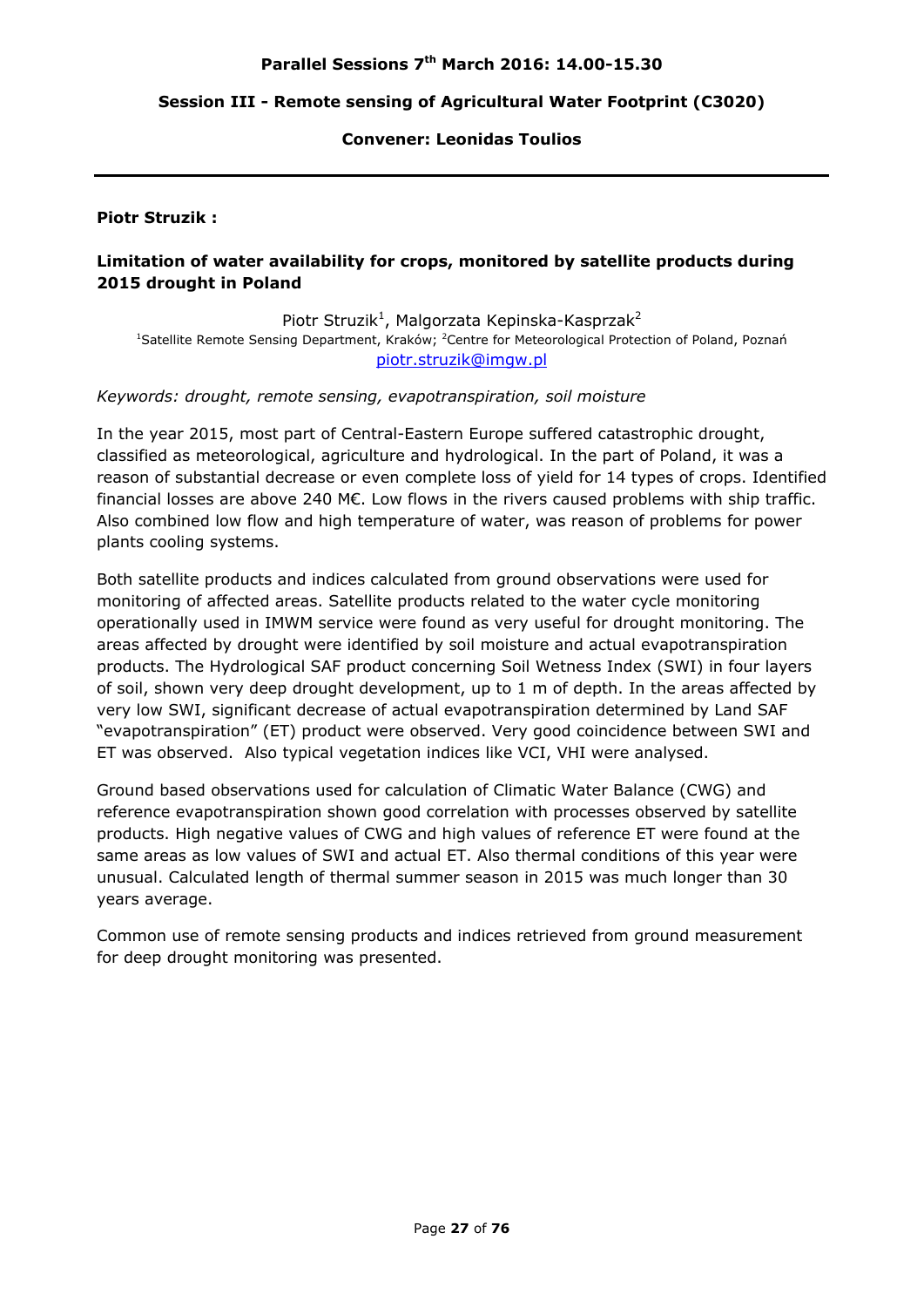#### **Parallel Sessions 7th March 2016: 16.00-17.30**

#### **Session I - Assessment Of Crop Water Footprints Under Present And Future Climatic Conditions (C3015)**

#### **Convener: Joop Kroes**

**Session I - Assessment of crop water footprints under present and future climatic conditions, 7th March 2016, 16.00-17.30** 

#### **Domenico Ventrella :**

#### **Green and blue water footprint of winter wheat cultivation at regional scale in two European case-studies**

Domenico Ventrella<sup>1</sup>, Kurt Christian Kersebaum<sup>2</sup>, Luisa Giglio<sup>1</sup> <sup>1</sup>Council for Agricultural Research and Economics, Research Unit for Cropping Systems in Dry Environments (CREA-SCA), Italy; <sup>2</sup>Institute of Landscape Systems Analysis, Leibniz Centre for Agricultural Landscape Research (ZALF), Germany domenico.ventrella@entecra.it

#### *Keywords: green water, blue water, winter wheat, irrigation requirement*

In this study a simulation model analysis at regional scale was carried out in order to evaluate the impact of climate change on water use of winter wheat cultivated in two areas of Germany and Italy with particular reference to the consumptive use of green (GW) and blue water (BW) and their relative water footprint.

The study is focused on two areas strategically important for agriculture: Märkisch Oderland in Germany and district of Foggia in southern Italy. The spatial variability was taken into account considering different climatic cells for each case study and several soils.

DSSAT v.4.5 and Hermes models were applied in continuous runs (as monoculture) with unique initialization for each combination of climate and soil regarding soil water content, Nitrogen and organic Carbon content. For both the locations the typical agronomical management was considered. Annual yield (t ha-1), biomass (t ha-1), green and blue water (mm), irrigation, drainage (mm) and N leaching (kg ha-1) were the main output variables considered in this study.

According to Siebert and Doll (2010), the consumptive use of green water and blue water was obtained from the soil/plant water balance as simulated by DSSAT and Hermes in two steps considering two cropping systems based on winter wheat cultivated in rainfed and irrigated regimes. The irrigation was simulated restoring the soil water content at field capacity when the crop available soil water was depleted for 50% and 80% for Märkisch Oderland and Foggia Distric, respectively. In such way we could simulate a systematic irrigation for the German case-study and a supplemental irrigation for Italian case-study, mainly concentrated in April and May.

The water footprint related to rainfed and irrigated winter wheat was expressed in terms of t m-3 of grain dry matter yield simulated in rainfed and irrigated condition.

The green water component was predominant compared to BW, covering almost 90% of the crop evapotranspiration of winter wheat above all for the Italian case-study.

Green water appeared dependent on the spatial and temporal distribution of rainfall during the crop cycle, but also to the soil characteristics. In particular, results showed that the variability due to the soil, compared to that regarding the climate, had higher impact on wheat yield. However, the climate variability impacted significantly the water footprint related to green water.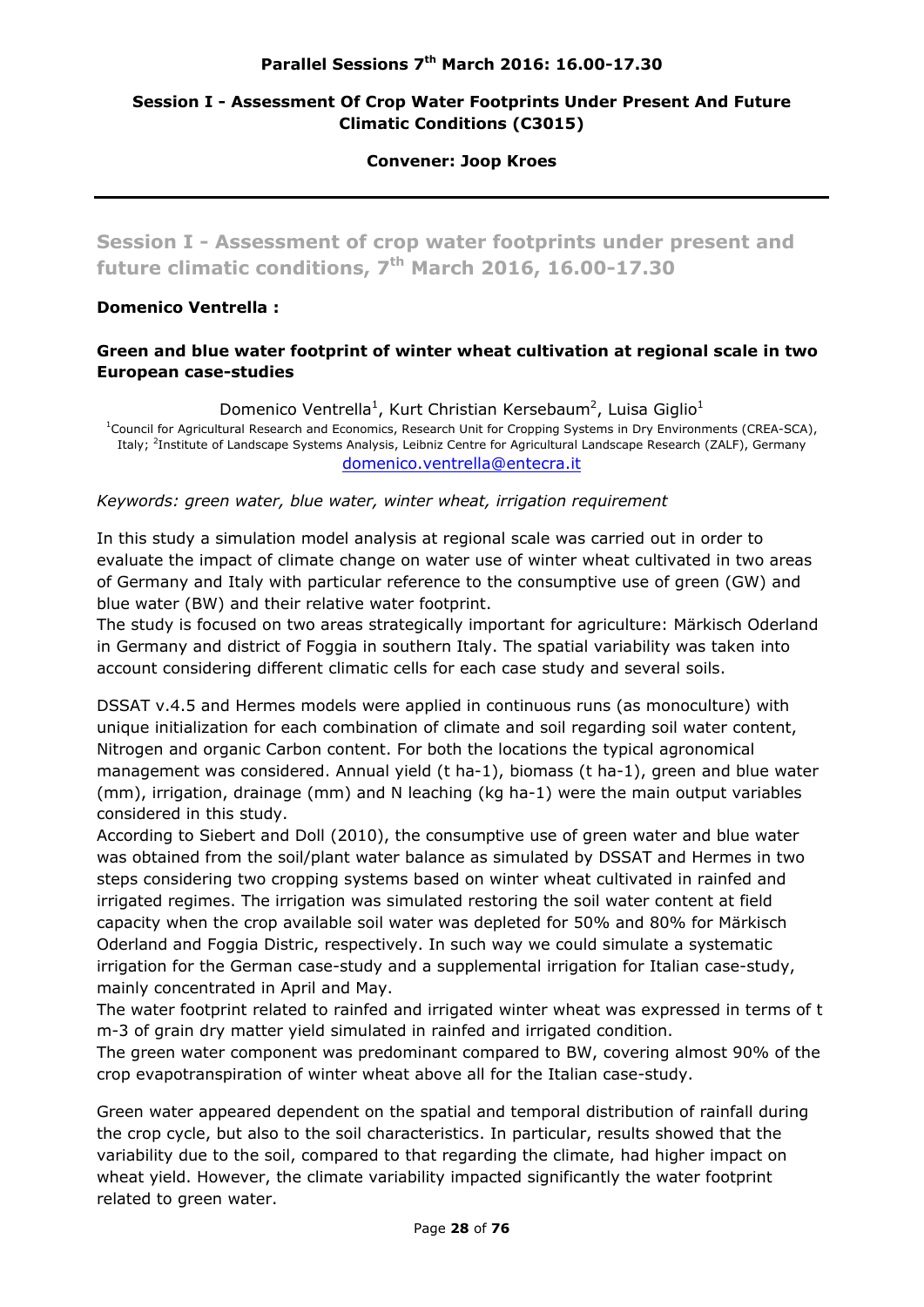#### **Session I - Assessment Of Crop Water Footprints Under Present And Future Climatic Conditions (C3015)**

#### **Convener: Joop Kroes**

**Rick Hogeboom :** 

#### **Modelling water footprints of crop production on an annual basis using AquaCrop: the case of wheat in China**

H.J. Hogeboom, J.F. Schyns, M.S. Krol, M.J Booij, A.Y. Hoekstra University of Twente h.j.hogeboom@utwente.nl

*Keywords: water footprint, crop water productivity, wheat, inter-annual variability, modelling* 

A growing world population, socio-economic developments and climate change are likely to increase water scarcity. The need to accurately quantify spatiotemporal patterns of freshwater consumption is therefore paramount – especially in the agricultural sector, the largest water consumer.

The purpose of the current study is to explore the potential of using FAO's crop growth model AquaCrop to simulate the daily soil water balance in both rain-fed and irrigated crop fields over a multi-year period at a high spatial resolution, and to estimate yields and water footprints of crop production on an annual basis. We do this in a case study for wheat in China. We developed a computational framework to automate grid-based runs and make use of datasets with global coverage, given the intention to apply the approach for other crops as well and at the global scale.

We used AquaCrop to generate estimates of evapotranspiration and yield for both spring and winter wheat varieties in China at a 5 x 5 arc minute resolution per year for the period 1980- 2010. We gathered and pre-processed grid-based data on climate (daily precipitation, reference evapotranspiration, minimum and maximum temperatures), wheat (spring or winter variety, crop parameters, annual harvested areas, and planting and harvesting dates), soil hydraulic properties and irrigation (annual irrigated areas and irrigation type) and field management. During the simulations we tracked daily soil water balance fluxes over the growing season, allowing us to split crop water use into its green and blue components. Grid-based yields were aggregated to the national level and scaled to match country-average annual yields as reported in FAOSTAT. Water footprints were calculated by dividing evapotranspiration over the growing season by the season yield.

Resulting water footprint and yield estimates at this high spatiotemporal resolution allow us to analyse spatiotemporal patterns, variations and trends governed by varying climatic conditions and changes in irrigated and harvested areas. Furthermore, these patterns provide a reference for studying the effects of alternative irrigation and land management options (e.g. drip irrigation and mulching) on the water footprint of wheat.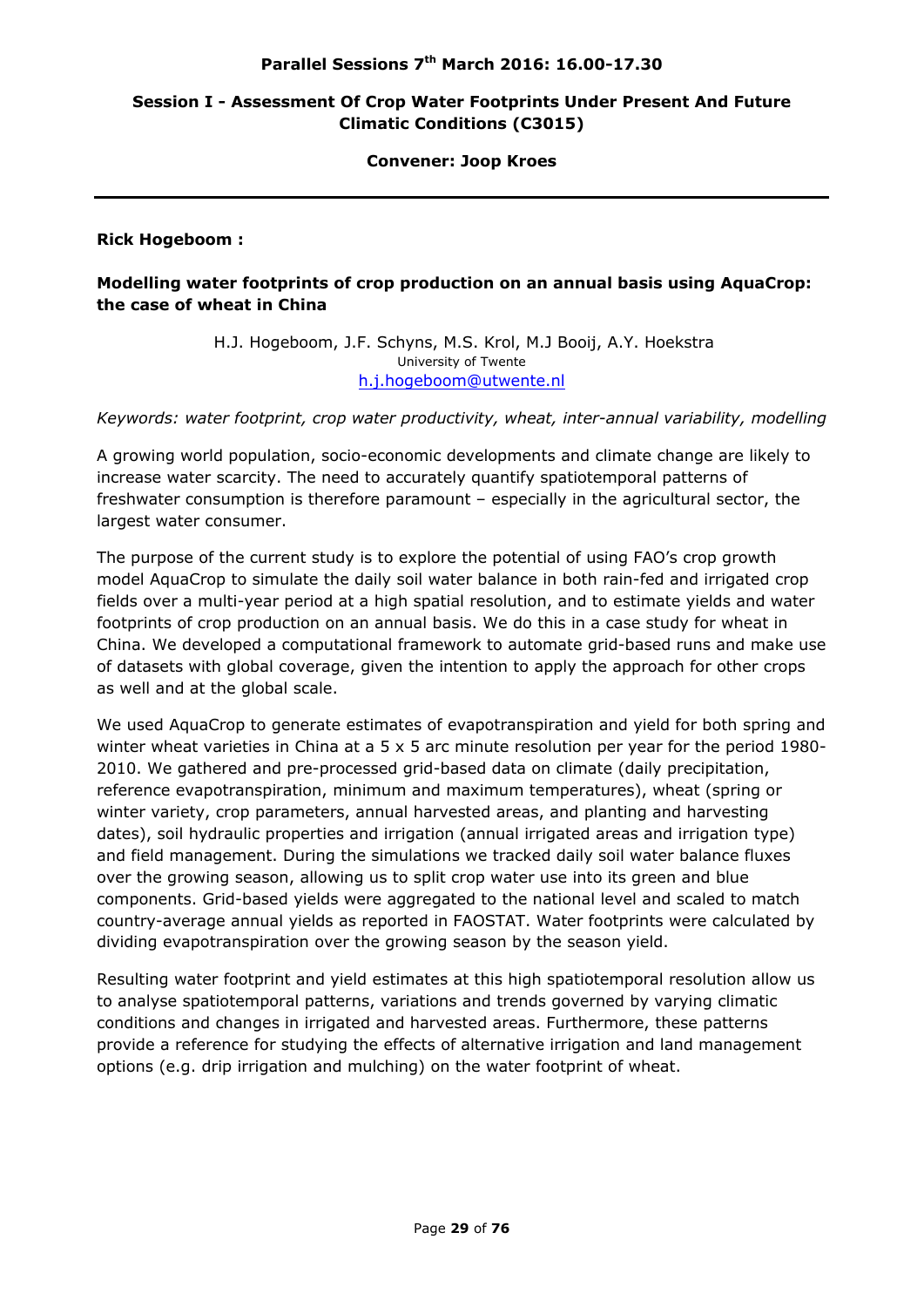#### **Parallel Sessions 7th March 2016: 16.00-17.30**

#### **Session I - Assessment Of Crop Water Footprints Under Present And Future Climatic Conditions (C3015)**

#### **Convener: Joop Kroes**

#### **Muhammad Anjum Iqbal :**

#### **Assessment of green water footprints for winter wheat production under present climatic conditions**

M. Anjum Iqbal\*, K.C. Kersebaum

\*Institute of Landscape Systems Analysis, ZALF, Leibniz-Centre for Agricultural Landscape, Müncheberg, Germany anjumuaf123@gmail.com

#### *Keywords: Green water foot prints , present climatic conditions, winter wheat*

Water footprints (WF) provide a modern approach for monitoring the available and future water resources in agricultural production system for food security. In this study green water footprints (GWF) were estimated for winter wheat in the most productive climatic zones of Germany. Wheat zones were divided into two climatic zone i.e. climatic zone I and climatic zone II. This classification is based on climatic conditions, production area and soil types. Each zone has many soils and wheat cultivation areas. Climatic condition was considered from 1990-2011(past 22years).

In these zones wheat production mainly depend upon green water (rainfed). CERES-Wheat model was used to calculate crop yield and water consumption. For this purpose model was calibrated for phenology for both climate zones according to the procedure described by yield gap atlas. According to our simulation, average values for GWF for climate zone I and II were 446.6 and 479.8 m3 /tons, respectively. Highest values for GWF were obtained for climate zone II (5284.3 m3 /tons) as compared to climate zone I (1550.6 m3 /tons). This could be the reasons of bad soil conditions (low field capacity), climatic droughts.

Therefore caused a drastically yield reduction and less water utilization and more drainage loses. According to our results WF of agricultural production system depend upon effective management strategies and minimizing the risk of agricultural crop production.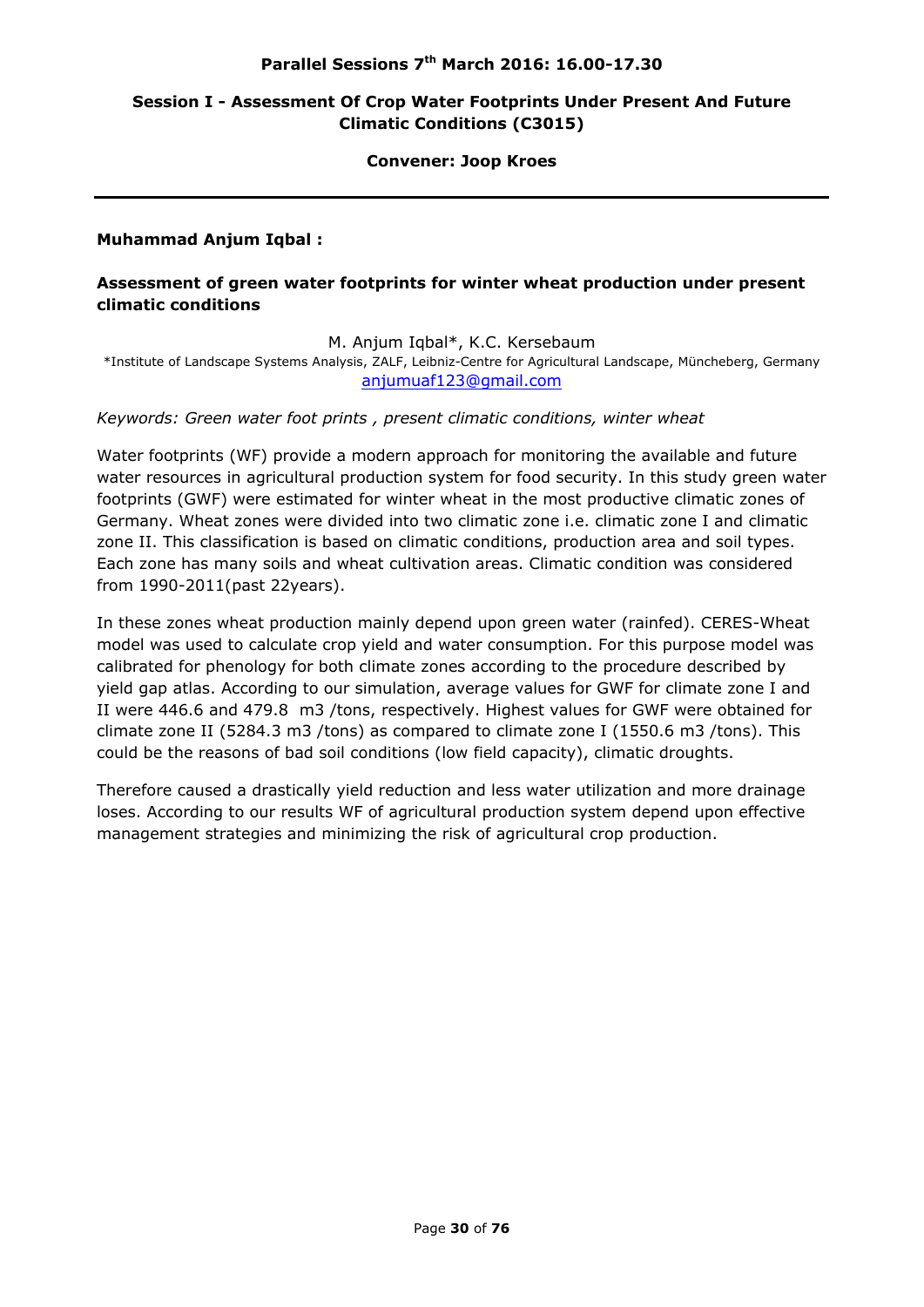#### **Session I - Assessment Of Crop Water Footprints Under Present And Future Climatic Conditions (C3015)**

#### **Convener: Joop Kroes**

**Nazli Koseoglu :** 

#### **The water footprint of the Scotch malt whisky industry**

Aura Rodriguez Villamil, Nazli Koseoglu\* \*University of Edinburgh, Scotland's Rural College nazli.koseoglu@sruc.ac.uk

*Keywords: water footprint analysis in beverage industry, water use in Scotch whisky production, consumptive water use* 

Scotch whisky is the most valuable export of Scotland after oil and gas. Scotch whisky production requires large volumes of high quality water and its raw materials are limited to water, yeast and malting barley as set out in its Protected Geographical Indication description. Its economic and cultural significance as well as its dependency on local resources as a water intensive product makes whisky an interesting case study. As a straightforward indicator of human appropriation of freshwater resources for consumption or production processes, water footprinting can help establish water reduction targets and provide information on water use and environmental performance at the company or industry level in the whisky industry. Water footprint benchmarks established at different levels can help improve water use performance by incentivising adaptation of new technologies to increase water productivity in production and efficiency in wastewater treatment.

In this study we estimated the water footprint (WF) of Scotch whisky industry in Scotland using bottom-up Water Footprint Network methodology. This estimation includes green, blue and grey water used throughout the supply chain considering the production of spring barley and other material inputs (glass bottles and paperboard for packaging) and the operational and process steps of single malt whisky. However, not all material inputs and ingredients were considered due to lack of reliable data. The results of the indirect WF analysis differs slightly depending on adjusted evapotranspiration, crop water use and regional crop yield differences between regions where green WF of spring barley is sourced for whisky production.

The overall indirect and direct components of WF at national scale, respectively, are 612 and 23 million m3/year. The largest contribution to the indirect WF in the whisky supply chain, at 72%, comes from the green water component in spring barley production. On the other hand, grey water for effluent assimilation makes the greatest contribution, at 53%, to the direct WF of production processes. Concentration of pollutants, technology for effluent treatment, fertiliser and other agrichemical application rates in spring barley production as well as the soil parameters and characteristics are compiled from data bases and literature. The results highlight the strong reliance of the Scotch malt whisky industry on quality and availability of local freshwater resource. However local, site and distillery specific information is required to further improve analysis and to provide more representative results.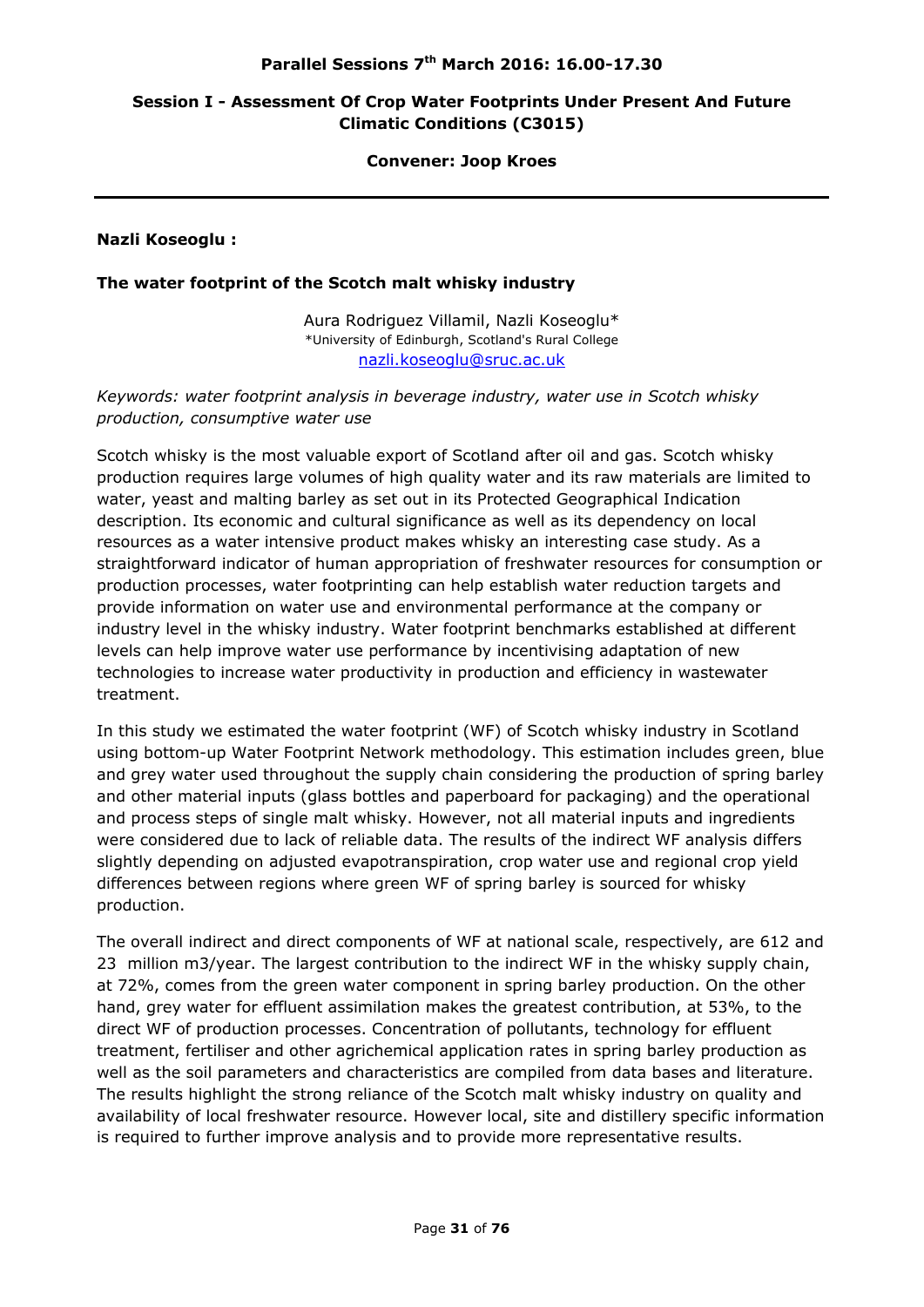#### **Convener: Bosko Blagojevic**

**Session II - Water Footprints, Sustainability and Virtual Water Trade, , 7th March 2016, 16.00-17.30** 

#### **Petra Hellegers :**

#### **The need for a global perspective to address increasing demands for water and food**

Petra Hellegers, Pieter van Oel, Gerardo van Halsema Water Resources Management Group, Wageningen University and Research petra.hellegers@wur.nl

#### *Keywords: scales , global perspective, responsible, political and social dimensions*

Local water resources worldwide are increasingly influenced by global forces, including changes in climate and water use. International trade in food crops affects local water resources worldwide. Consumers of water-intensive products do not take into account the potentially negative effect of their consumption on water resources elsewhere. Moreover, it is unclear who is responsible and at which scale. In general it remains unclear how to effectively cope with water scarcity at different spatial levels. There are multiple reasons to carefully evaluate the potential of local and system level response-options. In recent decades water productivities have improved substantially, mainly due to agronomic improvements. Today, water productivity is already high in the most productive regions. No large additional gains are foreseen. Also gains in yield per unit of land do not necessarily coincide with water productivity gains, as farmers usually maximise returns on land rather than on water. More importantly, enabling conditions for farmers and water managers to enhance water productivity are not in place. At basin level, conflicts over water (re)allocation hinder cooperation on food production. Subsidies, foreign exchange shortages, reluctance to rely on foreign supplies, and presence of other powerful domestic forces all explain why international trade is often not steered by water scarcity. Besides fluctuating prices of food staples trigger countries to review their food policy in favour of increased self-sufficiency. Such considerations add political and social dimensions to the narrow economic rationale of food trade (which is in favour of specialisation in export crops with a high economic return in water-scarce regions). Other factors that affect the priority of national policies to specialize in high value crops are the level of integration of countries in the global economy, access to markets through trade agreements and confidence in the global market for access to staple food. This means that factors outside of the water domain play an important role. Worldwide there is currently also still an underutilized vast forgotten potential of rainfed agriculture. Many of these areas in Africa, such as upstream areas of the Nile Basin have, however, been destabilized by recent war and civil unrest. Stabilizing them and strengthening intra-basin cooperation via food trade seem to be better strategies than water reallocation. So a global perspective is required that also focuses on factors outside the water domain. This implies that the scope of water resources management needs to be broadened.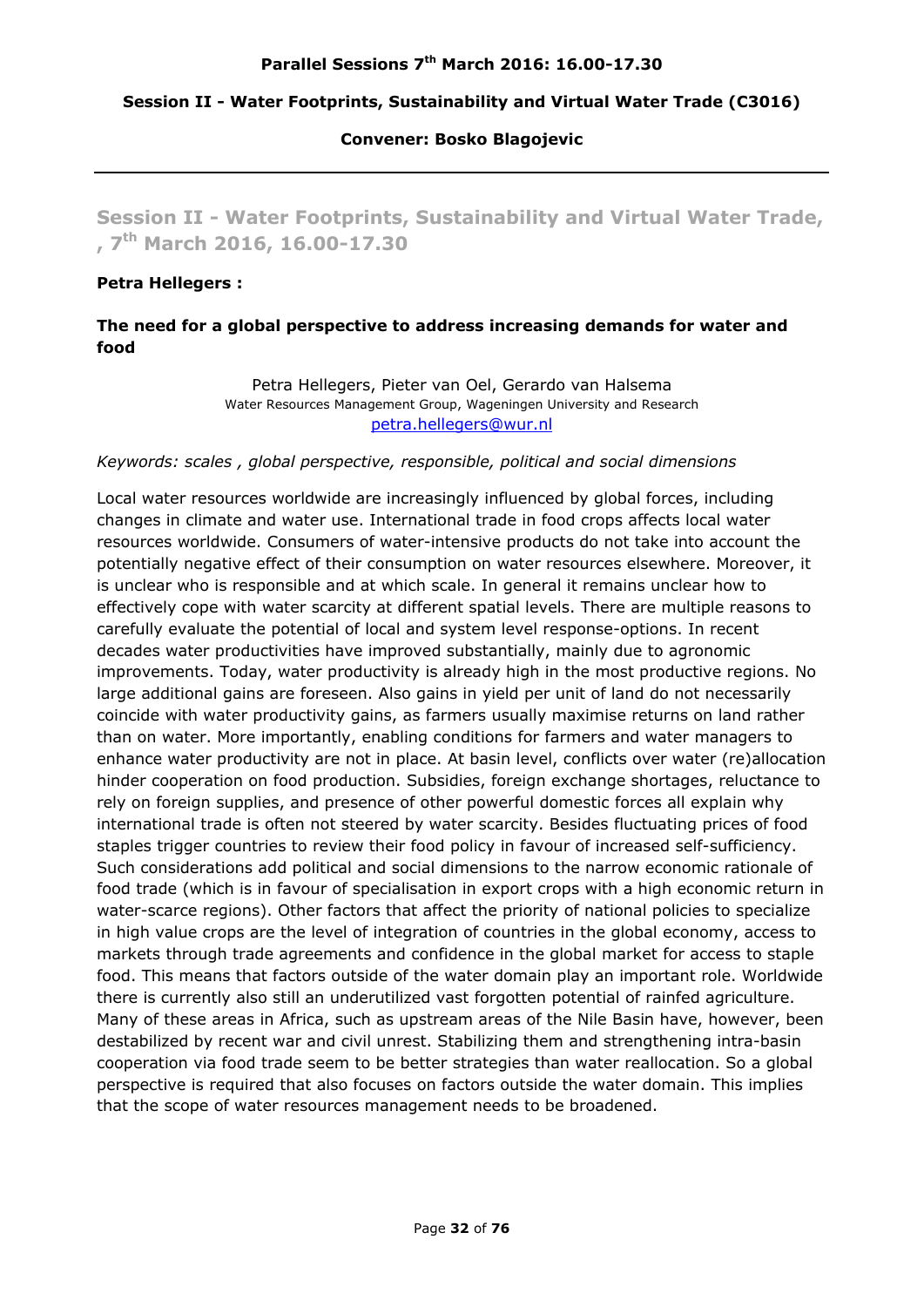#### **Convener: Bosko Blagojevic**

#### **Jeroen Vos :**

#### **From universal to contextualized water footprint conceptualizations**

Jeroen Vos, Jaime Hoogesteger Water Resources Management Group, Wageningen University and Research jeroen.vos@wur.nl

#### *Keywords: local values, economic opportunity costs, social distributive effects, environment, social productivity of water use*

Water footprint and virtual water conceptualizations depart from a universalized ontology, epistemology and methodology. This conceptualization presumes that for example one cubic meter of virtual water used in the desert coast of Peru to produce asparagus for export can be compared with one cubic meter of virtual water used to produce subsistence food in Bangladesh. In doing so a universal objectivity and neutrality in the valuation of water resources use is sought and portrayed. However, the value of water and its use is extremely variegated across different contexts, scales, interests and actors. We identify four localityspecific valuations that are not taken into account in current conceptualization of virtual water and water footprints. These are: (1) the economic opportunity costs for the use of water; (2) the social distributive effects of the use of water: "who gains and who loses with the use of water"; (3) the environmental effects of the use of water, which goes beyond the calculation of "grey virtual water", and should include fossil energy use; and (4) the local water use rationality of farming system, which is not understood when analysing one sole product from these often complex systems. Not taking into account these locality specific valuations leads to flawed policy recommendations such as a drive to reduce decontextualized water footprints, optimize global virtual water trade, and introduce increasingly strict water stewardship and efficiency standards. These policies and production standards exclude smallholders from supplying agro-export chains as they are regarded not to comply with established water stewardship and efficiency standards. At the same time, a blind eye is kept on processes of resource accumulation by producers that can afford to comply to these myopic standards. In view of this we propose to explore new more comprehensive ways of conceptualizing water footprints. These should take into account local valuations of water, the socio-economic distributive effects and the environmental effects of its use. An example of an alternative indicator is the "social productivity of water use" that calculates the income of different social groups derived from the use of one cubic meter of water in a watershed when used by a particular group of users. This indicator could be used to assess the social distributive effects of policy options or infrastructure alternatives. Local stakeholders should be involved in the assessment of this indicator to increase the comprehensiveness of the assessment.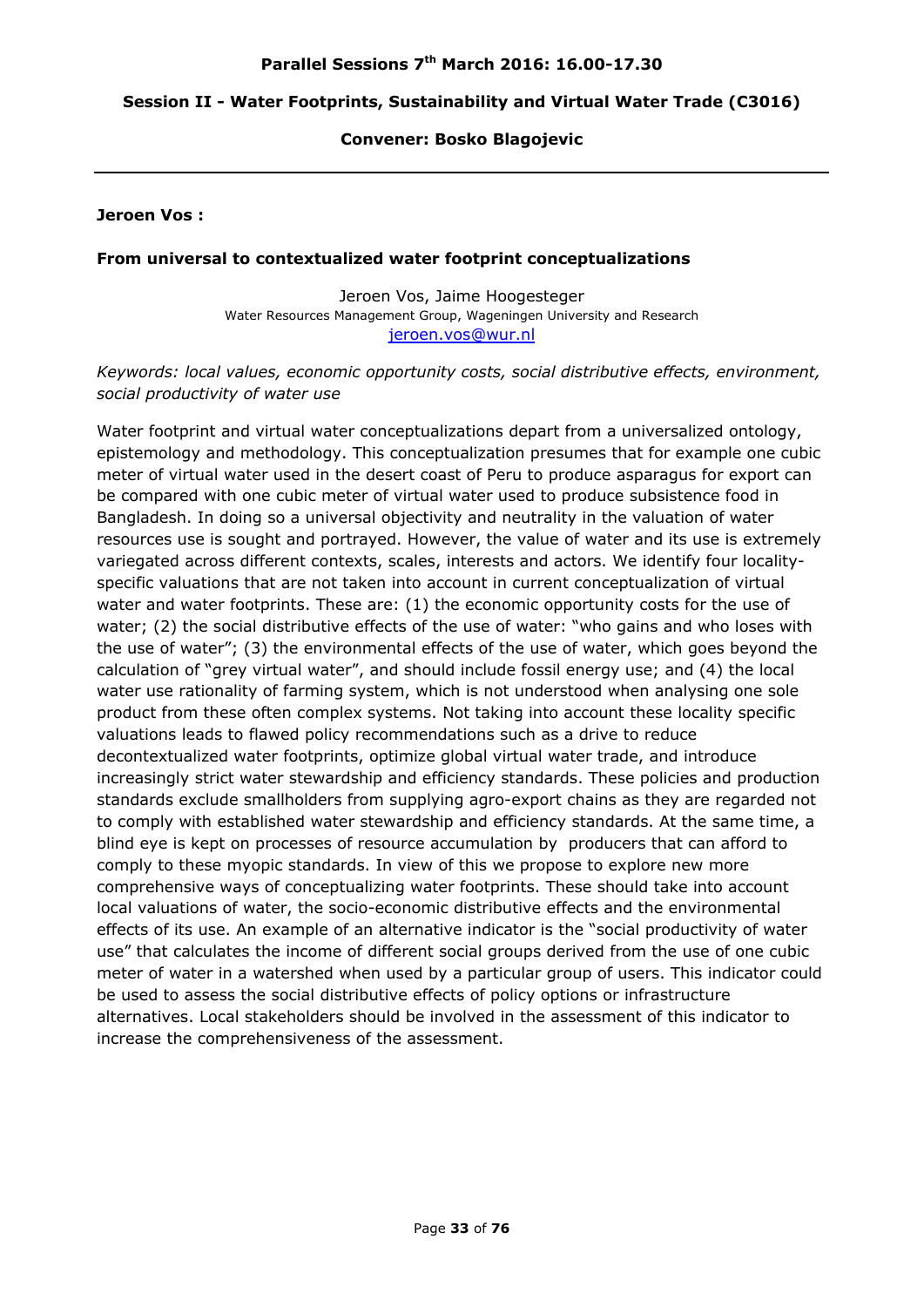#### **Convener: Bosko Blagojevic**

#### **Frank Niele :**

#### **Water-related business risk assessment in the oil & gas industry**

Frank Niele, Nort Thijssen, Albert Janssen Royal Dutch Shell, Projects & Technology frank.niele@shell.com

#### *Keywords: energy, fuels, water constraints, cost of adaptation, business risk*

Quite some water scarcity, water stress, water security and water footprint tools exist already and are further developed by several institutes. However, none of these tools enable the assessment of business risks resulting from exposures to reported water risks, and none is solution-focused.

Generic approaches to operational water accounting and to calculating costs of water management solutions are needed to enable the comparison of water-related business risk on a like-for-like basis for different energy carriers from fossil to renewable fuels – including biofuels – and from thermal to renewable power.

To enable like-for-like comparisons, a water risk profiling approach is suggested in which operational water needs and constraints are systematically evaluated.

Businesses know their current, and project their future needs for water intake and disposal. On the other hand, academic, governmental and non-governmental institutions investigate physical, regulatory and reputational availabilities of water sources and sinks, both today and with a view to the future.

Evidently, mitigation of water risks necessitates good interfacing between water availability assessment tools and water-related business risk assessment tools. This notion prompts a firm call for collaboration between all stakeholders involved.

When it comes to reducing water stress and vulnerabilities to climate change, the cost of adaptation to – potentially emerging – water constraints is seen as key performance indicator. Hence the suggested water risk profiling approach is designed to assess the "cost of adaptation", which renders it inherently solution-focused."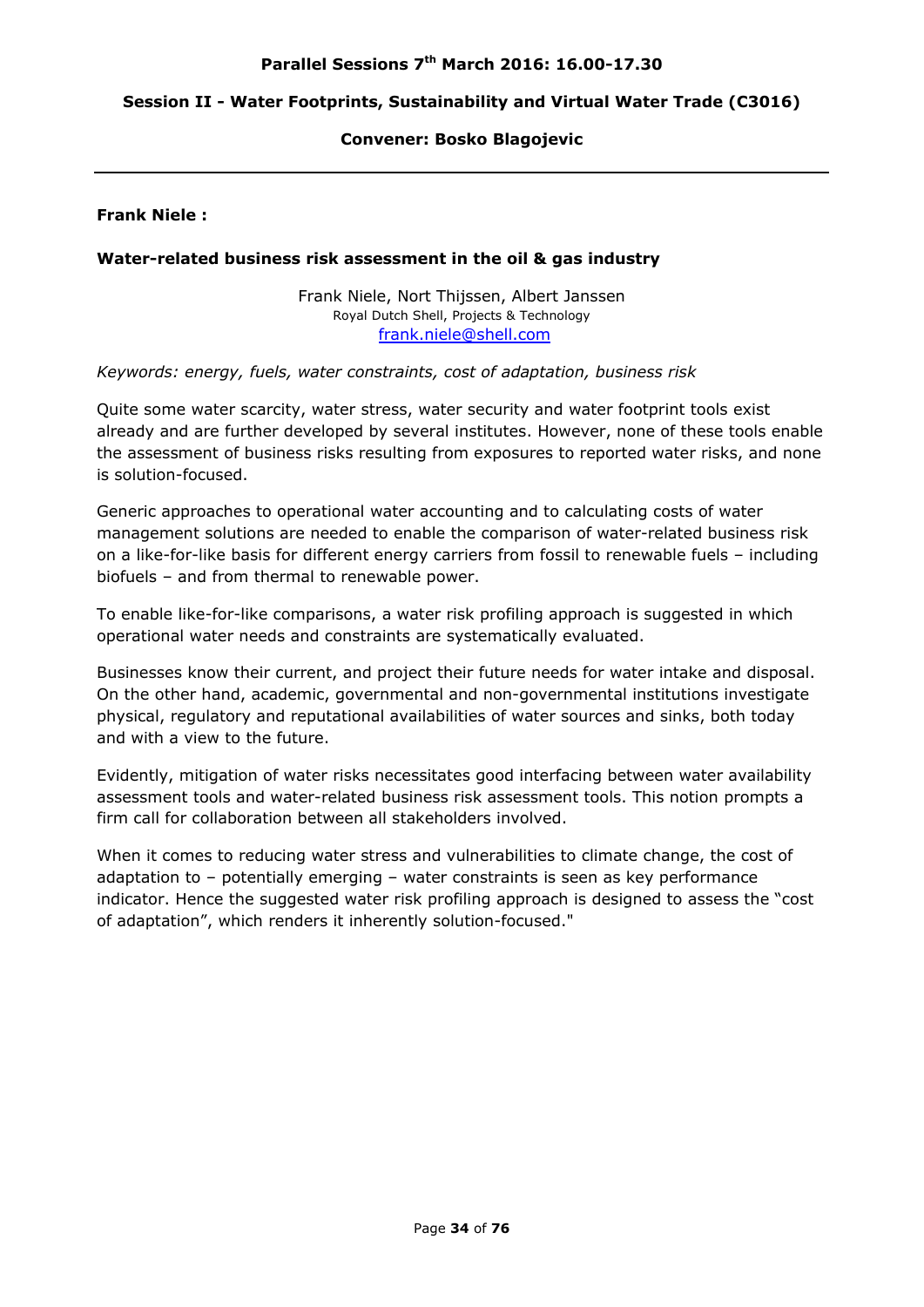#### **Convener: Bosko Blagojevic**

#### **Ayşe Özge Demir :**

#### **The importance of the water footprint of animal fibers production in Turkey**

Ayşe Özge Demir, Ferda Karakuş Department of Animal Science, Faculty of Agriculture, Yuzuncu Yıl University, Van, Turkey aodemir@yyu.edu.tr

#### *Keywords: Goat coarse hair, mohair, water footprint, wool*

Almost 35 million tons of natural fibers including both plant and animal origin are produced at a global level each year. Cotton obtained from plant seed is the most widely produced natural fiber in Turkey (7%) as in the world. During production of this material used in the textile industry requires a large amount of water footprint (WF). The blue WF (84%) of cotton is closely related with various surface and underground water resources. Whereas, the protections of these resources are crucial for future of life and living organisms.

Turkey has significant potential in animal fiber production. These fibers mainly produced in the country are wool, mohair and goat coarse hair. According to Turkish Statistical Institute (TurkStat)'s report, Turkey has been realized 58.403, 5.460 and 280 tons wool, hair and mohair production in 2014, respectively. However, the production of these fibers has decreased significantly over the last decade. Additionally, there is no comprehensive report on the WFs of animal natural fibers for Turkey. Whereas, especially wool and hair production have enormous importance with almost negligible financial burden and WF. From this point, it is clear that knowing the WFs of animal fibers which is in competition with cotton is important. In this study, it has discussed the importance of the publication of the WF reports on animal fibers.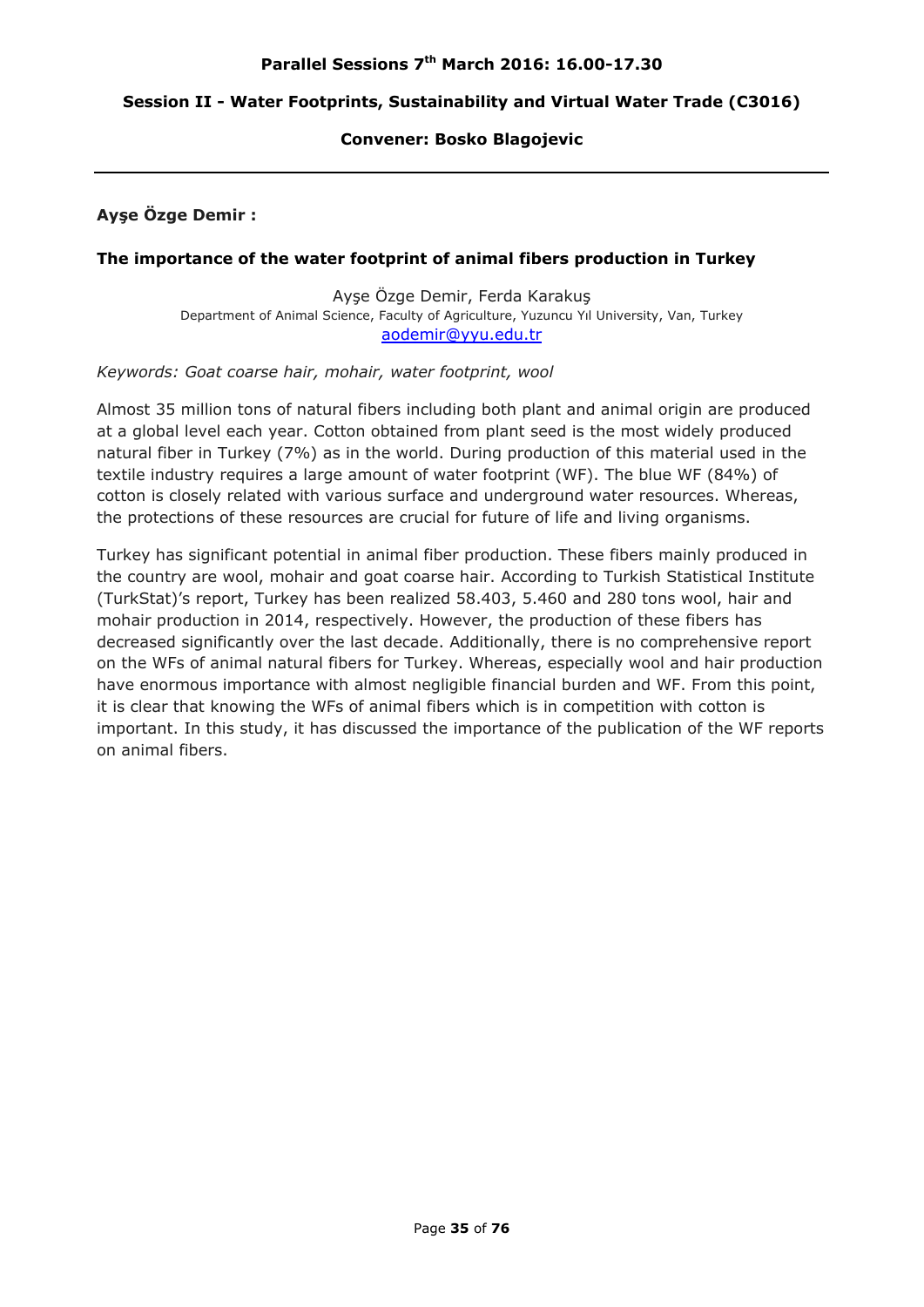#### **Session III - Remote Sensing of Agricultural Water Footprint (C3020)**

#### **Convener: Anne Gobin**

**Session III - Remote Sensing of Agricultural Water Footprint, 7th March 2016, 16.00-17.30** 

#### **Filiberto Altobelli :**

#### **Assessment of the long-term variability of green water footprint with EO-based irrigation advisory services dataset**

Filiberto Altobelli\*, Flavio Lupia, Salvatore Falanga Bolognesi, Carlo de Michele, Guido D'Urso, Francesco Vuolo, Anna Dalla Marta \*Center for Policy and Bioeconomy - Council for Agricultural Research and Economics (CREA), Rome, Italy fili.altobelli@gmail.com

*Keywords:Green Water footprint (WFgreen), crop water requirements, Earth Observation* 

Globally, crop evapotranspiration has increased with the expansion of agricultural lands and irrigated areas. In particular, two components of crop water use can be defined: green water use (GW) as the crop evapotranspiration steaming from rain infiltrated on soil, and blue water use (BW) as the amount of crop evapotranspiration steaming from irrigation, that is withdrawn from water bodies. The total crop water use is the sum of blue and green water use and corresponds to actual evapotranspiration. Estimation of GW and BW for a determined crop is an important milestone for planning a more sustainable use of water resources in agriculture.

The crop water footprint (WF) is a good indicator of freshwater used to produce a crop; its two components, green (WFgreen) and blue (WFblue), are calculated as the green and blue water use divided by crop yield. This study aims to assess the spatio-temporal variability of WFgreen of maize cultivated in Sannio Alifano consortium, located in Southern Italy (Campania region). During the irrigation season crop water requirement was estimated with the Penman Monteith equation by using meteorological parameters derived from agrometeorological stations, and spatial and temporal variations of vegetation parameters were retrieved from EO data derived from DEIMOS-1 (spatial resolution of 22 m).

This contribution shows how much GW should be provided to the crop to meet evapotranspiration requirement and how its knowledge can be important for planning the use of water at local level; it also underlines to what extent joining data from innovative tools in irrigation can contribute to assess the sustainability of water management in agriculture.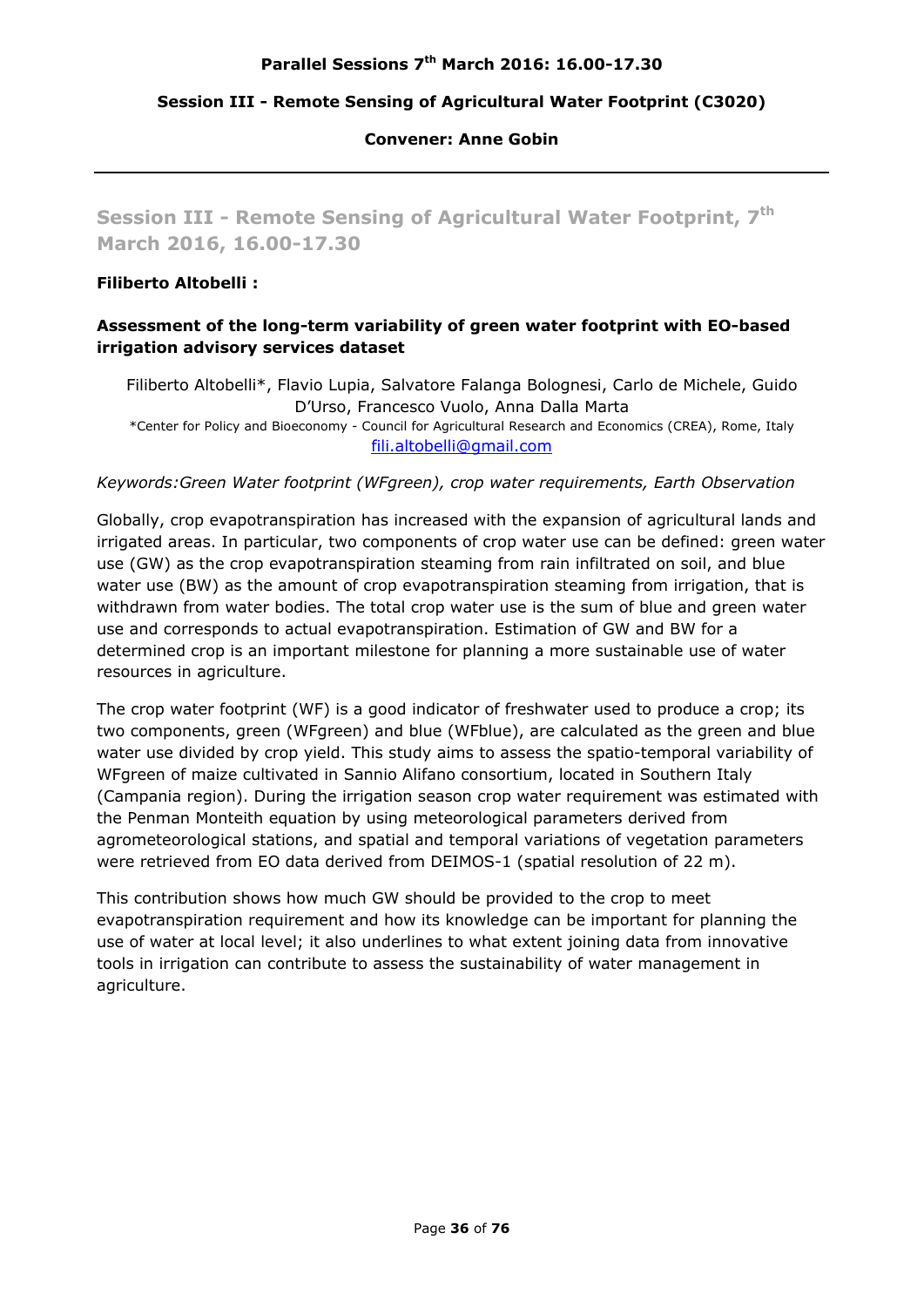### **Session III - Remote Sensing of Agricultural Water Footprint (C3020)**

#### **Convener: Anne Gobin**

#### **Marios Spiliotopoulos :**

## **Crop coefficients assessment using METRIC model and relationships with Landsat's TM thermal channel under stress conditions in central Ireland**

M. Spiliotopoulos<sup>1</sup>, N. Holden<sup>2</sup>, A. Loukas<sup>1</sup>

<sup>1</sup>Laboratory of Hydrology and Aquatic Systems Analysis, Department of Civil Engineering, University of Thessaly, Volos, Greece; <sup>2</sup>UCD School of Biosystems Engineering, University College Dublin, Ireland spilioto@uth.gr

*Keywords: Crop Coefficients, METRIC, Thermal band, Ireland* 

Actual Evapotranspiration (ETa) is a key component of the hydrologic cycle, thus improving its assessment is critical for improved understanding and application development. This study, in central Ireland used in situ data from selected meteorological stations to calculate daily ETr values for a cloud-free date when Landsat-5 Thematic Mapper (TM+) imagery was available.

These values were then used to estimate ETa using the METRIC model which is a variation of SEBAL. SEBAL model originally developed for Western Egypt, have not been fully tested in such a humid, temperate maritime climate. METRIC is an image-processing model comprised of a large number of computational sub-models that computes ETa and other energy exchanges as a component of energy balance. ETa values were estimated on a pixel-by-pixel basis using both the original equations and with an adapted methodology using ground based Leaf Area Index (LAI) values computed from the vegetation index EVI2.

No significant change has been reported using the new adapted equations. Crop coefficients derived from METRIC (ETrF) were then produced and compared with the thermal channel - Landsat 5 TM. A very good correlation was found and a simple linear model was produced between maps of temperature and ETrF. This relationship was then validated using the stressed condition case of 12th of July, 2006. A new METRIC ETrF map was produced for this reason and was compared with the modelled one. The results indicated that the ETrF values can be very well estimated using a simple linear relationship from the thermal band of Landsat's thematic mapper, especially when stress conditions are prevailing in the region.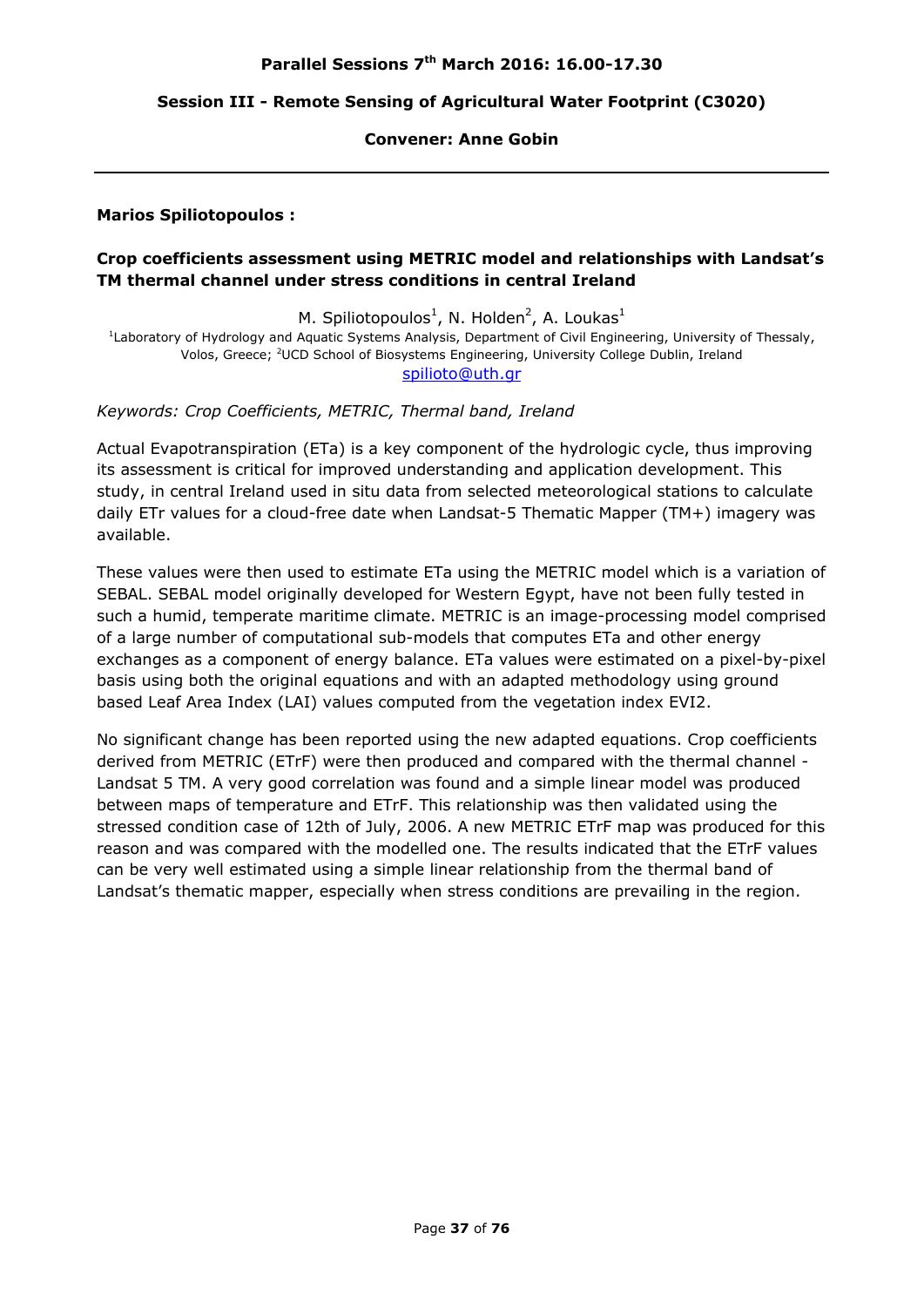## **Session III - Remote Sensing of Agricultural Water Footprint (C3020)**

#### **Convener: Anne Gobin**

#### **Gheorghe Stancalie :**

## **Satellite based vegetation indices and biophysical parameters for the assessment of the water footprint of crops**

Gheorghe Stancalie<sup>1</sup>, Argentina Nertan<sup>1</sup>, <sup>2</sup> Leonidas Toulios, <sup>3</sup> Marios Spiliotopoulos<br><sup>1</sup> National Mateoralogical Administration, Busharest, Remania: <sup>2</sup> Hellenis Agric, Org, DEMETER (NACREE), Inst. National Meteorological Administration, Bucharest, Romania; <sup>2</sup>Hellenic Agric. Org. DEMETER (NAGREF), Inst. of Soil Mapping & Classification, Larissa, Greece; <sup>3</sup>Department of Civil Engineering, University of Thessaly, Greece gheorghe.stancalie@meteoromania.ro

#### *Keywords: satellite, vegetation indices, water footprint, crops*

Among the problems Europe is facing at the beginning of the third millennium, the reduction of the water resources, their degrading quality and the occurrence of ever more severe and frequent droughts are of critical importance. Drought is the limiting factor affecting the widest surface as regards the crops. In this context, remote sensing techniques play an important role in crop identification, acreage and production estimation, disease and stress detection, and soil and water resources characterization because they provide spatially explicit information and access to remote locations.

Introduced by Hoekstra (2003) and further developed by Hoekstra and Chapagain (2008), the water footprint (WF) concept can be used as an indicator of appropriation of freshwater resources. The three components of water footprint, blue, green and grey, refer to the volumes of respectively, surface and groundwater, rainfall and water required to assimilate pollution, that are used to produce the crop yield. In the last decade the WF concept has been applied to different types of crops in regions with different climatic conditions.

The paper focuses on exploring the potential of using remote sensing techniques and data for WF assessment of agricultural crops. The paper presents the obtained results concerning the use of vegetation indices (Normalized Difference Vegetation Index - NDVI, Normalized Difference Water Index - NDWI, Normalized Difference Drought Index – NDDI) and biophysical parameters (LAI and fAPAR) for WF for crops studies, highlighting their correlation with the main agrometeorological parameters (precipitation and soil moisture). The vegetation indices and the biophysical parameters were derived from high and medium resolution satellite data (Terra/Aqua -MODIS, LANDSAT ETM+ and SPOT Vegetation/PROBA V and Pleiades). The study areas included agricultural regions in Romania and Greece.

The combination of these parameters brings several limitations regarding the discrepancies in temporal and spatial resolution and data availability, which are described and discussed in detail.

The results of this study show the usefulness of satellite data for water footprint assessment and were obtained by the Remote Sensing Working Group in the framework of the ESSEM COST Action ES1106, "Assessment of EUROpean AGRIculture WATer use and trade under climate change" (EURO-AGRIWAT).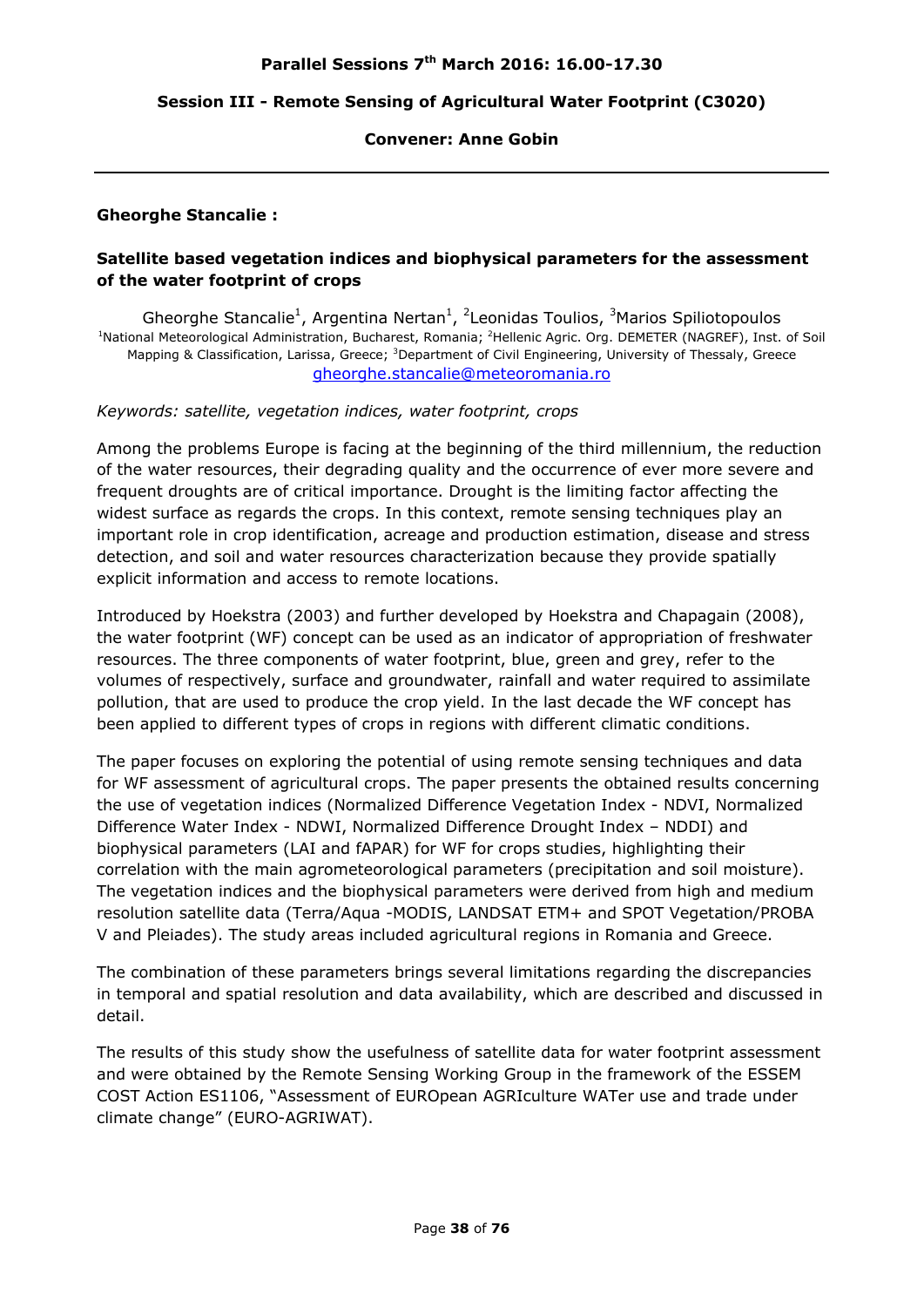**Convener: Pytrik Reidsma** 

# **Session IV – Grey Water Footprints, 7th March 2016, 16.00-17.30**

## **Hong Yang :**

#### **Assessment of global grey water footprint of major food crops**

Hong Yang, Wenfeng Liu Swiss Federal Institute for Aquatic Science and Technology hong.yang@eawag.ch

*Keywords: water footprint, water pollution, fertilizer, food security* 

Agricultural production is one of the major sources of water pollution in the world. This is closely related to the excess application of fertilizers. Leaching of N and P to water bodies has caused serious degradation of water quality in many places. With the persistent increase in the demand for agricultural products, agricultural intensification evident during the past decades will continue in the future. This will lead to further increase in fertilizer application and consequently water pollution.

Grey water footprint is a measure of the intensity of water pollution caused by water use for human activities. This study conducts a global assessment of grey water footprint for major cereal crops, wheat, maize and rice. A crop model, Python-based EPIC (PEPIT), is applied to quantify the leaching of N and P from the fertilizer application in the three crops on a global scale with 0.5 degree spatial resolution. The hotspots of leaching are identified. The results suggest that based on the definition and method of grey water footprint proposed by the World Water Footprint Network, the grey water footprint in many parts of the world has exceeded their total water resources availability.

This indicates the seriousness of water pollution caused by agricultural production. However, the situation may also call for the development of a realistic measurement of grey water footprint which is more pertinent to water resources management. This paper proposes some alternatives in measuring grey water footprint.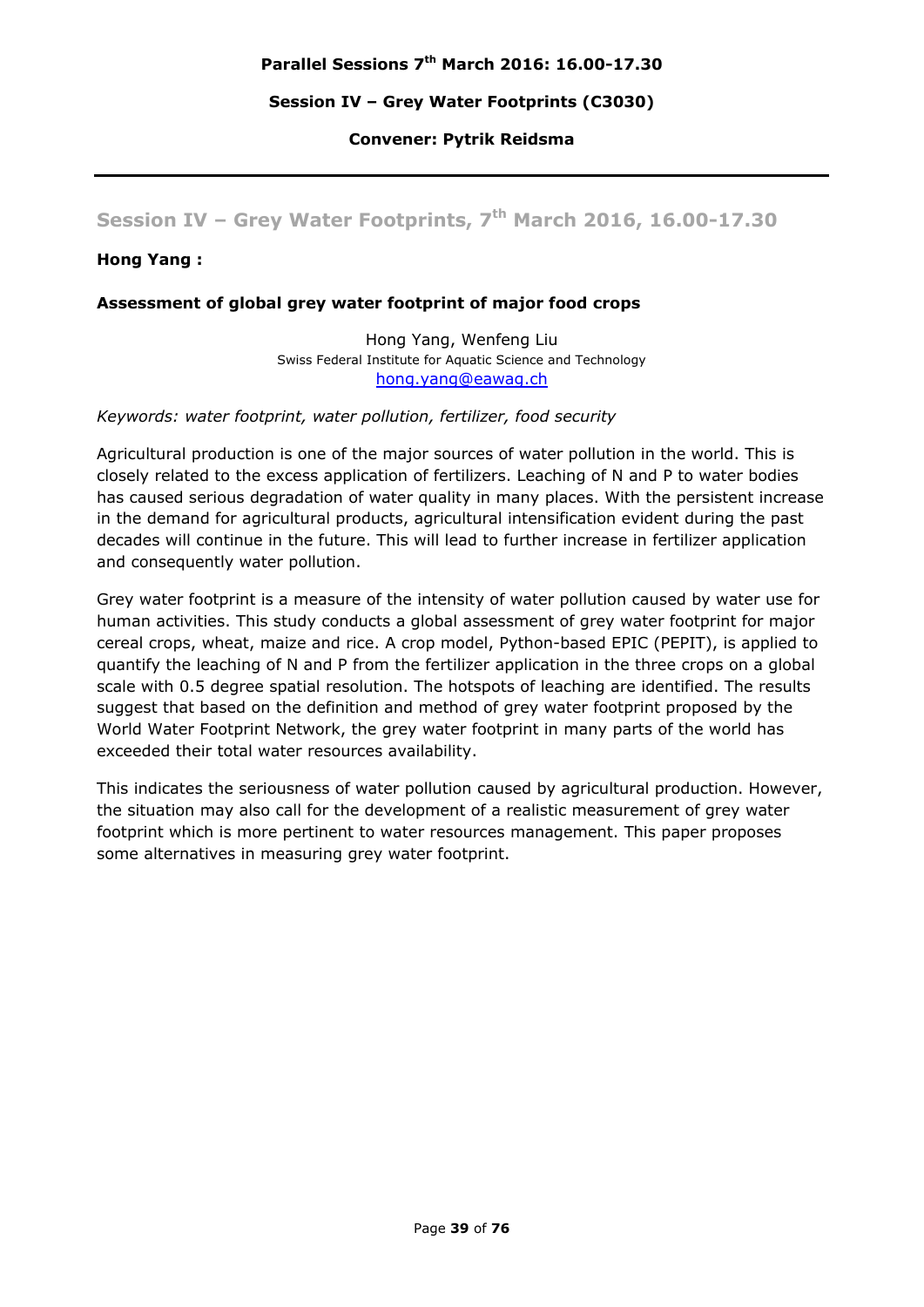## **Convener: Pytrik Reidsma**

#### **Johannes Deelstra :**

#### **Agriculture and the grey water footprint; a case study for Norway**

Johannes Deelstra Norwegian Institute of Bioeconomy Research (NIBIO) johannes.deelstra@nibio.no

*Keywords: environment, grey water, quality, nutrients* 

Agriculture and food production is a key driver in terms of land and water degradation and, in many cases, the main source of eutrophication and reduced water quality. In Norway, as in many other countries, the importance of agriculture for environmental quality has been recognised and initiatives have been taken to quantify and reduce environmental pressures. Cost efficient measures to control and reduce the environmental impacts of food production require access to adequate data.

In Norway these data are obtained through the Agricultural Environmental Monitoring Programme (JOVA). The programme has been in operation since the beginning of the 90's and is carried out in a number of small catchments at different locations in Norway, representing different agricultural land use types, soils and weather conditions.

One of the main objectives of the programme is the assessment of runoff, nutrient and soil losses, obtained through continuous discharge measurements in combination with volume proportional water sampling. In addition, yearly detailed information is available on weather data, land use, farming practices, fertiliser application and yield.

The data collected through the JOVA programme will be used to present and discuss different assessments in the calculation of the grey water footprint of agriculture.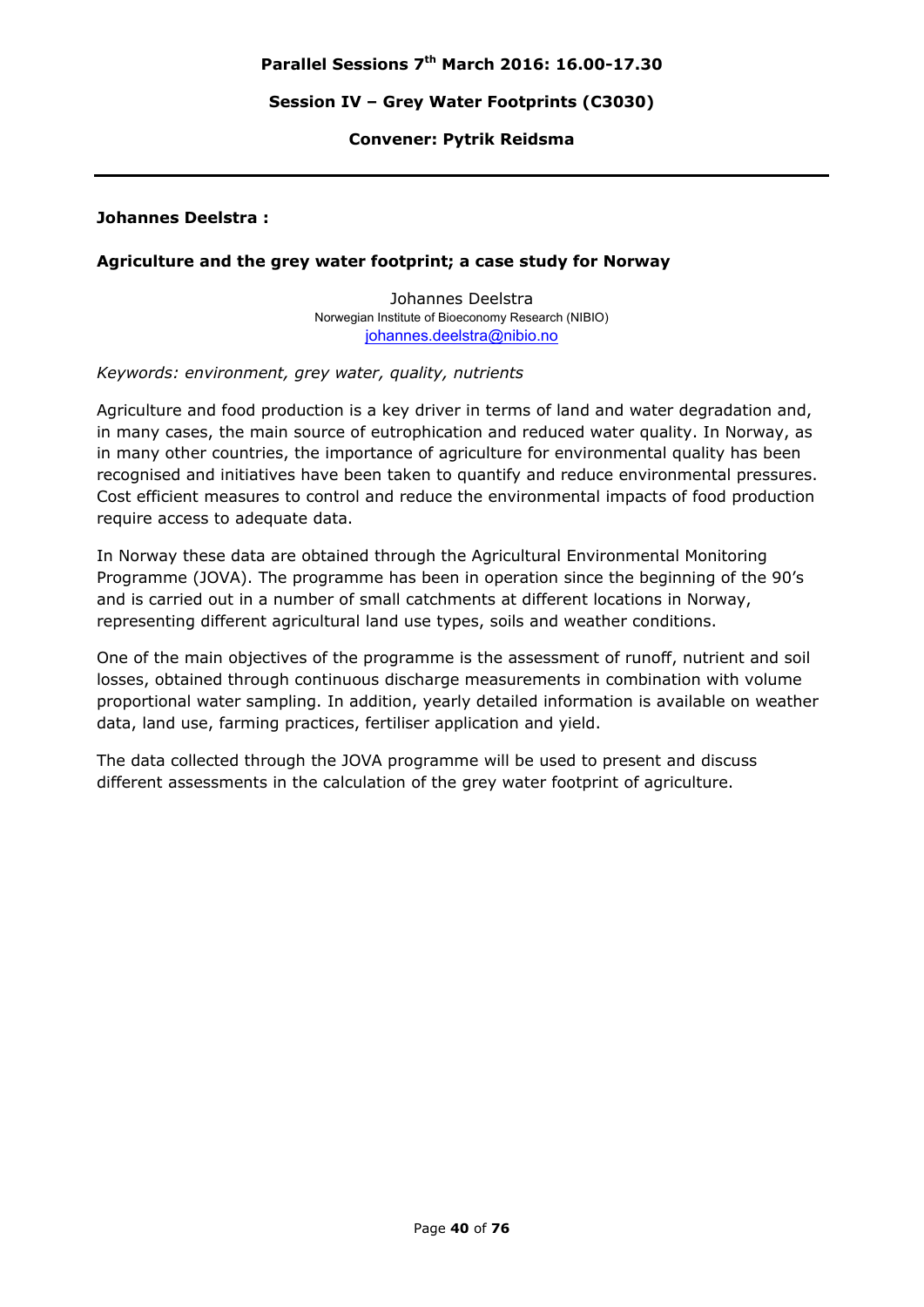## **Convener: Pytrik Reidsma**

## **Abebe Demissie Chukalla :**

## **Effect of fertilizer strategies on the grey water footprint of irrigated crop productions**

A.D. Chukalla, M.S. Krol, A.Y. Hoekstra University of Twente a.d.chukalla@utwente.nl

## *Keywords: grey water footprint, soil water nutrient balance, crop growth, APEX*

Reducing the grey water footprint is essential given the increasing pollution associated with food production and the limited assimilation capacity of fresh water. Fertilizer application has both an increasing and decreasing effect on the grey water footprint of a crop by increasing water pollution on the one hand (by leaching and runoff of fertilizers to the water system) and increasing crop yield on the other. This research assesses the net effect of these two opposing factors for different fertilizer application strategies.

The soil-water-nutrient balance and plant growth at field scale are simulated with the Agricultural Policy and Environmental eXtender software (APEX). Organic and non-organic fertilizer strategies with different application intensities are evaluated in terms of their impact on nutrient leaching/runoff, crop yield and resultant grey water footprint. A range of cases is considered, including: different crops (potato, tomato and maize); soils (loam, sandy loam, silty clay loam); different hydrologic years (wet, normal, dry year); and different environments (arid, Bologna, Italy, and semi-arid, Badajoz, Spain).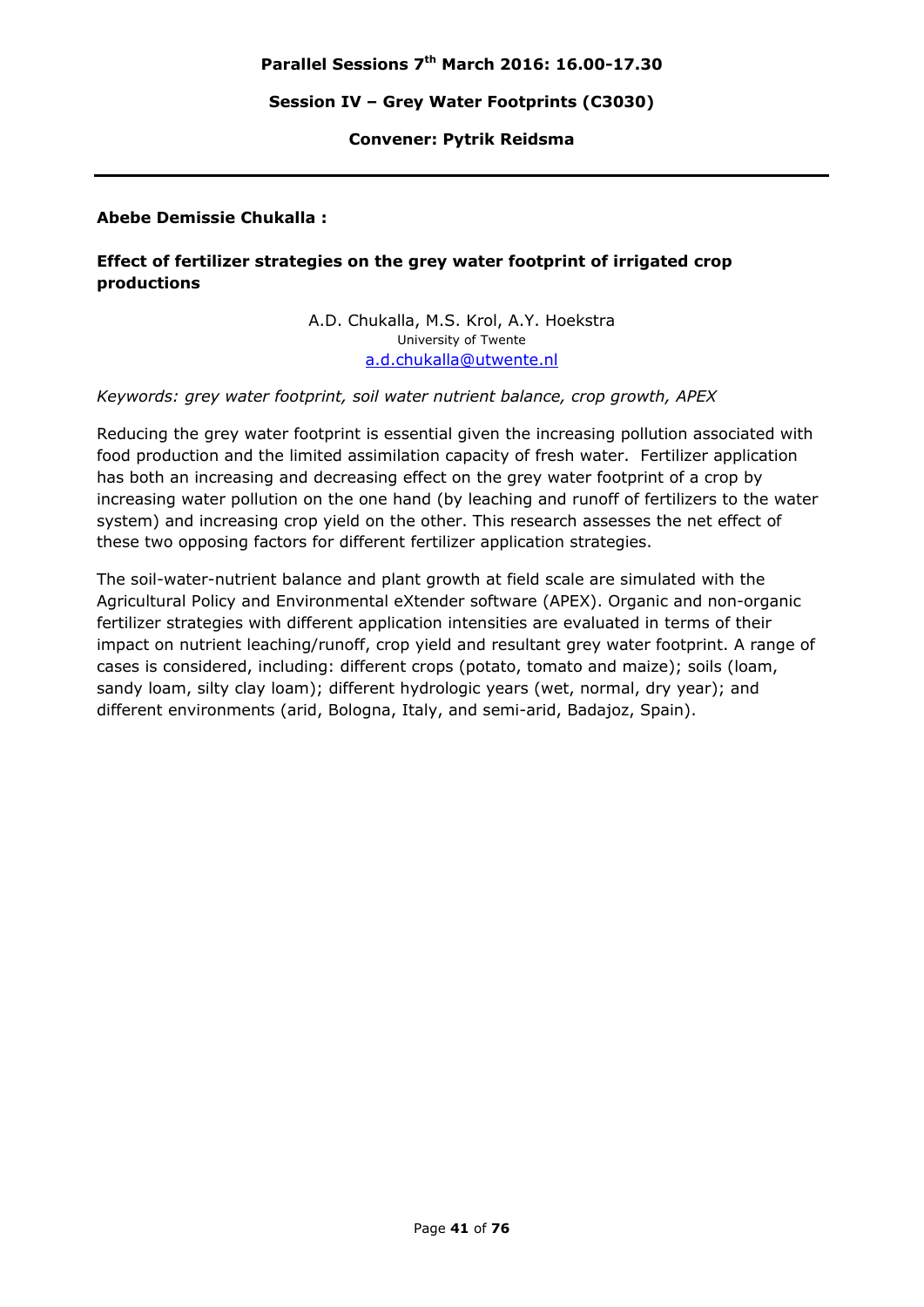## **Convener: Pytrik Reidsma**

#### **Lutz Breuer :**

## **Determination of grey water footprints for salinity control with a model intercomparison and GLUE analysis**

Thomas Michalik<sup>1</sup>, Sebastian Multsch<sup>1</sup>, Hans-Georg Frede<sup>1</sup>, Lutz Breuer<sup>1,2</sup> <sup>1</sup>Institute for Landscape Ecology and Resources Management (ILR), Research Centre for BioSystems, Land Use and Nutrition (IFZ), Justus Liebig University Giessen;<br>Centre for International Development and Environmental Research, Justus Liebig University Giessen? Lutz.Breuer@umwelt.uni-giessen.de

## *Keywords: salinity, leaching, GLUE, water footprint*

Salinization strongly influences the crop production in arid and semi-arid agricultural regions whereby the majority of salts stems from saline irrigation water. The salts need to be washed out from the rooting zone by means of additional irrigation water to maintain a healthy soil for crop growth. In the sense of Water Footprint (WF) accounting, we attribute this leaching requirement to the Grey Water Footprint. Common guidelines by the Food and Agriculture Organization (FAO Irrigation and Drainage Paper 29) give values for optimal salinity levels in the rooting zone which should not be exceeded in order to maintain long term soil productivity and high crop yields. Leaching requirement is often estimated by an empirical relationship between root zone salinity and crop salt tolerance whereby recent studies report that a more sophisticated modelling approach is needed. Existing models that simulate the water balance, leaching requirement and salt balance differ substantially in their model structure and parameterization requirement.

Therefore, we compared a set of models and analysed it in the frame of a Global Likelihood and Uncertainty Estimation (GLUE). All selected models differ in complexity as well as their focus on either water balance (Hydrus-1D/UNSACTCHEM), crop growth (Aquacrop, SWAP) or crop growth and nutrient/pesticide movement (RZWQM). The models are tested in a case study with a three years observed dataset for soil water content and salinity concentration for growing maize in southern Portugal in dry sub-humid to semi-arid climate. All models are capable of simulating the observed water balance but underestimate the salinity balance. Evapotranspiration (ET) and the ratios of evaporation (E) to transpiration (T) differ greatly, e.g. SWAP estimates an ET of about 700 mm with an E/T-ratio of 0.17 while RZWQM gives an ET of about 620 mm with an E/T-ratio of 0.33. Models, which predict a lower evaporation tend to depict higher percolation rates. But there is no strong correlation of percolation with transpiration.

All in all, salinity management is crucial, in particular in water scarce regions where irrigation is essential for agriculture production. The methods presented here (model intercomparison, GLUE) are helpful for grey water footprint assessment regarding salinity but also in general, because the models can also be applied for estimating grey WF of other pollutants (e.g. nitrogen and pesticides) in a sophisticated manner.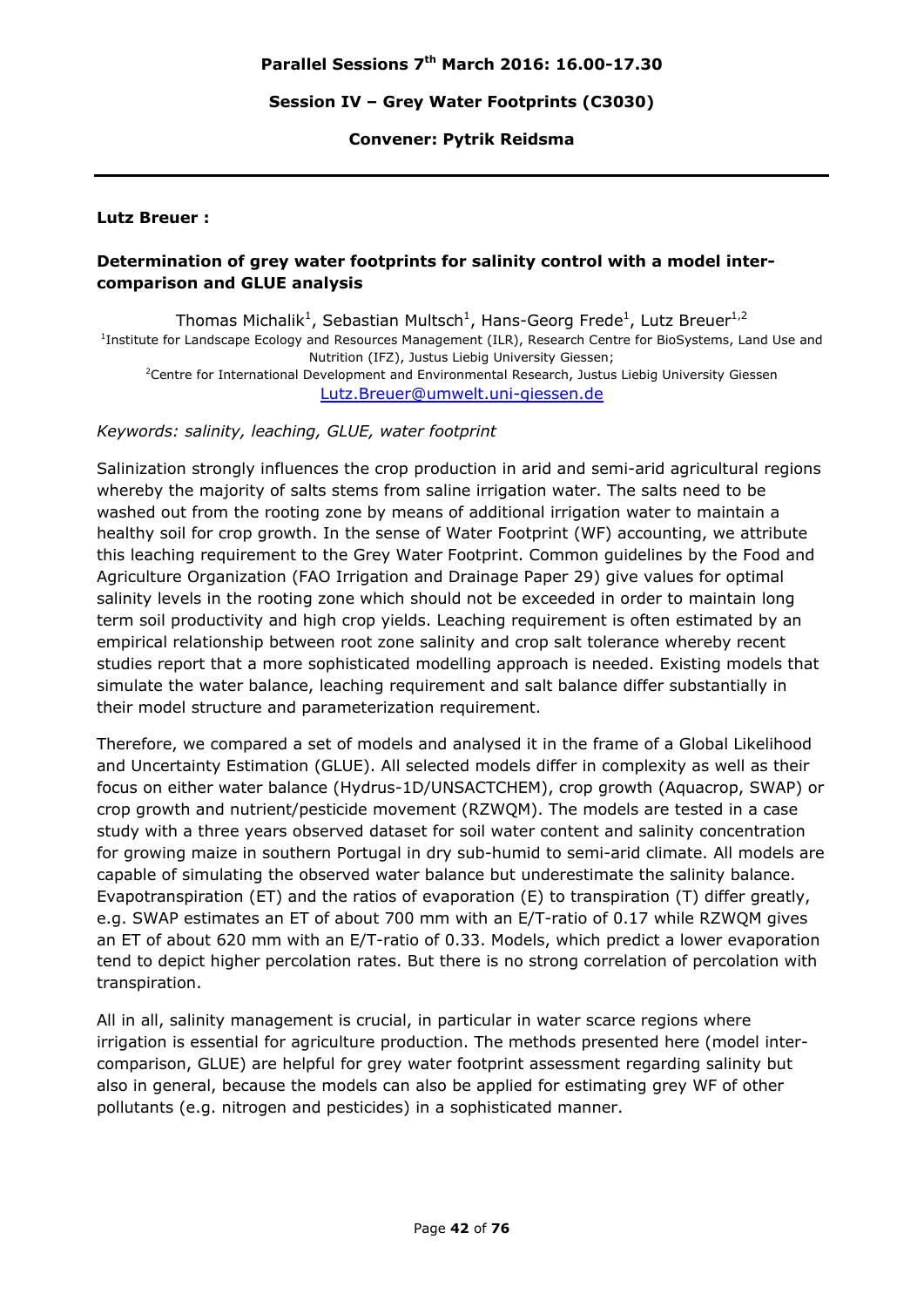**Convener: Pytrik Reidsma** 

#### **Ana M. Tarquis :**

## **Agronomic concepts of grey water footprint. A case study in a fertirrigated melon crop under semiarid conditions**

M.T. Castellanos, M.I. Requejo, M.C. Cartagena, Augusto Arce, M.J. Cabello, F. Ribas, A.M. Tarquis\* \*Universidad Politécnica de Madrid anamaria.tarquis@upm.es

*Keywords: nitrates, mineralization, water quality, irrigation, leaching* 

This paper reviews the methodologies proposed by several authors to calculate green, blue and grey water footprint, as well as total water footprint. We describe how we have employed these methodologies in a three year field experiment. The latter involves a fertirrigated melon crop under mineral fertilization using eleven different rates ranging from 11 to 393 kg ha-1 N in semiarid conditions where the irrigation is necessary to maintain production. We find that the different methodologies do not consider the scenario where green water footprint is zero and the irrigation water has high salt content.

For example, the scenario 'best management of drip irrigation' requires the application of larger volumes of water to avoid salt accumulation in the soil and consequent loss of yield. We propose modifications to the calculation of water footprint to cover this scenario. In our calculation the blue water footprint includes the extra consumption of irrigation water that the farmer has to apply to compensate the failure of uniformity on discharge of drips, percolation out of control or salts leaching, which depends on the salt tolerance of the crop, soil and quality of irrigation water, to ensure the fruit yield.

With respect to the grey water footprint, the fertilizer rate is not the only N source to be lost. It is necessary to considerer other N sources, like the N content in the irrigation water and in the soil (mineral and mineralized during the crop period). In addition, drainage water and nitrate leaching concentration should be taken into account. The reviewed methodologies underestimated the water footprint in our experiment.

With the new considerations proposed, the treatments with the N optimum dose obtained a total water footprint ranging between 127.8 and 151.7 m3 t-1. Treatments with the lowest N dose had higher values (145.7 and 158.4 m3 t-1), but the highest values were obtained in treatments with an N excess (226.0 and 355.0 m3 t-1).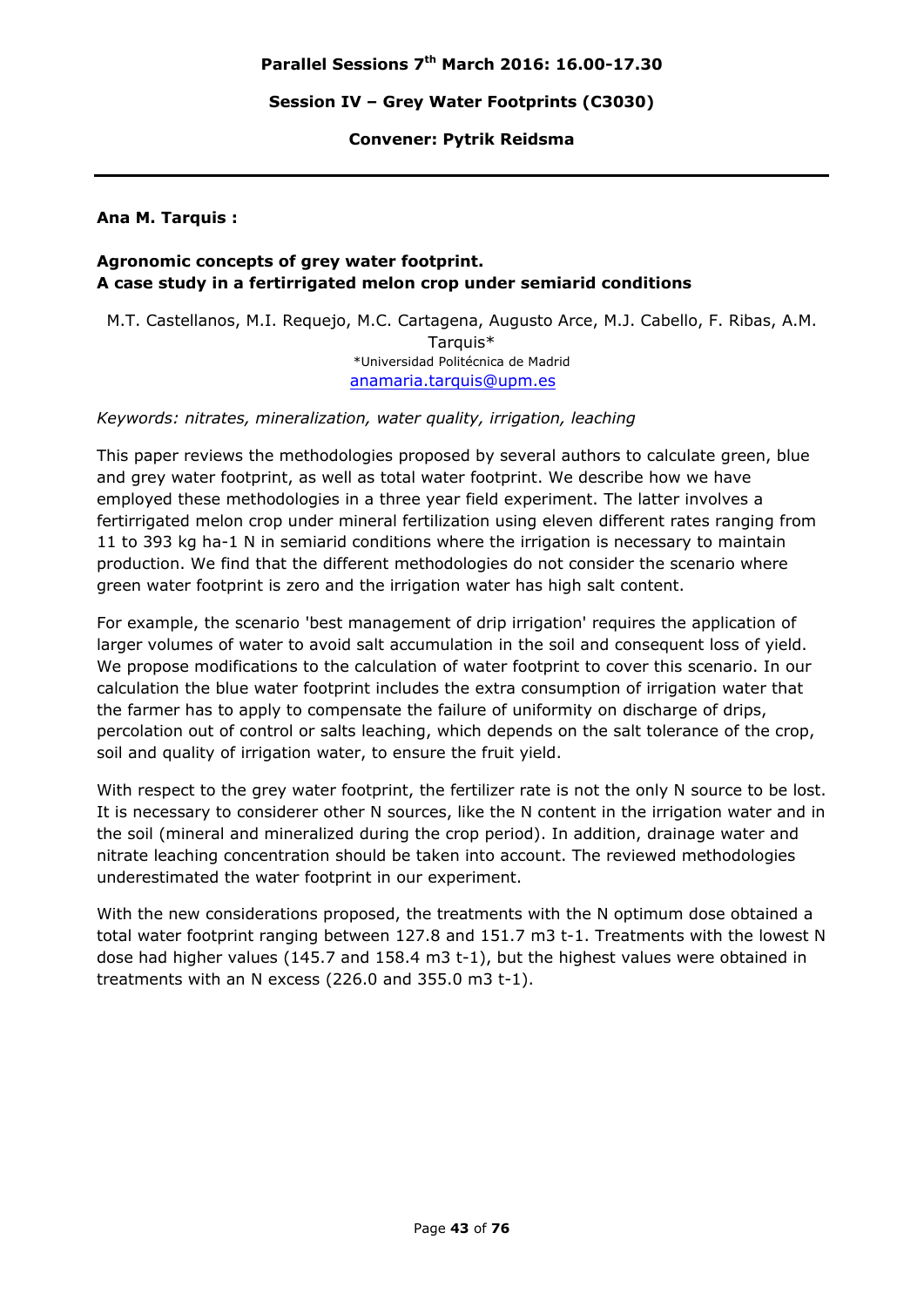#### **Convener: Pieter van Oel**

# **First Plenary Session 8th March 2016: 9.00-10.30**

## **Martin van Ittersum :**

## **Mapping opportunities for sustainable intensification: the global yield gap and water productivity atlas**

Martin van Ittersum Plant Production Systems group, Wageningen University and Research martin.vanittersum@wur.nl

Yield gap analysis has been a well know notion in crop science since the late 1980s, but it has become popular only recently. Yield gaps are defined as the difference between actual farmers' yields and potential yield. Potential yields assume optimal crop growth achieved by competent crop and soil management that avoids yield limitation and reduction from nutrient deficiencies, weeds, pests and diseases. Potential yields are location-specific and depend on crop genetics, solar radiation, temperature and water supply during crop growth and they can be calculated for both rainfed (water-limited potential) and irrigation conditions.

Yield gap analysis is generally regarded a helpful starting point for mapping the opportunities for sustainable intensification of agricultural systems, i.e. *where can we produce how much (more) food on existing cropland*. In the global yield gap atlas project (GYGA – www.yieldgap.org) we aim to map yield gaps of all important food crops in every food producing country. A global protocol has been developed to map the yield gaps in an agronomically robust and reproducible manner. The global protocol is always applied with local data and local experts are involved in the evaluation of modelling and yield gap analysis results. It has now been applied for cereal crops to 25 countries and another ca. 25 countries are on their way, thus creating a unique database.

An important component of sustainable intensification is the (sustainable) use of natural resources, including water and nutrients and environmental impact of agricultural production. Potential and actual water productivity is part of the indicators calculated in the Atlas and expressed in kg per mm water (per ha). Nitrogen and phosphorus use efficiencies are other crucial indicators in the characterization of opportunities for sustainable intensification, and we are planning new projects to add these indicators.

This presentation will focus on three issues: 1. the need of using local data and evaluation in agronomic studies; 2. examples of contrasting yield gaps, water productivities, nutrient use efficiencies and their implications; 3. applications of yield gap analysis in food security assessments.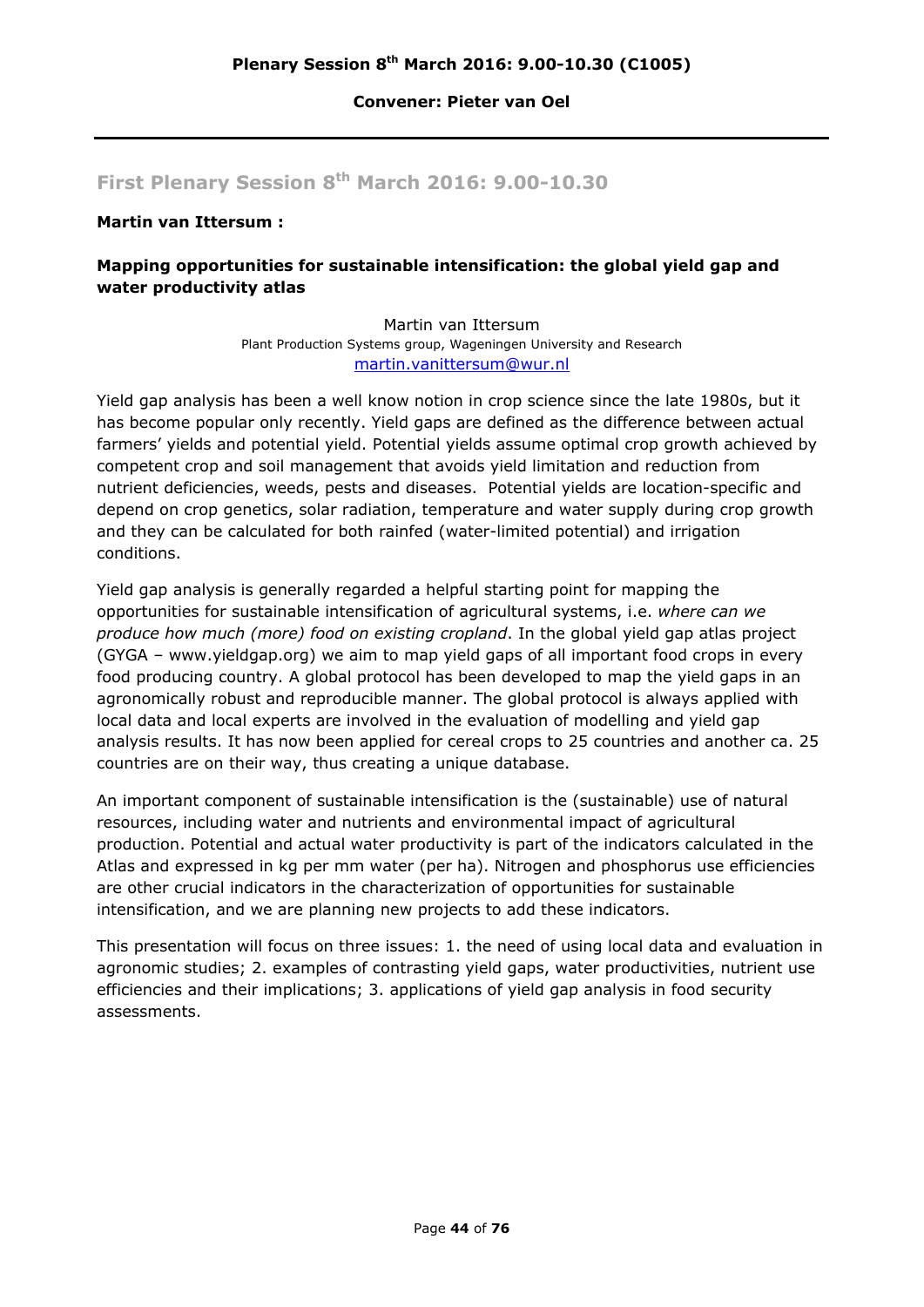#### **Convener: Pieter van Oel**

## **Huub Rijnaarts :**

## **From virtual water to circular water concepts**

## **Water Nexus STW research program: brackish water as a resource for solving agricultural and industrial fresh water needs**

Huub Rijnaarts Environmental Technology, Wageningen University and Research huub.rijnaarts@wur.nl

WATER NEXUS is developing integral solutions for problems with water scarcity in delta areas worldwide. Salt impacted water is considered as a resource, and not as a threat. The economy of deltas becomes increasingly impacted by freshwater scarcity as a result of reduced river discharges, sea level rise and salt water intrusion. This is combined with growing fresh water demands, to a large extend originating from the agro and industrial sectors. WATER NEXUS is a recently started research program with a team of 17 PhD and post doc researchers to develop a coherent set of management and treatment approaches that support large volume water supply systems as needed for agriculture and industry. The approach is based on the following principles:

- complete reuse and recirculation of used water,
- mild desalination and compound specific treatment of natural and used salty water streams,
- storage and treatment of water in green infrastructure, and
- fresh water recharge in shallow (under agricultural land), and deeper (in aquifers) subsurface systems.

Key to WATER NEXUS is that program partners cover the entire innovation chain: i.e. partners are from universities (7), institutes for applied research (4), technology providers & consultants (11), water managers (5) and large agro and industrial end users (4). The Water Nexus research plans will be presented during the conference, and discussed in the context of Water Footprints.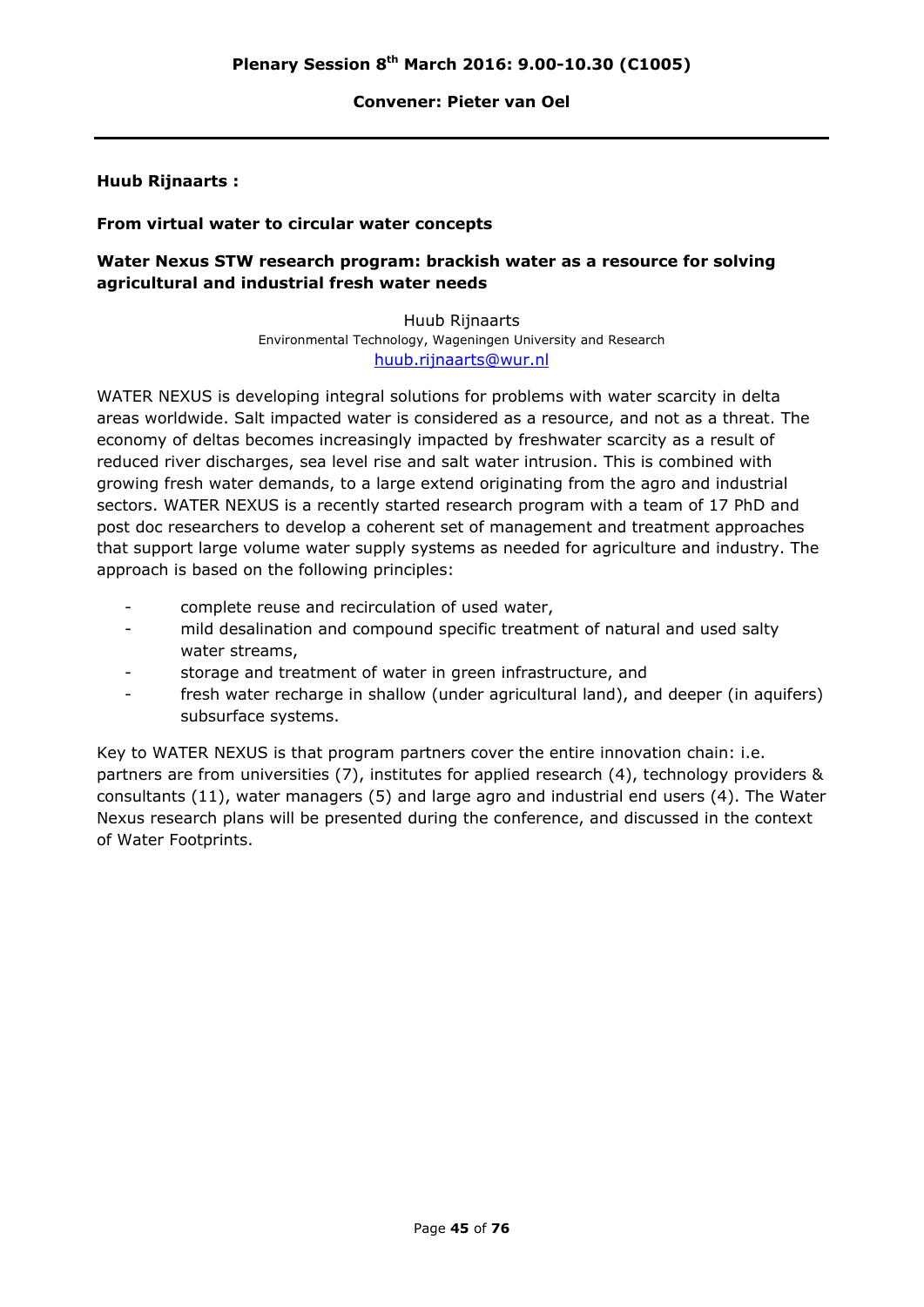### **Convener: Pieter van Oel**

## **Jay Lund :**

## **Water resources and environmental system engineering -**

## **Agriculture and drought in California with future implications**

Jay Lund Center for Watershed Sciences, University of California, USA jrlund@ucdavis.edu

In the last two years of drought in California deprived agricultural water users of about one third of their water supplies, yet land fallowing was less than 10% and economic losses were only about 4%. Several layers of adaptation were responsible for this relative success. The major success was the availability of substitute groundwater, with resulting overdraft problems and precipitation of new groundwater regulations. The marketing of remaining water also eased the economic impact of drought as higher-priority water users sold water to growers of higher-valued crops. High global prices for higher-valued agricultural products which employ more people per hectare continued to drive crop shifts. This greatly dampened absolute employment losses in agriculture. Overall, the economic footprint of water use has been more important than its biomass production footprint.

The drought, at this time, is still ongoing as we await the outcome of the current wet season which ends in April. However, the drought has led to several impacts which are likely to be enduring. These include: a) new groundwater legislation which will eventually end major groundwater overdraft in California, increasing water scarcity for agriculture but improving long-term groundwater availability for permanent and higher-valued crops during droughts, b) greater pressure to reduce urban water use in California, and c) better understanding of the need to manage ecosystems over a range of flow and temperature conditions.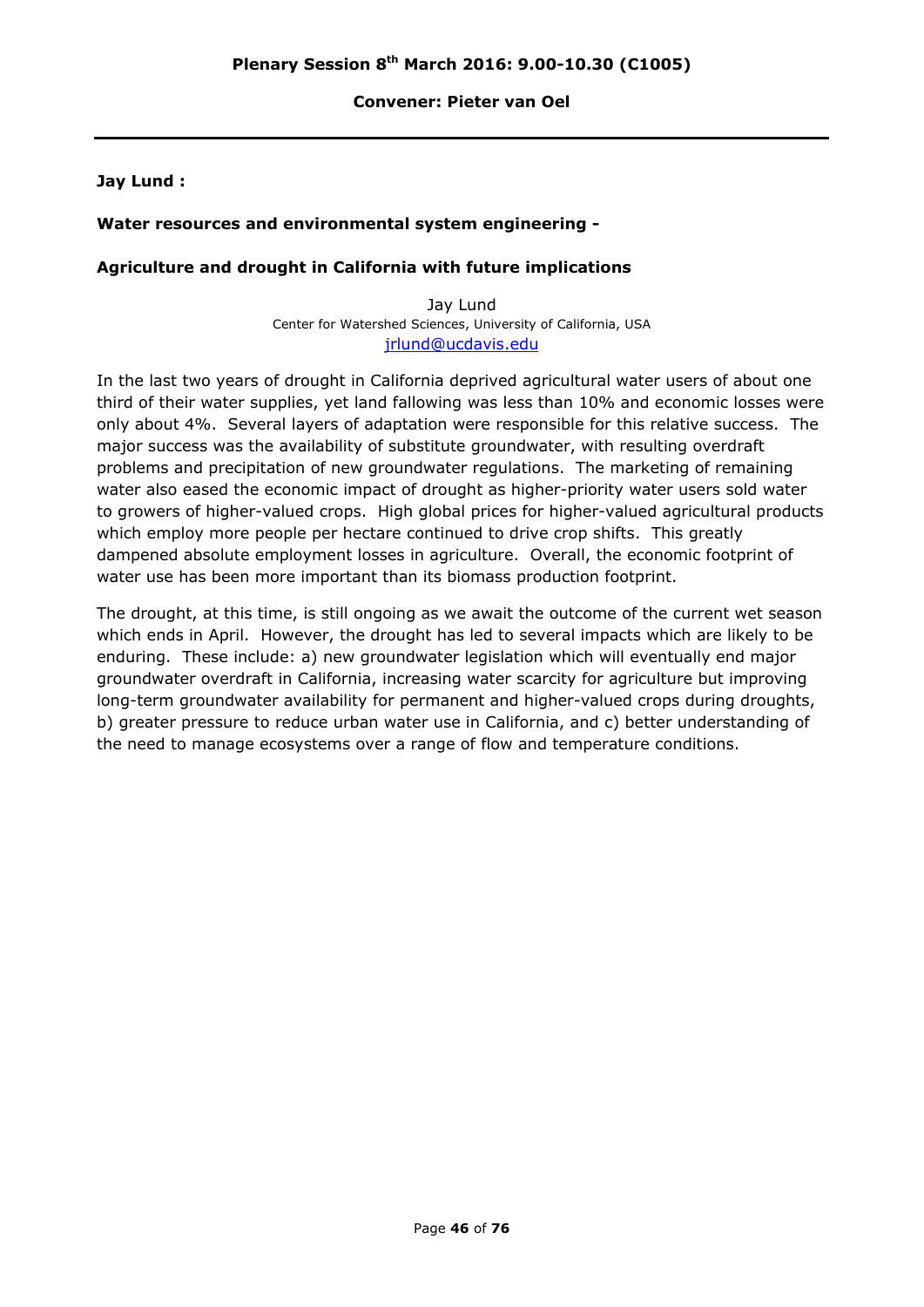## **Session I - Assessment of Crop Water footprints under present and Future Climatic Conditions (C3015)**

#### **Convener: Marius Heinen**

**Session I - Assessment of crop water footprints under present and future climatic conditions, 8th March 2016, 11.00-12.30** 

## **Josef Eitzinger :**

## **Crop water footprints under complex climatological conditions case study Austria**

Sabina Thaler, Josef Eitzinger Institute of Meteorology, University of Natural Resources and Life Sciences (BOKU) Vienna josef.eitzinger@boku.ac.at

*Keywords: crop water footprints, climate zones, Austria* 

Efficient water use in agricultural crop production is one of the most important issues for global food security in the coming decades. Our study in the frame of the COST 1106 action highlights important parameters for Water Footprint estimation of main crops under different climatic regions and its diversivication over the complex topographical and climatological conditions over Austria. Based on a climatological and soil classification for agricultural land in Austria water use efficiency and water footprint were simulated with the calibrated model AQUACROP for several main crops over a period of 30 years.

The results are analysed in respect to spatial variations of crop-soil water balance and crop water use and observed trends over the period. Green water footprint was estimated for rainfed conditions, as the current dominant production condition in Austria, however, blue water footprint was additionally considered as an option for irrigated regions and analysed on its potential trend due to ongoing climate change.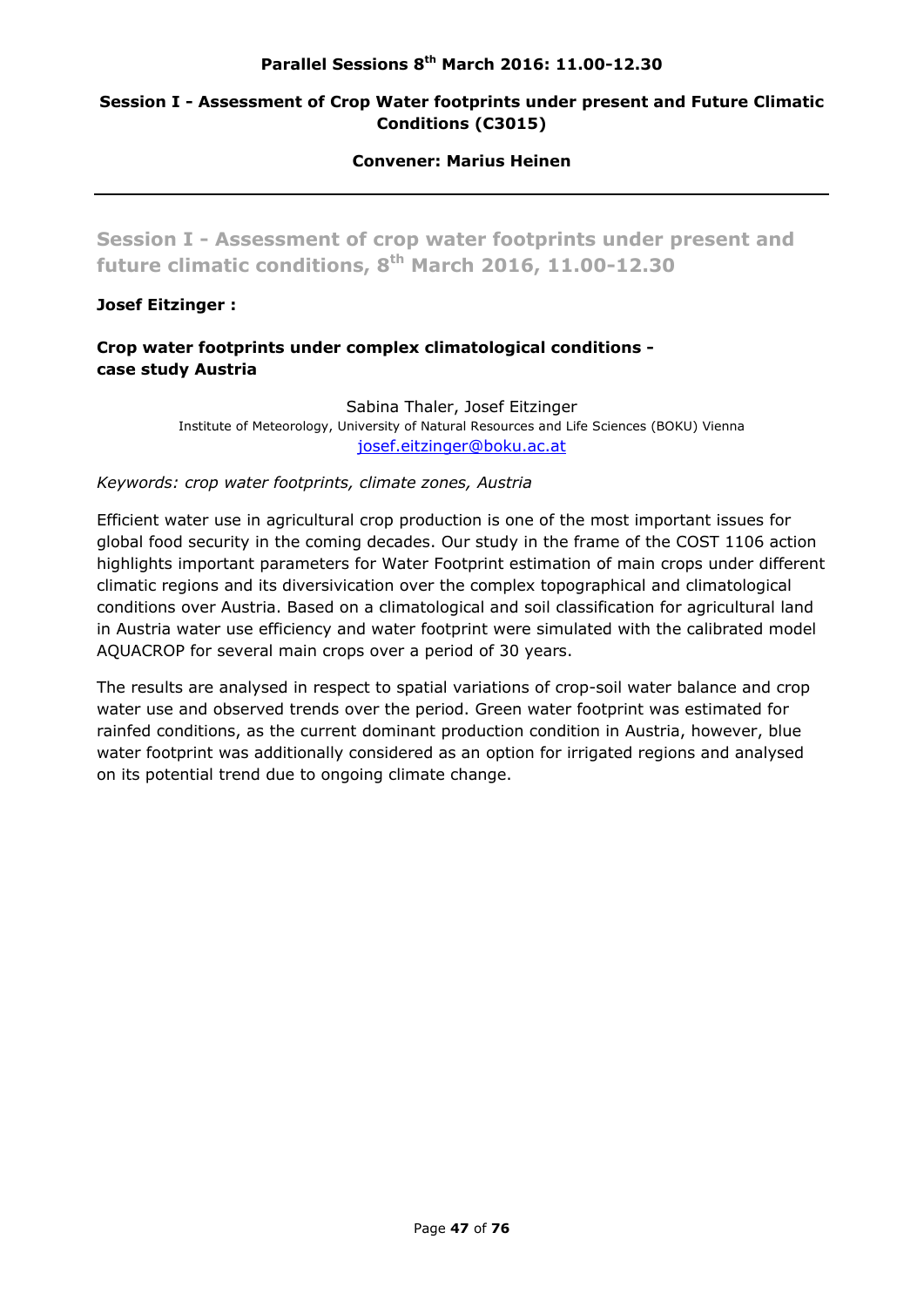## **Session I - Assessment of Crop Water footprints under present and Future Climatic Conditions (C3015)**

#### **Convener: Marius Heinen**

**Jüri Kadaja :** 

## **Potential green and blue water footprints of potato in Estonian conditions**

Jüri Kadaja, Triin Saue Estonian Crop Research Institute jyri.kadaja@etki.ee

#### *Keywords: Estonia, meteorologically possible yield, potato, water footprint*

Potato yields and evapotranspiration were calculated by the potato crop model POMOD. The meteorologically possible yield (MPY) was exploited, which is the maximum yield attainable under the existing irradiance and meteorological conditions with optimal soil fertility and agrotechnology. Calculations were carried out for three different climate regions of Estonia: continental (meteorological station Tartu, applicable data series for 111 years), subcontinental (Tallinn, 92 years) and maritime (Kuressaare, 89 years), while biological parameters of early ('Maret') and late ('Anti') varieties were considered. The following model scenarios were simulated: the baseline rain-fed run, irrigation keeping water content at or over 60% of field capacity, drainage keeping water content below field capacity, while all scenarios were applied for both soil hydrological situations: existing and prevented natural outflow (involves deep percolation and runoff).

Mean baseline MPY for potato varies between 42 and 56 t ha<sup>-1</sup>, potential green water footprint (WF) of rain-fed crop varied from 46 to 129  $m^3$  ton<sup>-1</sup>. The WF is lower for the late variety and for Kuressaare where less precipitation caused a decreased evapotranspiration. In continental sites restricted outflow essentially increased WF. In continental Tartu the difference between natural and restricted outflow reached up to 77  $m^3$  ton<sup>-1</sup> for late variety. This is due to water-logging, which caused considerable decrease of yield (up to failure) at high evaporation demand in some years, causing very high variability of WF. Irrigation increased both MPY and WF. Drainage increased yield mostly in case of restricted natural outflow in continental sites, at the same time decreasing WF markedly.

Potentially, if the irrigation water amount is exactly as needed by the crop, the blue WF would be 8.5-19.5  $m^3$  ton<sup>-1</sup>, being higher for maritime climate an early variety and is 12.7-34.5% of the overall WF. In opposite to absolute values, this percentage is higher for late variety. Restricted outflow decreases and two-way management increases the blue WF percentage. Differences in distributions of blue and green WF between irrigation alone and two-way management appear in the low region of blue and high region of green WF, being considerable in continental and hardly visible in maritime climate. As well as overall WF, its components green and blue WF are influenced by frequent existence of water excess in parallel to water deficit, which is quite common situation in the higher latitudes where Estonia is located.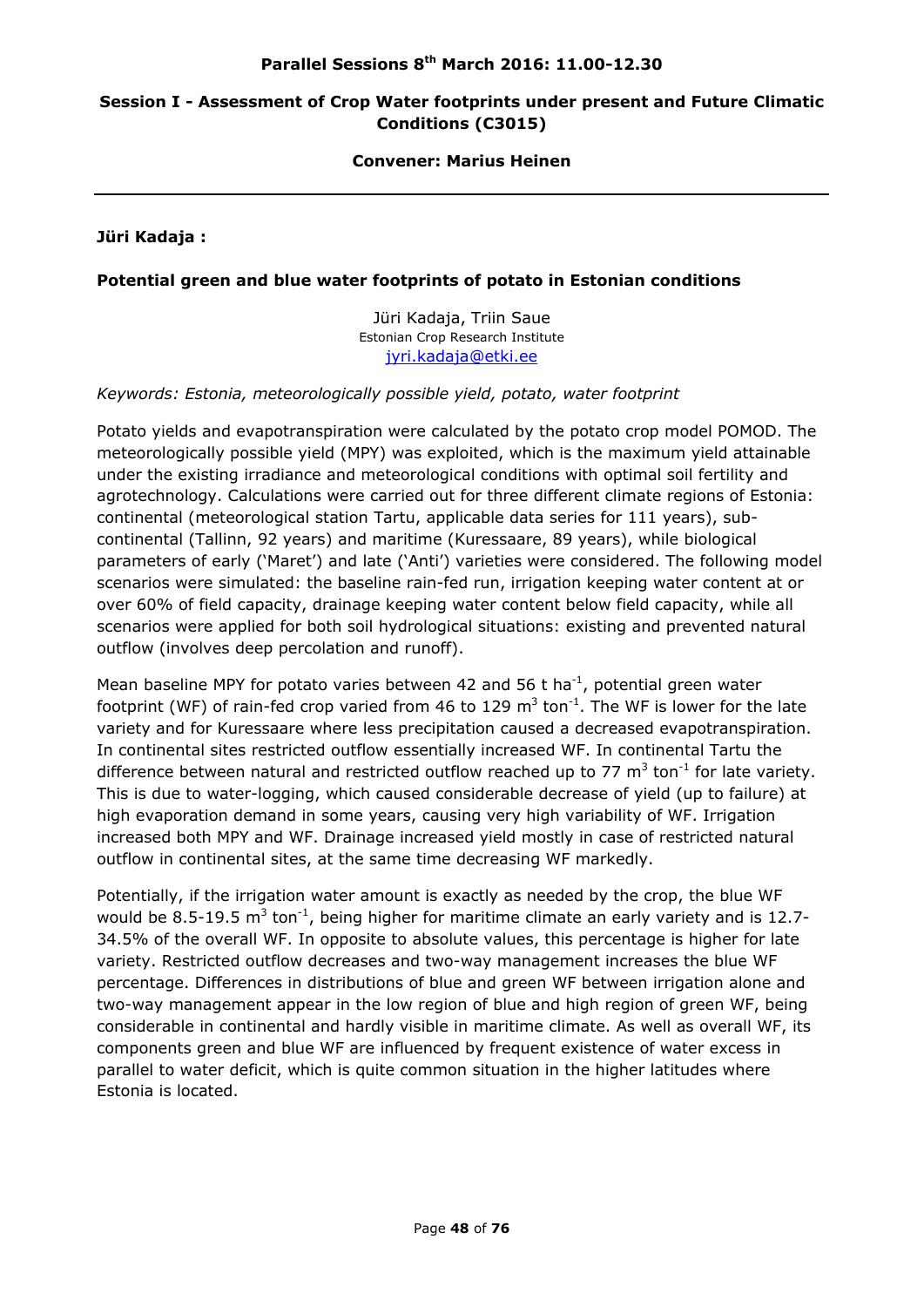## **Session I - Assessment of Crop Water footprints under present and Future Climatic Conditions (C3015)**

#### **Convener: Marius Heinen**

## **Laura Miguel Ayala :**

## **Impact of soybean expansion on water footprint in the Amazon under climate change scenarios**

Laura Miguel Ayala, Michiel van Eupen, Guoping Zhang, Marta Pérez-Soba, Lucieta G. Martorano, Leila S. Lisboa, Norma E. Beltrao Alterra, Wageningen University and Research & Embrapa & WFN laura.miguelayala@wur.nl

*Keywords: Phosphorus, Water Footprint, Soybean production, Deforestation, Climate change* 

One of the most problematic issues in natural environment is agricultural expansion and intensification. The expansion of soybean fields and the subsequent land use change is remarkably increasing in countries like Brazil in the last decades. The increase in water and nutrient use in relation to soybean production are known as potential sources of contamination and can have negative impacts in the adjacent water bodies. These impacts can be intensified by the projected Climate Change effects in tropical areas.

Several methods can be applied to assess these environmental impacts from different perspectives. These methods are Life Cycle Assessment, Ecological Footprint method and Water Footprint Assessment, among others. The WFA aims at studying the sustainability of water footprint (WF) of processes, products, organisations or within geographic areas from environmental, economic and social dimensions that leads to formulation of water footprint response strategies. WFA proves to be a useful methodology to assess the impact of crop production since it has a strong link between water, pollution and land-use and climate changes.

The aim of this study is to carry out a Water Footprint Assessment to account the water footprint related to the production of soybean in order to understand the sustainability of the WF in the Tapajós River basin, an Amazonian area with large expansion and intensification of soybean. The study applied the WFA methodology and used both locally and globally available data. We identified the environmental hotspots (WF potentially unsustainable areas). The WF and the hotspots were spatially plotted along the river basin with ArcGIS in order to assess the current impact of soybean expansion (baseline). We also calculated potential areas of change in WF 2050 projection by using a land use change scenario (Ssp5 scenario) that includes climate change effects.

This study presents the potential effects of soybean expansion in terms of water use and highlights the most challenging areas in sustainability terms (hotspots) in the future scenario. Our findings indicate that the current soybean production systems are prone to have a significant impact beyond protection limits in the future, especially in relation to water pollution (grey water footprint and water pollution levels) and water use (green water scarcity). Management practices can play an important role to achieve sustainability by the help of, e.g. water consumption regulations to stimulate water use efficiency, reduction of crop water use, and evapotranspiration, and optimal fertilizer application control.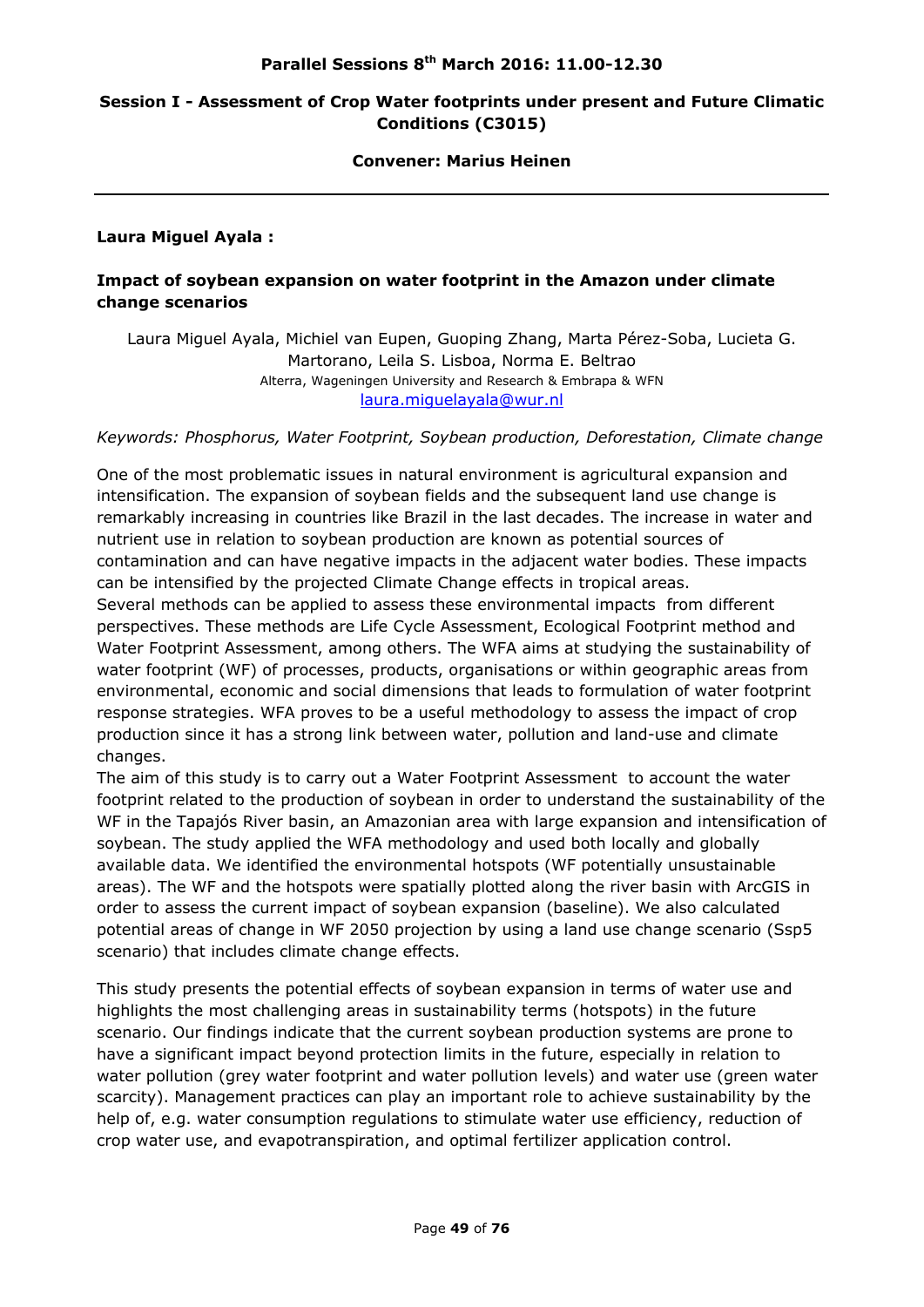## **Session I - Assessment of Crop Water footprints under present and Future Climatic Conditions (C3015)**

#### **Convener: Marius Heinen**

## **Francesca Natali :**

## **Computing crops water footprint for economic and agronomic sustainability: experiences from Europe and Israel**

Francesca Natali<sup>1</sup>, Orlando Cimino<sup>2</sup>, Anna Dalla Marta<sup>1</sup>, Filiberto Altobelli<sup>2</sup>, Clive Lipchin<sup>3</sup>, Marjorie Strom<sup>4</sup>, Simone Orlandini<sup>1</sup>

<sup>1</sup>Department of Agri-food Production and Environmental Sciences - University of Florence; <sup>2</sup>Council for Research in Agriculture and the Agricultural Economics Analysis (CREA); <sup>3</sup>Arava Institute; <sup>4</sup>Southern Arava R&D Statio francesca.natali@unifi.it

#### *Keywords: crop water requirement; water sustainability, indicators*

The sustainable management of water resources cannot be kept separated from an afterthought of agricultural development, which is well known coming into play in the use of water. The adoption of the water footprint (WF) demonstrated to be very useful in the communication of the water value, giving direct and easy-to-understand information to both institutional actors and consumers. But yet, there are many aspects that are still little considered, as that of estimating an indicator of sustainability able to integrate economic, environmental and social aspects.

The aim of this study was to investigate environmental and economic aspects related to selected irrigated crops, through the use of WF. Information on the economic and environmental value of water, in fact, can assist decision making process related to the planning and management of agricultural activities.

In particular, two pilot areas were considered: Israel (Arava area) and Italy (Campania Region), with different climates, agricultural, environment and economic systems. A database of daily meteorological data was created from weather local stations. In Italy 15 weather stations managed by Agrometeorological Service of Campania Region have been considered; In Israel the dataset came from Southern Arava Center meteorological station. For both areas, reference evapotranspiration was estimated using the FAO Software Et0 calculator.

In each country three irrigated crops were considered: silage maize, tomato and tobacco In Italy; and date, potato and tomato in Israel. The crop growth periods and the different crop coefficients (Kc) were considered and daily crop evapotranspiration was then calculated.

Based on collected data, beside crop WF, other two indicators were defined and estimated: WF of the gross margin, and of WF of job. The first describes the economic efficiency of irrigation in terms of water footprint, while the second shows the importance of an efficient use of water for irrigation through labour costs.

The proposed methodology, based on the water footprint, allowed to assess and compare different agricultural productions and farming systems in terms of environmental, economic and social outcomes for a given volume of water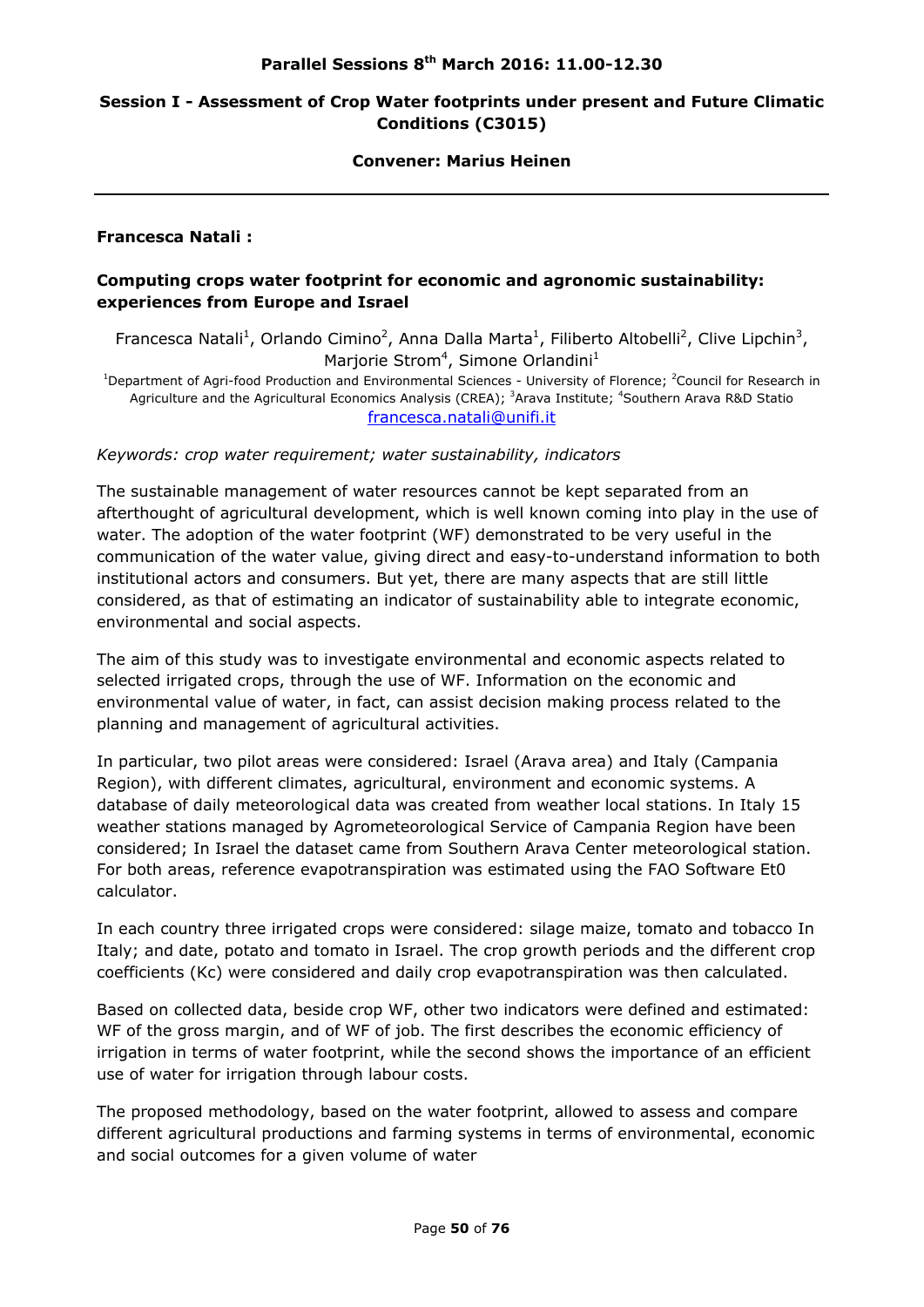## **Session II -Water footprints, sustainability and Virtual Water Trade (C3016)**

**Convener: Filiberto Altobelli** 

**Session II -Water footprints, sustainability and Virtual Water Trade, 8th March 2016, 11.00-12.30** 

## **Davy Vanham :**

## **Does the water footprint concept provide relevant information to address the water-food-energy-ecosystem nexus?**

Davy Vanham European Commission, Joint Research Centre davy.vanham@jrc.ec.europa.eu

## *Keywords: nexus, water-food-energy, water-food-energy-ecosystem, water nexus, water footprint*

This paper is a perspective paper, which investigates whether the water footprint (WF) concept addresses the water-food-energy-ecosystem nexus. First, the nexus links between (1) the planetary boundary freshwater resources (green and blue water resources) and (2) food security, energy security, blue water supply security and water for environmental flows/water for other ecosystem services (ES) are analysed and graphically presented. Second, the WF concept is concisely discussed. Third, with respect to the nexus, global water resources (green and blue) availability and use are discussed and graphically presented with an indication of quantities obtained from the literature.

It is shown which of these water uses are represented in WF accounting. This evaluation shows that general water management and WF studies only account for the water uses agriculture, industry and domestic water. Important water uses are however generally not identified as separate entities or even included, i.e. green and blue water resources for aquaculture, wild foods, biofuels, hydroelectric cooling, hydropower, recreation/tourism, forestry (for energy and other biomass uses) and navigation. Fourth, therefore a list of essential separate components to be included within WF accounting is presented. The latter would be more coherent with the water-food-energy-ecosystem nexus and provide valuable extra information and statistics.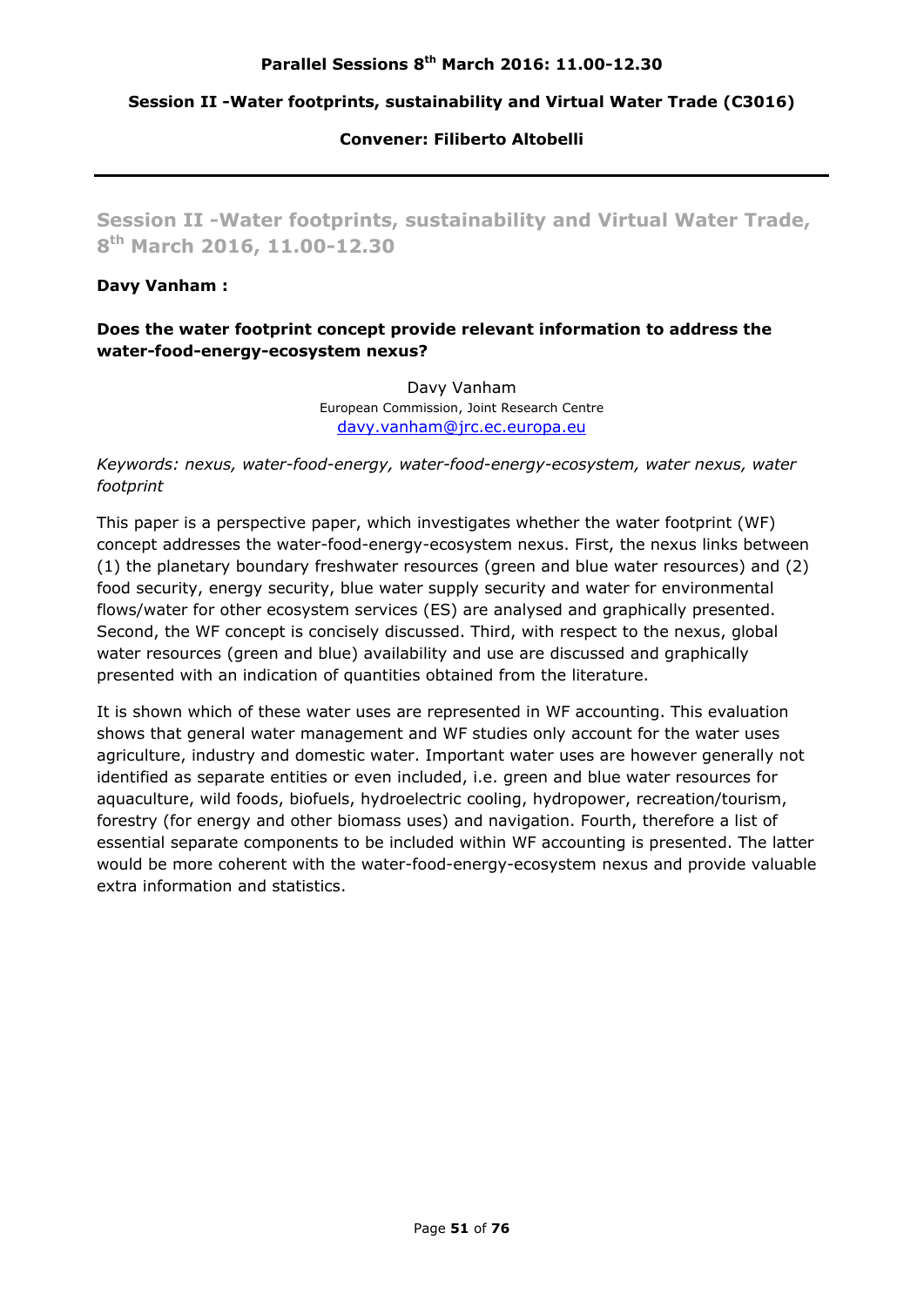## **Session II -Water footprints, sustainability and Virtual Water Trade (C3016)**

## **Convener: Filiberto Altobelli**

## **Eleanor Murphy :**

#### **Water footprinting of milk production systems in Ireland**

E. Murphy<sup>1,2</sup>, I.J.M. De Boer<sup>3</sup>, C.E. van Middelaar<sup>3</sup>, N. Holden<sup>2</sup>, L. Shalloo<sup>1</sup>, T.P. Curran<sup>2</sup>, J. Upton $<sup>1</sup>$ </sup> <sup>1</sup> Livestock Systems Department, Teagasc, Moorepark, Fermoy Co Cork; <sup>2</sup> Depart. Biosystems Engineering, University College Dublin; <sup>3</sup>Animal Production Systems Group, Wageningen University and Research eleanor.murphy@teagasc.ie, tom.curran@ucd.ie

*Keywords: grass, grazing, feed, dairy sustainability, LCA* 

Finite freshwater availability could become a limiting factor for the global growth of the agrifood sector. Quantifying the water footprint of agricultural outputs and identifying hot spots of water consumption is an important first step in identifying and reducing the pressures on freshwater resources resulting from agricultural production systems. The objective of this study was to determine the primary contributors to freshwater consumption, expressed as a water footprint (WF), and associated environmental impacts for the production of one kg of fat-and-protein corrected milk (FPCM), on 24 Irish dairy farms.

The footprint comprises of the consumption of soil moisture due to evapotranspiration (green water), and the consumption of ground and surface water (blue water), and includes freshwater used for cultivation of crops for concentrate production, on-farm cultivation of grass or fodder and water required for animal husbandry and farm maintenance. The related impact of freshwater consumption on global water stress from producing milk in Ireland was computed based on the water stress index. On the 24 farms evaluated, the production of milk required on average 690 L water/kg FPCM, ranging from 534 L/kg FPCM to 1,107 L/kg FPCM.

The average stress weighted water footprint impact was 0.4 L/kg FPCM across the farms, implying that each liter of milk produced potentially contributed to fresh water scarcity equivalent to the consumption of 0.4 L of freshwater by an average world citizen. Water required for pasture production contributed 85% to the WF, while the water required for grass growth utilised on average 38% of the available rainfall occurring on the farms. Our results show that green water inputs dominate over blue water inputs, irrespective of farm. The utilisation of green water, a plentiful resource, available at a low opportunity cost to produce milk demonstrates the sustainability of milk production in Ireland with respect to water usage. Future studies will be to formulate a model to examine the uncertainty of the input data to deal with limitations regarding data availability and identify the minimum data requirements to calculate an accurate water footprint. As Ireland is limited in land use options due to climate and soil type, we also aim to assess water use efficiencies for milk production systems in Ireland by including competition for land and land use type.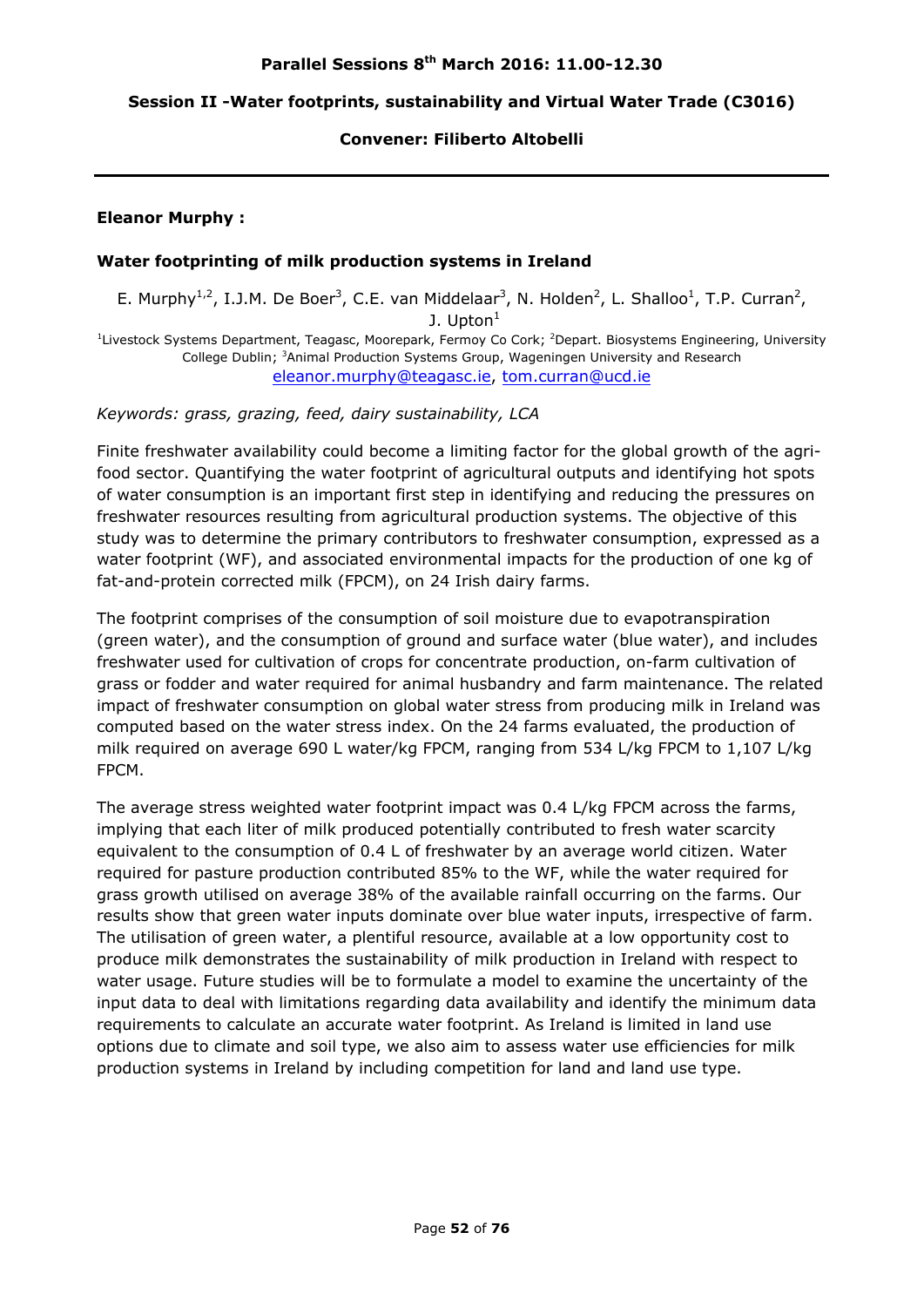## **Session II -Water footprints, sustainability and Virtual Water Trade (C3016)**

## **Convener: Filiberto Altobelli**

## **Ayşe Özge Demir :**

#### **An evaluation on water footprint of small ruminants in Turkey**

Ferda Karakuş, Ayşe Özge Demir Department of Animal Science, Faculty of Agriculture, Yuzuncu Yıl University, Van, Turkey aodemir@yyu.edu.tr

#### *Keywords: Goat, sheep, water footprint*

With  $1.519$  m<sup>3</sup> water amount per capita is considered that Turkey is to be a country with a water shortage. With increasing population and a booming economy and growing cities, the country is progressing in the way of being out of water.

The agricultural sector is the largest consumer of fresh water. The total water footprint (WF) of Turkey is 140 billion  $m^3$ /year. Agricultural sector contributes 89%. The water footprint of agriculture is related to the crop production (92%) and grazing (8%).

Sheep and goat constitute 75% and 25%, respectively, of the approximately 41.5 million small ruminant populations in Turkey. As indicated in the WF statistics, according to the weighted average of production systems for the period of 1996-2005 Turkey's live sheep and goat green WF was 3750 and 1943 m3/tonne, 196 and 118 m3/tonne blue WF, and 47 and 1 m3/tonne gray WF, respectively. In terms of products, the total WF of sheep and lamb carcasses and parts are higher than those goats while the WF of goat skins is higher than the sheep skins. Green WF which is the largest component of the WF of small ruminants and its products demonstrates that the production depends on climatic conditions. This situation is a result of extensive based on grazing and semi-intensive production systems based on pasture plus concentrate feed. The blue WF which is the second major component shows the importance of irrigation practices, and so the sustainability of existing water resources. The cause of larger the gray WF in sheep than goats is more industrial production in sheep breeding. With the transition from extensive to intensive production, blue and gray WFs are increasing while green WF is decreasing. Many countries are reducing their WFs by virtual water transfer.

In Turkey, sheep and goat breeding is in a position that cannot be ignored with economic, ecological and sociological aspects. Small ruminants are an insurance of agriculture in rural areas, and especially goats are an important source of animal protein for poor families. Therefore the WFs of small ruminants should be decreased with integrated water resources management practices before virtual water trade or changing food consumption habits.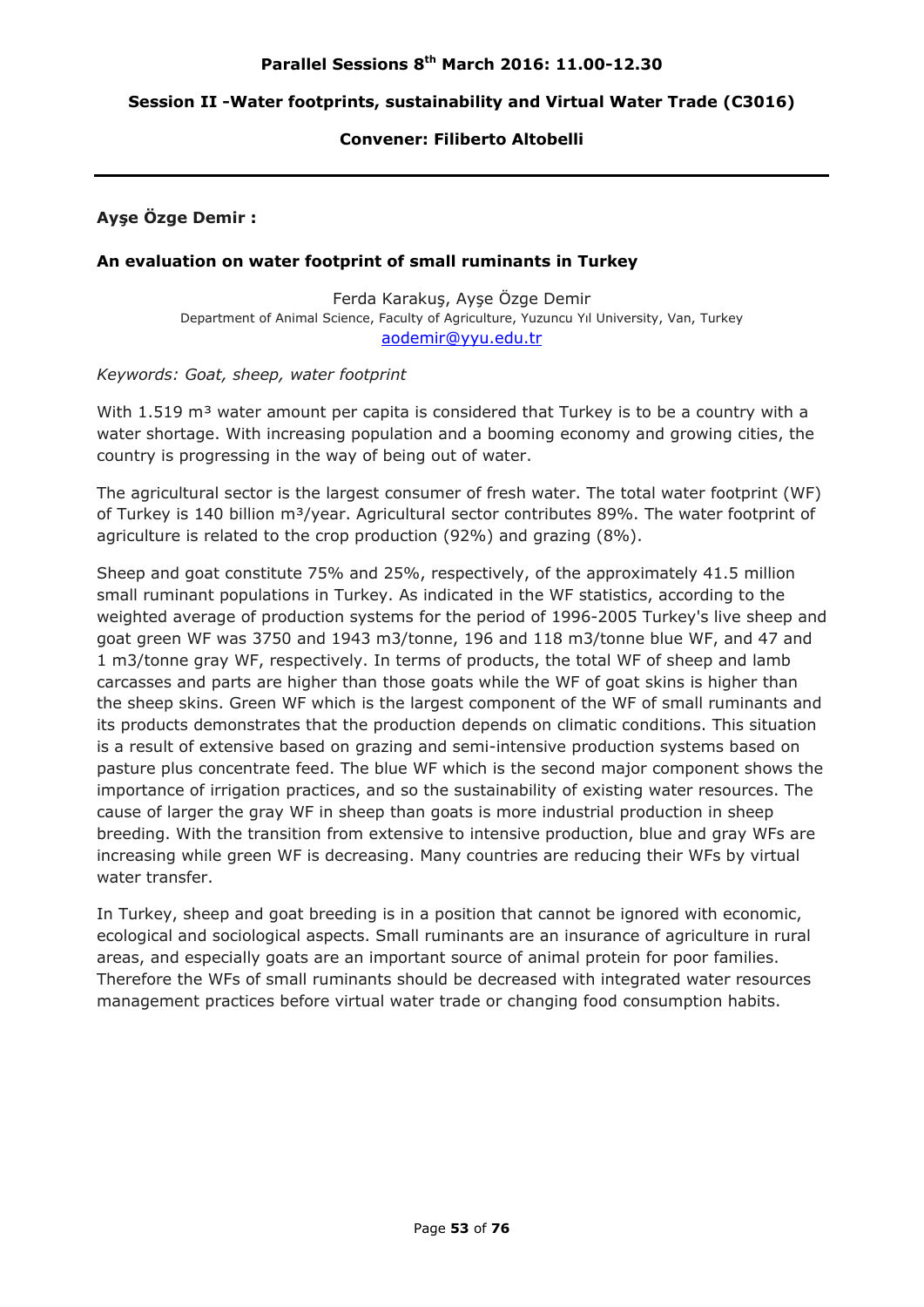#### **Session II -Water footprints, sustainability and Virtual Water Trade (C3016)**

### **Convener: Filiberto Altobelli**

#### **Ridha Ibidhi :**

## **Water, land and carbon footprints of lamb and chicken meat raised in Tunisia under different farming systems: A comparative study**

Ridha Ibidhi<sup>1</sup>, Arjen Y. Hoekstra<sup>2</sup>, P.W.Gerbens-Leenes<sup>2</sup>, Hatem Chouchane<sup>2</sup> <sup>1</sup>National Institute of Agricultural Research of Tunisia (INRAT);<br><sup>2</sup>Water Engineering & Management, University of Twente Water Engineering & Management, University of Twente ibidhi\_ridha@hotmail.fr

*Keywords: water footprint, land footprint, carbon footprint, meat, Tunisia* 

The way in which we use water and land resources is central to the challenge of improving food security across the world, particularly in developing countries. The challenge of providing sufficient food for everyone worldwide has never been greater. Meat production relies highly on natural resources and is responsible for high emissions of greenhouse gases. In this study, we use three footprints indictors, water footprint (litre/ kg of carcass), land footprint (m2/ kg of carcass) and carbon footprint (CO2-eq/ kg carcass), to assess natural resource use and emissions underlying lamb and chicken meat produced in Tunisia under different farming systems. We look at the main farming systems used in Tunisia, the industrial system for chicken meat and three different farming systems for lamb meat production (agro-pastoral using cereal crop-residues, agro-pastoral using barley and pastoral system using barley). The results show that chicken meat is least intensive in terms of water use (4746 litre/kg carcass) and land use (7 m2/kg carcass) with low greenhouse gases emission (3 CO2-eq/ kg carcass) compared to the average water, land and carbon footprints of lamb meat, which amount to 15109 litre, 72 m2 and 23 CO2-eq, respectively.

Lamb meat produced under the agro-pastoral system using cereal crop-residues appears to be the production system with smallest footprint if only looking at water use, while the agropastoral system using barley is better in terms of both land use and greenhouse gases emission. The results show that the pastoral system using barley has a larger water, land and carbon footprint than the agro-pastoral system using barley.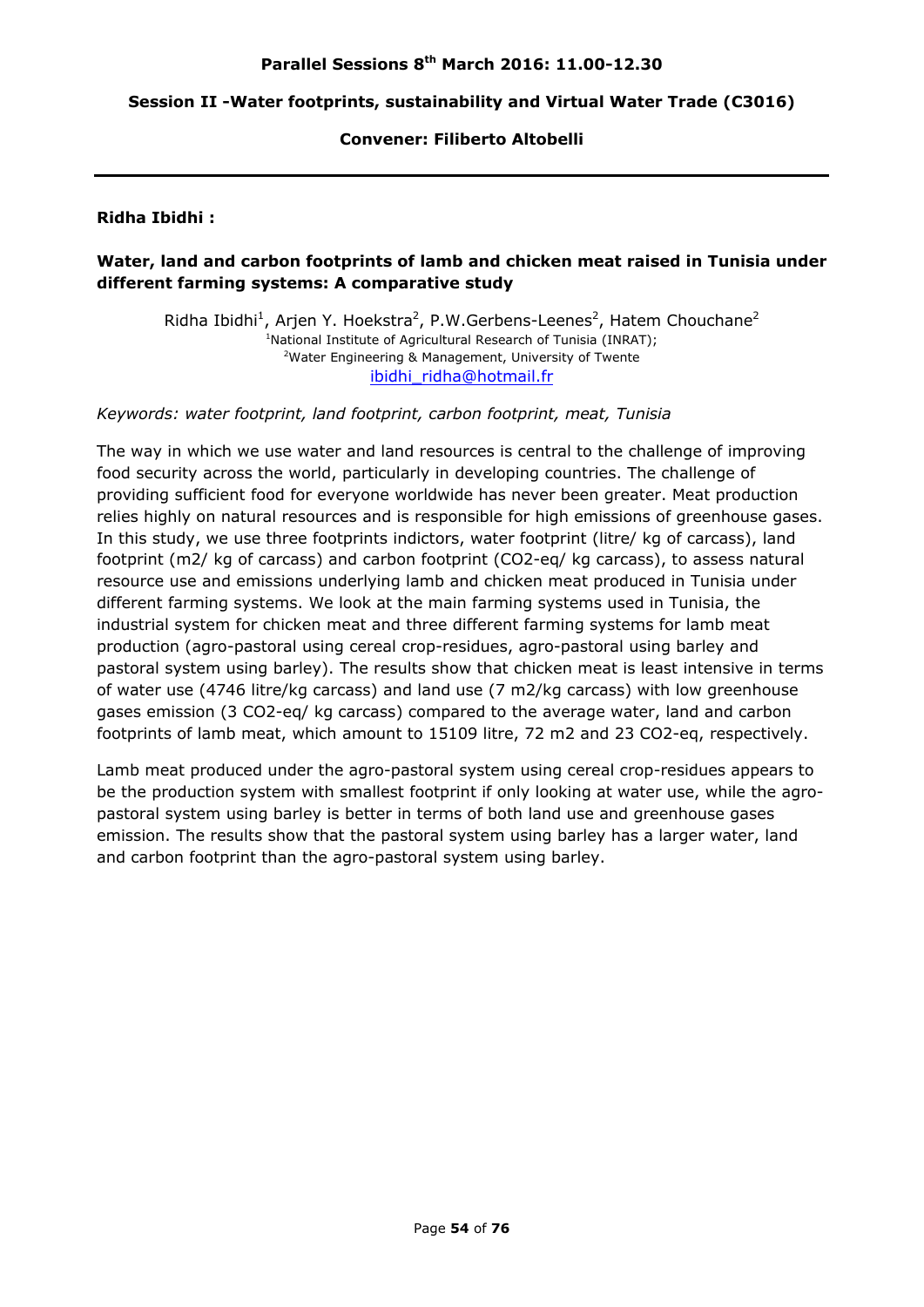## **Session III - Solutions to improve Water Footprints (C3033)**

#### **Convener: Petra Hellegers**

**Session III - Solutions to improve Water Footprints, 8th March 2016, 11.00-12.30** 

#### **Pieter van Oel :**

## **How to use proposed water footprint and water productivity benchmarks for crop production?**

Pieter van Oel, Gerardo van Halsema, Petra Hellegers Water Resources Management Group, Wageningen University and Research pieter.vanoel@wur.nl

#### *Keywords: benchmarks, water footprint, water productivity, uncertainty*

As global demand for food increases, claims on freshwater resources may rise to levels for which new response-mechanisms are required. Trade in agricultural goods offers opportunities to release pressures on the globe's areas that are most affected by water scarcity. A basic requirement for assessing possible pathways for improvement is the estimation of consumptive water use (water productivities and water footprints) for food crops in space and time in important agricultural areas worldwide. Estimates of consumptive water use for specific crops have been proposed for use as benchmarks for informing stakeholders in global water governance. This study discusses the usefulness of such benchmarks. We first discusses which decision-makers could be informed by benchmarks such that improvements are actually achieved. In this respect the required level of spatiotemporal detail in estimating crop yields and consumptive water use of crops is discussed. It not easy to accurately estimate evapotranspiration for crops. It is also difficult to relate estimations for evapotranspiration to corresponding crop yields. It is often unclear to what extent commonly applied approaches for averaging data and modelling assumptions affect uncertainties of estimates of consumptive water use. Secondly, we discuss the need for considering contextual information when comparing consumptive water use of crops. Certain agronomic and physiologic factors are known to affect water footprints and productivities.

It is argued that estimates of consumptive water use would become more useful when they would be accompanied by contextual information, such that an action perspective for decision-makers could also be presented. The points discussed are illustrated by a quantitative comparison of findings from literature on water footprints and productivities of wheat. Following this discussion the paper continues by a brief assessment of the validity of claims made in recent literature. Are the conclusions drawn and recommendations made sufficiently supported by the data used and modelling approaches applied? How are different forms of uncertainty dealt with and what could be improved in this respect? Benchmarks, presented in the form of global maps showing spatial variations of temporal averages of consumptive water use of particular crops at coarse resolutions, do not allow for valid assessments of the variation in performance at water system and field levels. Meaningful analyses of variations in consumptive water uses of crops include information on their contributions to problems and solutions. Thus the detail of analysis should comply with spatiotemporal variation of both water uses and related problems.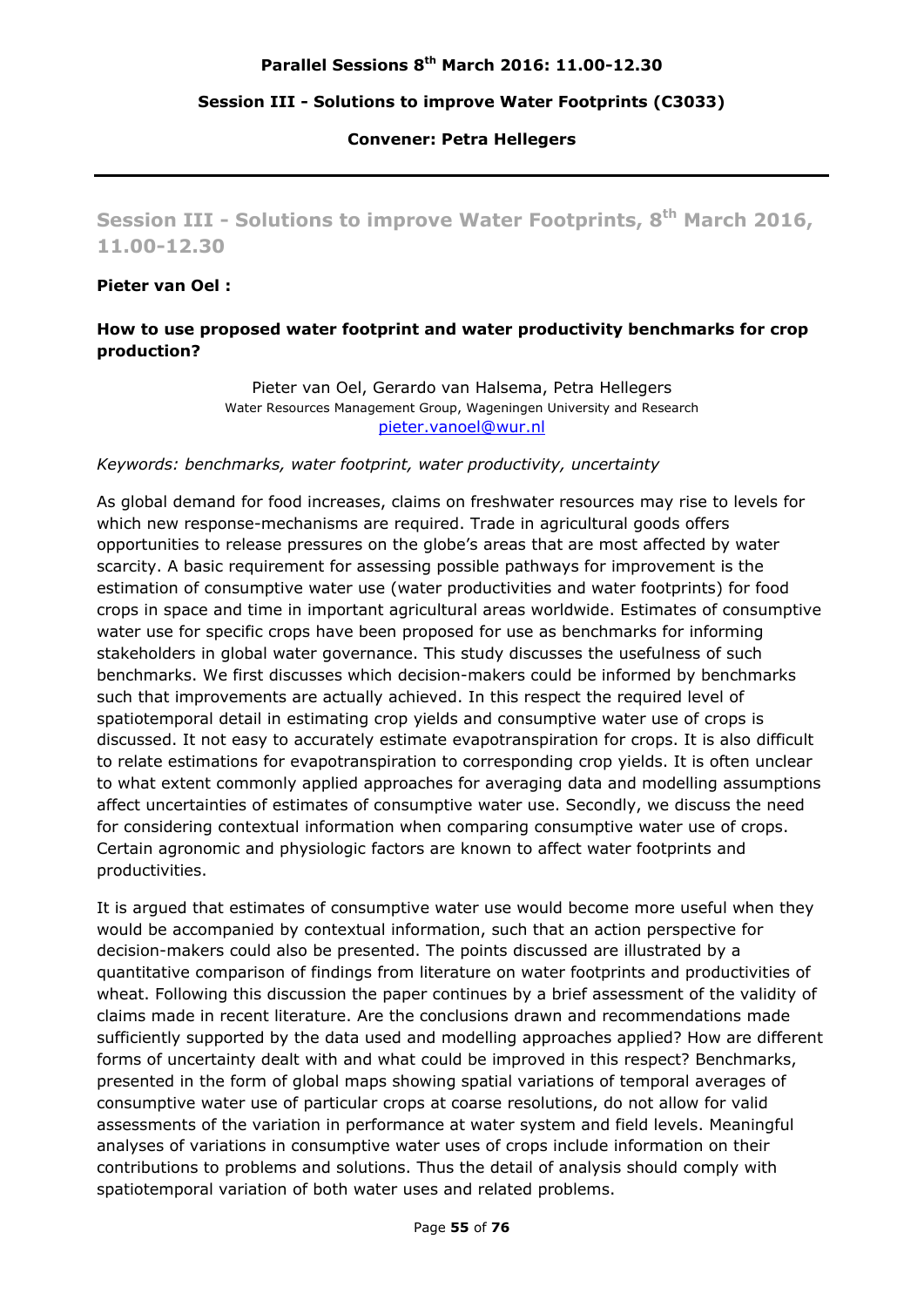#### **Session III - Solutions to improve Water Footprints (C3033)**

#### **Convener: Petra Hellegers**

#### **Mats Lannerstad :**

## **A new approach to consistently assess and compare water use across the global food system**

Mats Lannerstad\*, Jens Heinken \*International Livestock Research Institute (ILRI) m.lannerstad@cgiar.org

#### *Keywords: global food system, consumptive water use, livestock, crops, suitability*

The global food system is the largest anthropogenic water user. Rising food demands, including a diet shift towards often assumed water intensive livestock products, and a changed climate environment, with projected lower water availability and reduced crop land usability, makes it imperative to identify inefficient water uses throughout the entire food system.

Water pollution and water quality issues can locally be a severe problem impacting food production. However, this study entirely focuses on the mammoth water quantities required during biomass growth on agricultural lands. From a food security perspective it is this consumptive water use demand that poses the major challenge, and that will require wise guidance how to best allocate the limited water resources quantities available for food production, including both green and blue water resources.

Over the last couple of years, the Water Footprint approach from Twente University appears to have become the lingua franca to inform both producers and consumers about impacts on water resources. However, this approach is often criticized for not giving useful guidance to improve water use. It is considered confusing both with regard to water, by merging both water quantity and quality, and with regard to the units of produce that are used for comparison, by often using non-comparable units, like a liter of wine or milk, a kilo of almonds, or a kilo of meat.

The study presented here builds on a combination of different data sets and analyses using a mechanistic livestock model linked and a dynamic vegetation model. The outcome is a new dataset that consistently present comparable consumptive water use estimates for both plant and livestock production from all agricultural lands, i.e. water appropriated on both cultivated and grazed areas. It takes three dimensions into account: the basic difference between plant foods and animal source foods, including feed conversion dynamics; the difference in seasonal and annual appropriation of water resources; and the local suitability of using water for crops. And it uses comparable units, as proteins or calories.

Overall, our analysis shows that after taking into account these different variables, there are situations in which livestock production can be very resource efficient, and often the disparity between livestock and crops narrows significantly. The approach offers a way to better identify hotspots of inefficient and excessive water use in crop and livestock production; a first step towards generating workable water-smart interventions for the entire food system.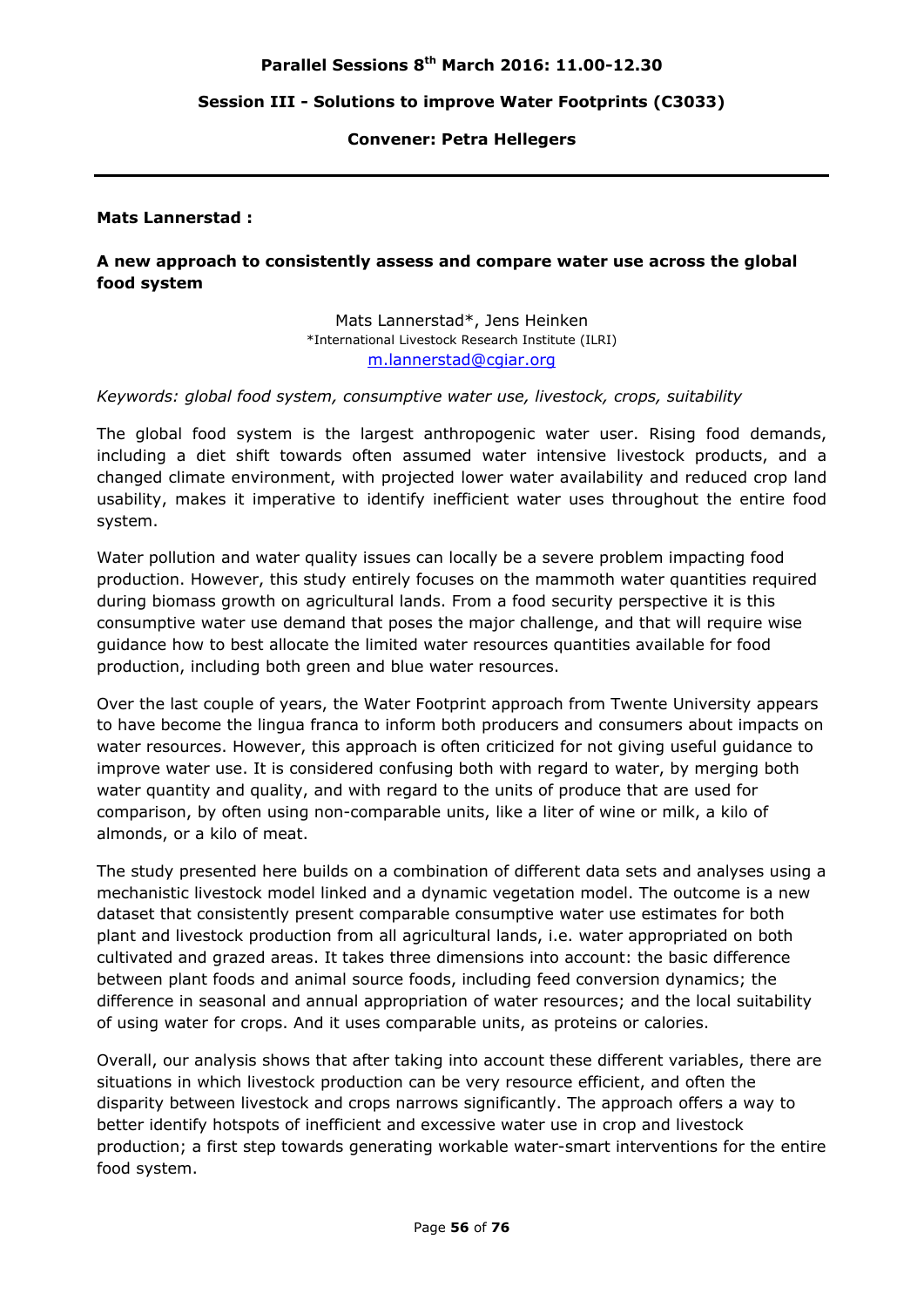#### **Session III - Solutions to improve Water Footprints (C3033)**

#### **Convener: Petra Hellegers**

#### **Ylva Ran :**

### **Producing food for humans – from crops or animals? Tackling competition for freshwater use between crop and animal production**

Y. Ran<sup>1,2</sup>, C.E. Van Middelaar<sup>2</sup>, M. Lannerstad<sup>3</sup>, M. Herrero<sup>4</sup>, I.J.M. De Boer<sup>2</sup> <sup>1</sup>Stockholm Environment Institute; <sup>2</sup>Animal Production Systems Group, Wageningen University and Research;<br><sup>3</sup>International Livestock Besearch Institute (ILBI): <sup>4</sup>Commonwealth Scientific and Industrial Besearch Organizat International Livestock Research Institute (ILRI); <sup>4</sup>Commonwealth Scientific and Industrial Research Organization, Australia

ylva.ran@sei-international.org

*Keywords: consumptive water use, livestock production, sustainable intensification, feedfood competition* 

Freshwater scarcity is a growing global concern, particularly for agriculture, the largest global water user. By 2050, global food production is expected to roughly double. A considerable part of the increase will be through livestock production that, already today, uses almost half of global agricultural freshwater for production of animal feed. In order to meet the sustainable development goals of freshwater availability, and to evaluate the contribution of livestock to global food security, water use assessments should account for the competition for freshwater resources between food and feed crops.

The aim of this study is to develop a new method that can identify environmental impacts associated with consumptive water use (CWU) for livestock, while accounting for food-feed competition. We use a hydrological model, LPJmL, to compute crop and grass water requirements and consult FAO's land suitability index to identify suitability of land for crop production.

To illustrate competition over water resources, we use a water use ratio (WUR), which is the ratio between the maximum amount of human digestible protein (HDP) that could have been produced by food crops, over the amount of HDP produced by livestock, using the same amount of water. The method is conceptualized with a case study of three beef production systems in Uruguay: the first system is based on natural pasture (NP-NP) unsuitable for crop production, the second system is based on seeded pasture (SP-SP) suitable for crop production, and the third is based on seeded pasture combined with a feedlot system (FL-SP).

Results show that the NP-NP system has the largest CWU, 28 000 l/kg beef compared to 14 000 l/kg for the SP-FL and 13 500 l/kg for the SP-SP system. The NP-NP system, however, had a WUR of zero, compared to 1.85 and 1.89 for SP-SP and SP-FL, implying that only the NP-NP system produces more HDP per litre of water than crops (i.e., WUR  $< 1$ ).

This study shows that livestock systems that value land with low opportunity costs for arable production, e.g. natural pasture, contribute to sustainable use of freshwater resources and have an important role in future food supply. Small changes in feed composition may change the resource competition significantly which can be of great local importance and contribute to more sustainable resource use.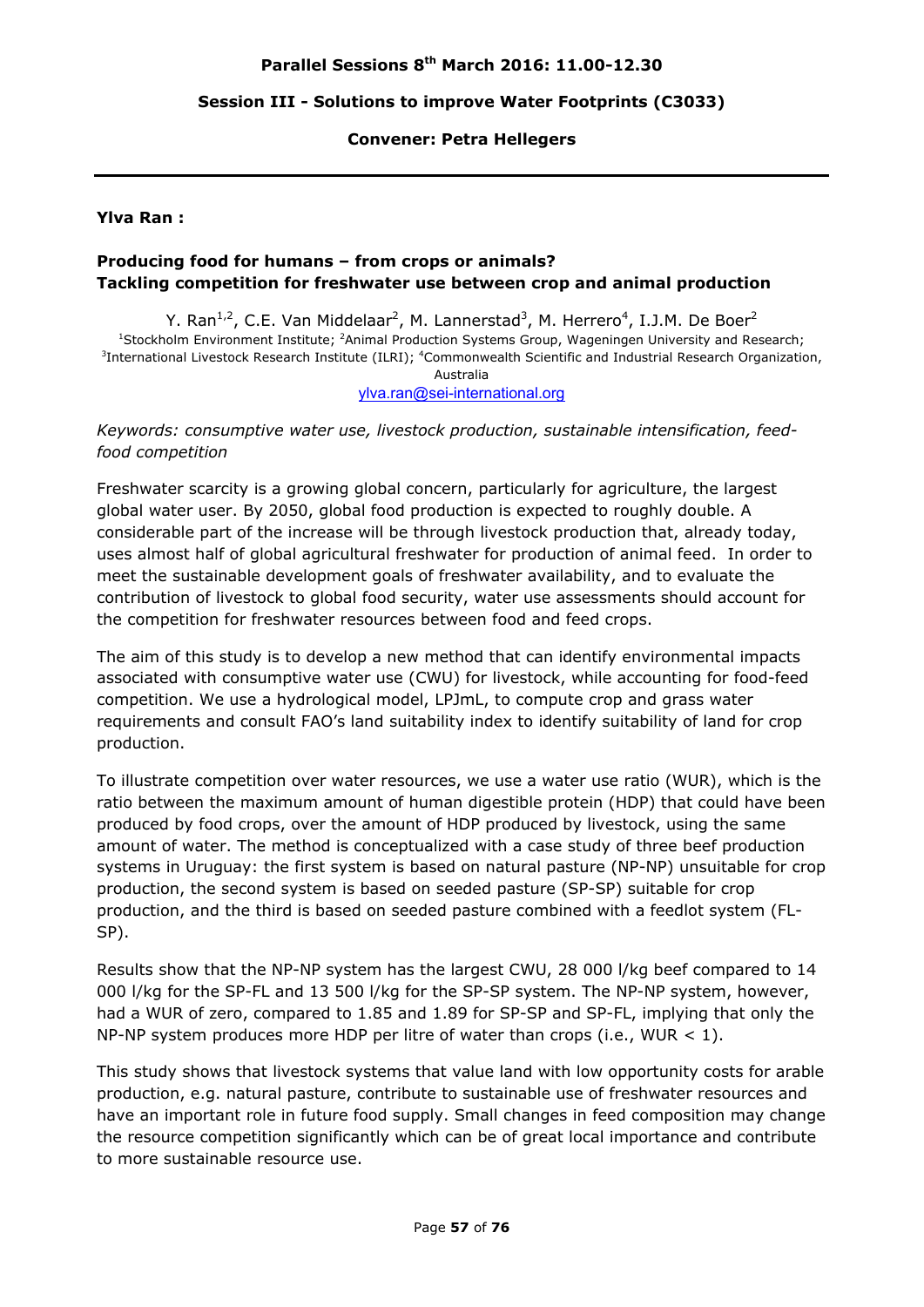### **Session III - Solutions to improve Water Footprints (C3033)**

#### **Convener: Petra Hellegers**

#### **Sebastian Multsch :**

## **Optimisation of desalinated seawater use in irrigation agriculture by a coupled crop water-economic modelling approach**

Sebastian Multsch<sup>1</sup>, Daniel Grabowski<sup>2</sup>, Jochen Lüdering<sup>2,3</sup>, Abdulaziz. S. Alquwaizany<sup>4</sup>, Omar A. Alharbi<sup>4</sup>, Karl Lehnert<sup>5</sup>, Hans-Georg Frede<sup>1</sup>, Peter Winker<sup>2,3</sup>, Lutz Breuer<sup>1,3</sup> <sup>1</sup>Institute for Landscape Ecology and Resources Management (ILR), Research Centre for BioSystems, Land Use and Nutrition (IFZ), Justus Liebig University Giessen; <sup>2</sup>Department of Statistics and Econometrics, Justus Liebig University Giessen; <sup>3</sup>Centre for International Development and Environmental Research, Justus Liebig University Giessen; <sup>4</sup>Research Institute for Water and Energy, King Abdulaziz City for Science and Technology; <sup>5</sup>IBM Deutschland GmbH, Mainz, Germany sebastian.multsch@umwelt.uni-giessen.de

#### *Keywords: Desalination, Optimization, Simplex-algorithm, Irrigation, Saudi Arabia*

Many regions world-wide face serious water scarcity and alternative ways to supply water for irrigation are needed, e.g. in the Middle East and North Africa (MENA) region. Growing crops with desalinated seawater is a promising option to partly satisfy future water demand for agricultural commodities. How to use this rather expensive resource best? The focus of our research is on a spatially explicit, optimal planning of cropping patterns in relation to the water supply by a desalination plant. For this, a software decision support system has been implemented which consists of a graphical user interface (GUI), an optimization algorithm and a database. The latter one holds pre-calculated values of the crop water balance, information on producer prices and the geographic delineation of the study area.

The crop water balance is pre-calculated for each spatial entity and crop with an approach similar to the FAO56 guidelines for computing crop water requirements. Using the wellknown simplex optimization algorithm is applied to find cropping pattern which maximize gross margin and water utilization of crop production in relation to water supply as well as other boundary conditions such as irrigation technique, water salinity and desalination cost. We present a case study of a desalination plant, which is currently planned at the coastline of the Arabian Gulf close to Al-Khafjy (Saudi Arabia) with a production capacity of 60,000 m<sup>3</sup>/day. We analyse a set of scenarios according to different objective functions (maximize gross margin, maximize water use) and changing boundary conditions (desalination cost, water quality, irrigation technology) which result in various cropping pattern.

This software is not only of interest to optimize and use the full capacity of desalination plants in supplying irrigation water. Furthermore, stakeholders in other regions with limited water available are able to plan as well as improve the water footprint under economic business conditions (e.g. reservoir management) or a given regulatory framework (e.g. transnational water use).

*The authors gratefully acknowledge the support of the King Abdulaziz City for Science and Technology (KACST), Saudi Arabia, for funding the research Project No. 33-900 entitled ''Technology for desalinated seawater use in agriculture"."*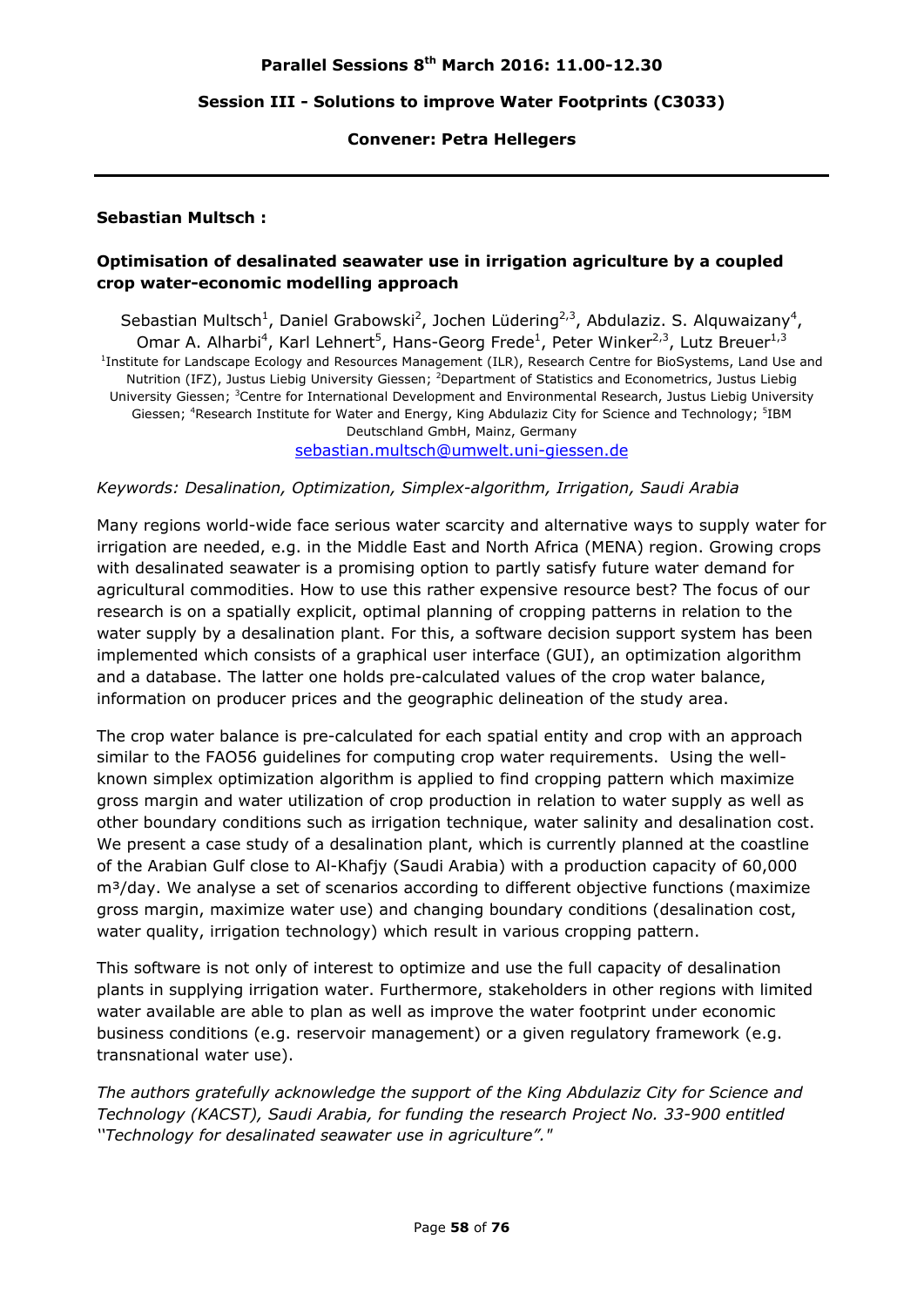## **Session I - Assessment Of Crop Water Footprints Under Present and Future Climatic Conditions (C3015)**

#### **Convener: Josef Eitzinger**

**Session I - Assessment Of Crop Water Footprints Under Present and Future Climatic Conditions, 8th March 2016, 13.30-15.00** 

## **Christo Tsadilas :**

## **Industrial tomato cultivation water footprint in pinios river basin. Soil properties interactions**

E. Evangelou<sup>1</sup>, C. Tsadilas<sup>1</sup>, N. Tserlikakis<sup>1</sup>, A, Tsitouras<sup>1</sup>, A. Kyritsis<sup>2</sup> <sup>1</sup>Institute of Industrial and Forage Crops, Larissa, Greece; <sup>2</sup>D. Nomikos S.A. Tomato Products Processor, Athens, Greece

christotsadilas@gmail.com

## *Keywords: Blue Green Water footprint, Pinios River Basin Greece, Industrial tomato cultivation*

The Pinios river basin in central Greece is the most important agricultural production area in Greece with fertile soils but water shortage during summer. These conditions inversely affect both the natural vegetation and the agriculture of the region resulting in irrigation cut backs, over-exploitation of groundwater and significant losses of crop yields. One of the most important agricultural crops cultivated in the region is industrial tomato covering an area of about 5.000 ha resulting in a significant income to the producers.

In the present work, the water footprint (WF) for the planting to harvest period for industrial tomato cultivation was estimated for three consecutive years at 24 different farms in the Pinios River basin. The farms were selected according to the main agro climatic cultivation zones in the catchment, and included the main soil texture classes used for tomato cultivation in central Greece. Green and blue WF estimations were based on datasets obtained by experimental plots for each farm that included volumes of irrigation water, meteorological, soil, and yield performance data.

The WF of 1ton of tomatoes produced in central Greece ranged from 23.4 to 73.4 m3 water. The WF of fresh tomato cultivation varies in the different farms mainly depending on the local agro-climatic character, total tomato production volumes and soil conditions. The green WF component ranged from 1.84 m3/ton to 29.95 m3/ton, or 7.86% to 40.78%of total water footprint, and the blue component ranged from 19.21 m3/ton to 43.50 m3/ton or 23.86% to 73.45% of total water footprint. Significant correlations of WF with soil properties were investigated, identifying soil clay content as an important soil property that regulates WF values. The significant variability of WF values highlights the importance of considering water issues at the local scale. The results of the study revealed the instrumental role of WF that could help in understanding how cultivation of industrial tomato is related to water scarcity and pollution and reveal impacts and actions for the sustainable use of freshwater.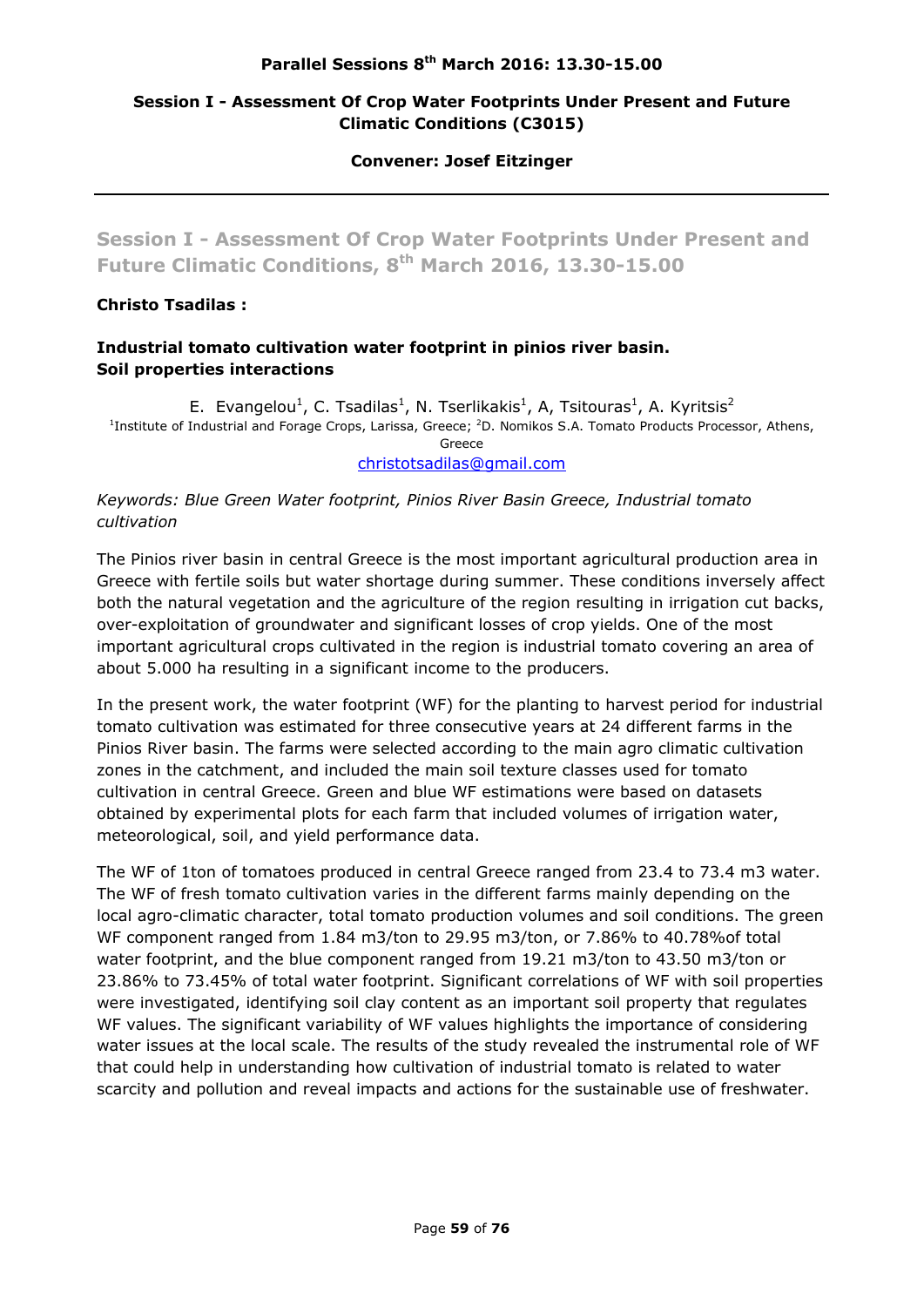## **Session I - Assessment Of Crop Water Footprints Under Present and Future Climatic Conditions (C3015)**

#### **Convener: Josef Eitzinger**

## **Roel Helmes :**

## **Life cycle water demands of four horticultural crops in the context of zeolite based pesticide application**

Roel Helmes<sup>1</sup>, Floor Brouwer<sup>1</sup>, Francesc Ferrer<sup>2</sup> <sup>1</sup>LEI Wageningen University and Research; <sup>2</sup>LabFerrer, Cervera, ES roel.helmes@wur.nl

*Keywords: water, lca, grape, apple, zeolite* 

The Framework Program 7 research project 'Developing a pool of novel and eco-efficient applications of zeolite for the agriculture sector' (ECOZEO), zeolite based formulations were piloted as a pesticide for four crops: apple, grapes, tomatoes and oranges. A water-focused Life Cycle Assessment was part of the sustainability assessment, investigating how the use of the novel pesticide formulations changes total water demand of the product's life cycle.

An extensive literature review in LCA and water footprint literature was conducted to compare Water Use LCA and Water Footprinting, in the context of these four crops, and to identify the main factors influencing irrigation water use in these crops. The life cycle water demand was calculated for grapes and apples, comparing a zeolite based formulation with conventional fungicide formulations. This analysis focused on irrigation and the fungicide application.

The review of water usages in the four crops provided the key variables that affect water usage: climate, growing medium or soil type, protection type and cultivar. It was concluded that in specific cases the water footprint data and life cycle water demand are equivalent, and that water demands vary broadly across different cultivation conditions. The results from our calculations support that water use for irrigation dominates the life cycle water demand.

Field measurements are highly relevant to calculate life cycle water demand accurately. Local conditions determine the life cycle water demand so strongly that assessments should be based on local data such as field measurements. We also recommend that improvements in life cycle water demand focus on improving irrigation rather than on the production and formulation of the pesticide. Internal benchmarking is more relevant to stimulate farm improvements in irrigation than benchmarking between farms. Also, it is considered important that scope, system boundaries, impact indicators and a guide to the interpretation of the results are clearly specified.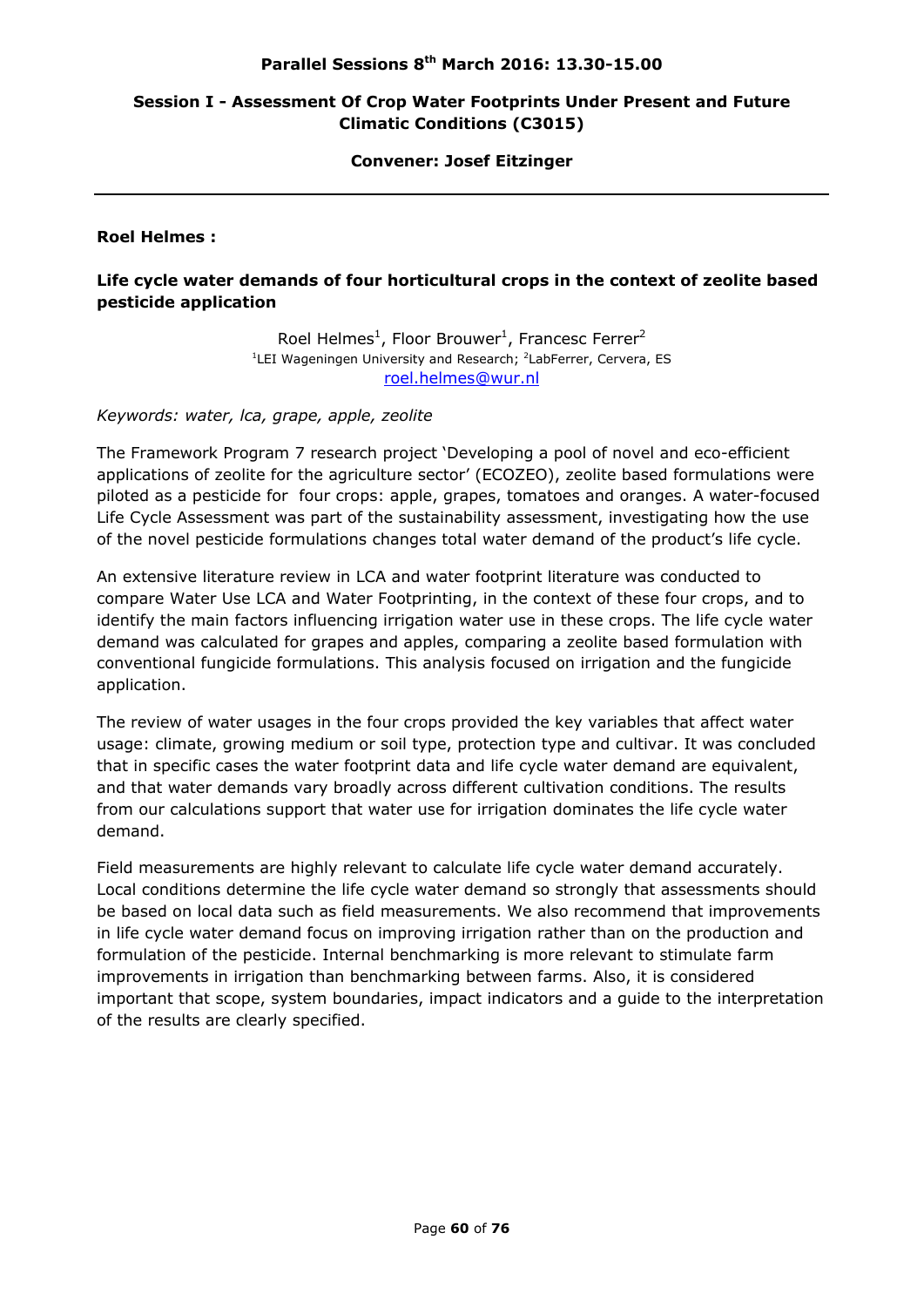## **Session I - Assessment Of Crop Water Footprints Under Present and Future Climatic Conditions (C3015)**

#### **Convener: Josef Eitzinger**

## **Anna Dalla Marta :**

## **Assessment of water footprint of urban agriculture in Rome, Italy**

Giuseppe Pulighe<sup>1</sup>, Filiberto Altobelli<sup>1\*</sup>, Flavio Lupia<sup>1</sup>, Francesca Giarè<sup>1</sup>, Alessandro Monteleone<sup>1</sup>, Emanuele Santini<sup>2</sup>, Michela Marinelli<sup>3</sup>, Francesca Natali<sup>4</sup>, Simone Orlandini<sup>4</sup>, Anna Dalla Marta<sup>4</sup>

<sup>1</sup>Council for Agricultural Research and Economics - CREA; <sup>2</sup>Departments of Political Studies, Roma Tre University;<br><sup>3</sup>Statistics Division (ESS), Eaed and Agriculture Organization of the United Nations (EAO); <sup>4</sup>DiSBAA, Statistics Division (ESS), Food and Agriculture Organization of the United Nations (FAO); <sup>4</sup>DiSPAA - University of Firenze

#### anna.dallamarta@unifi.it

*Keywords: urban water footprint; crop water requirement; urban agriculture; community garden* 

The strategies to cope with future climate change scenarios need to take into account the water use at local level, especially in urban areas where water demand and water conflicts among different users may be relevant.

In recent years, urban agriculture is emerging as new competitor among the users of water available in many metropolitan areas, due to the rapid growth of this phenomenon. In this new context, local water management in urban areas must be carefully reconsidered and improvement of tools and approaches is required for a better management of local water resources. Evaluating the water footprint at urban level can be an option to achieve the mentioned goals.

In this study we estimated the water footprint of the most common crops cultivated in the community gardens located in the city of Rome (Italy). To this aim, a specific agro meteorological dataset was created by using representative local weather stations located nearby the community gardens. Further, land use data and crop types were surveyed in each community garden by direct interviews to "urban farmers". Irrigation methods, systems and water sources were also investigated by involving community garden managers and the Municipality Planning Department.

Then, Aquacrop was applied to collected data to assess the water footprint of urban agriculture in Rome, and results were statically analysed.

A series of choropleth maps reporting water footprint estimates were also created as communication tools to relevant stakeholders (i.e. planners, urban farmers, citizens). This type of product, in fact, may support current and future urban water policies following the concepts of sustainability.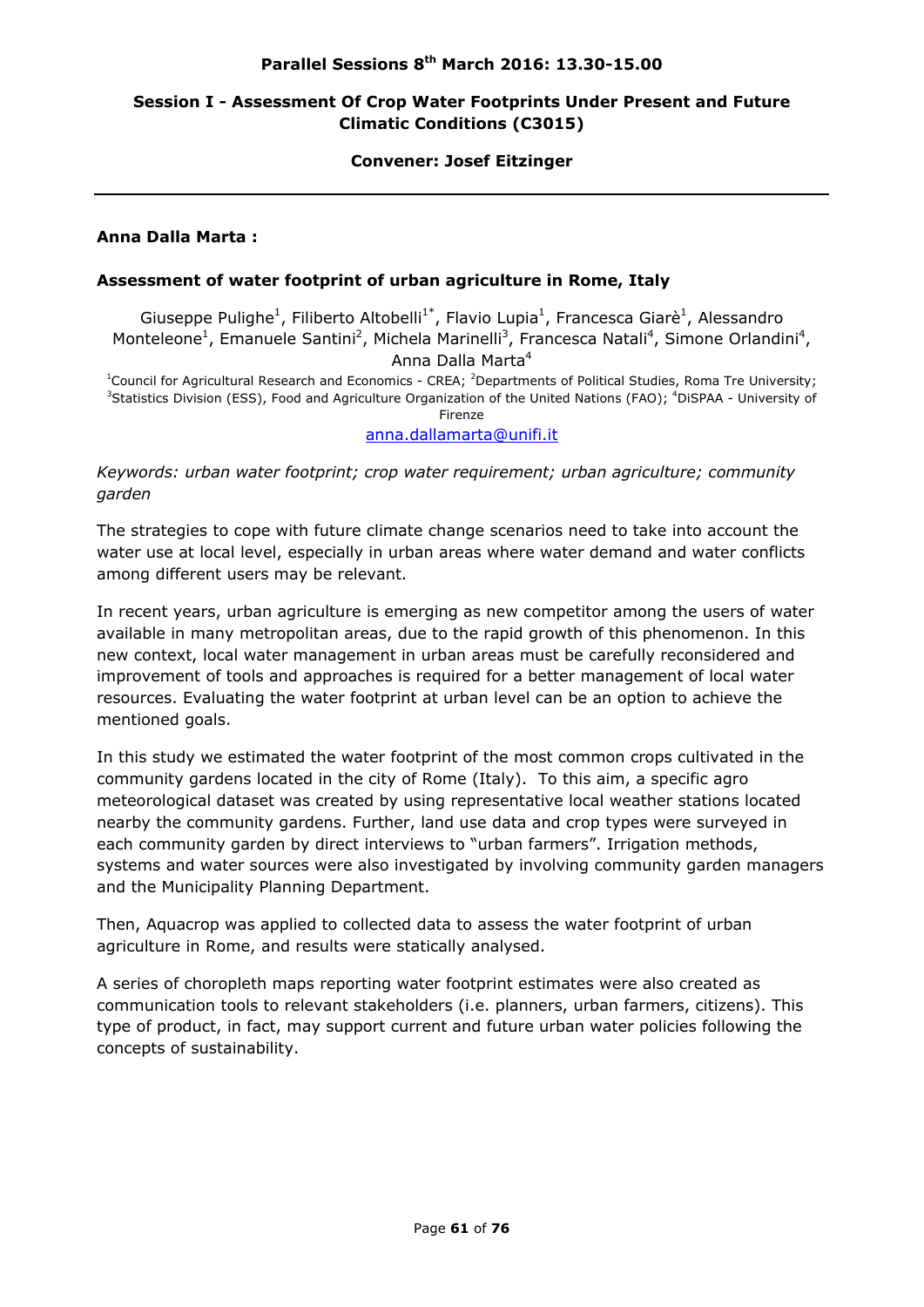## **Session I - Assessment Of Crop Water Footprints Under Present and Future Climatic Conditions (C3015)**

#### **Convener: Josef Eitzinger**

## **Ruzica Stricevic :**

## **Assessing the water footprint of apple orchards in Serbia to identify sustainable management options under present and future climate**

R. Stricevic<sup>1</sup>, Z. Srdjevic<sup>2</sup>, A. Dallamarta<sup>3</sup>, M. Vujadinovic-Mandic<sup>1</sup>, N. Djurovic<sup>1</sup>, M. Cosic<sup>1</sup> <sup>1</sup>University of Belgrade, Faculty of Agriculture, Zemun, Serbia; <sup>2</sup>University of Novi Sad, Faculty of Agriculture, Serbia; <sup>3</sup>University of Florence, Department of Agrifood Production and Environmental Sciences, Italy sruzica@agrif.bg.ac.rs

## *Keywords: apple orcharding, growing management option, climate change, blue and green water*

The objective of the present research is to examine the upward blue water trend and the ratio of green to blue water under present and future climate conditions, as well as to recommend sustainable water management measures. Two apple growth approaches are also considered: orchards with and without grass on two locations Celarevo and Kragujevac. The blue water of apple, was conducted using CROPWAT 8.0 and the results of a relevant regional climate model – EBU-POM (Eta Belgrade University - Princeton Ocean Model) for climate scenarios A1B and A2 for the 20's (2010-2039); 50's (2040-2069) and 80's (2070- 2099)).

The reference period for comparison was 1961-1990. During the reference period, the share of blue water was 0.49 in the orchard without grass, and 0.58 with grass, in Kragujevac. The share of blue water was higher in Celarevo, with 0.52 in the orchard without grass and 0.63 with grass. A slight increment is expected in the  $20's$ , of  $2 - 4\%$ . A larger increment is predicted for the 50's at Kragujevac (up to 13%), than at Celarevo (3 – 4%). In the 80's, similar proportions of blue and green water are expected in both areas, 0.7 – 0.72 in orchards with grass and 0.63 – 0.66 without grass. In an orchard with grass, the demand for blue water will increase slightly, from the current 510 mm to 580 in the 20's, and up to 659 and 747 in the 50's and 80's, under A1B scenarios. However, under the A2 scenario a larger increment is expected in Kragujevac than in Celarevo.

An increment of up to 739 and 822 mm could be expected in Kragujevac, and up to 642 and 763 in Celarevo, in the 50's and 80's, respectively. The preferred option from a water management perspective is an orchard without grass. The largest increment of 70% of blue water, compared to the reference period (340 mm), could be reached in Kragujevac in the 80's. In this option, the demand for blue water would remain on the same level as blue water in the 20', in orchards with grass. This management practice would be favorable in plains. On slopes (erosion-prone areas), anti-hail nets should be considered, since the demand for blue water could be reduced by 20% to up to 40%.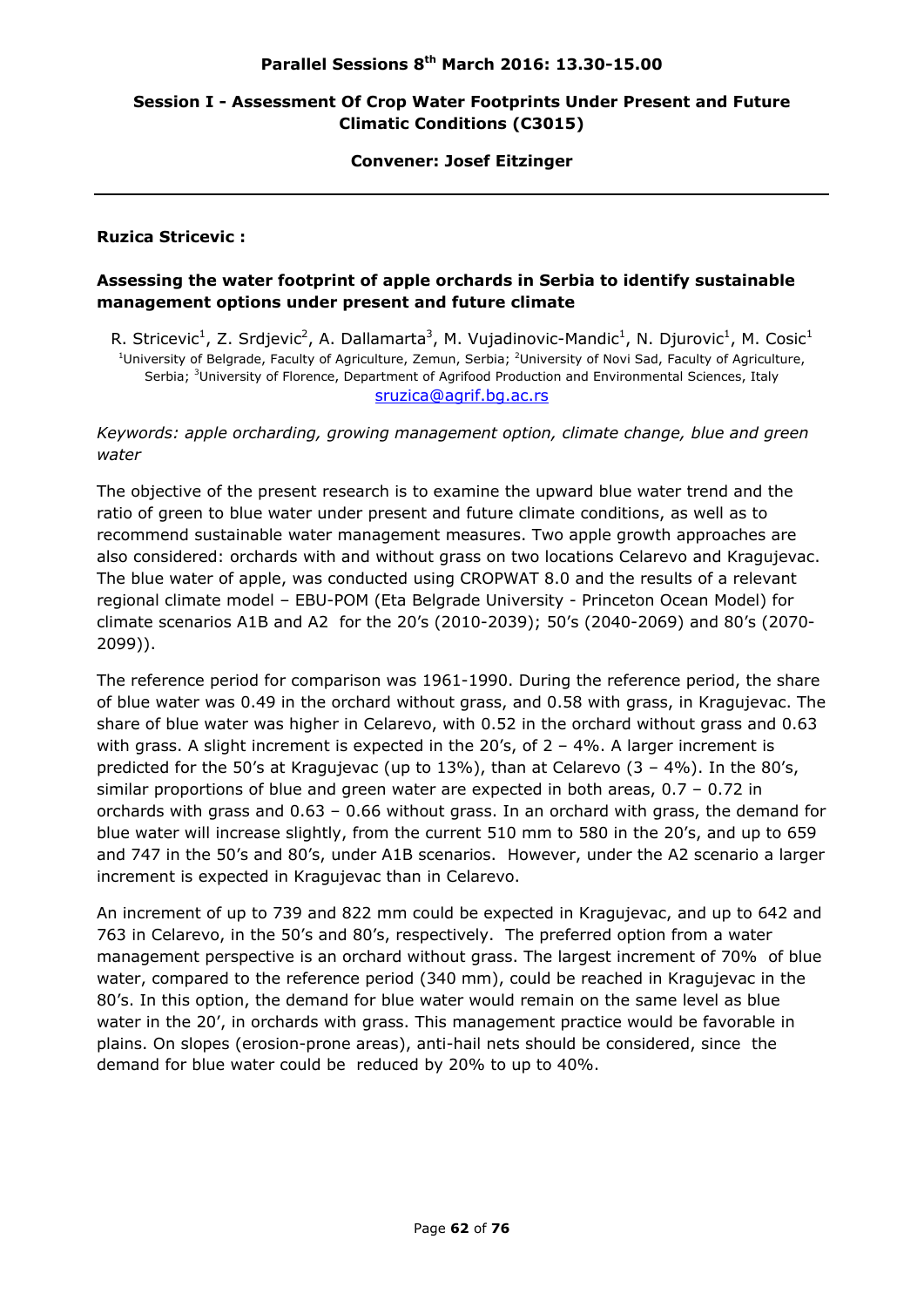## **Session II - Optimising water footprints of Catchments (C3016)**

**Convener: Eddy Moors** 

**Session II - Optimising water footprints of Catchments, 8th March 2016, 13.30-15.00** 

#### **Leszek Hejduk :**

## **The quality of water footprint estimation for catchment**

Leszek Hejduk, Agnieszka Hejduk Warsaw University of Life Sciences-SGGW leszek\_hejduk@sggw.pl

#### *Keywords: water footprint, catchment scale, agriculture*

According to Hoekstra et.al. (2011) the water footprint within a geographic area is defined as the total freshwater consumption and pollution within the boundaries of the area. The calculation of such footprint is actually a kind of water balance – virtual water balance. As a water footprint calculation is a substraction of gross import and gross export of virtual water for a particular area, it is possible do calculate it based on typical hydro-meteorological data.

The main problem is a detailedness of available data. For small catchments it is very difficult to gained detailed data about export and import of particular crops, so it is very difficult to estimate the water connected with it. In this paper, the attempt for calculation of water footprint has been conducted based on long term hydro-metrological data for small (area of 23.km2) agricultural catchment (Zagożdżonka river) in central Poland. Land use data were applied for estimation of water export for particular products. The discussion of the results focus on possible water footprint change due to land management change.

*Hoekstra, Chapagin, Aldaya, Mekonnen. 2011. The Water Footprint Assessment Manual. Setting the Global Standard, Earthscan.*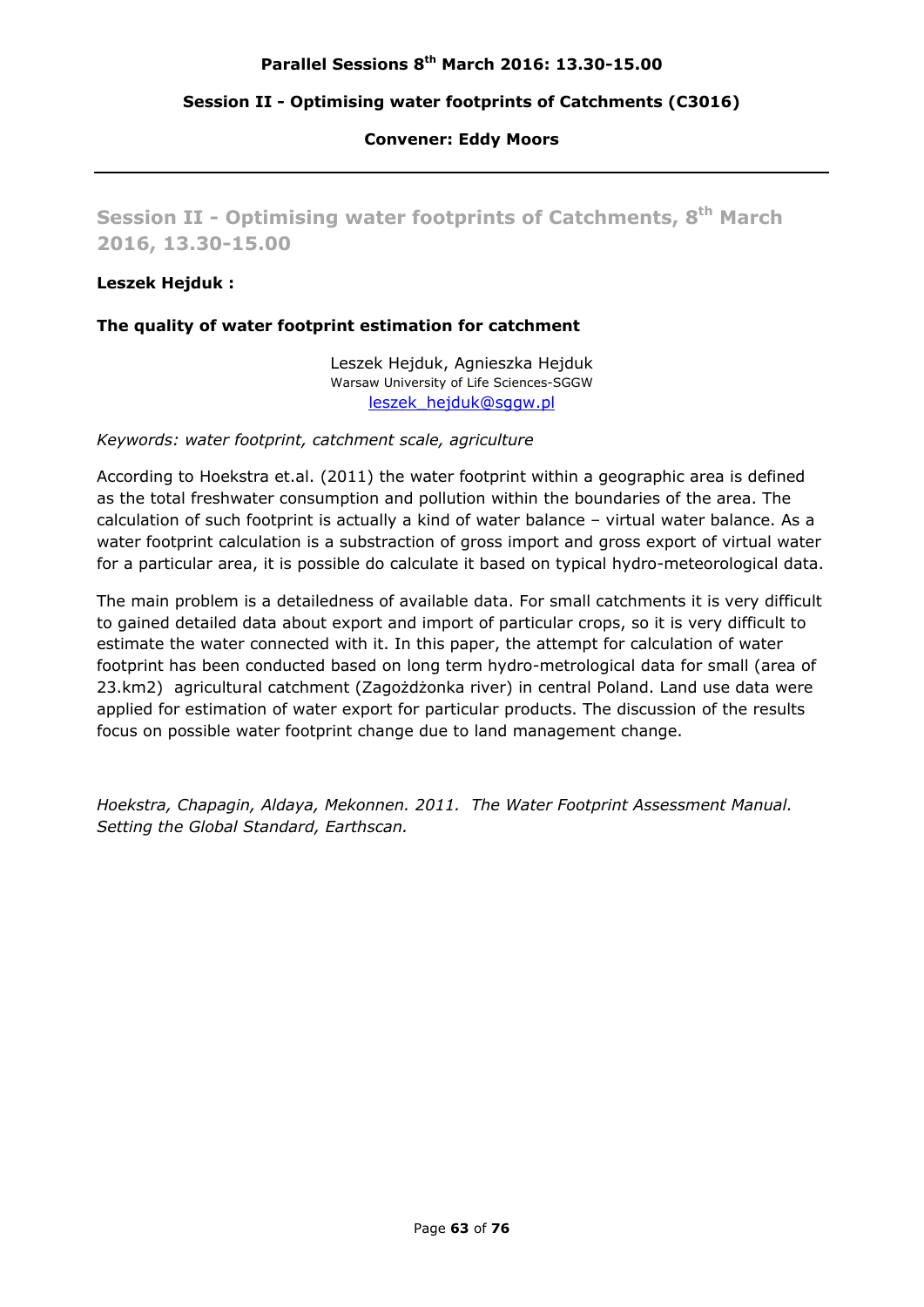#### **Session II - Optimising water footprints of Catchments (C3016)**

**Convener: Eddy Moors** 

#### **Claudia Brauer :**

## **Simulating the effect of surface water management on soil moisture and vegetation on the catchment scale**

Jochem Waterval<sup>1</sup>, Claudia Brauer<sup>1</sup>, Paul Torfs<sup>1</sup>, Allard de Wit<sup>2</sup> <sup>1</sup>Hydrology and Quantitative Water Management Group, Wageningen University and Research;<br><sup>2</sup>Earth Informatics Toam, Altorra, Wagoningen University and Research <sup>2</sup> Earth Informatics Team, Alterra, Wageningen University and Research claudia.brauer@wur.nl

## *Keywords: rainfall-runoff model, crop growth model, water management, groundwatersurface water interactions*

In many densely populated lowland areas worldwide, surface water levels are managed to make optimal use of the available water for crop production. Surface water is supplied and weirs installed to maintain high groundwater levels in summer and reduce drought stress in vegetation. When climate or the demand for agricultural products change, water management needs to be adapted. Water managers would benefit from a model which can simulate the effect of climate change and water management strategies on soil moisture and vegetation growth on the catchment scale, so they can make informed decisions about supplying water.

In this study, we couple a rainfall-runoff model to a vegetation model. The chosen rainfallrunoff model is the Wageningen Lowland Runoff Simulator (WALRUS), a recently developed, simple and fast model to simulate hydrological processes in areas with shallow groundwater. The simulated storage deficit is used as input for the vegetation model WOFOST, which simulates rooting depth, (water limited) crop growth and yield. The combined model WALRUS-WOFOST is computationally efficient, which makes it suitable for scenario analyses related to climate or water management or real time control.

WALRUS-WOFOST was tested in two catchments in which surface water is supplied upstream: the Cabauw polder and the Bakelse Aa catchment. The 0.5 km2 Cabauw polder is part of the Cabauw Experimental Site for Atmospheric Research (CESAR), where many additional measurements are available, such as soil moisture and actual evapotranspiration. The case study in the 90 km2 Bakelse Aa catchment demonstrates the practical applicability of WALRUS-WOFOST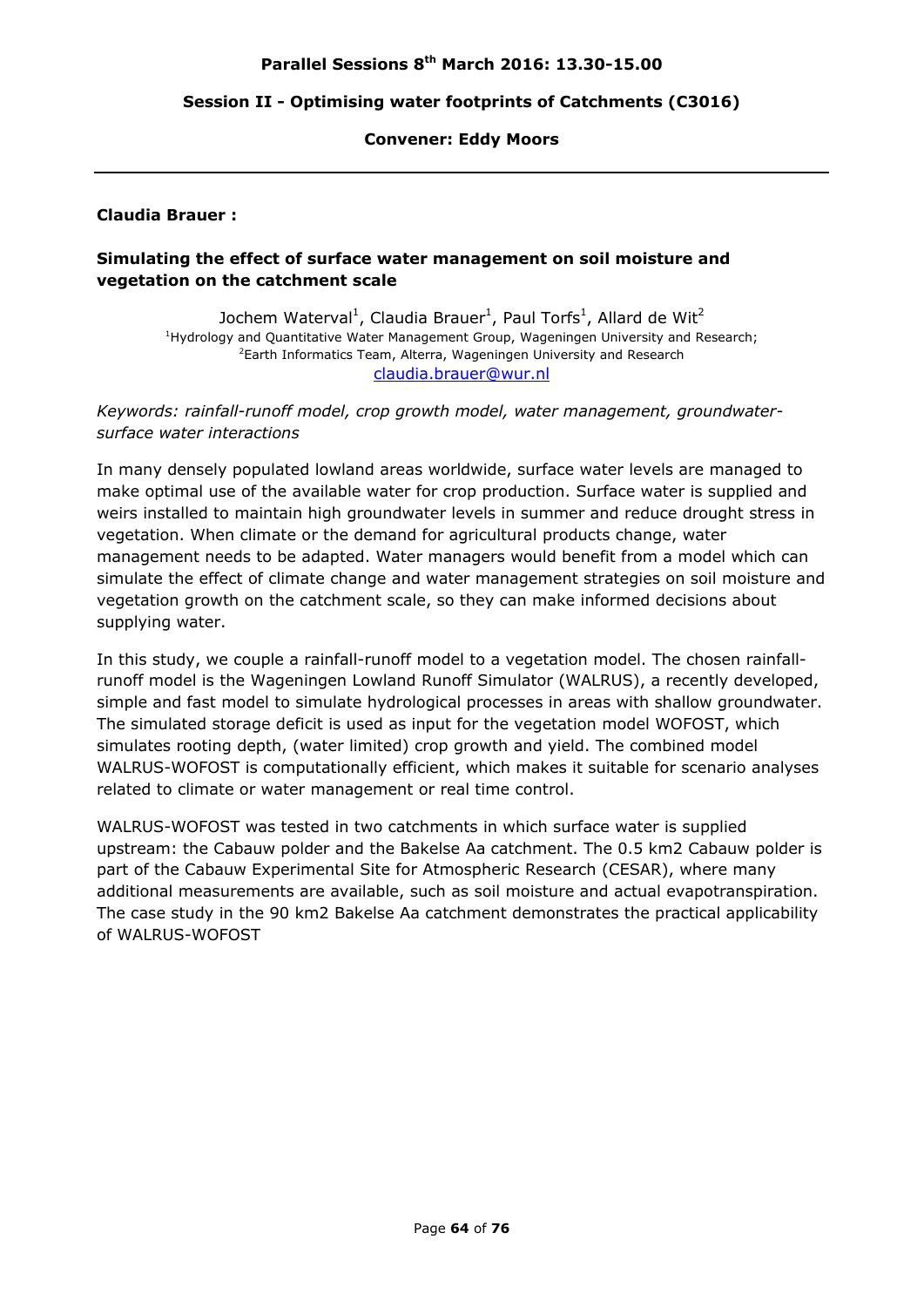#### **Session II - Optimising water footprints of Catchments (C3016)**

#### **Convener: Eddy Moors**

#### **Jasna Grabić :**

## **Water footprint of supporting structures on agricultural land in the Vojvodina Province, Serbia**

Jasna Grabić<sup>1</sup>, Milica Vranešević, Pavel Benka<br><sup>1</sup>University of Navi Sad, Fasulty of Agriculture, Department of Water N <sup>1</sup>University of Novi Sad, Faculty of Agriculture, Department of Water Management jasnap@polj.uns.ac.rs

#### *Keywords: water surplus, grey water footprint, drainage, canal network, bio-drainage*

Within the typical lowland agricultural area where plant production is dominant branch the biggest share of land is covered with cultivated plants, whereas the remaining part is under field roads and drainage canals (5-15%). These structures are supporting, but inevitable within an agricultural area and might have significant footprint on water – especially drainage canals.

Regulation of soil-water regime is crucial for successful crop production. While irrigation is a measure which supplies water to crops during periods when there is a deficit, drainage is as important measure that removes water surplus. Since in some regions excess water plays an important role in enabling stable and sustainable crop production, this aspect of water footprint (WF) has to be taken into account while concerning overall WF (e.g. whether widening the concept of the gray WF, or introducing a new aspect, maybe an "orange" WF).

The paper gives an example of WF of supporting structures on agricultural land in the Province of Vojvodina, the northern part of Serbia. In the province, thanks to land reclamation measures 70% (1.5 million ha) of this area has been transformed from permanent or seasonally endangered lands from water surplus into fertile farmland. During a century and a half a dense canal network has been established consisting of 960 km of huge canals of the Hydrosystem Danube-Tisa-Danube and around 20000 km of small canals draining water directly from fields. The major pressure is in spring when drainage prevents occurrence of water logging on fields. Apart for the drainage by canals, surplus water can be removed also by evaporation i.e. application of some plants planted along the supporting structures. The paper discusses both drainage methods in the context of the overall catchment footprint.

The other benefit of supporting structures can be seen in improving gray water quality, if along all structures (i.e. canal and field road networks) suitable vegetation is present. The vegetation retains a portion of nutrients and influences the degradation of some other water pollutants. Besides, proper management of vegetation is necessary in order to prevent becoming a nuisance. The paper provides a SWOT analysis of existing vegetation management measures of supporting structures within the overall catchment in the Province of Vojvodina. Finally, it proposes some new management measures which would lead to improvement of WF of supporting structures on catchment scale for the examined agricultural region.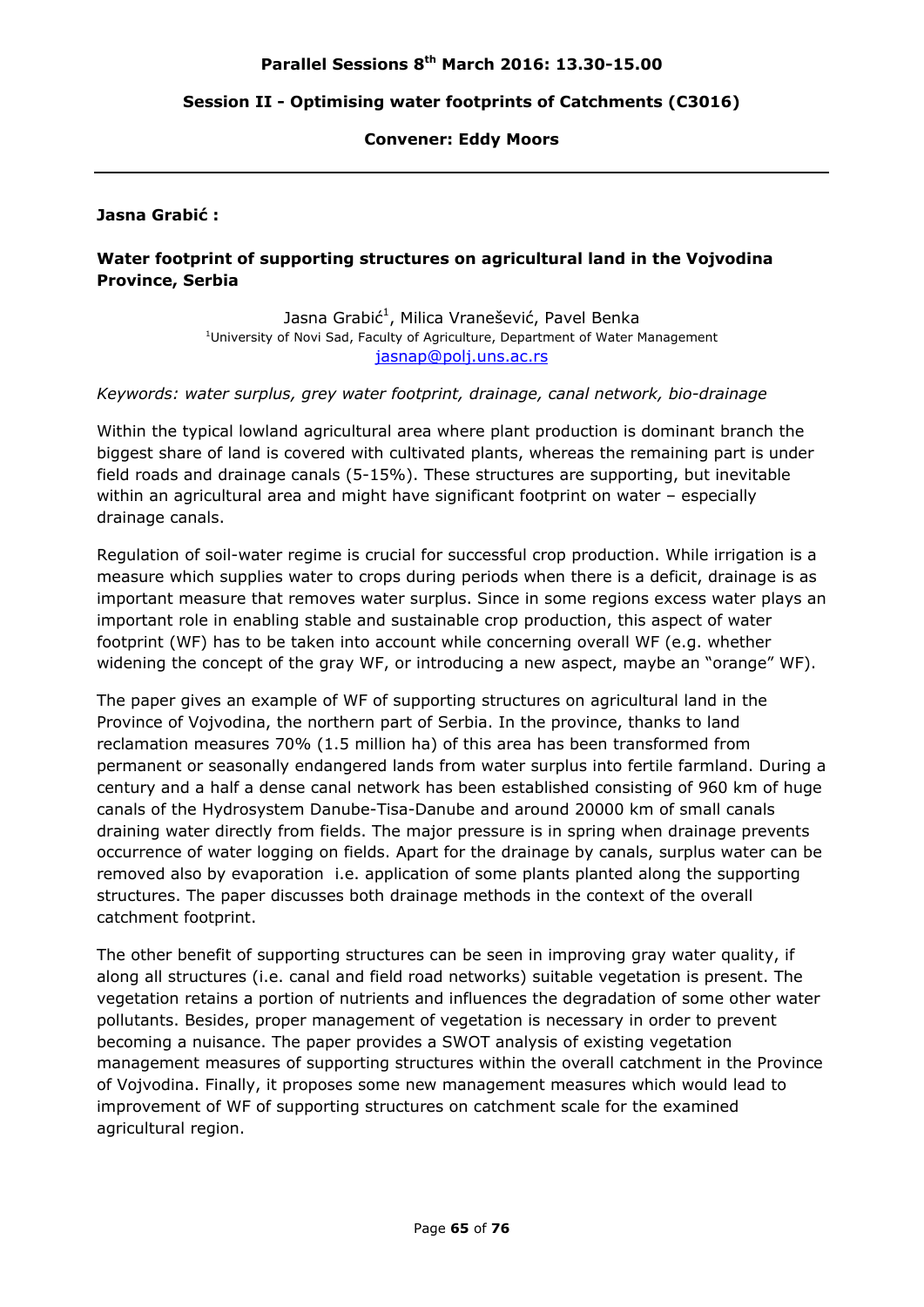## **Session II - Optimising water footprints of Catchments (C3016)**

## **Convener: Eddy Moors**

## **Bojan Srdjevic :**

## **Impact of surface reservoir control in hazard conditions on computing water footprint for orcharding**

Bojan Srdjevic<sup>1</sup>, Zorica Srdjevic<sup>1</sup>, Filiberto Altobelli<sup>2</sup>, Pavol Nejedlik<sup>3</sup>, Ruzica Stricevic<sup>4</sup>, Bosko Blagoievic $1$ <sup>1</sup>University of Novi Sad, Faculty of Agriculture, Novi Sad, Serbia; <sup>2</sup>National Institute of Agriculture Economics, INEA, Rome, Italy; <sup>3</sup>Geophysical Institute, Slovak Academy of Sciences, Bratislava, Slovakia; <sup>4</sup>University of Belgrade, Faculty of Agriculture, Belgrade, Serbia

bojans@polj.uns.ac.rs

*Keywords: surface reservoir, hazard, orcharding, water footprint* 

Water resources systems with multiple purposes surface reservoirs are commonly operated over multi-year periods. In their nature reservoirs are no consumptive water users. Their waters are dynamically stored and released according to specified stationary control strategies and operational policies but waters are not consumed in (or by) reservoirs. At least, this is valid if no significant seepage occurs through the dams, or there is no large water infiltration into underground storage (e.g. aquifer), or no significant net-evaporation occurs from the reservoirs surfaces. Once water is released at reservoir outlets (e.g. through tunnels to the turbines for hydro-electric generation), or diverted for specific purpose (e.g. pumping water directly from the reservoir to drip irrigation system for orcharding), reservoir's waters receive measurable economic value which in turn may determine way how to compute footprint related to certain commodity, product or service.

As far reservoir operation is concerned, it is strongly dependent on hydro-meteorological conditions, stationary rule curves to be followed, operating policies related to simultaneous control of more reservoirs connected in tandems or cascades, available imports on demand, etc. Demands for water change from purpose to purpose, vary in time and usually the whole system is subjected to performance measurements such as its reliability, ability to assure firm waters, resiliency and vulnerability.

The paper discusses options in computing water footprint for produced fruits in orchards around specific reservoir. Based on use of stored reservoir waters only, and by respecting dynamic performance of the whole system, we explore options how to enable inclusion of hazards such as deficits of water which may affect facilitation of water deliveries due to resiliency and vulnerability of reservoir in long term, following stationary control strategies and dynamically adaptable operational policies at reservoir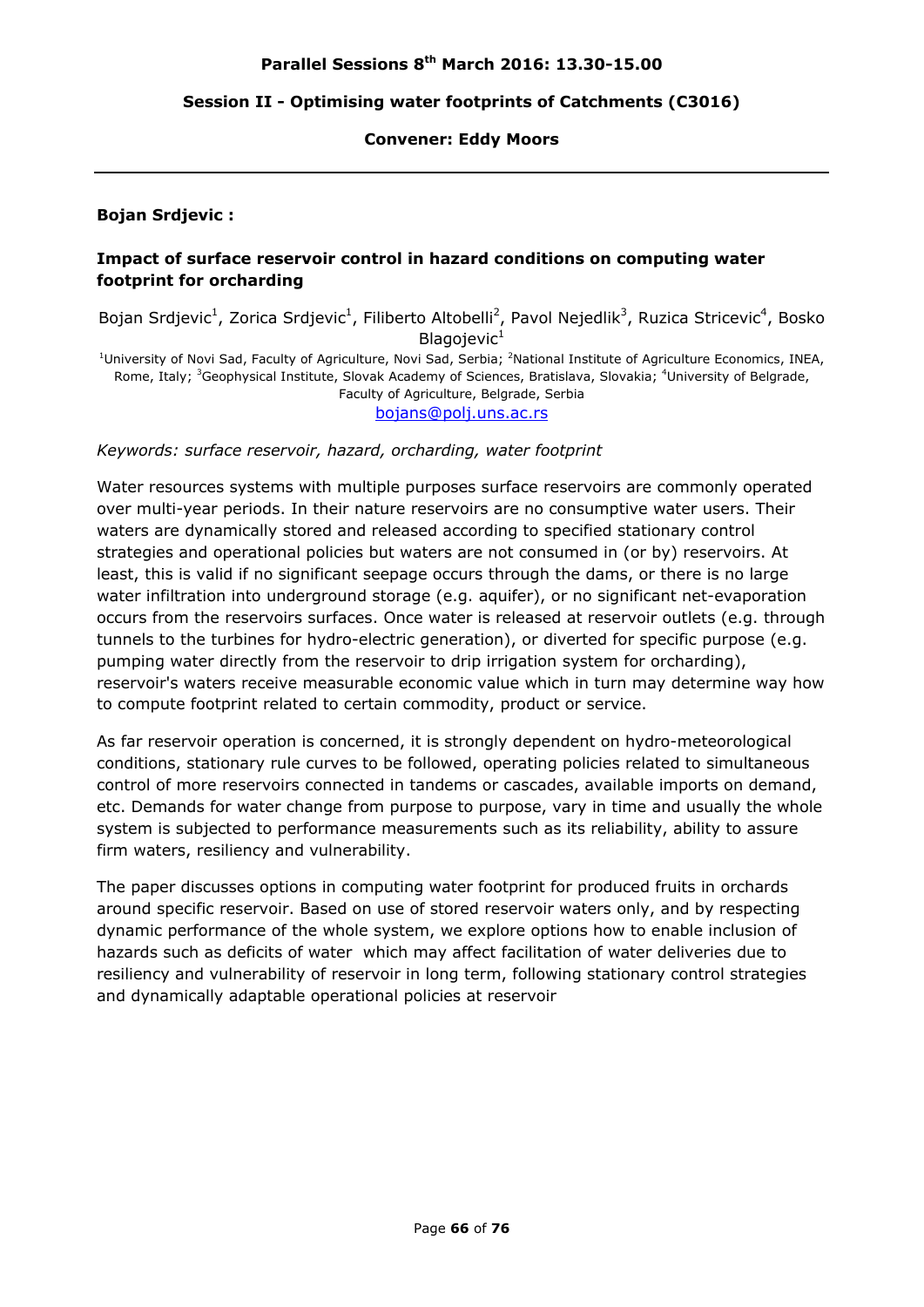## **Session III - Solutions to Improve Water Footprints (C3033)**

**Convener: Pieter van Oel** 

**Session III - Solutions to Improve Water Footprints, 8th March 2016, 13.30-15.00** 

#### **Sebastian Multsch :**

## **Determination of crop productivity curves in relation to salinity stress**

Sebastian Multsch<sup>1</sup>, Konrad Bestian<sup>1</sup>, Thomas Michalik<sup>1</sup>, Juliane Kellner<sup>1</sup>, Abdulaziz.S. Alquwaizany<sup>2</sup>, Omar A. Alharbi<sup>2</sup>, Hans-Georg Frede<sup>1</sup>, Lutz Breuer<sup>1,3</sup> <sup>1</sup>Institute for Landscape Ecology and Resources Management (ILR), Research Centre for BioSystems, Land Use and Nutrition (IFZ), Justus Liebig University Giessen;<br><sup>2</sup> Rosearch Institute for Water and Energy, King Abdulaziz City for Scion<sup>?</sup> <sup>2</sup>Research Institute for Water and Energy, King Abdulaziz City for Science and Technology;<br>3Contro for International Dovelopment and Environmental Research, Justus Liphia University Gio<sup>3</sup> <sup>3</sup>Centre for International Development and Environmental Research, Justus Liebig University Giessen sebastian.multsch@umwelt.uni-giessen.de

Salinization of agriculture fields can highly impact the productivity of agriculture systems, in particular in semi-arid and arid regions where irrigation agriculture is based on local surface and groundwater resources. Salinity is management by means of leaching, i.e. salts are washed out from the soil by additional irrigation, to maintain a crop tolerable salt concentration in the rooting zone. The water required for salt leaching depends on the salinity of irrigation water, the irrigation technique and the crop specific salt tolerance. The latter one is often represented by crop productivity functions which relate the salt concentration of either soil solution or irrigation water to the relative yield of crops. Such functions are often implemented into crop water models to assess salinity stress. The most commonly applied guideline for managing salinity is proposed by the FAO29 Irrigation and Drainage paper which contains a comprehensive database on crop productivity functions from various experiments and other literature sources which are mostly based on experiments from the late 1970'ies. The objective of this work is to supplement the database and determine state of the art crop productivity functions. In a first step, the recent developments of salt tolerant crop types by conventional breeding and transgenic techniques have been investigated by a comprehensive literature survey on the relationship between salinity and crop yield resulting in 77 articles with 344 experiments. In a second step, crop productivity curves have been derived by breakpoint analysis in order to calculate crop productivity functions in relation to FAO29 guidelines where the relationship between crop yield and salinity is described by a two-component linear function. Moreover, other types of functions have been tested (e.g. sigmoidal-shaped) in order to improve the validity of this statistical approach. In future, these newly developed crop productivity curves will be implemented into a straight forward crop water balance model in order to determine the impact of improved crop salinity tolerance on the irrigation balance of field crops. This will in turn give an important measurement for improving water footprints in arid and semi-arid areas where salinization is a major determinant for agriculture productivity.

*The authors gratefully acknowledge the support of the King Abdulaziz City for Science and Technology (KACST), Saudi Arabia, for funding the research Project No. 33-900 entitled ''Technology for desalinated seawater use in agriculture".*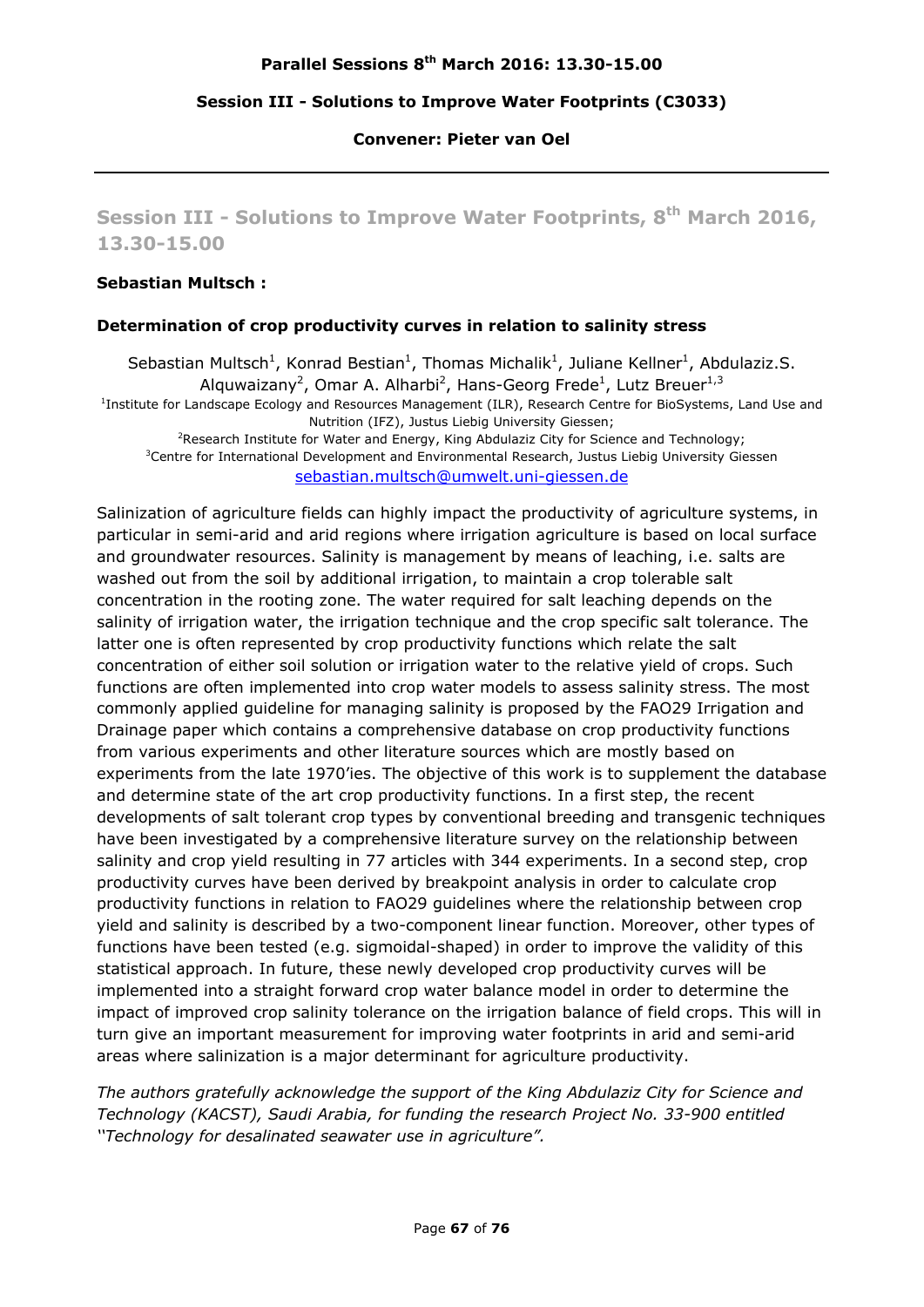#### **Session III - Solutions to Improve Water Footprints (C3033)**

#### **Convener: Pieter van Oel**

#### **Eric Rendón Schneir :**

## **The water footprint of Peruvian bananas in the Chira watershed: indicator of sustainable watershed development?**

Eric Rendón Schneir<sup>1</sup>, Andres Verzijl<sup>2</sup>

<sup>1</sup>Faculty of Economy and Planning, National Agrarian University La Molina & advisor national Water Footprint study of the National Water Authority (ANA); <sup>2</sup>Water Resources Management Group, Wageningen University and Research ericrendon@lamolina.edu.pe

## *Keywords: water foot print, organic bananas, peru, sullana, social productivity and acceptability*

In 2015 the National Water Authority (ANA) of Peru presented a first report on the nation's Water Footprint "with the objective to be able to improve our understanding of the processes related to [(in)direct] water consumption and its relations to the geographical sites of production"; connecting sites where water was coming from to where it was going to. In that report, Water Footprint is an indicator of volumetric water consumption; but also of the impact on wider hydro-social relations which are local and site-specific. We present the Chira watershed as the setting to analyse these processes, relations and connected sites. Its headwaters are located in Ecuadorian paramos. The downstream part of the watershed is located on Peru's desert coast. In recent decades agricultural activity increased and shifted towards export crops, like table-grapes, biofuels, mangos and (organic) bananas. Production of the latter two crops are done by smallholders and exported, in principle to the Netherlands.

The paper consists of two parts. First, as an illustrative example, we analyse water use and footprint of organic and conventional banana cultivation of the Peruvian Province of Sullana, in the Chira watershed. Use is made of secondary data and CROPWAT 8.0. Water footprint calculations will indicate water volumes per hectare, per ton, per farmer, per gaining etc. for the period 2000-2014. The historic analysis demonstrates the response of both types to increased water scarcity. Furthermore, due to desert climate conditions, we do not consider a green water foot print.

The second part of the paper describes the socio-environmental relations and sites of the Chira watershed, which (given its conditions) offers a niche for smallholder organic fair trade production of bananas. Even if their water footprint is higher than conventional production, there are other impacts and indicators to consider for a sustainable watershed development such as the social productivity and acceptability of water consumption in the Chira watershed and the sites this water use is connected to. While consumptive water use of agro-industrial and export crops (sugar cane, grapes) maybe more productive than that of organic bananas or rice, the latter two crops can generate higher levels of employment and income for local farmers and workers in the organic fair trade associations (banana) or may be contributing to local food security (rice). Early results indicate each farmer, owning 0,8 hectare on average, generate full time employment for an additional family (with jobs like on-farm management, harvesting and processing for export).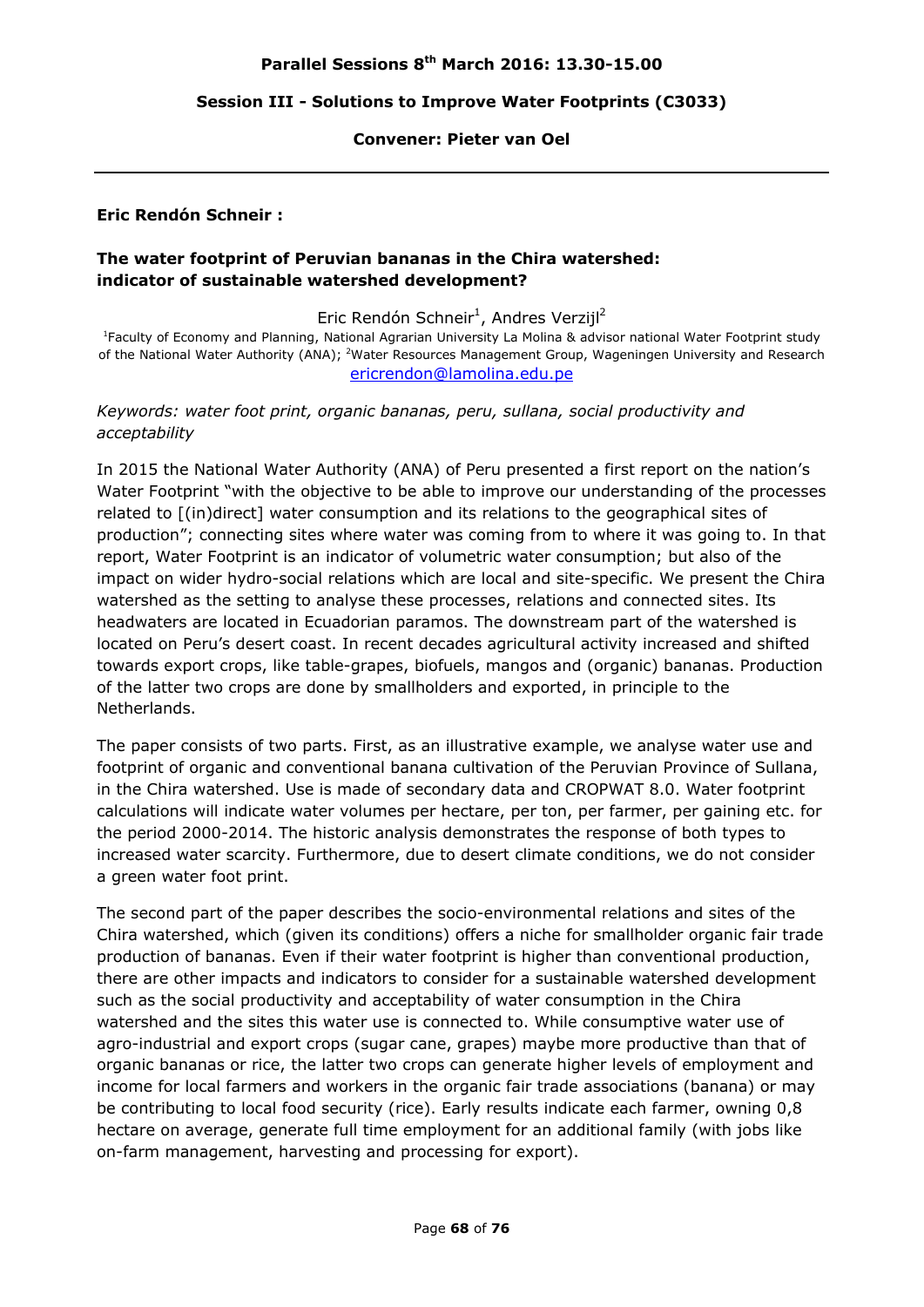## **Session III - Solutions to Improve Water Footprints (C3033)**

#### **Convener: Pieter van Oel**

## **Andres Verzijl :**

## **Water Footprint's feet of clay? Peruvian smallholder irrigation realities in times of global water accountability**

Carolina Domínguez Guzmán<sup>1</sup>, Andres Verzijl<sup>2</sup>, Margreet Zwarteveen<sup>3</sup> <sup>1</sup>University of Amsterdam (UvA); <sup>2</sup>Wageningen University and Research;  $3$ UNESCO-IHE andres.verzijl@wur.nl

#### *Keywords: water footprint, multiplicity, mango production, irrigation practices, Motupe, Peru*

In the wake of Peru's agricultural modernization and export boom, governmental agencies, companies and NGOs have actively embraced the notions of virtual water and water footprint. These mechanisms to (economically) measure and calculate water consumption of agro-export products (and producers) are quickly becoming emblems of good water governance and responsible water management in the country. We argue that water footprint and water accountability also lead to the reification of local water realities and the multiple ways of relating to water that cannot be calculated or easily made legible. These therefore, risk being misunderstood or excluded when translated into water managerial strategies, policy standards and certifications – as we demonstrate in this paper.

In the logic of water footprint accounting, water appears as a singular object of epistemology; that produces a particular kind of knowledge of water as universal, transferable and calculable. We suggest, however, there are not only ways of knowing water as an object of study, but rather ways of practicing or doing water and relating to it. This shift to ontological multiplicity can help to show how water is enacted through the different practices and relations that people have with it; from which calculation and water accounting is one of many.

Using praxiography of smallholder irrigation of fresh mangos exported from the valley of Motupe in Northern Peru, we analyze how the water footprint concept transforms, travels and interferes with other water practices, that are questioned or undermined but which account for the majority of mango export in Peru. These smallholder practices are associated to intercropping, favorable climate and bricolage tactics of marginal groups that optimize their water use and access in ways that may escape a water footprint logic. This does not point to a shortcoming of water footprint as a quantitative indicator, but shows the limits of a singular representation of the complex and messy local water setting. We conclude by emphasizing the need for interdisciplinary collaboration that helps building a common ground based on different waters to engage with the study of complex water problems.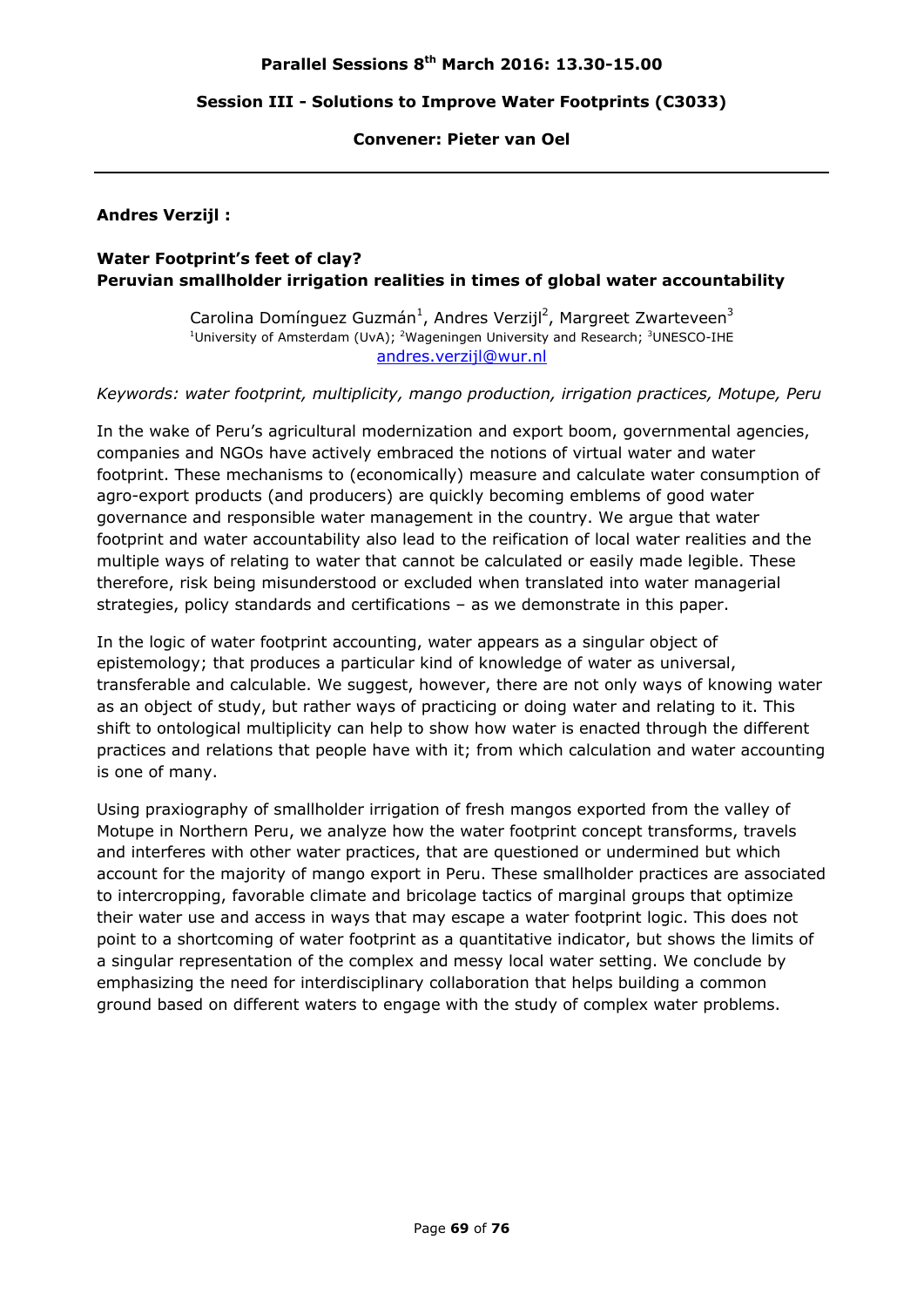### **Session III - Solutions to Improve Water Footprints (C3033)**

#### **Convener: Pieter van Oel**

#### **Davy Vanham :**

#### **Cities as hotspots of indirect water consumption: the case study of Hong Kong**

Davy Vanham\*, Bernd M. Gawlik, Giovanni Bidoglio \*European Commission, Joint Research Centre davy.vanham@jrc.ec.europa.eu

#### *Keywords: water footprint, urban, Hong Kong, city, diet*

During the last years, the city of Hong Kong has made large investments to make its urban water supply system more water efficient and sustainable. As such, its municipal water abstraction – often defined as direct water use – has decreased from 355 litres per capita per day (l/cap/d) in 2005 to 326 l/cap/d in 2013. Due to its political history, Hong Kong is unique in the world in data availability on urban food consumption. It is therefore the ideal case study to show typical urban food consumption behaviour and its related indirect water use.

The current average diet in Hong Kong is very different to the average Chinese diet. It is characterised by a high intake of water intensive products like animal products and sugar, leading to a food related indirect water use or water footprint (WFcons) of 4483 l/cap/d. According to recommendations from the Chinese Nutrition Society for a healthy diet, the intake of some product groups should be increased (vegetables and fruit) and of other product groups reduced (sugar, crop oils, meat and animal fats). This would result in a reduction of the WFcons of 32% to 3064 l/cap/d. Especially the recommended reduced intake of meat from 79 kg per capita per year (kg/cap/yr) to 22 kg/cap/yr would result in a substantial WFcons reduction.

A pesco-vegetarian diet would result in a reduction of 41% (to 2667 l/cap/d) and a vegetarian diet in a 54% (to 2042 l/cap/d) reduction. Hong Kong citizens can thus save a lot of water by looking at their indirect water use, through a change in their diet. In order to become sustainable, (mega)cities should reduce their dependency on distant resources and ecosystems.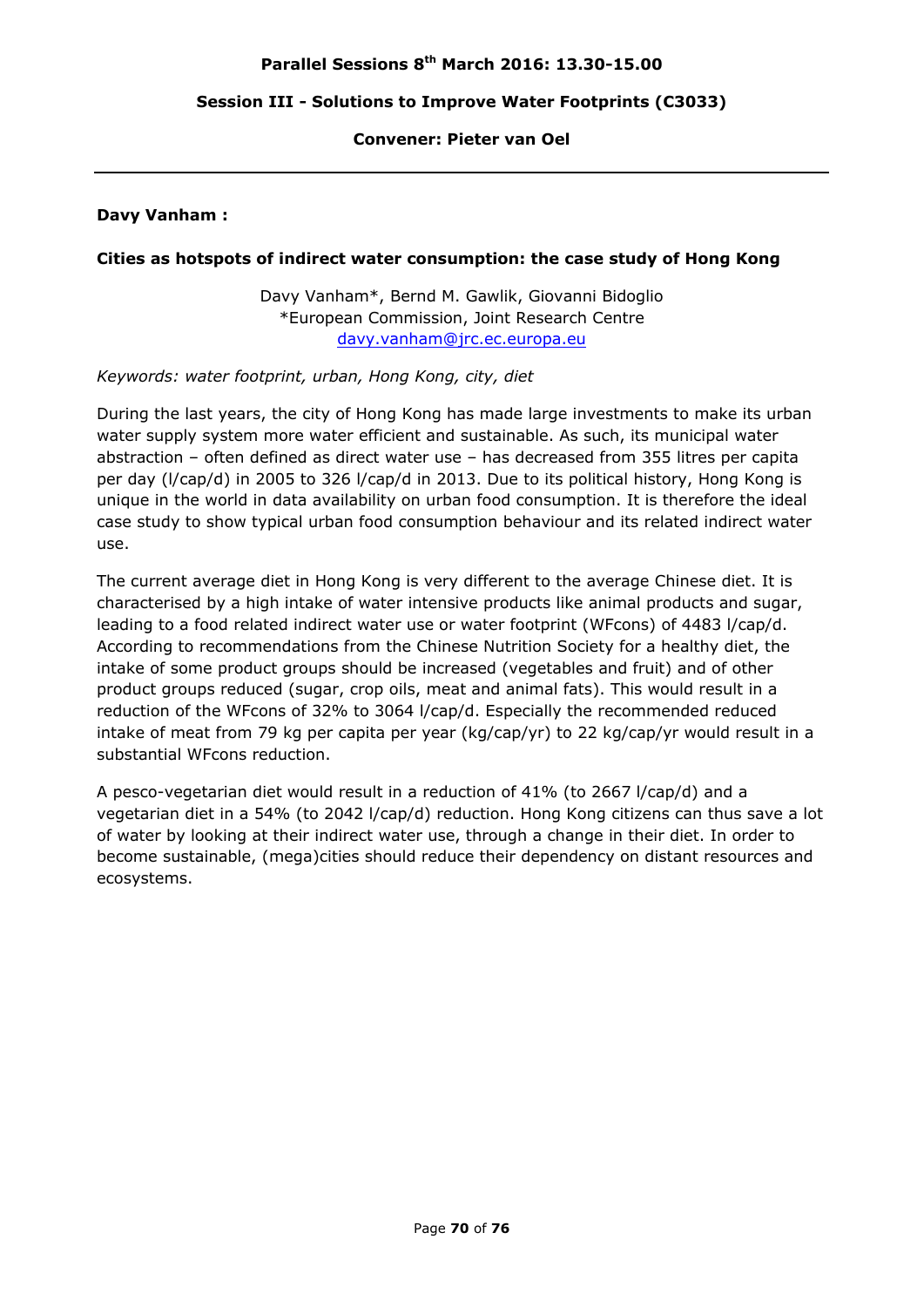### **Convener: Anna Dalla Marta**

# **Second Plenary Session 8th March 2016: 15.30-17.00**

#### **Ruth Matthews :**

## **Achieving water sustainability in business and beyond through water footprint assessment**

Ruth Matthews Water Footprint Netword, The Hague ruth.mathews@waterfootprint.org

Freshwater scarcity manifests itself in the form of declining groundwater tables, reduced river flows, shrinking lakes and heavily polluted waters, but also in the increasing costs of supply and treatment, intermittent supplies and conflicts over water. This poses a risk to businesses, affecting operations and supply chains.

Water Footprint Assessment (WFA) offers a new perspective to businesses to understand their water footprint and identify the key strategies to make it sustainable, efficient and equitable. WFA provides a consistent and comprehensive framework to understand water dependencies in operations and across supply chain, to assess sustainability and formulate responses, which are essential in the water stewardship journey of a business. Water stewardship is a collaborative and multi-stakeholder approach that aims to achieve social, environmental and economic benefits. WFA corresponds to all steps of water stewardship: establishing a sound foundation of quantitative analysis, developing a water strategy, setting efficiency targets, designing an implementation plan and monitoring and evaluation. WFA can also support watershed level collective action, the formation of public policy, stakeholder and community engagement, transparency and comprehensive water reporting.

For example, water footprint (WF) benchmarks can be used to determine water consumption and reduction targets and promoting water efficiency in operations and supply chain. Watershed level WFAs can support business to address local water sustainability and water risks because water scarcity and pollution differs from one watershed to another. WFA further supports civil society engagement in river basin dialogues by building their understanding of the issues and it assists government in having a comprehensive picture of water use within the basin. Examples of engagement with businesses and government in WFA will be presented and lesson learnt shared.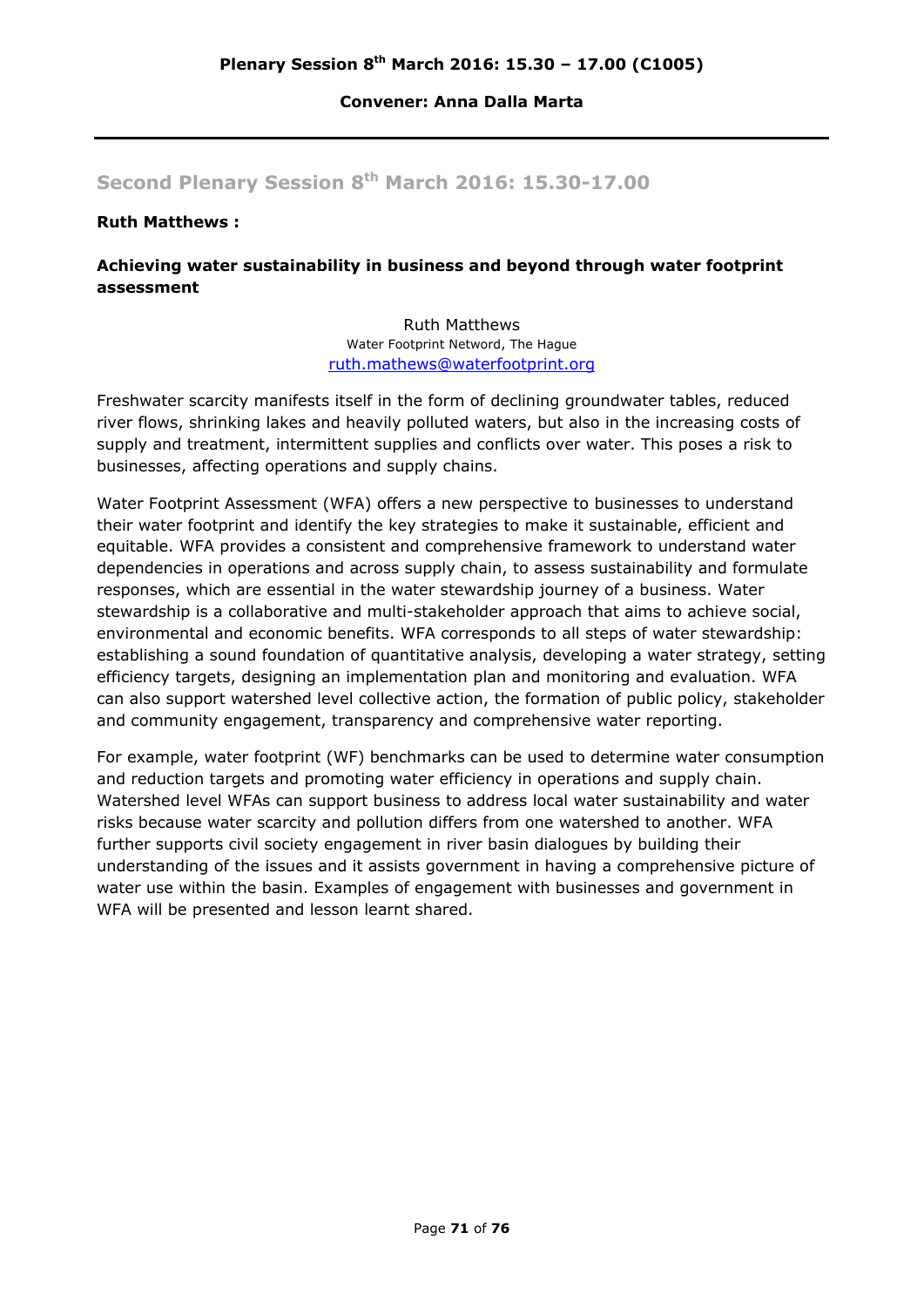### **Convener: Anna Dalla Marta**

## **Gerardo van Halsema :**

## **The need for a global perspective to address increasing demands for water and food**

Petra Hellegers, Pieter van Oel and Gerardo van Halsema Water Resources Management Group, Wageningen University and Research gerardo.vanhalsema@wur.nl

Local water resources worldwide are increasingly influenced by global forces, including changes in climate and water use. International trade in food crops affects local water resources worldwide. Consumers of water-intensive products do not take into account the potentially negative effect of their consumption on water resources elsewhere. Moreover, it is unclear who is responsible, what to do about it and at which scale.

In general it remains unclear how to effectively cope with water scarcity at different spatial levels. There are multiple reasons to carefully evaluate the potential of local and system level response-options. In recent decades water productivities have improved substantially, mainly due to agronomic improvements. Today, water productivity is already high in the most productive regions. No large additional gains are foreseen. Also gains in yield per unit of land do not necessarily coincide with water productivity gains, as farmers usually maximise returns on land rather than on water. More importantly, enabling conditions for farmers and water managers to enhance water productivity are not in place.

At basin level, conflicts over water (re)allocation hinder cooperation on food production. Subsidies, foreign exchange shortages, reluctance to rely on foreign supplies, and presence of other powerful domestic forces all explain why international trade is often not steered by water scarcity. Besides fluctuating prices of food staples trigger countries to review their food policy in favour of increased self-sufficiency. Such considerations add political and social dimensions to the narrow economic rationale of food trade (which is in favour of specialisation in export crops with a high economic return in water-scarce regions).

Other factors that affect the priority of national policies to specialize in high value crops are the level of integration of countries in the global economy, access to markets through trade agreements and confidence in the global market for access to staple food. This means that factors outside of the water domain play an important role. Worldwide there is currently also still an underutilized vast forgotten potential of rainfed agriculture. Many of these areas in Africa, such as upstream areas of the Nile Basin have, however, been destabilized by recent war and civil unrest. Stabilizing them and strengthening intra-basin cooperation via food trade seem to be better strategies than water reallocation. So a global perspective is required that also focuses on factors outside the water domain. This implies that the scope of water resources management needs to be broadened.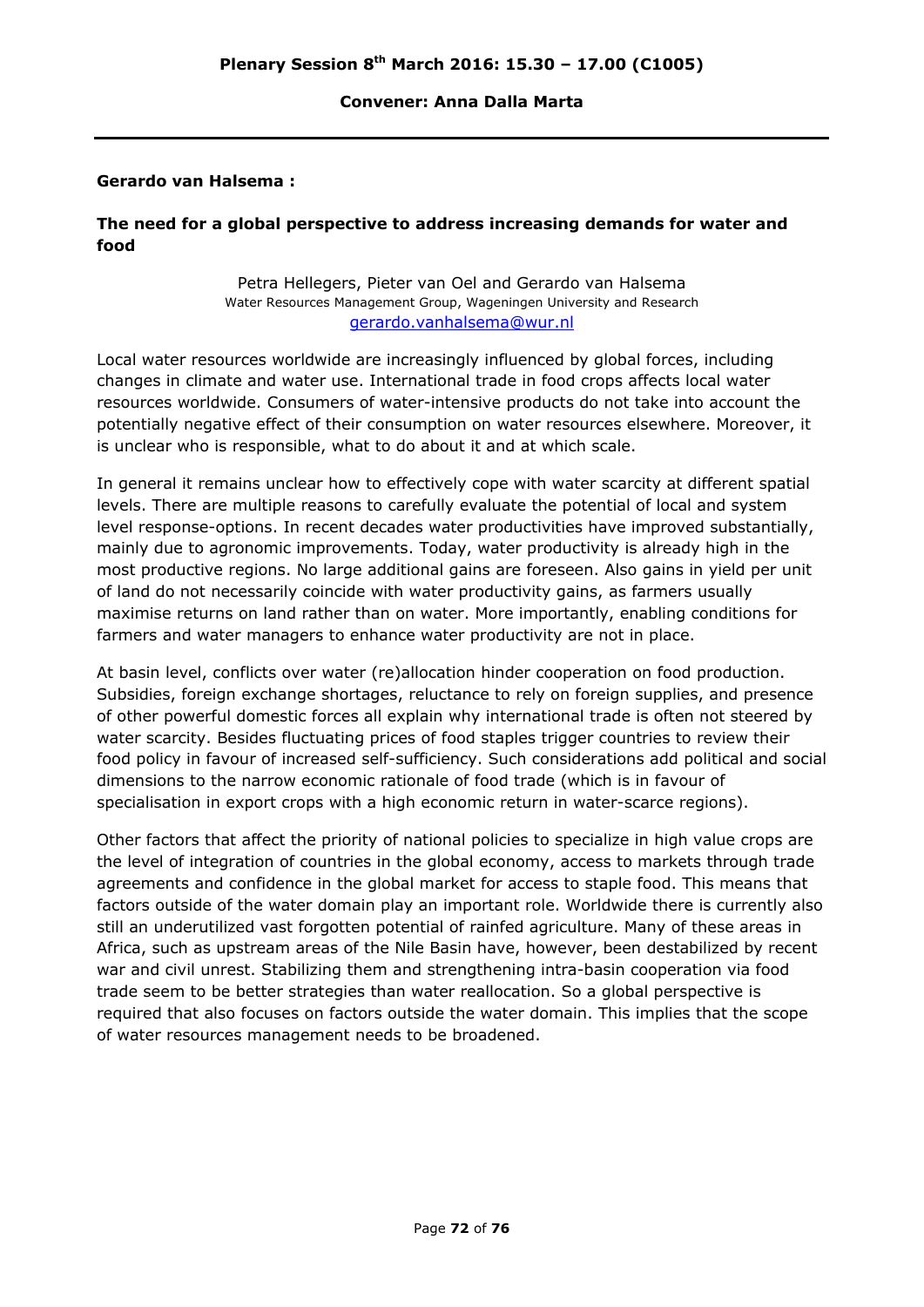# **Annex A. Detailed schedule of Conference Programme**

## **Final EURO-AGRIWAT Conference, 7-9 March 2016, Wageningen**

### **Sunday 6 March**

**17.00-18.00 Informal get-together** at Grandcafé Loburg, Molenstraat 6, Wageningen (http://www.loburg.com/contact)

## **Mondag 7 March**

#### **Time Keynote / Parallel Sessions - session leader - room number**  - author (speaker): title - 9.00 **Registration with coffee and tea 9.30 Plenary session - Pytrik Reidsma - C1005**  9.30 Opening by Bram de Vos 9.40 Anna Dalla Marta: Objectives and conclusions "Assessment of EUROpean AGRIculture WATer use and trade under climate change" 10.00 Arien Hoekstra: Water Footprint Assessment: an evolving research field 10.30 Elías Fereres: Addressing the complexities in the relation between water and food production: avoiding too simplistic views, and future prospects 11.00 **Coffee and tea break 11.30 Plenary session - Hong Yang - C1005**  11.30 Christian Kersebaum: Assessment of crop water footprints under present and future climatic conditions 11.50 Christos Zoumides: Virtual water trade: an overview of applications and implications 12.10 Filiberto Altobelli: Assessment of management and adaptation options for the sustainable management of Water Foot Prints 12.30 Leonidas Toulios: Using remote sensing for assessing water footprints 12.50 **Lunch break 14.00 Session I - Kersebaum - C3015 Assessment of crop water footprints under present and future climatic conditions Session II - Zoumides - C3016 Water footprints, sustainability and virtual water trade Session III - Toulios - C3020 Remote sensing of agricultural water footprint**  Anne Gobin: Variability in the water footprint of arable crop production across European regions Carole Dalin: Who is eating up the world's aquifers? Marios Spiliotopoulos: The use of Earth Observation methods for estimating regional Crop vapotranspiration and Yield for Water Foot Print accounting Pavol Nejedlik: Water use efficiency and water footprint of selected crops. A case study – Slovakia Pirjo Peltonen-Sainio: Water-Smart-Agriculture to Cope with Changing Climate at High Latitudes Oscar Hartogensis: New Development in Scintillometry: Direct Measurement of Evapotranspiration at Field- to Regional Scales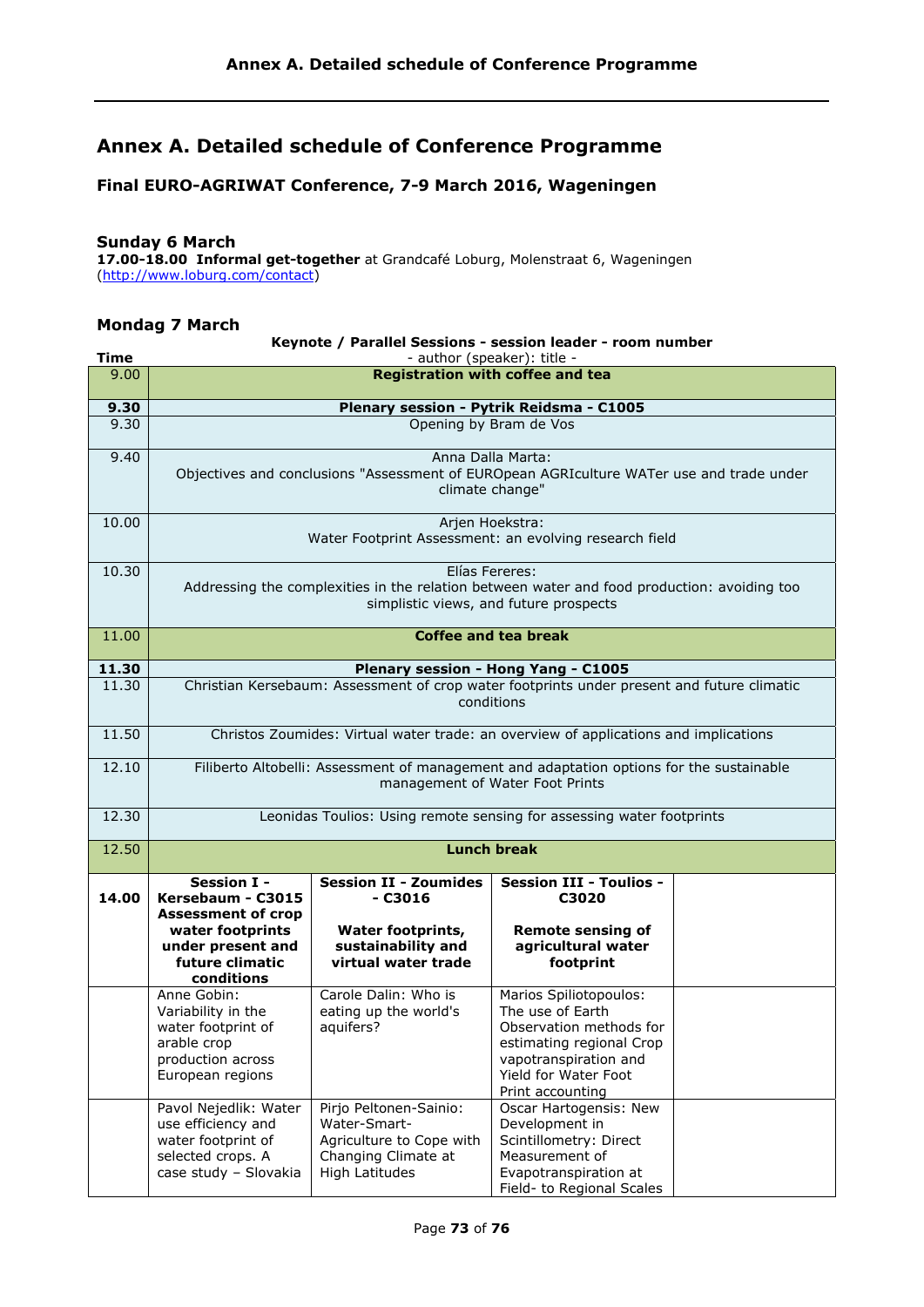|       | Alejandro Blas:<br>Comparison of water<br>footprints of<br>Mediterranean and<br>American diets<br>Ángel de Miguel: The<br>water footprint of<br>agriculture in Duero | Bosko Blagojevic:<br>Cooperative allocation<br>of blue WaterFootprint<br>benefits<br>Bosko Blagojevic:<br>Defining land suitability<br>for irrigation based on | Piotr Struzik: Limitation<br>of water availability for<br>crops, monitored by<br>satellite products during<br>2015 drought in Poland                                                          |                                                                                                                                                     |
|-------|----------------------------------------------------------------------------------------------------------------------------------------------------------------------|----------------------------------------------------------------------------------------------------------------------------------------------------------------|-----------------------------------------------------------------------------------------------------------------------------------------------------------------------------------------------|-----------------------------------------------------------------------------------------------------------------------------------------------------|
|       | river basin                                                                                                                                                          | water use efficiency: a<br>case study from<br>Vojvodina Province<br>(Serbia)                                                                                   |                                                                                                                                                                                               |                                                                                                                                                     |
| 15.30 | <b>Coffee and tea break</b>                                                                                                                                          |                                                                                                                                                                |                                                                                                                                                                                               |                                                                                                                                                     |
| 16.00 | <b>Session I - Kroes -</b><br>C3015                                                                                                                                  | <b>Session II -</b><br><b>Blagojevic - C3016</b>                                                                                                               | Session III - Gobin -<br>C3020                                                                                                                                                                | <b>Session IV -</b><br>Reidsma - C3030                                                                                                              |
|       | <b>Assessment of crop</b><br>water footprints<br>under present and<br>future climatic<br>conditions                                                                  | <b>Water footprints,</b><br>sustainability and<br>virtual water trade                                                                                          | <b>Remote sensing of</b><br>agricultural water<br>footprint                                                                                                                                   | <b>Grey water</b><br>footprints                                                                                                                     |
|       | Domenico Ventrella:<br>Green and blue water<br>footprint of winter<br>wheat cultivation at<br>regional scale in two<br>European case-<br>studies                     | Petra Hellegers: The<br>need for a global<br>perspective to address<br>increasing demands for<br>water and food                                                | Filiberto Altobelli:<br>Assessment of the long-<br>term variability of green<br>water footprint with EO-<br>based irrigation advisory<br>services dataset                                     | Hong Yang:<br>Assessment of global<br>grey water footprint<br>of major food crops                                                                   |
|       | Rick Hogeboom:<br>Modelling water<br>footprints of crop<br>production on an<br>annual basis using<br>AquaCrop: the case<br>of wheat in China                         | Jeroen Vos: From<br>universal to<br>contextualized water<br>footprint<br>conceptualizations                                                                    | Marios Spiliotopoulos:<br>Crop coefficients<br>assessment using<br>METRIC model and<br>relationships with<br>Landsat's TM thermal<br>channel under stress<br>conditions in central<br>Ireland | Johannes Deelstra:<br>Agriculture and the<br>grey water footprint;<br>a case study for<br>Norway.                                                   |
|       | Dr. Muhammad<br>Anjum Iqbal:<br>Assessment of green<br>water footprints for<br>winter wheat<br>production under<br>present climatic<br>conditions                    | Frank Niele: Water-<br>related business risk<br>assessment in the oil &<br>gas industry                                                                        | <b>Gheorghe Stancalie:</b><br>Satellite based<br>vegetation indices and<br>biophysical parameters<br>for the assessment of<br>the water footprint of<br>crops                                 | Abebe Demissie<br>Chukalla: Effect of<br>fertilizer strategies<br>on the grey water<br>footprint of irrigated<br>crop production                    |
|       | Nazli Koseoglu: The<br>water footprint of the<br>Scotch malt whisky<br>industry                                                                                      | Ayşe Özge Demir: The<br>Importance of the<br>Water Footprint of<br><b>Animal Fibers</b><br>Production in Turkey                                                |                                                                                                                                                                                               | Lutz Breuer:<br>Determination of<br>grey water footprints<br>for salinity control<br>with a model inter-<br>comparison and<br><b>GLUE</b> analysis  |
|       |                                                                                                                                                                      |                                                                                                                                                                |                                                                                                                                                                                               | Ana Tarquis:<br>Agronomic concepts<br>of grey water<br>footprint. A case<br>study in a<br>fertirrigated melon<br>crop under semiarid<br>conditions. |
| 17.30 | <b>Drinks and bites</b>                                                                                                                                              |                                                                                                                                                                |                                                                                                                                                                                               |                                                                                                                                                     |
| 18.00 | <b>Buffet</b>                                                                                                                                                        |                                                                                                                                                                |                                                                                                                                                                                               |                                                                                                                                                     |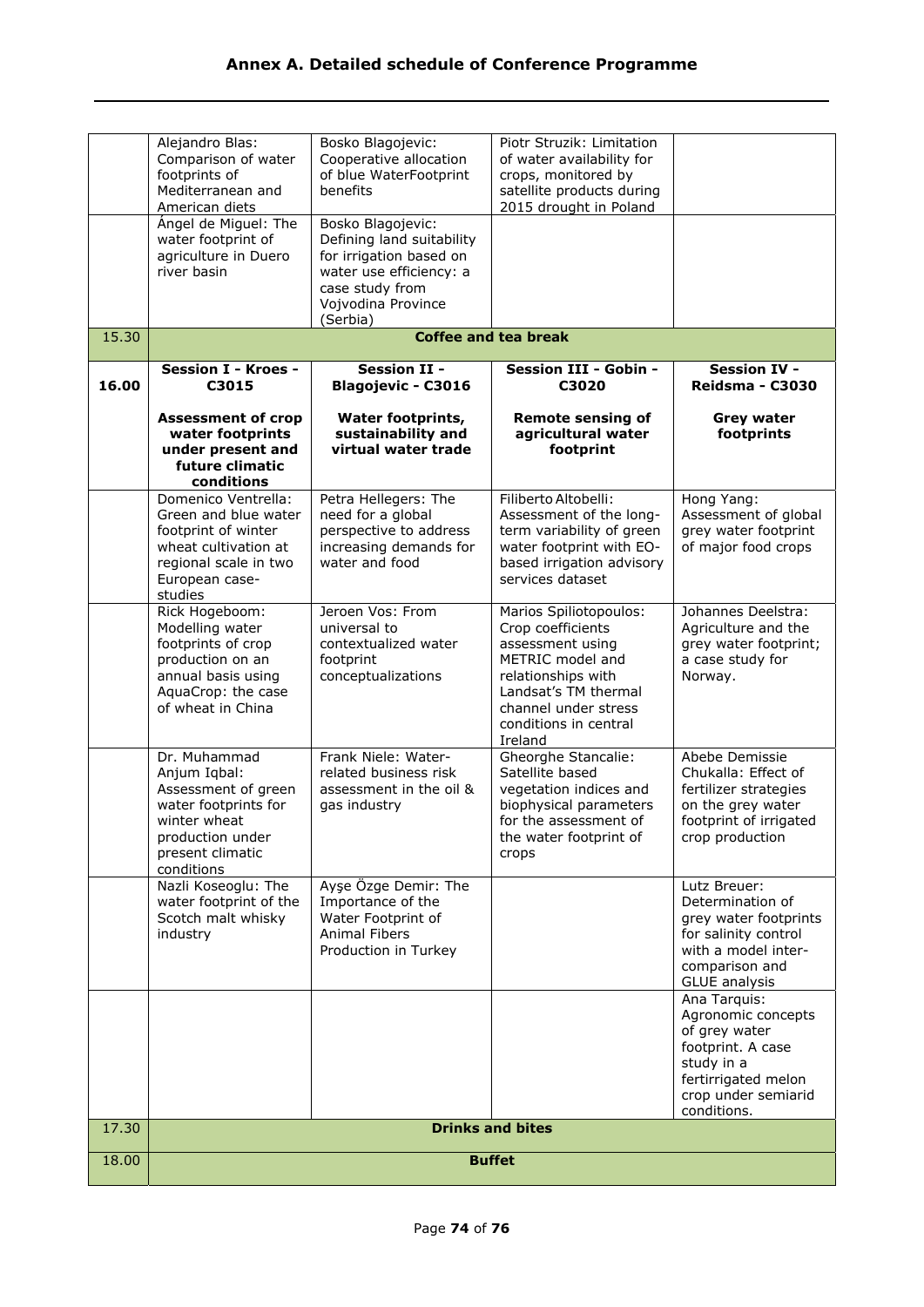## **Tuesday 8 March**

**Time** 

### **Keynote / Parallel Sessions - session leader - room number**  - author (speaker): title -

| 9.00  | Plenary session - Pieter van Oel - C1005                                                                                                             |                                                                                                                                                                   |                                                                                                                                                                 |                                                                                                                                                                                                                                                 |  |
|-------|------------------------------------------------------------------------------------------------------------------------------------------------------|-------------------------------------------------------------------------------------------------------------------------------------------------------------------|-----------------------------------------------------------------------------------------------------------------------------------------------------------------|-------------------------------------------------------------------------------------------------------------------------------------------------------------------------------------------------------------------------------------------------|--|
| 9.00  | Martin van Ittersum:<br>Global yield gap atlas and water use efficiencies                                                                            |                                                                                                                                                                   |                                                                                                                                                                 |                                                                                                                                                                                                                                                 |  |
| 9.30  | Huub Rijnaarts:<br>From virtual water to circular water concepts                                                                                     |                                                                                                                                                                   |                                                                                                                                                                 |                                                                                                                                                                                                                                                 |  |
| 10.00 | Jay Lund:<br>Water resources and environmental system engineering                                                                                    |                                                                                                                                                                   |                                                                                                                                                                 |                                                                                                                                                                                                                                                 |  |
| 10.30 | <b>Coffee and tea break</b>                                                                                                                          |                                                                                                                                                                   |                                                                                                                                                                 |                                                                                                                                                                                                                                                 |  |
| 11.00 | Session I - Heinen -<br>C3015                                                                                                                        | <b>Session II - Altobelli</b><br>- C3016                                                                                                                          | <b>Session III -</b><br>Hellegers - C3033                                                                                                                       | <b>Session IV - Dona</b><br><b>Barirani &amp; Abebe</b><br><b>Demissie Chukalla -</b>                                                                                                                                                           |  |
|       | <b>Assessment of crop</b><br>water footprints<br>under present and<br>future climatic<br>conditions                                                  | <b>Water footprints,</b><br>sustainability and<br>virtual water trade                                                                                             | <b>Solutions to improve</b><br>water footprints                                                                                                                 | C3030<br><b>River Basin Game</b>                                                                                                                                                                                                                |  |
|       | Josef Eitzinger: Crop<br>water footprints under<br>complex climatological<br>conditions - case study<br>of Austria.                                  | Davy Vanham: Does<br>the water footprint<br>concept provide<br>relevant information to<br>address the water-<br>food-energy-ecosystem<br>nexus?                   | Pieter van Oel: How to<br>use proposed water<br>footprint and water<br>productivity<br>benchmarks for crop<br>production?                                       | In this game the<br>participants take roles<br>of farmers in the three<br>compartments<br>(upstream, midstream<br>and downstream<br>settings). These                                                                                            |  |
|       | Jüri Kadaja: Potential<br>green and blue water<br>footprints of potato in<br>Estonia.                                                                | Eleanor Murphy: Water<br>Footprinting of Milk<br>Production Systems in<br>Ireland                                                                                 | Mats Lannerstad: A<br>new approach to<br>consistently assess<br>and compare water<br>use across the global<br>food system                                       | farmers try to optimize<br>their benefits by<br>irrigating their fields<br>while water is the<br>limiting factor. The<br>participants will learn                                                                                                |  |
|       | Laura Miguel Ayala:<br>Impact of soybean<br>expansion on water<br>Footprint in the<br>Amazon under climate<br>change scenarios                       | Ayşe Özge Demir: An<br>Evaluation on Water<br>Footprint of Small<br>Ruminants in Turkey                                                                           | Ylva Ran: Producing<br>food for humans -<br>from crops or animals?<br>Tackling competition<br>for freshwater use<br>between crop and<br>animal production       | about 'the tragedy of<br>the commons', about<br>cooperation, free-rider<br>behaviour and<br>upstream-downstream<br>effects. They<br>experience the risk of                                                                                      |  |
|       | Francesca Natali:<br>Computing crops<br>water footprint for<br>economic and<br>agronomic<br>sustainability:<br>experiences from<br>Europe and Israel | Ridha Ibidhi: Water,<br>land and carbon<br>footprints of lamb and<br>chicken meat raised in<br>Tunisia under different<br>farming systems: A<br>comparative study | Sebastian Multsch:<br>Optimization of<br>desalinated seawater<br>use in irrigation<br>agriculture by a<br>coupled crop water-<br>economic modelling<br>approach | over-abstractions of<br>water in a river basin<br>and learn how this risk<br>relates to the<br>complexity of the<br>system, the conflict<br>between individual and<br>group optimums and<br>the difficulty in<br>achieving good<br>cooperation. |  |
| 12.30 |                                                                                                                                                      |                                                                                                                                                                   | <b>Lunch break</b>                                                                                                                                              |                                                                                                                                                                                                                                                 |  |
| 13.30 | <b>Session I - Eitzinger</b><br>$- C3015$<br><b>Assessment of crop</b><br>water footprints<br>under present and<br>future climatic<br>conditions     | <b>Session II - Moors -</b><br>C3016<br><b>Optimising water</b><br>footprints of<br>catchments                                                                    | <b>Session III - Van</b><br>Oel - C3033<br><b>Solutions to improve</b><br>water footprints                                                                      | <b>Session IV - Dona</b><br><b>Barirani &amp; Abebe</b><br><b>Demissie Chukalla -</b><br>C3030<br><b>River Basin Game</b>                                                                                                                       |  |